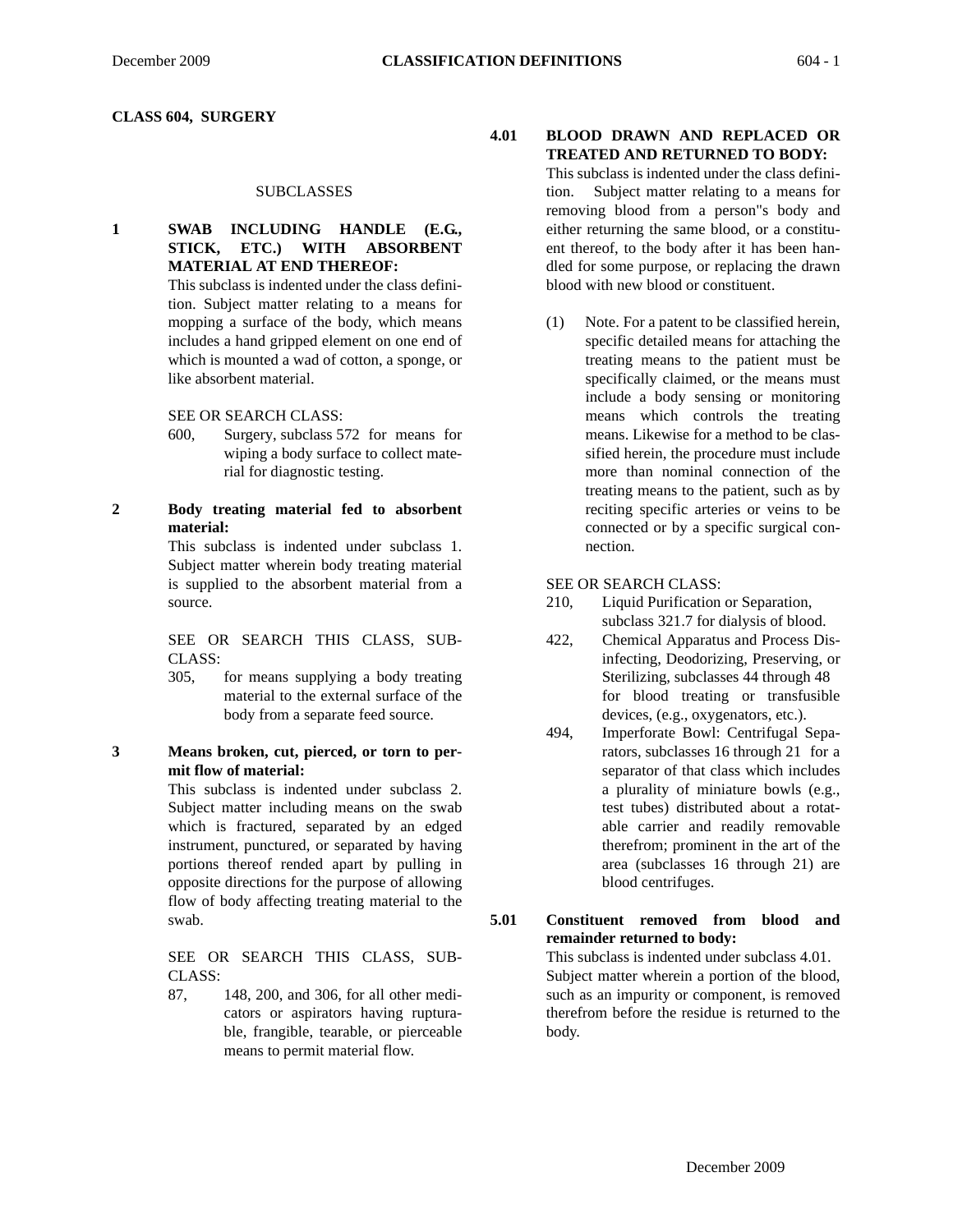## SEE OR SEARCH CLASS:

- 210, Liquid Purification or Separation, subclass 195.2 for a closed circulation system including semipermeable membrane, subclass 645 for process of passing biological fluid such as urine, blood etc., through septum, subclass 767 for separating of liquidliquid or liquid-solid mixture, and subclass 782 for separating process of blood.
- 435, Chemistry: Molecular Biology and Microbiology, subclass 2 for separation or treatment of blood cell.

## **5.02 Pathogenic component removed:**

This subclass is indented under subclass 5.01. Subject matter wherein an infectious component (e.g., virus, bacteria, parasite etc.) of the blood is removed from the blood and the uninfected component is returned to the body.

## SEE OR SEARCH CLASS:

- 210, Liquid Purification or Separation, subclass 764 for process of destroying microorganism in which a living organism is killed.
- 424, Drug, Bio-affecting and Body Treating Compositions, appropriate subclass for biocidal composition such as bactericide, fungicide, etc.
- 435, Chemistry: Molecular Biology and Microbiology, subclass 7.32 for measurement or test involving bacteria or actinomycetales.

## **5.03 Lipidic material removed:**

This subclass is indented under subclass 5.01. Subject matter wherein the component removed from the blood is a fatlike material.

## SEE OR SEARCH CLASS:

- 210, Liquid Purification or Separation, subclass 651 for removing specified material by filtering through membrane.
- 436, Chemistry: Analytical and Immunological Testing, subclasses 13 and 71 for a test for a lipid.

## **5.04 Toxic material removed:**

This subclass is indented under subclass 5.01. Subject matter wherein the component removed from the blood is a harmful material (e.g., carbon monoxide, uric acid, acetone etc.).

## SEE OR SEARCH CLASS:

- 210, Liquid Purification or Separation, subclass 651 for removing specified material by filtering through membrane.
- **6.01 Component of blood removed (i.e., pheresis):**

This subclass is indented under subclass 5.01. Subject matter wherein the component removed from the blood is a blood element, per se, such as plasma, leukocytes, erythrocytes or platelets whereafter the remainder is returned to the body.

## SEE OR SEARCH CLASS:

210, Liquid Purification or Separation, subclass 782 for process of separating components of blood, and subclass 646 for hemodialysis.

## **6.02 Erythrocyte:**

This subclass is indented under subclass 6.01. Subject matter wherein the component removed from the blood are red blood cells or corpuscles.

## SEE OR SEARCH CLASS:

435, Chemistry: Molecular Biology and Microbiology, subclass 7.25 for measuring or testing process involving erythrocyte.

## **6.03 Leukocyte:**

This subclass is indented under subclass 6.01.

Subject matter wherein the constituents removed from the blood are white blood cells or corpuscles.

## SEE OR SEARCH CLASS:

435, Chemistry: Molecular Biology and Microbiology, subclass 7.24 for measuring or testing process involving leukocyte.

## **6.04 Plasma:**

This subclass is indented under subclass 6.01. Subject matter wherein the component removed from the blood is the fluid portion thereof, i.e., the noncellular part of blood.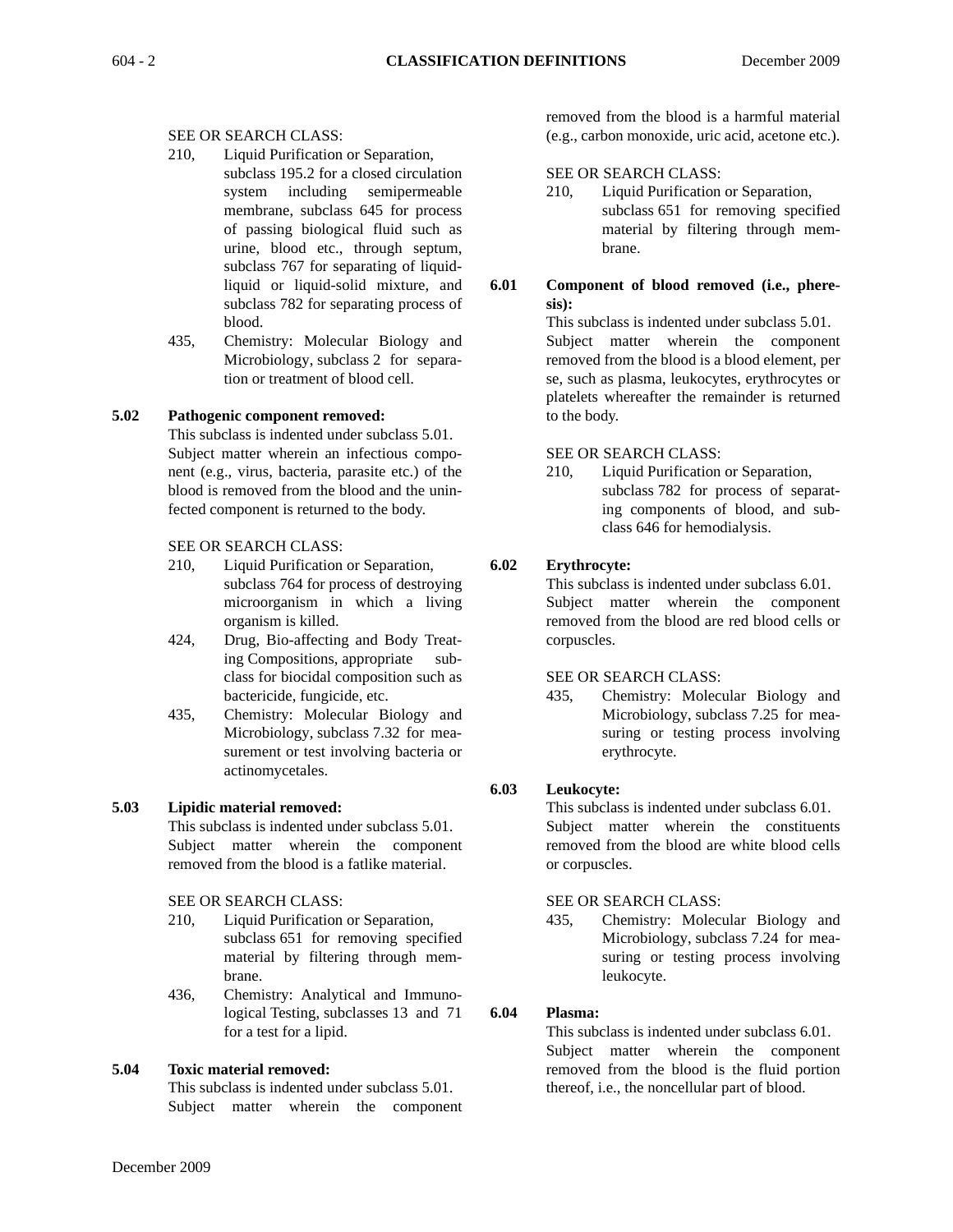## SEE OR SEARCH CLASS:

436, Chemistry: Analytical and Immunological Testing, subclass 16 for blood serum or blood plasma standard or control.

## **6.05 Single needle:**

This subclass is indented under subclass 6.01. Subject matter wherein a single blood transfusion needle is used for withdrawing blood from and returning blood to the body.

SEE OR SEARCH THIS CLASS, SUB-CLASS:

52, for needle means through which material is introduced into or removed from blood vessel.

#### **6.06 Arterial and venous needles:**

This subclass is indented under subclass 6.01. Subject matter wherein two blood transfusion needles are used, one for withdrawing blood from and the other for returning blood to the body.

SEE OR SEARCH THIS CLASS, SUB-CLASS:

52, for needle means through which material is introduced into or removed from blood vessel.

## **6.06 Arterial and venous needles:**

This subclass is indented under subclass 6.01. Subject matter wherein two blood transfusion needles are used, one for withdrawing blood from and the other for returning blood to the body.

SEE OR SEARCH THIS CLASS, SUB-CLASS:

52, for needle means through which material is introduced into or removed from blood vessel.

## **6.07 Anticoagulant added:**

This subclass is indented under subclass 5.01. Subject matter wherein a substance is added to the blood to suppress the blood"s coagulation or clotting.

SEE OR SEARCH THIS CLASS, SUB-CLASS:

269, for anticoagulant supply means.

**6.08 Infrared, visible light, ultraviolet, x-ray or electrical energy applied to blood:**

> This subclass is indented under subclass 5.01. Subject matter comprising an extracorporeal means for applying infrared, visible light, ultraviolet, x-ray radiation, or magnetic or electric energy to the blood.

> SEE OR SEARCH THIS CLASS, SUB-CLASS:

> 20, for means for applying infrared, visible light, ultraviolet, x-ray, or electrical energy to body.

SEE OR SEARCH CLASS:

- 128, Surgery, appropriate subclass for analogous medical devices.
- 210, Liquid Purification or Separation, subclasses 748.01 through 748.2 for liquid purification or separation processes utilizing electrical or wave energy directly applied to liquid or material being treated.
- 250, Radiant Energy, subclass 432R for irradiating source or radiating fluent material.
- 606, Surgery, subclass 2.5 for subject matter relating to removal of a calculus (e.g., stone) from the body wherein the calculus is fractured or disintegrated by use of light energy.
- 607, Surgery: Light, Thermal, and Electrical Application, subclass 100 for electromagnetic radiation, and subclass 154 for high frequency radiation type.

## **6.09 Filter means:**

This subclass is indented under subclass 5.01. Subject matter comprising passing the blood through a porous article or mass in order to separate some constituent therefrom.

SEE OR SEARCH THIS CLASS, SUB-CLASS:

252, for a porous article or mass through which the material passes to separate some constituent therefrom, and subclass 406 for filter or series thereof for liquid entering or leaving container.

## SEE OR SEARCH CLASS:

210, Liquid Purification or Separation, subclass 216 for filter medium.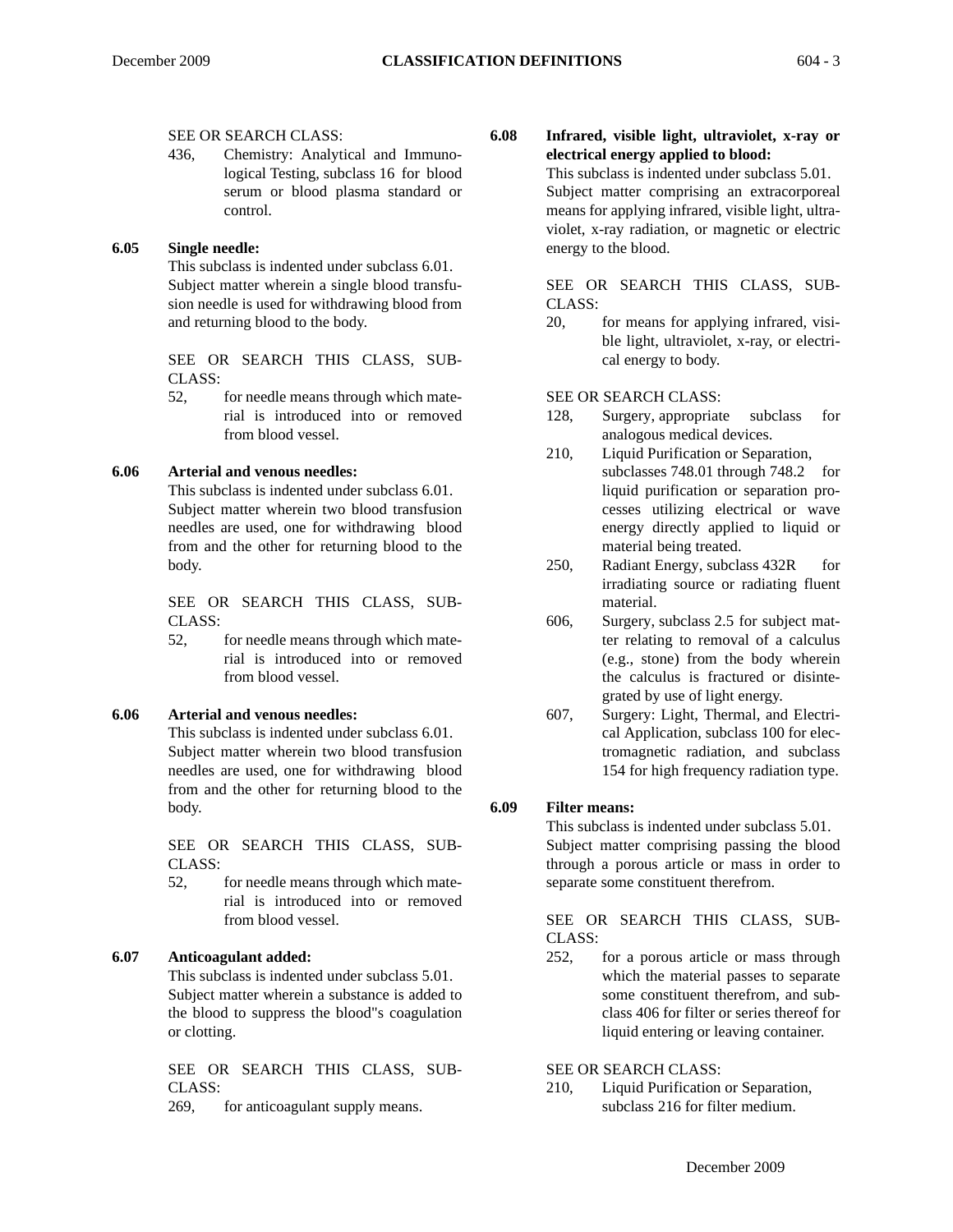## **6.1 Valve means:**

This subclass is indented under subclass 5.01. Subject matter using a means for regulating or restricting flow of blood into or out of the body.

SEE OR SEARCH THIS CLASS, SUB-CLASS:

9, for devices transferring fluids from within one area of body to another with flow control means, and subclass 236 for material flow controlled by valve.

SEE OR SEARCH CLASS:

137, Fluid Handling, subclasses 247 through 254 for liquid valves.

## **6.11 Pumping means:**

This subclass is indented under subclass 5.01. Subject matter wherein the blood is forced into or out of the body by means of a device which transfers blood from one place to another through tubes or similar conduits.

SEE OR SEARCH CLASS:

- 261, Gas and Liquid Contact Apparatus, subclass 24 for gas and liquid pumping means.
- 415, Rotary Kinetic Fluid Motors or Pumps, subclass 900 for rotary blood pump.

## **6.12 Injector or aspirator syringe supported only by person during use:**

This subclass is indented under subclass 6.11. Subject matter comprising a means for forcing blood into or aspirating blood from the body, which means is entirely supported by the body during the injection or removal of said blood.

SEE OR SEARCH THIS CLASS, SUB-CLASS:

123, and 187 for pump injection device.

## **6.13 Heating or cooling means:**

This subclass is indented under subclass 5.01. Subject matter comprising a means for raising or lowering the temperature of the blood.

SEE OR SEARCH THIS CLASS, SUB-CLASS:

113, for means for cooling or heating the body.

## SEE OR SEARCH CLASS:

204, Chemistry: Electrical and Wave Energy, subclass 262 for electrolytic cells provided with a heating or cooling means.

## **6.14 Oxygenating means:**

This subclass is indented under subclass 5.01. Subject matter utilizing a means for infusing the blood with oxygen.

#### SEE OR SEARCH CLASS:

422, Chemical Apparatus and Process Disinfecting, Deodorizing, Preserving, or Sterilizing, subclass 45 for blood treating device for transfusible blood having means for extracorporeal oxygenation of blood.

## **6.15 Blood collection container:**

This subclass is indented under subclass 4.01. Subject matter comprising a receptacle adapted for dispensing, holding or storing blood.

SEE OR SEARCH THIS CLASS, SUB-CLASS:

403, for container for blood or body treating material, or means used therewith.

SEE OR SEARCH CLASS:

- 128, Surgery, subclasses 760 through 771 for liquid reservoirs.
- 588, Hazardous or Toxic Waste Destruction or Containment, subclass 258 for storage to contain pathogenic organism.

## **6.16 Body inserted tubular conduit structure:**

This subclass is indented under subclass 4.01. Subject matter wherein a pipelike or hollow structure is introduced into the body and utilized solely to introduce blood into or withdraw blood from the body.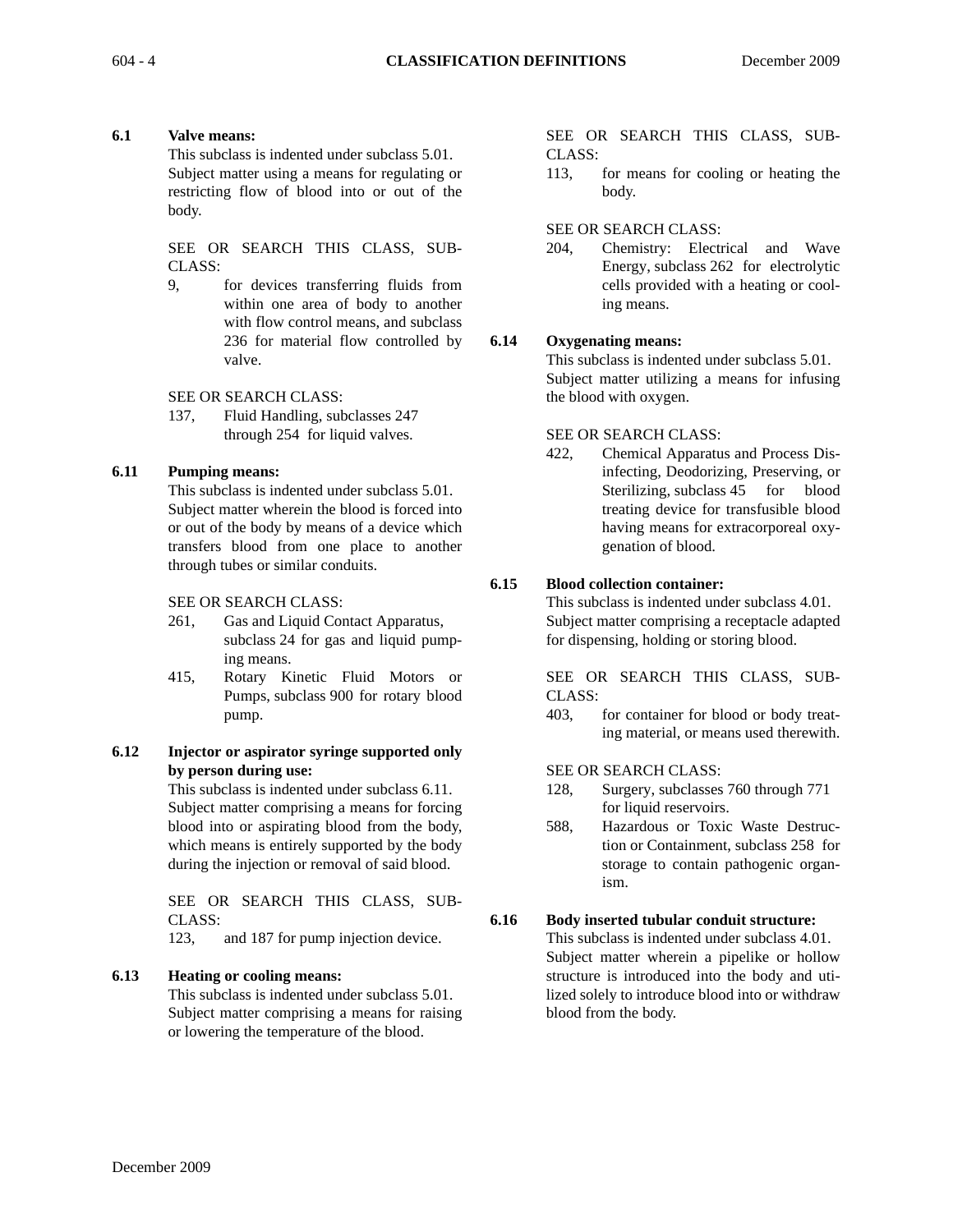SEE OR SEARCH THIS CLASS, SUB-CLASS:

- 264, for body inserted tubular conduit structure such as needles, cannulas, nozzles, trocars, catheters, etc.
- **7 BLOOD TRANSFERRED BETWEEN DIF-FERENT BODIES ALONG CONTINU-OUS FLOW PATH (E.G., TRANSFUSION, ETC.):**

This subclass is indented under the class definition. Subject matter relating to a means for drawing blood from one person"s body and introducing it into another"s body by flow along an uninterrupted flow path, such as through a conduit the ends of which are respectively inserted in blood vessels of a donor and donee.

**8 DEVICES TRANSFERRING FLUIDS FROM WITHIN ONE AREA OF BODY TO ANOTHER (E.G., SHUNTS, ETC.):**

This subclass is indented under the class definition. Devices relating to a means, usually a conduit, for moving or diverting fluid materials from within one area of the body to a separate area within the same body usually when the natural body apparatus for accomplishing this purpose has failed or become damaged.

SEE OR SEARCH THIS CLASS, SUB-CLASS:

175, for devices securing implanted conduits in or on the body.

264+, for other body inserted conduits.

**9 With flow control means (e.g., check valves, hydrocephalus pumps, etc.):**

This subclass is indented under subclass 8. Subject matter including means to regulate the rate, direction, and pressure of flow within the transferring conduit.

SEE OR SEARCH THIS CLASS, SUB-CLASS:

247, for fluid responsive means mounted in other devices for controlling flow into or out of the body.

#### **10 With antisiphon means:**

This subclass is indented under subclass 9. Subject matter wherein vacuum breaking means is provided in the conduit to prevent surges in the conduit caused by sudden changes in a person"s body position, such as by suddenly rising to a standing position from a supine position.

SEE OR SEARCH THIS CLASS, SUB-CLASS:

129, for siphon devices having vacuum breaking means (e.g., vent, etc.) used to introduce or remove fluids into or out of the body.

SEE OR SEARCH CLASS:

137, Fluid Handling, subclass 215 for details of antisiphoning devices of general utility.

**11 MEANS FOR INSERTING FIBROUS OR FORAMINOUS RESIDENT PACKING, RECEPTOR, OR MEDICAMENT CAR-RIER INTO BODY ORIFICE:**

> This subclass is indented under the class definition. Subject matter relating to a device used to place into a body opening a material which is formed of filaments or which includes numerous holes, pores, or interstices, the material serving to conform to the shape of the opening, absorb fluid therein, or bring a body treating material into contact with the wall thereof.

SEE OR SEARCH THIS CLASS, SUB-CLASS:

358+, for absorbent internal pads.

904, for tampons.

SEE OR SEARCH CLASS:

401, Coating Implements With Material Supply, appropriate subclasses for applicators of general utility.

#### **12 With lubricating means:**

This subclass is indented under subclass 11. Subject matter wherein the insert means carrying the packing, receptors, or medicament is provided with means to ease or facilitate insertion into the body.

SEE OR SEARCH THIS CLASS, SUB-CLASS:

- 172, and 265, for surgical conduits with lubricating means.
- 363, for lubricated tampons.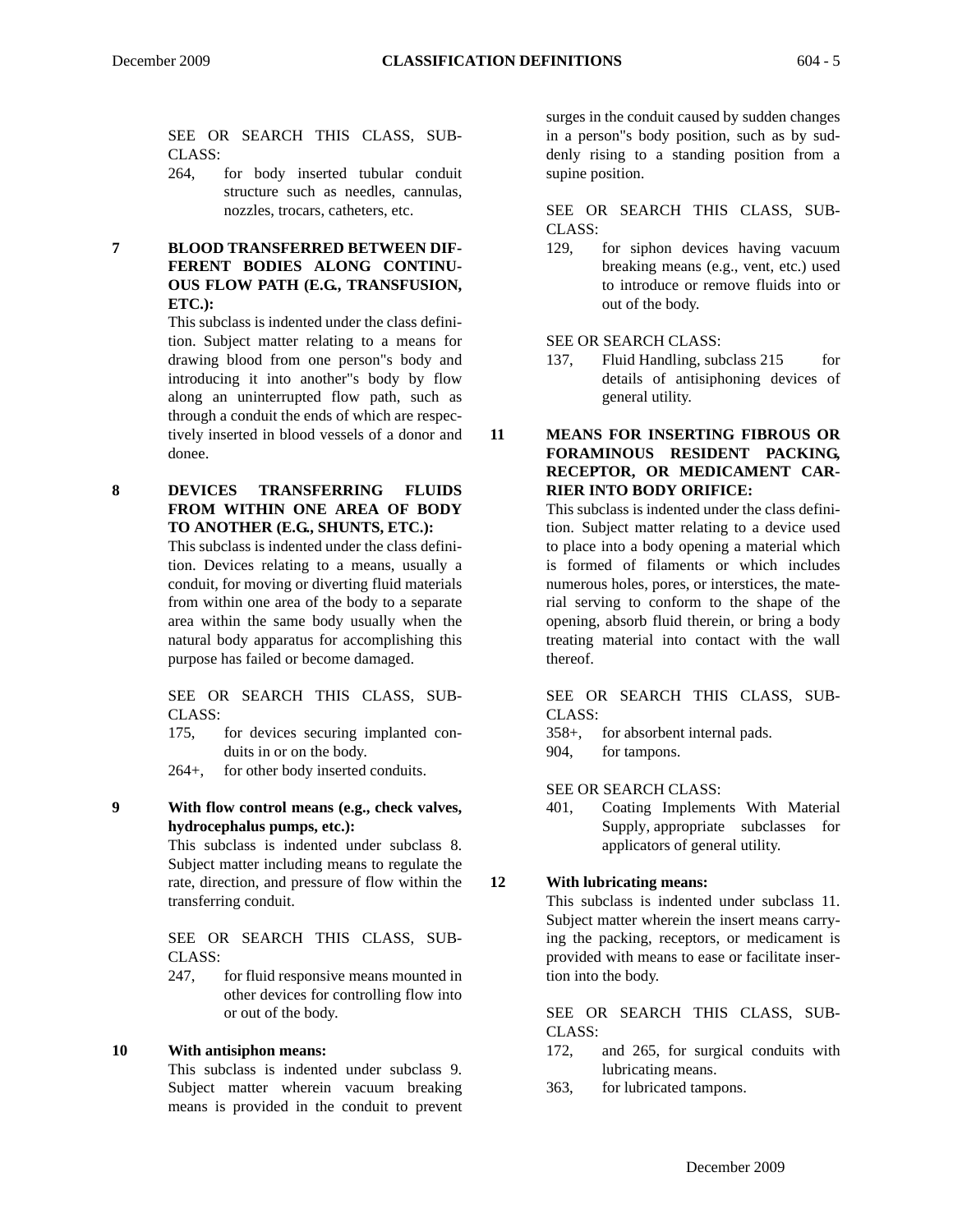**13 With means for ejecting continuous length insert (e.g., gauze packing):**

This subclass is indented under subclass 11. Subject matter wherein the inserting means includes means for supplying a continuous length of packing material into the insertion means.

**14 Distal portion of inserting means deformed, expanded, or ruptured to permit passage of insert therefrom:**

> This subclass is indented under subclass 11. Subject matter wherein the portion of the material inserting device inserted into the body opening is bent out of shape, unfolded, or burst to release the material into the opening.

**15 With slidable ejector (e.g., plunger or ram, etc.) inside tubular inserting means:** 

This subclass is indented under subclass 11. Subject matter wherein the means for ejecting the insert includes a plunger or piston slidably mounted inside a tubular holder.

**16 Ejector moved into operating position from stored location within or alongside inserting means:**

> This subclass is indented under subclass 15. Subject matter wherein the plunger or ram which is initially stored in a position inside or alongside the tubular inserting means, is moved into alignment with the inserting means for ejection of the contents.

- (1) Note. Patents in this subclass and the subclass indented thereunder are intended to reduce the overall length of the ejector and insert means such that the two elements together have a combined length no greater than that of a single element alone.
- **17 Ejector pivoted or swung into operating position:**

This subclass is indented under subclass 16. Subject matter wherein the plunger or ram is turned or swiveled about an axis into alignment with the inserting means.

SEE OR SEARCH THIS CLASS, SUB-CLASS:

233, for piston actuator pivoted for injection syringe.

**18 Tubular inserting means releasably interlocked with ejector:**

This subclass is indented under subclass 15. Subject matter wherein the plunger or ram is maintained in a secured but disengageable relationship with the tubular inserting means prior to ejection of contents so that the plunger or ram will not be inadvertantly moved until ejection is desired.

SEE OR SEARCH THIS CLASS, SUB-CLASS:

220, for means preventing accidental displacement of piston or handheld syringe.

**19 MEANS FOR INTRODUCING OR REMOVING MATERIAL FROM BODY FOR THERAPEUTIC PURPOSES (E.G., MEDICATING, IRRIGATING, ASPIRAT-ING, ETC.):**

> This subclass is indented under the class definition. Subject matter including means for conducting body treating material into or out of a body or to or from the external membrane tissue surface of a body to treat said body.

> (1) Note. It is to be noted that many devices will include conduits for conducting the material into or out of the body, however, some devices may be merely placed over a body opening to place material in or receive material from the body. An example of the latter form would be nose douches, wherein no tube extends into the nasal passages, but where material may be flushed into the nares and the discharge therefrom received in the device.

SEE OR SEARCH THIS CLASS, SUB-CLASS:

- 27+, for devices and methods for material introduction into and removal from the body through passages in the device.
- 48+, for introduction into or removal from within the body of therapeutic material.
- 93.01+, for devices for material introduction into or removal from within the body by means of a conduit, holder, or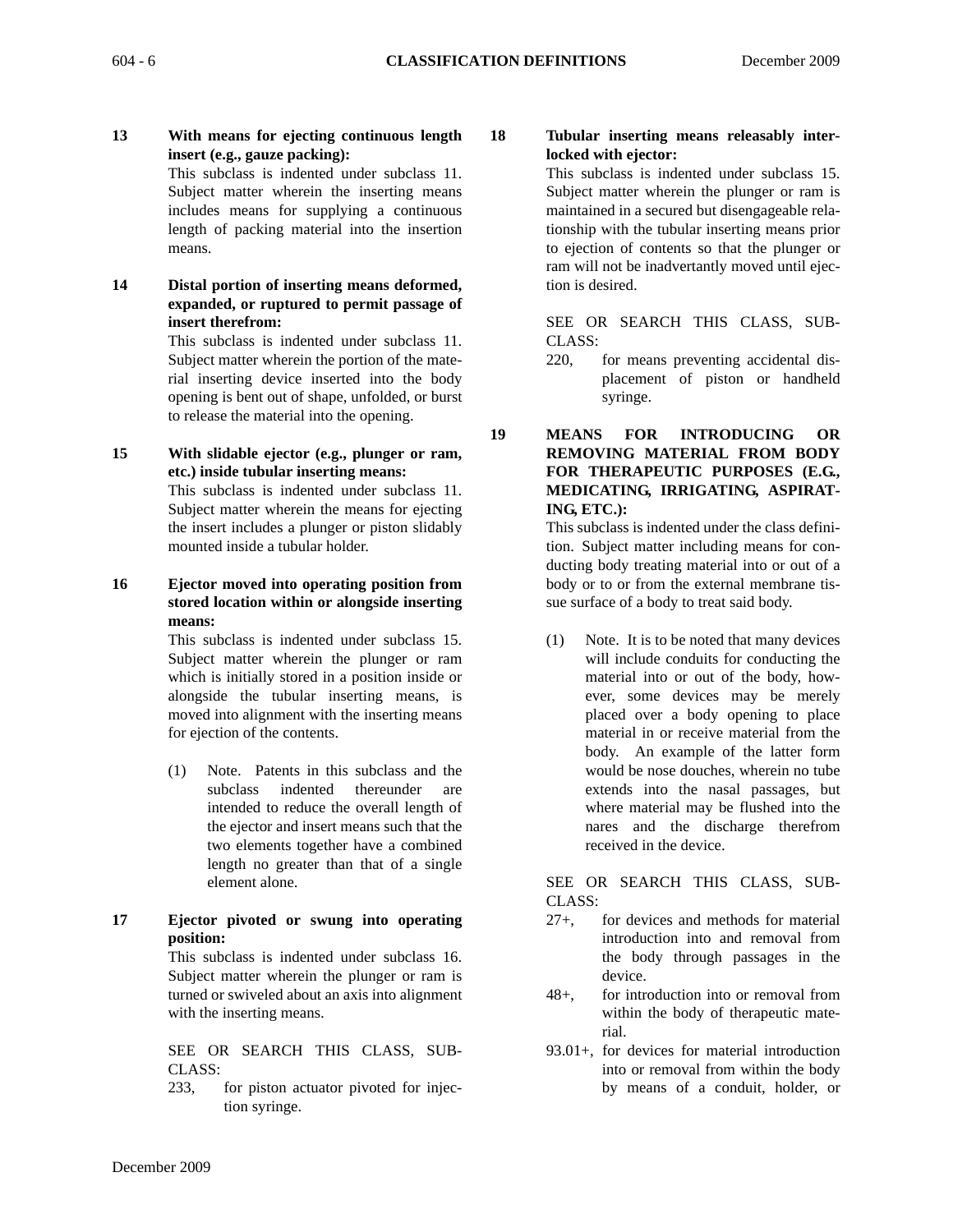implanted reservoir inserted into the body.

- 289+, for devices and methods for material application and/or removal from external surface of body.
- 500+, for methods for material introduction into or removal from within the body.
- 890.1+, which provides for a device or system comprising a reservoir and control, pump, or controllable valve means for dispensing a drug to a living body which device is implanted in the body.
- SEE OR SEARCH CLASS:
- 606, Surgery, subclasses 127+ for subject matter relating to removal of a calculus (e.g., stone) from the body.
- **20 Infrared, visible light, ultraviolet, X-ray, or electrical energy applied to body (e.g., lontophoresis, etc.):**

This subclass is indented under subclass 19. Subject matter combined with means for applying infrared, visible light, ultraviolet, X-ray, or electrical energy to body.

#### SEE OR SEARCH CLASS:

- 128, Surgery, appropriate subclasses for analogous medical devices.
- 606, Surgery, subclass 2.5 for subject matter relating to removal of a calculus (e.g., stone) from the body wherein the calculus is fractured or disintegrated by use of light energy.
- **21 With tubular injection means inserted into body:**

This subclass is indented under subclass 20. Subject matter including a tubular means which is placed in the body for injecting material thereinto.

(1) Note. The tubular means placed in the body includes needles, catheters, nozzles, and similar devices.

SEE OR SEARCH THIS CLASS, SUB-CLASS:

93.01+, and 264+, for specific body inserted conduit structure.

## **22 With means for cutting, scarifying, or vibrating (e.g., ultrasonic, etc.) tissue:**

This subclass is indented under subclass 19. Subject matter wherein the means for introducing or removing material is provided with means to penetrate body tissue to cut said tissue, scratch said tissue, or to move said tissue up and down quickly and repeatedly.

SEE OR SEARCH THIS CLASS, SUB-CLASS:

46+, for cutters and scarifiers wherein a medicament (e.g., vaccine, etc.) is coated thereon for introduction into the body by scratching the skin.

#### **23 Gas application:**

This subclass is indented under subclass 19. Subject matter for injecting a body treating material in the form of gas into the body or for the application of said gas against the body.

(1) Note. The gas application here is for other than breathing.

## **24 Gas mixed with other material:**

This subclass is indented under subclass 23. Subject matter wherein the treating gas is mixed with another material before injection in or application onto the body.

SEE OR SEARCH THIS CLASS, SUB-CLASS:

- 56, for methods of mixing of liquids and solids.
- 82+, for devices for mixing liquids and solids.

## **25 Ozone:**

This subclass is indented under subclass 23. Subject matter wherein the gas applied to body is ozone.

## **26 Gas injection into body canal or cavity:**

This subclass is indented under subclass 23. Subject matter for injecting the treating gas into a body canal or cavity.

(1) Note. Canal or cavity includes blood vessels as well as other body cavities such as the pleural cavity.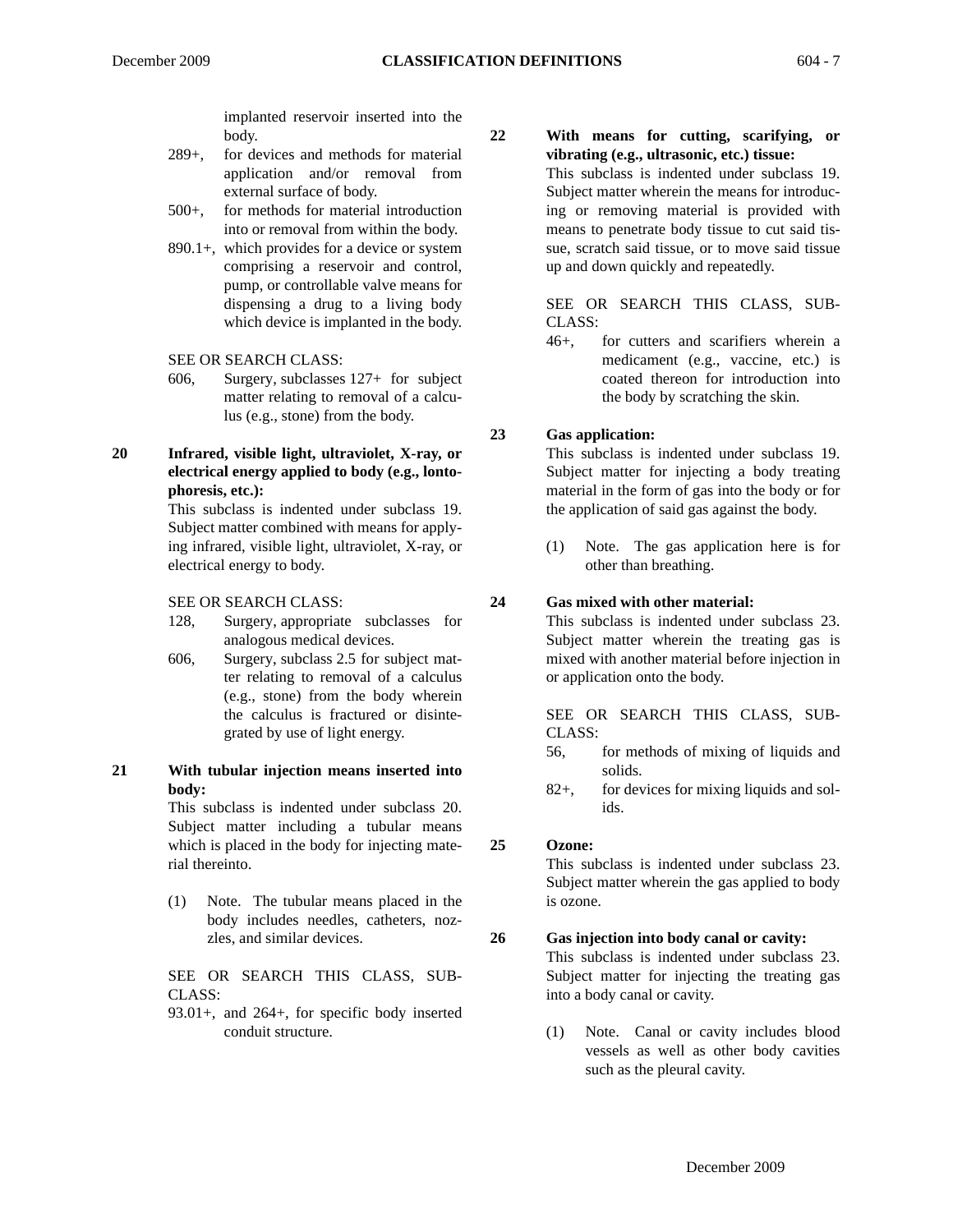- 
- **27 Material introduced into and removed from body through passage in body inserted means:**

This subclass is indented under subclass 19. Subject matter including a body entering means having a channel or channels formed therein for conducting a body treating material into and out of a body.

(1) Note. Obviously many devices for forcing fluid into the body (e.g., a piston type hypodermic syringe) can be used to both inject material into and draw material from the body. To be classifiable in this subclass, a patent must claim separate passages for both injecting and withdrawing material, or must claim injection and withdrawal through a single passage.

## **28 Method:**

This subclass is indented under subclass 27. Subject matter including processes wherein the body treating material enters and leaves the body through a channel or channels in a device inserted in a body.

(1) Note. To be classifiable in this subclass, a patent must claim the process of both injection and withdrawal of fluent material.

## **29 Peritoneal dialysis:**

This subclass is indented under subclass 27. Subject matter relating to means for conducting the body treating material into and out of the visceral containing cavity defined by the peritoneal membrane for the purpose of osmotically removing body waste materials.

#### SEE OR SEARCH CLASS:

210, Liquid Purification or Separation, subclasses 321.6+ for hemodialysis apparatus.

## **30 Flow control:**

This subclass is indented under subclass 27. Subject matter including means for varying the amount or rate of body treating material entering and leaving a body.

#### SEE OR SEARCH THIS CLASS, SUB-CLASS:

- 65+, for condition responsive flow control means.
- 236, for material flow control means associated with hand or body supported injectors.
- 246+, for means for metering or regulating flow of material to or from the body.
- 254, for a float type flow control device associated with a drip meter.

## **31 By self-acting means or condition responsive sensor:**

This subclass is indented under subclass 30. Subject matter wherein the flow of the body treating material into and out of the body is arrested by a means not requiring any action by a person or by a detector means responsive to some variable in the body or the flow control means.

SEE OR SEARCH THIS CLASS, SUB-CLASS:

- 65+, for similar devices controlling flow of a body effecting agent into or out of the body by condition responsive sensor.
- 245+, for devices terminating flow into or out of the body by self-acting means.

#### **32 Rotary valve:**

This subclass is indented under subclass 30. Subject matter including a rotatable type valve for controlling the flow of the body treating material into and out of a body.

SEE OR SEARCH THIS CLASS, SUB-CLASS:

248, for flow control device for injecting material into or out of the body as by a rotatable valve.

#### **33 Slide or reciprocating valve:**

This subclass is indented under subclass 30. Subject matter including a longitudinally movable element whose linear movement controls flow of a body treating material into and out of a body.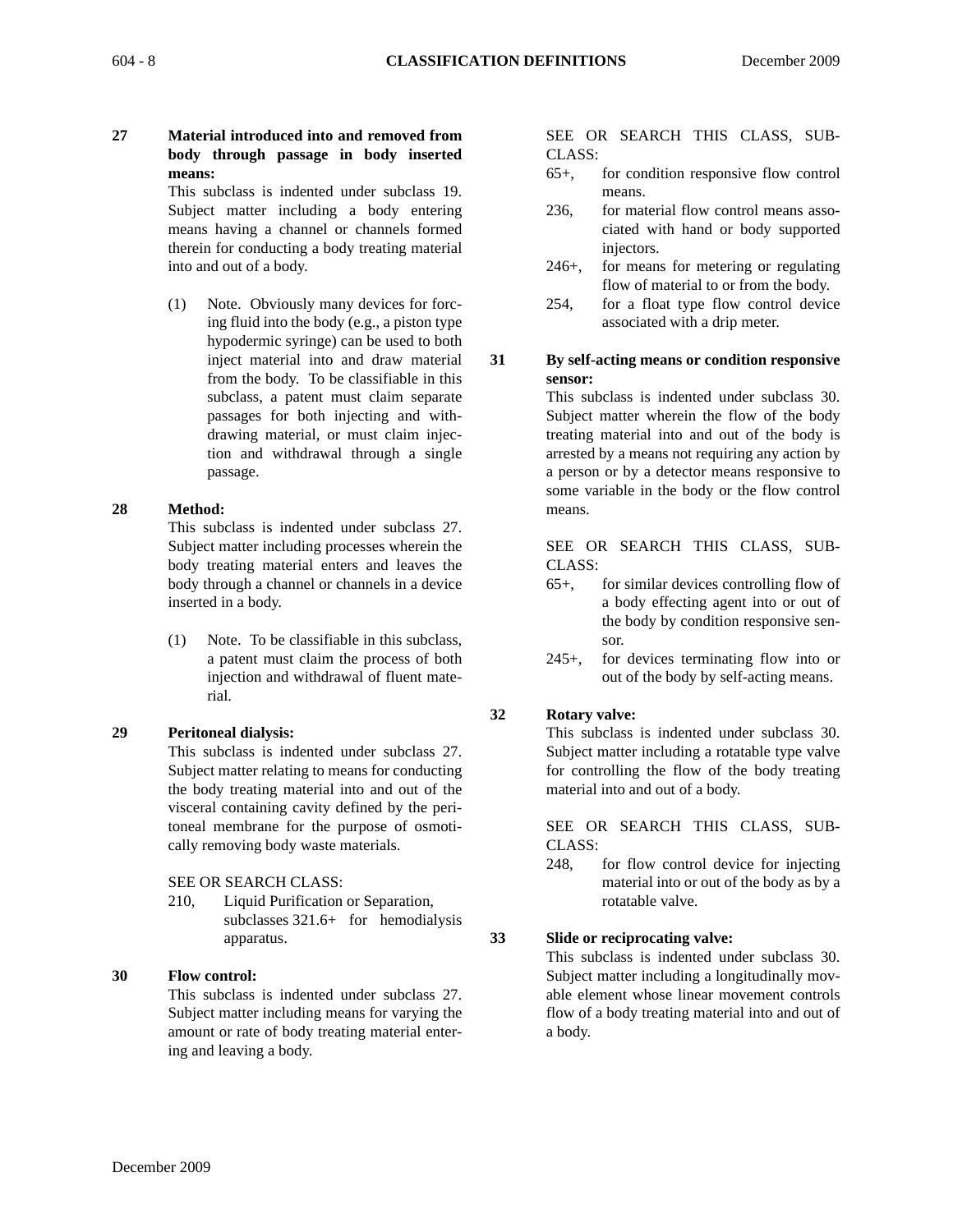SEE OR SEARCH THIS CLASS, SUB-CLASS:

249, for slide or reciprocating valves on metering devices for controlling flow into or out of the body.

## **34 Deformable occluding tube valve:**

This subclass is indented under subclass 30. Subject matter including pinch type tube valves which when squeezed deformably occlude resilient passage walls to control flow of a body treating material into and out of a body.

SEE OR SEARCH THIS CLASS, SUB-CLASS:

- 250, for occluder type pinch valves for controlling flow into or out of the body.
- **35 With aspirating or vacuum removing means:** This subclass is indented under subclass 27.

Subject matter including means to initiate the evacuation of body treating material from the body by means of suction producing mean located in the outlet channel or passage in the body inserted means.

(1) Note. For a patent to be classified in this subclass, the suction causing means must be claimed as being within the discharge passage, per se.

SEE OR SEARCH THIS CLASS, SUB-CLASS:

128+, for siphon devices used to remove material from a reservoir or the body.

## **36 Means moved by person to introduce and remove material:**

This subclass is indented under subclass 27. Subject matter including means manually actuated by an operator to force the body treating material into, and draw it out of, the body.

SEE OR SEARCH THIS CLASS, SUB-CLASS:

181+, for structure of devices moved by person to force material into or out of body.

## **37 Hand-supported squeeze bulb:**

This subclass is indented under subclass 36. Subject matter wherein the means is a resilient deformable handheld bulb pump which is actuable to force the body treating material into and out of the body.

SEE OR SEARCH THIS CLASS, SUB-CLASS:

185, 212+ and 217, for other handheld squeeze bulb devices for injecting or removing material from the body.

## **38 Piston:**

This subclass is indented under subclass 36. Subject matter wherein the means is a ram or plunger which is reciprocated back and forth to alternately force in and withdraw the body treating material to and from the body.

(1) Note. Blood "telltale" syringes are not classifiable herein since the withdrawal of material (blood) in that instance is merely for testing for the presence of said material and not for the purpose of removing it, per se.

SEE OR SEARCH THIS CLASS, SUB-CLASS:

218+, and 900, for piston structure of hand held injectors, including those having blood "telltale" aspirating means.

## **39 Structure of douche nozzle having separate ingress and egress passages therein:**

This subclass is indented under subclass 27. Subject matter wherein significance is attributed to conduit means which is formed with separate channels for leading the body treating material into and conducting it from the body, the means having specific configuration or component for use in irrigating a body orifice such as the rectum or vagina.

(1) Note. A patent is classified as a original in this subclass only if it includes the recitation of structural details of a douche nozzle as part of the claimed subject matter.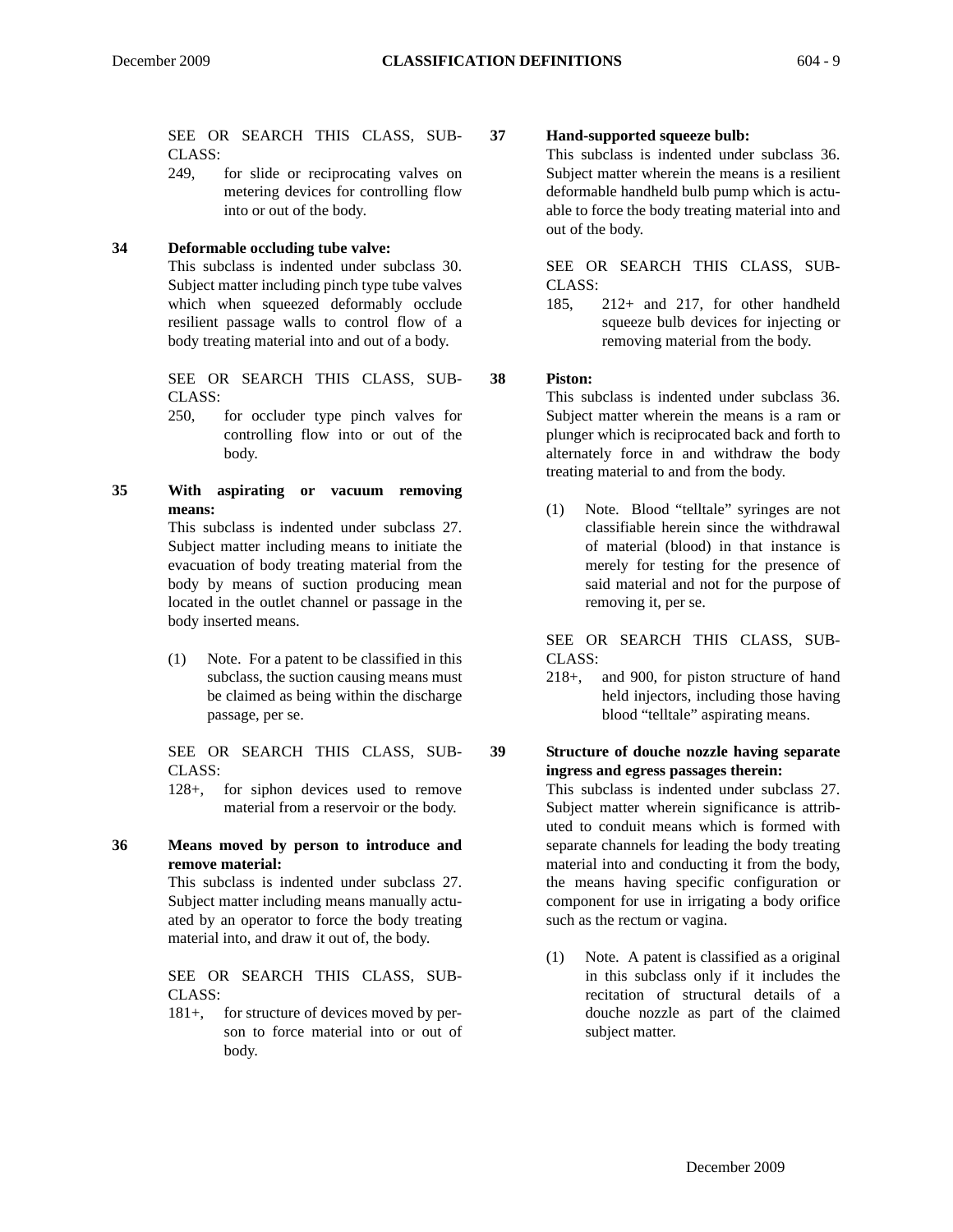SEE OR SEARCH THIS CLASS, SUB-CLASS:

- 275, for nozzles used for insertion into a body orifice wherein material is either introduced into the body or removed therefrom.
- **40 With telescoping movement between ingress and egress passages:**

This subclass is indented under subclass 39. Subject matter including slidable ingress and egress channel members which are axially movable within one another.

SEE OR SEARCH THIS CLASS, SUB-CLASS:

158+, and 164+, for body inserted conduits having members slidably mounted with respect to one another.

## **41 With body orifice occluding means:**

This subclass is indented under subclass 39. Subject matter wherein the body inserted conduit includes an enlarged member carried on the external surface of said conduit which closes off or occludes the body orifice into which the conduit is inserted to prevent the escape of the body treating material from the orifice except by the provided egress passage.

SEE OR SEARCH THIS CLASS, SUB-CLASS:

278, for occluder structure on nozzles for injecting or removing material into or out of the body.

## **42 Axially adjustable:**

This subclass is indented under subclass 41. Subject matter wherein the enlarged member is axially movable along the length of the nozzle surface so that the position of the occluding means can be varied to seal the body opening at different depths of insertion of the nozzle.

## **43 Body inserted conduit with separate ingress and egress passages:**

This subclass is indented under subclass 27. Subject matter wherein the body inserted conduit comprise separate and distinct channels or lumens, one of which is the introducing passage and the other is the discharge passage.

## **44 Having body piercing means:**

This subclass is indented under subclass 43. Subject matter wherein one of the lumened conduits is provided with a sharpened needle tip or point enabling the device to pierce directly into the tissue.

SEE OR SEARCH THIS CLASS, SUB-CLASS:

272+, for single passage conduits with tissue piercing points.

#### **45 Having air or gas venting passage:**

This subclass is indented under subclass 43. Subject matter wherein one of the channels or lumens is a passage for introducing gas or air into the body.

(1) Note. Devices for introducing air or gas only into the conduit, usually for cleaning, are classified in this class, subclasses 266+. To be classifiable in this subclass, a patent must claim that one of the passages is for gas or air venting into or from body, usually for preventing collapse of body member about the conduit.

SEE OR SEARCH THIS CLASS, SUB-CLASS:

266+, for conduits having means for admitting air or suction into the tube interior only.

## **46 Treating material introduced into body by contact with wound formed therein by solid scarifier, cutter, or the like (e.g., scratching skin with vaccine coated needle, etc.):**

This subclass is indented under subclass 19. Subject matter relating to a solid element for scratching, puncturing, or otherwise opening body tissue so that a body treating material can be placed in a wound formed thereby.

(1) Note. Hollow needles or puncturing elements are not included in this subclass.

SEE OR SEARCH THIS CLASS, SUB-CLASS:

22, for devices for introducing and/or removing material into or from the body by use of a scarifier or cutter without treating material thereon.

December 2009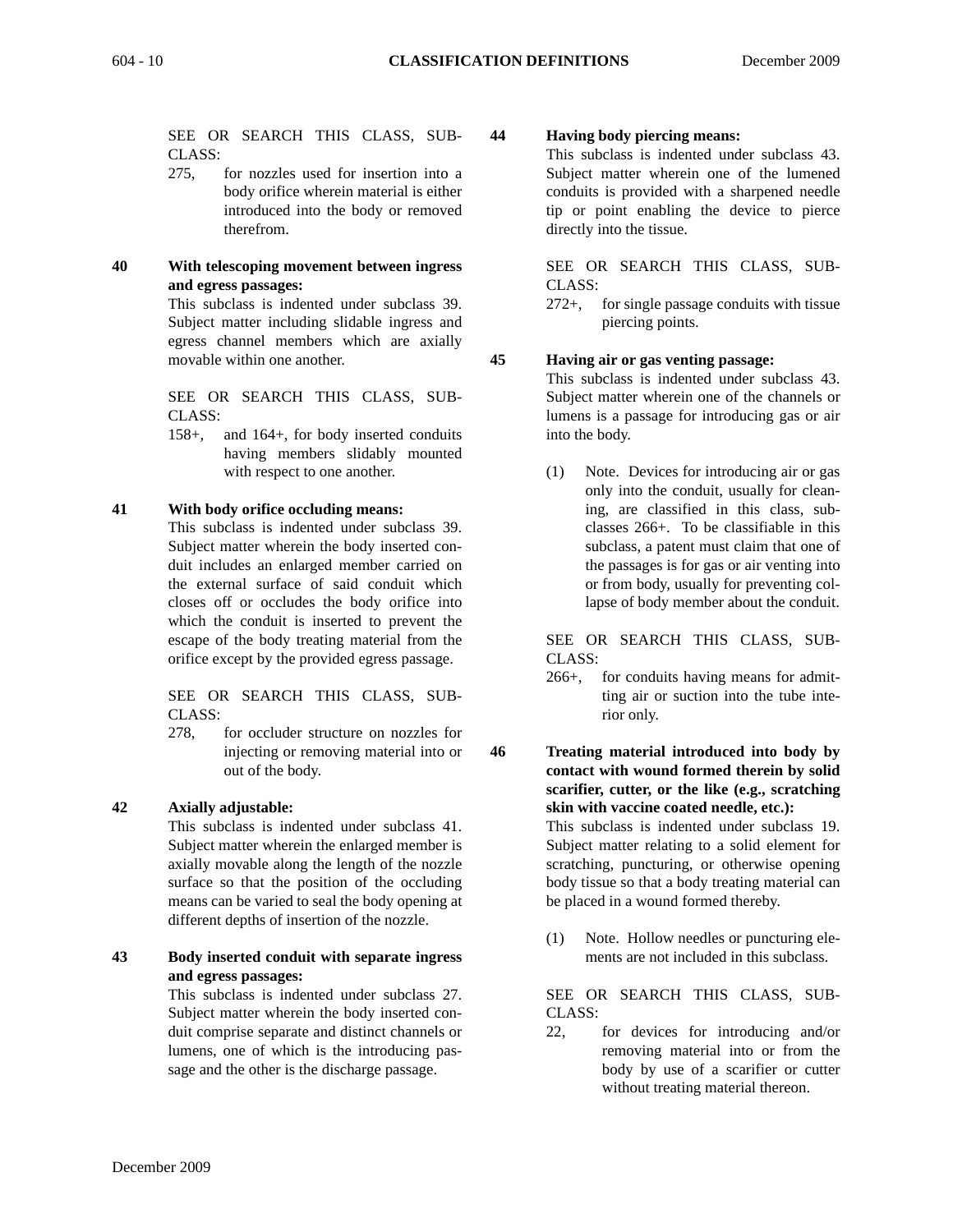## **47 With separate applicator for material or separate holder for material placed on applicator or in wound:**

This subclass is indented under subclass 46. Subject matter including: a separate means for holding a body treating material that is placed on the body tissue opening device; a separate means for applying a body treating material to the skin opening device; or a separate means for applying a body treating material to a wound made by the body tissue opening device.

(1) Note. The separate means disclosed in the patents in this subclass include a reservoir holding a liquid vaccine in which a needle is dipped before insertion of said needle into the skin; a wick arranged to drip a liquid vaccine onto the blade used to penetrate and cut the skin; and a brush used to apply liquid vaccine to that portion of the skin scratched by a needle.

SEE OR SEARCH THIS CLASS, SUB-CLASS:

1+, for swabs applying medicament to skin.

**48 Treating material introduced into or removed from body orifice, or inserted or removed subcutaneously other than by diffusing through skin:**

> This subclass is indented under subclass 19. Subject matter wherein a body treating material is placed into or removed from a body opening, or is placed under the external membraneous tissue covering the body or removed therefrom other than by being applied to the skin and permeating therethrough.

- (1) Note. Insertion of material under an eyelid is not considered as insertion into body.
- (2) Note. Conduits which are provided with plural outlet apertures are not considered to be sprayers when placed in a body orifice since the wall of the conduit contacts the wall of the orifice which prevents the spraying function. However, if such a conduit is provided with a guard spaced outwardly from the wall of

the conduit so that fluid issues form a plurality of apertures formed in the conduit, then the arrangement permits spraying even when the conduit is inserted in a body orifice because the guard keeps the conduit spaced from the wall of the body orifice, and such sprayers are classified in Class 128 in appropriate subclasses.

SEE OR SEARCH THIS CLASS, SUB-CLASS:

- 1+, for swabs used to apply a medicament on or in the body.
- 299+, for devices used to apply or remove material to or from an external surface of the body.

SEE OR SEARCH CLASS:

600, Surgery, subclass 572 for means used to wipe or dab a surface of the body to collect material for diagnostic purposes.

## **57 Means for placing solid treating material in body:**

This subclass is indented under subclass 48. Subject matter relating to a device having means for placing a body treating material in solid form in the body.

(1) Note. Included in this subclass are suppositories comprising a solid mass of body treating material and a means connected thereto for use in inserting the mass into a body orifice, e.g., a handle having one end fixed to a plug of treating material that is inserted by means of the handle into a body orifice. However, a mere holder for solid treating material which is inserted in the body, such as a perforated casing holding a solid treating material meltable or dissolvable when placed in a body orifice, is classifiable in other appropriate subclasses in this class, e.g., subclasses 285+.

SEE OR SEARCH THIS CLASS, SUB-CLASS:

- 285+, for a suppository consisting of solid meltable or dissolvable material.
- 309, for solid body treating material applied to an external surface of the body.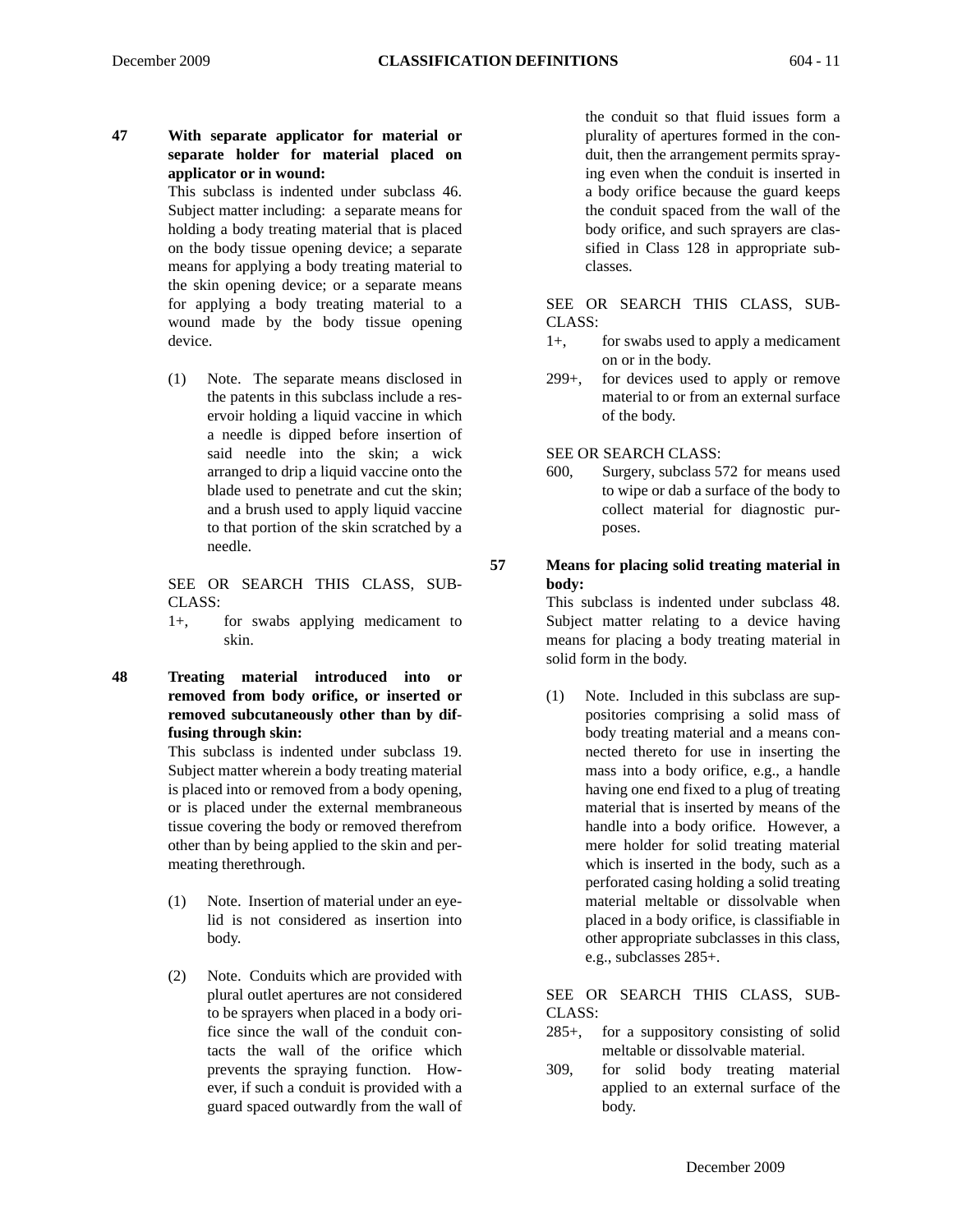**58 Powder dispenser:**

This subclass is indented under subclass 57. Subject matter wherein the solid body treating material placed in the body is particulate in form.

## **59 Means for ejecting solid from holder:**

This subclass is indented under subclass 57. Subject matter wherein additional means are provided to expel the body treating material from the device in which it is retained.

SEE OR SEARCH THIS CLASS, SUB-CLASS:

11+, for devices for inserting solid fibrous members into a body orifice.

## **60 Solid ejected from body inserted conduit:**

This subclass is indented under subclass 59. Subject matter wherein the solid body treating material is expelled from a tube type element that is inserted into the body.

**61 Eject means moved by force applied to trigger associated with pistol grip:** 

> This subclass is indented under subclass 60. Subject matter wherein the material expelling means is driven by force exerted on an actuator element associated with a pistol type hand grip.

SEE OR SEARCH THIS CLASS, SUB-CLASS:

223, for other injectors having pistol grip structure.

**62 Solid units successively fed to conduit from supply means (e.g., magazine, etc.):** 

This subclass is indented under subclass 60. Subject matter wherein units of the solid treating material are consecutively introduced into the tube type element from a source connected therewith.

## **63 Eject means driven by spring:**

This subclass is indented under subclass 60. Subject matter wherein the material expelling means is driven by force exerted by an elastic body which recovers its original shape when released after having been distorted.

**64 Solid loaded into injector through opening in side wall of plunger housing:**

This subclass is indented under subclass 60. Subject matter wherein a solid body treating material is placed in an inserting device through a wall opening intermediate the ends of a casing through which the injector means moves to expel the agent therefrom.

**65 Material flow varying means controlled by condition responsive sensor:**

> This subclass is indented under subclass 48. Subject matter including an apparatus for changing the amount or rate of body treating material entering or leaving the body, and a detector means which senses a change in some variable and in response to said change controls the operation of the apparatus and thereby the amount or rate of material entering or leaving the body.

> SEE OR SEARCH THIS CLASS, SUB-CLASS:

- 31, for apparatus sensing flow into and out of body in response to body condition.
- 50, for methods of controlling amounts or rate of flow into or out of the body in response to sensed condition.
- 245, for devices self-terminating flow to or from body.

#### **66 Sensor responsive to body condition:**

This subclass is indented under subclass 65. Subject matter wherein the detector senses a change in condition of the body and changes the rate of flow into or out of the body in response thereto.

(1) Note. Changes in body condition include an increase in the pulse rate or the temperature of the body.

SEE OR SEARCH THIS CLASS, SUB-CLASS:

503+, for introduction of therapeutic materials in response to changes in body conditions.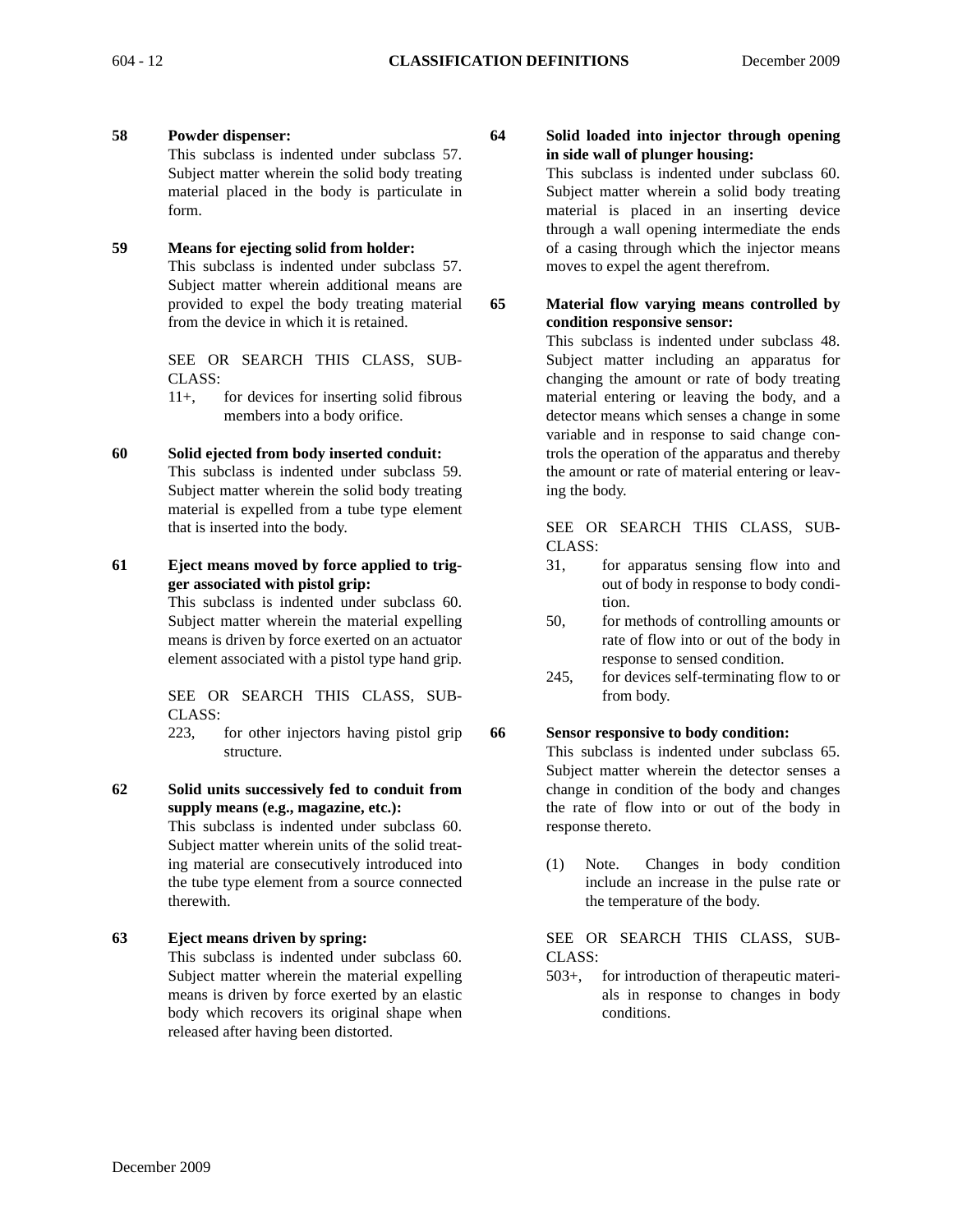**67 Sensor controls pump, motor, or pressure driven means:**

This subclass is indented under subclass 65. Subject matter wherein the flow varying means is a pump, motor, or pressure driven means responsive to the condition detected.

## **68 Needleless hypodermic injector:**

This subclass is indented under subclass 48. Subject matter wherein a body treating material is forced through the skin without the use of a piercing conduit or needle.

SEE OR SEARCH THIS CLASS, SUB-CLASS:

- 131+, for devices for automatically forcing material into the body through piercing conduits.
- **69 Material expelled from injector by explosive charge:**

This subclass is indented under subclass 68. Subject matter wherein the body treating material is ejected from the injector by an explosive charge.

**70 Material expelled from injector by pressurized fluid:**

This subclass is indented under subclass 68. Subject matter wherein the body treating material is propelled by a fluid under pressure, either by direct application of the pressure against the material or by application of the pressure against a means which forces the material from the injector or reservoir.

SEE OR SEARCH THIS CLASS, SUB-CLASS:

140+, 149 and 150, for injectors driven by fluid pressure, both direct and indirect.

## **71 Multidose type:**

This subclass is indented under subclass 68. Subject matter wherein plural doses of the body treating material are either sequentially or simultaneously fed into the injector for injection of measured doses into the body.

## **72 Structure of material reservoir replaceably held in injector:**

This subclass is indented under subclass 68. Subject matter wherein significance is attributed to the details of structure of a treating material container or cartridge which is replaceably mounted in the needleless injecting means.

(1) Note. A patent is classified as an original only if it includes the recitation of structural details of a medicament reservoir as a part of the claimed subject matter.

## **73 Means forceably introducing or removing material from body orifice or wound:**

This subclass is indented under subclass 48. Subject matter including means for either manually or automatically thrusting the body treating material into or out of a body orifice or wound.

SEE OR SEARCH THIS CLASS, SUB-CLASS:

- 131+, for devices forcing material into or out of the body through a tubular conduit by means of fluid pressure, motor-driven, or mechanical energy storing means.
- 181+, for devices manually operated to force material into or out of the body through a conduit.

## **74 Lacteal extractors (e.g., breast pump, etc.):**

This subclass is indented under subclass 73. Subject matter wherein the means for removing material from the body is a breast engaging means, usually in the form of a cup, which includes suction producing means for aspirating lacteal material from within the body by suction.

SEE OR SEARCH THIS CLASS, SUB-CLASS:

313+, for devices removing material from the external body surface by suction.

#### **75 With collapsable bulb means:**

This subclass is indented under subclass 74. Subject matter wherein the suction producing means is a squeeze bulb.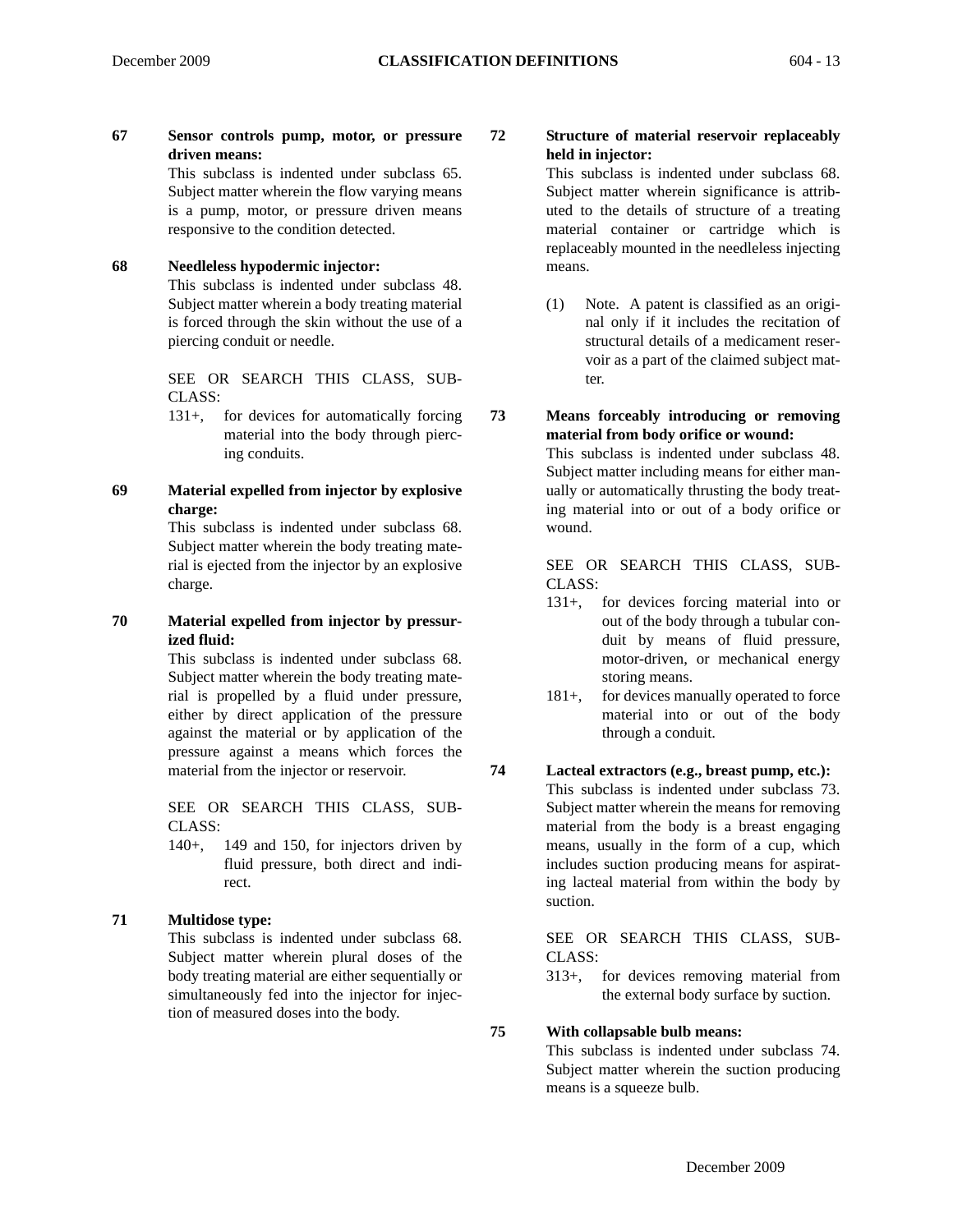SEE OR SEARCH THIS CLASS, SUB-CLASS:

- 212+, and 316, for other squeeze bulb devices used to introduce or remove material to or from the body.
- **76 With suction generated orally by person or user:**

This subclass is indented under subclass 74. Subject matter wherein the suction producing means is a tube extending from the breast engaging cup which tube is engaged by the mouth a person or user to generate the suction.

**77 Structure of means contacting portion of head (e.g., tongue, etc.) during placement of treating material in mouth or throat:** 

> This subclass is indented under subclass 48. Subject matter where significance is attributed to configuration, structure, or components for engaging part of the head of the user for introducing a body treating material into the oral cavity or esophagus of the user.

- (1) Note. A patent is classified as an original in this subclass only if it includes the recitation of structural details of a head contacting means as a part of the claimed subject matter. Patents claiming only body nourishment are not classifiable herein, as for example, nursing bottles for infants.
- SEE OR SEARCH CLASS:
- 215, Bottles and Jars, subclass 11.1 for nursing bottles and nipples.

## **78 Drinking cup:**

This subclass is indented under subclass 77. Subject matter wherein the configuration, structure, or arrangement of components are in the form of a container having an open end for holding a body treating material to be introduced into the oral cavity of the user.

(1) Note. The body affecting agent may be a liquid or a liquid combined with a solid such as a pill or tablet.

## **79 Means for engaging head to hold feed device in mouth:**

This subclass is indented under subclass 77. Subject matter wherein a harness, framework, or other means is provided which contacts a person"s head to position a body treating material supply means in the oral cavity of the user.

SEE OR SEARCH THIS CLASS, SUB-CLASS:

174+, for devices for securing body inserted tubes onto patient.

## **80 Gravity feed to body from plural material reservoirs:**

This subclass is indented under subclass 48. Subject matter wherein the body treating material flows under the influence of gravity from multiple storage sources to one or more persons.

(1) Note. The plural material reservoirs may supply one or more persons with body affecting material from one or more conduits placed in one or more places.

#### **81 With self-acting sequential flow from reservoirs:**

This subclass is indented under subclass 80. Subject matter wherein the body treating material enters the body after flowing first from one storage source and thereafter continuously from a second or third source without pause after flow from said first storage source has terminated, said separate serial flow sources controlled by means not requiring any intervention by a person.

SEE OR SEARCH CLASS:

137, Fluid Handling, subclasses 109+ for self-controlled branched flow systems of general utility.

## **82 Means for intermixing liquid with solid or different liquid:**

This subclass is indented under subclass 48. Subject matter including an apparatus for blending together a liquid with a solid material, or a liquid with another liquid of a different kind.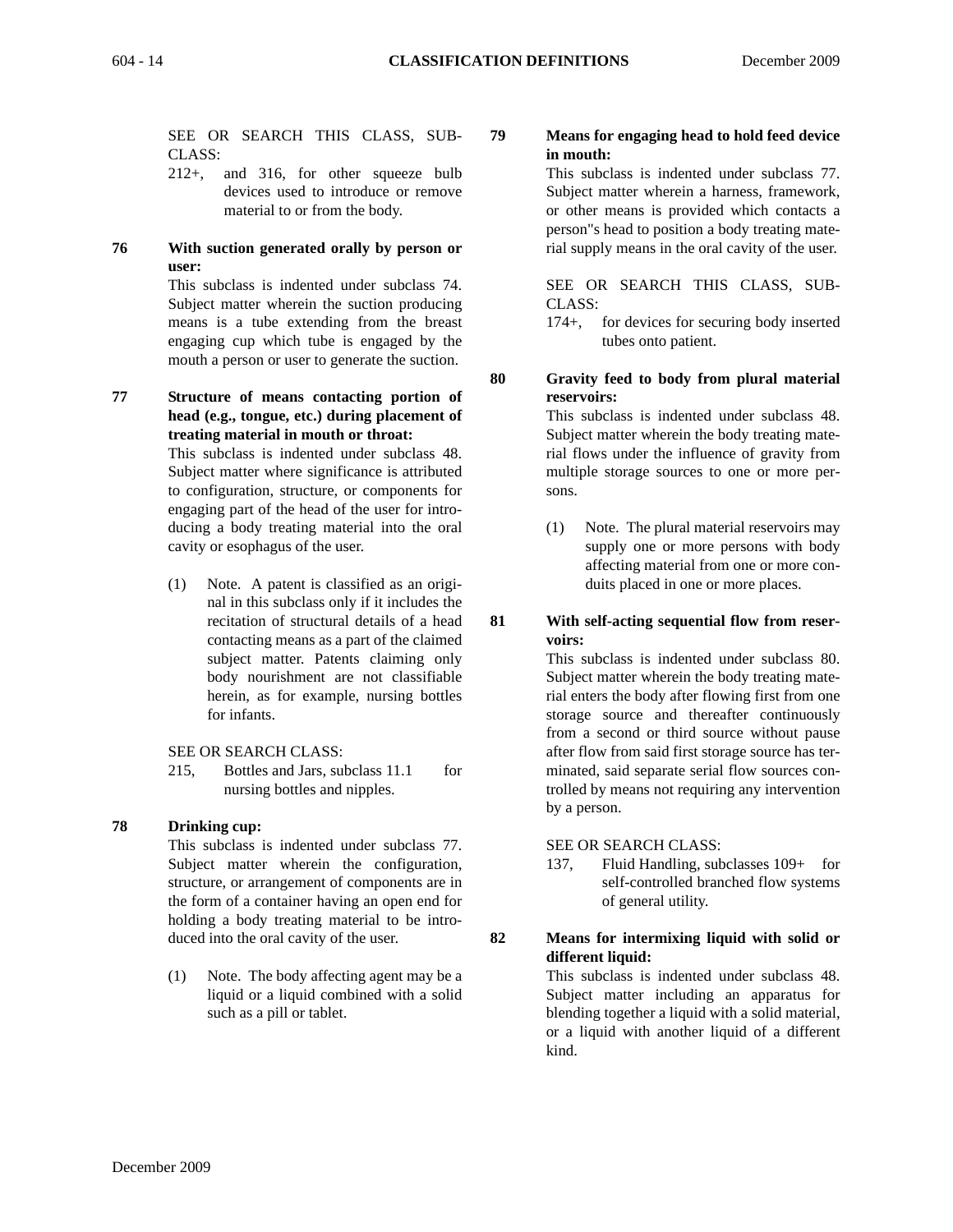SEE OR SEARCH THIS CLASS, SUB-CLASS:

- 56, for a method of mixing liquid with a solid material or a different liquid.
- 416, for materials mixed within a medical container.

## **83 Treating material introduced directly into liquid stream path:**

This subclass is indented under subclass 82. Subject matter wherein a body treating material is injected directly into a flowing liquid, usually a confined stream, which blends and carries the mixture to the person.

## **84 Solid treating material:**

This subclass is indented under subclass 83. Subject matter wherein the body treating material is in the form of a dissolvable or suspended solid.

**85 Liquid stream passes through reservoir containing treating material:**

> This subclass is indented under subclass 83. Subject matter wherein the liquid stream receives the body treating material to be mixed therewith by passing through a reservoir containing the body treating material.

## **86 Septum pierced by conduit:**

This subclass is indented under subclass 83. Subject matter wherein the body treating material is introduced into the liquid stream through a wall which is pierced by a wall piercing conductor.

SEE OR SEARCH THIS CLASS, SUB-CLASS:

88, 148, 201+, 244, and 415, for piercable septum structure on other medical devices.

#### **87 Means broken, cut, pierced, or torn to permit mixing:**

This subclass is indented under subclass 82. Subject matter including an element which is fractured, separated by an edged instrument, punctured by some means, or separated by having portions thereof rended apart by pulling for the purpose of bringing the liquids and a solid material, together for blending.

SEE OR SEARCH THIS CLASS, SUB-CLASS:

3, 200, and 306, for means, broken, cut, pierced, or torn to permit flow of treating material to the body.

## **88 Septum:**

This subclass is indented under subclass 87. Subject matter wherein a separating wall is punctured by a pointed element such as a hollow needle to permit mixing of the separated liquids.

SEE OR SEARCH THIS CLASS, SUB-CLASS:

201, for a septum pierced by a conduit to permit flow of treating material to the body.

## **89 Closure or barrier between compartments moved to permit mixing:**

This subclass is indented under subclass 82. Subject matter including a sealing element which is displaced from its sealing position between separate storage spaces to permit flow of a material therebetween for the purpose of blending or, in the case of a solid in a liquid.

## **90 Closure moved, expanded, or flexed by force transmitted by liquid:**

This subclass is indented under subclass 89. Subject matter wherein the sealing means is displaced, expanded, or flexed to permit mixing by pressure exerted by a liquid which itself has been subjected to a force to permit mixing.

SEE OR SEARCH THIS CLASS, SUB-CLASS:

150, for devices expelling material therefrom by means of a liquid.

## **91 Closure moved by relative movement between closure and separate protruding member:**

This subclass is indented under subclass 89. Subject matter wherein the sealing means is displaced by a protruding rod or member which is moved into contact with the sealing means by relative movement therebetween to permit mixing between compartments.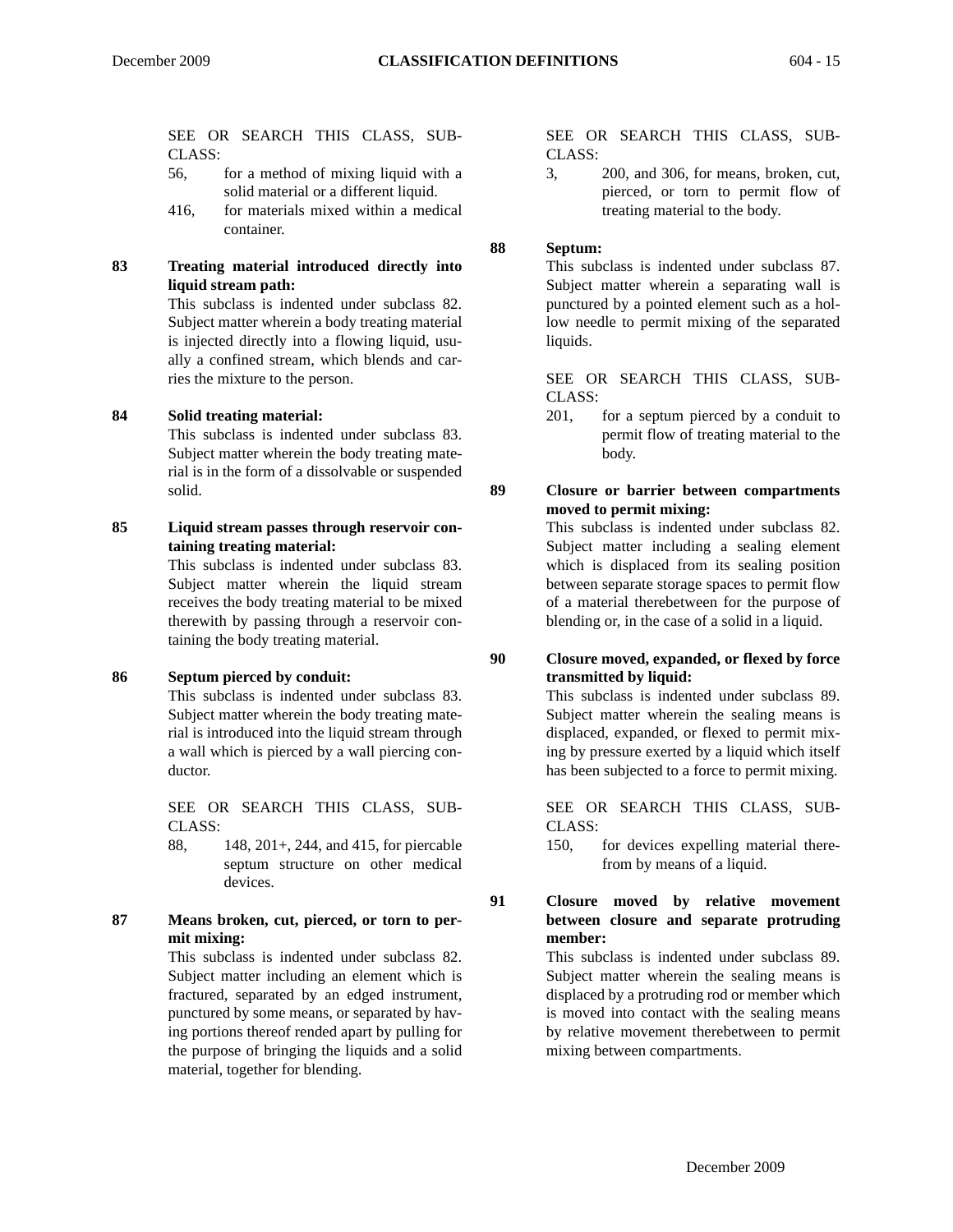## **92 Solid dissolved in liquid:**

This subclass is indented under subclass 82. Subject matter wherein a solid material blends with a liquid by passing into solution or suspension therewith.

SEE OR SEARCH THIS CLASS, SUB-CLASS:

84, for a device in which a solid material is injected into a stream of liquid to dissolve therein.

## **93.01 Material introduced or removed through conduit, holder, or implantable reservoir inserted in body:**

This subclass is indented under subclass 48. Subject matter wherein the body treating material is placed in or removed from the body by (a) a tubular conduit having a bore or lumen hole extending therethrough, (b) transfer to or from a retaining means located on an implement placed in the body, or (c) by release or collection from a storage container surgically implanted in the body.

(1) Note. The body affecting or treating material usually is placed in or removed from the body by means of a catheter, needle, a rod having a medicament carried thereon (a holder), or from a tube having one closed end located outside the body and an open end located within the body.

SEE OR SEARCH THIS CLASS, SUB-CLASS:

- 57+, for means for placing solid treating material in body.
- 84, for solid treating material which is in the form of a dissolvable or suspended solid.
- 280+, for flexible catheter to be inserted within a body passage, vessel, or cavity to feed a body treating material thereto, or remove the material therefrom.
- 317+, for means collecting waste fluid from the body for nonsampling purposes.

SEE OR SEARCH CLASS:

128, Surgery, subclass 760 for device for collecting liquid from the body.

- 206, Special Receptacle or Package, subclasses 364+ for receptacles for holding syringes for drawing liquid from the body.
- **94.01 Dual nozzles for insertion into paired body orifices (e.g., nasal passages, etc.):**

This subclass is indented under subclass 93.01. Subject matter having two tubular conduits insertible in two complementary body openings.

## SEE OR SEARCH CLASS:

- 128, Surgery, subclass 206.11 for device having tubular means inserted into an air passage of the nose; and subclass 207.18 for respiratory gas supply means entering nasal passage.
- **95.01 Conduit with self-propelled or remote control means:**

This subclass is indented under subclass 93.01. Subject matter wherein the tubular conduit has means providing self advancement of the conduit into tortuous areas of the body, or means manipulated external to the body for guiding the conduit through a body cavity or passage.

SEE OR SEARCH CLASS:

606, Surgery, subclass 194 for conduit with means for applying pressure to the internal wall of blood vessel.

## **95.02 Having port to expel fluid into body to propel conduit:**

This subclass is indented under subclass 95.01.

Subject matter wherein the tubular conduit includes at least one orifice in the wall thereof extending backwardly at an angle to the axis of the conduit through which the fluid is discharged against the wall of the body conduit or orifice for forcibly advancing the body entering conduit.

SEE OR SEARCH THIS CLASS, SUB-CLASS:

275, for conduit with distal end which forms discharged opening.

## **95.03 Having flexible member (e.g., bellow, balloon, etc.) to propel conduit:**

This subclass is indented under subclass 95.01. Subject matter wherein the tubular conduit includes a elastomeric member (e.g., bellow,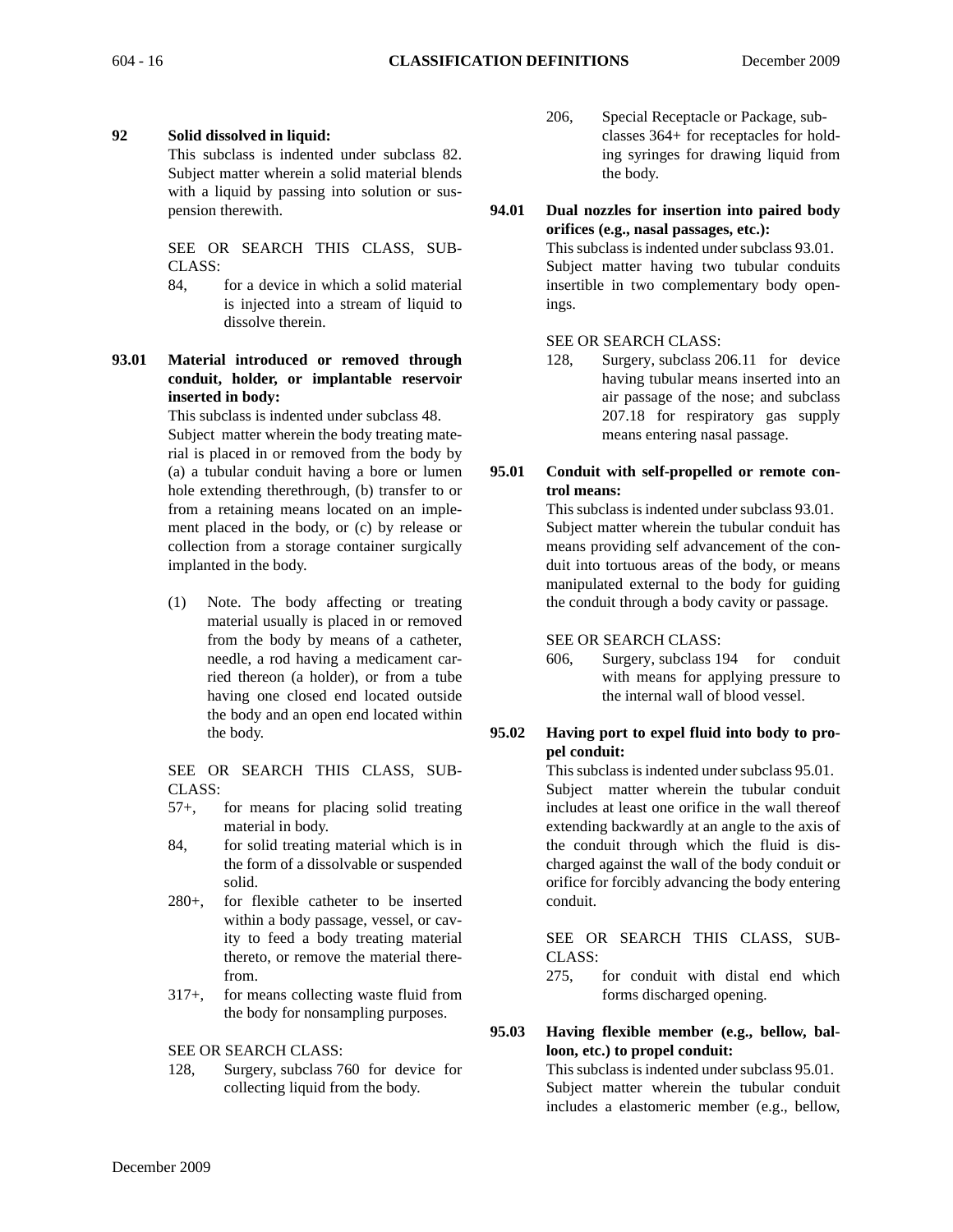balloon etc.) located at or near the distal end and activated by the supply or withdrawal of fluid to advance the distal end through a tortuous path.

SEE OR SEARCH THIS CLASS, SUB-CLASS:

104+, for expansion means actuated by axially movable member.

SEE OR SEARCH CLASS:

- 128, Surgery, subclass 203.28 for expandable means in the form of a bellow member; and subclass 768 for flexible collection tube having bellow member.
- **95.04 Having tensioning means to alter conduit shape:**

This subclass is indented under subclass 95.01. Subject matter including a deflection configuration control means running from the proximal end of the conduit to the vicinity of the distal end thereof and reciprocally slidable therein for drawing the distal end toward the proximal end or for releasing the distal end to its original unstressed shape.

SEE OR SEARCH THIS CLASS, SUB-CLASS:

280+, for bendable catheter structure.

SEE OR SEARCH CLASS:

- 128, Surgery, subclasses 656+ and 772 for flexible catheter having pull wire for advancing its distal end.
- **95.05 Having remote control for applying light, electricity, or heat to alter conduit shape (e.g., shape memory alloy, etc.):**

This subclass is indented under subclass 95.01. Subject matter which includes a hand held manipulator for applying electromagnetic radiation, electrical voltage, or thermal energy to modify the configuration of the conduit.

SEE OR SEARCH THIS CLASS, SUB-CLASS:

281, for remote control of shape memory catheter.

SEE OR SEARCH CLASS:

128, Surgery, subclass 657 for guide means with remote control to advance

the catheter; and subclass 772 for flexible catheter with guide means.

## **96.01 Having means inflated in body (e.g., inflatable nozzle, dilator, balloon catheter, occluder, etc.):**

This subclass is indented under subclass 93.01. Subject matter including an inflatable means carried by the conduit or holder which is expanded by a fluid such as air while disposed within the body for the purpose of retaining the conduit, dilating the body opening, or sealing the body opening.

SEE OR SEARCH THIS CLASS, SUB-CLASS:

101.01+,for plural inflatable means on the same conduit.

SEE OR SEARCH CLASS:

606, Surgery, subclasses 191+ for internal pressure applicator with inflatable or expandable means.

## **97.01 Including means forcing inflation fluid into inflatable means:**

This subclass is indented under subclass 96.01.

Subject matter wherein means are actuated to pressurize the inflatable means within the body conduit or opening.

SEE OR SEARCH THIS CLASS, SUB-CLASS:

36, for means forcing inflation fluid operated by person.

## **97.02 Injector type:**

This subclass is indented under subclass 97.01. Subject matter wherein the fluid forcing means comprises a plunger slidably mounted within a cylinder body to provide pressurized inflation fluid into the retention balloon to inflate it.

SEE OR SEARCH THIS CLASS, SUB-CLASS:

187, for hand held hypodermic syringe or douche tube with forced injection.

SEE OR SEARCH CLASS:

433, Dentistry, subclass 90 for plunger type ejector.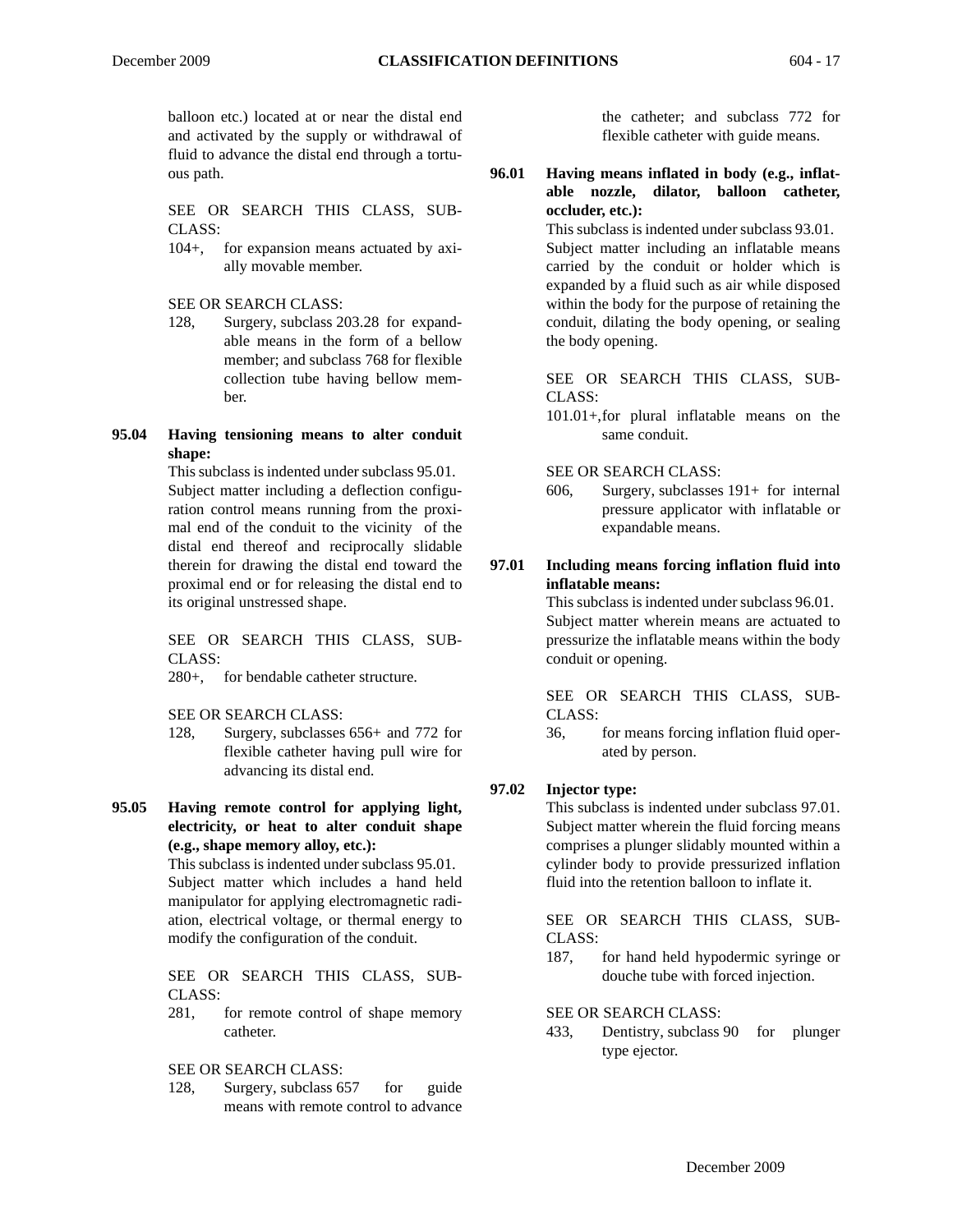## **97.03 Having indicator means:**

This subclass is indented under subclass 97.02. Subject matter wherein the injector syringe includes means indicating the degree of inflation within the inflated means while inserted in the cavity, orifice or conduit of the body.

## SEE OR SEARCH CLASS:

- 73, Measuring and Testing, subclasses 700+ for fluid pressure gauge.
- 128, Surgery, subclass 748 for means for measuring fluid pressure in body.

#### **98.01 Pressurized inflation means:**

This subclass is indented under subclass 97.01. Subject matter wherein means for pressurizing the inflatable means is a fluid source under pressure which, upon release, inflates the inflatable means.

SEE OR SEARCH THIS CLASS, SUB-CLASS:

23+, for means to inject or apply pressurized gas.

SEE OR SEARCH CLASS:

128, Surgery, subclass 200.26 for means placed in body opening to facilitate insertion of breathing tube.

## **98.02 Compressible bulb:**

This subclass is indented under subclass 98.01. Subject matter wherein the means for providing pressurized fluid to the inflatable means comprises a generally rounded body which is compressed to inflate the inflatable means.

SEE OR SEARCH THIS CLASS, SUB-CLASS:

217, for squeeze bulb which pressurizes fluid reservoir.

## SEE OR SEARCH CLASS:

- 128, Surgery, subclass 200.22 for squeeze bulb which sprays aspirating medicament.
- **99.01 Having inflation or deflation control means:** This subclass is indented under subclass 96.01. Subject matter wherein the inflatable means is provided with a means for limiting the inflation of or controlling the amount of deflation of the inflatable means.

#### SEE OR SEARCH THIS CLASS, SUB-CLASS:

- 208+, for piston controlling means.
- 224, for screw or rack means which controls the piston motion.

## SEE OR SEARCH CLASS:

- 81, Tools, subclass 15.4 for deflating tool.
- 128, Surgery, Dig 1 for motorized syringe.

## **99.02 Valve controlling means:**

This subclass is indented under subclass 99.01. Subject matter including a means which either controls the rate of flow of pressurized fluid to or from the inflatable means, or prevents any flow until desired.

SEE OR SEARCH THIS CLASS, SUB-CLASS:

247, for valve means which controls fluid that flows to or from body.

#### SEE OR SEARCH CLASS:

- 128, Surgery, subclass 207.16 for valve for controlling gas flow.
- 137, Fluid Handling, subclasses 512+ for plural valve means, and subclasses 843+ for resilient material valve.
- 251, Valves and Valve Actuation, subclasses 149.1+ for valve operated by joining flow path sections.

## **99.03 One-way valve:**

This subclass is indented under subclass 99.02. Subject matter wherein the valve means allows flow in one direction and prevents flow in the reverse direction.

SEE OR SEARCH THIS CLASS, SUB-CLASS:

256, for flow closing or opening means.

**99.04 Having valve means (e.g., ball valve, etc.) in fluid or material delivery lumen:** This subclass is indented under subclass 96.01. Subject matter including a control means in fluid or material delivery conduit to regulate flow therethrough to the body conduit or opening.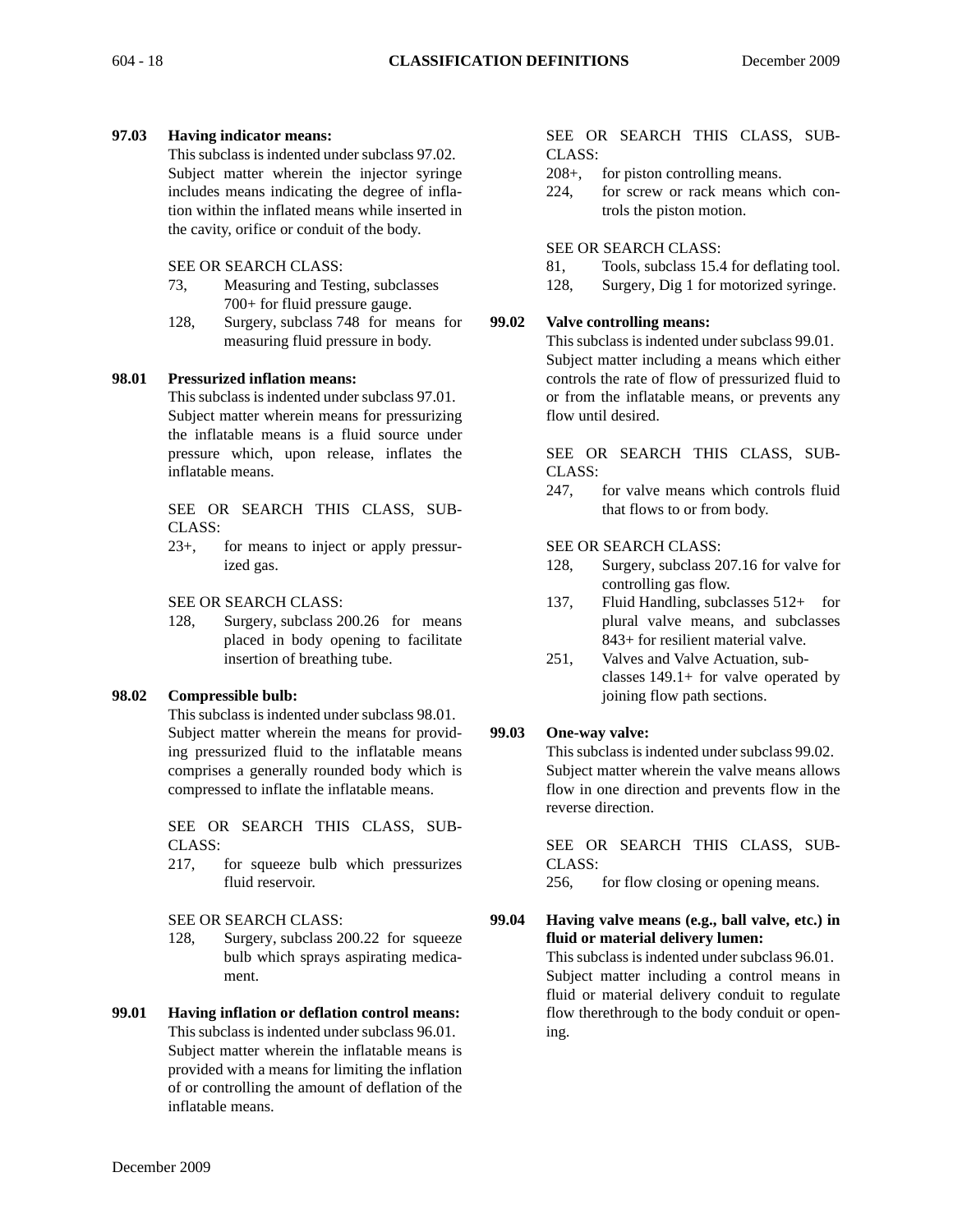SEE OR SEARCH THIS CLASS, SUB-CLASS:

247, for valve means which controls fluid that flows to or from body.

SEE OR SEARCH CLASS:

- 128, Surgery, subclass 207.16 for valve for controlling gas flow.
- 137, Fluid Handling, subclasses 512+ for plural valve means, and subclasses 843+ for resilient material valve.
- 251, Valves and Valve Actuation, subclasses 149.1+ for valve operated by joining flow path sections.

#### **100.01 Having indicator means:**

This subclass is indented under subclass 96.01. Subject matter including means indicating the degree of inflation or deflation within the inflatable means while inserted in the body.

SEE OR SEARCH THIS CLASS, SUB-CLASS:

118, for means indicating injection pressure or aspirating suction.

SEE OR SEARCH CLASS:

- 116, Signals and Indicators, subclass 202 for indicator having visual light signal; and subclass 210 and Dig 8 for inflatable indicator.
- 128, Surgery, subclass 202.22 for means indicating improper condition of apparatus.

## **100.02 Visual calibration:**

This subclass is indented under subclass 100.01. Subject matter wherein the indicator means includes a numerical scale to indicate the degree of inflation or deflation of the inflated means while inserted in the body.

#### SEE OR SEARCH CLASS:

116, Signals and Indicators, subclass 259 for indicator with rectilinear moving scale; and subclass 290 for indicator with scale and pointer moved during indication.

#### **100.03 Displaying inflation or deflation data:**

This subclass is indented under subclass 100.01. Subject matter including a display means for outputting a numerical data of the degree of inflation or deflation of the inflatable means.

#### SEE OR SEARCH CLASS:

116, Signals and Indicators, subclasses 200+ for data displaying means.

### **101.01 Having plural balloons on conduit:**

This subclass is indented under subclass 96.01. Subject matter wherein multiple inflatable means are mounted on the same tubular conduit.

(1) Note. Patents in this subclass disclose the use of multiple inflating means which inflate inside the body to hold that portion affected in an inflated mode and additional inflating means outside the opening in the body to occlude and seal the opening.

#### SEE OR SEARCH THIS CLASS, SUB-CLASS:

284, for catheter with plural inflatable balloons.

#### SEE OR SEARCH CLASS:

606, Surgery, subclass 194 for dilator inserted into vascular system.

## **101.02 Balloon within another balloon on conduit:**

This subclass is indented under subclass 101.01. Subject matter wherein one inflatable means is located within another on the same tubular conduit.

#### SEE OR SEARCH CLASS:

606, Surgery, subclasses 191+ dilator with coaxial balloons.

## **101.03 Having aperture in conduit between balloons:**

This subclass is indented under subclass 101.01. Subject matter including a radial opening located in the tubular conduit interconnecting the inflatable means.

SEE OR SEARCH THIS CLASS, SUB-CLASS:

52, through 55 for conduit with drainage opening.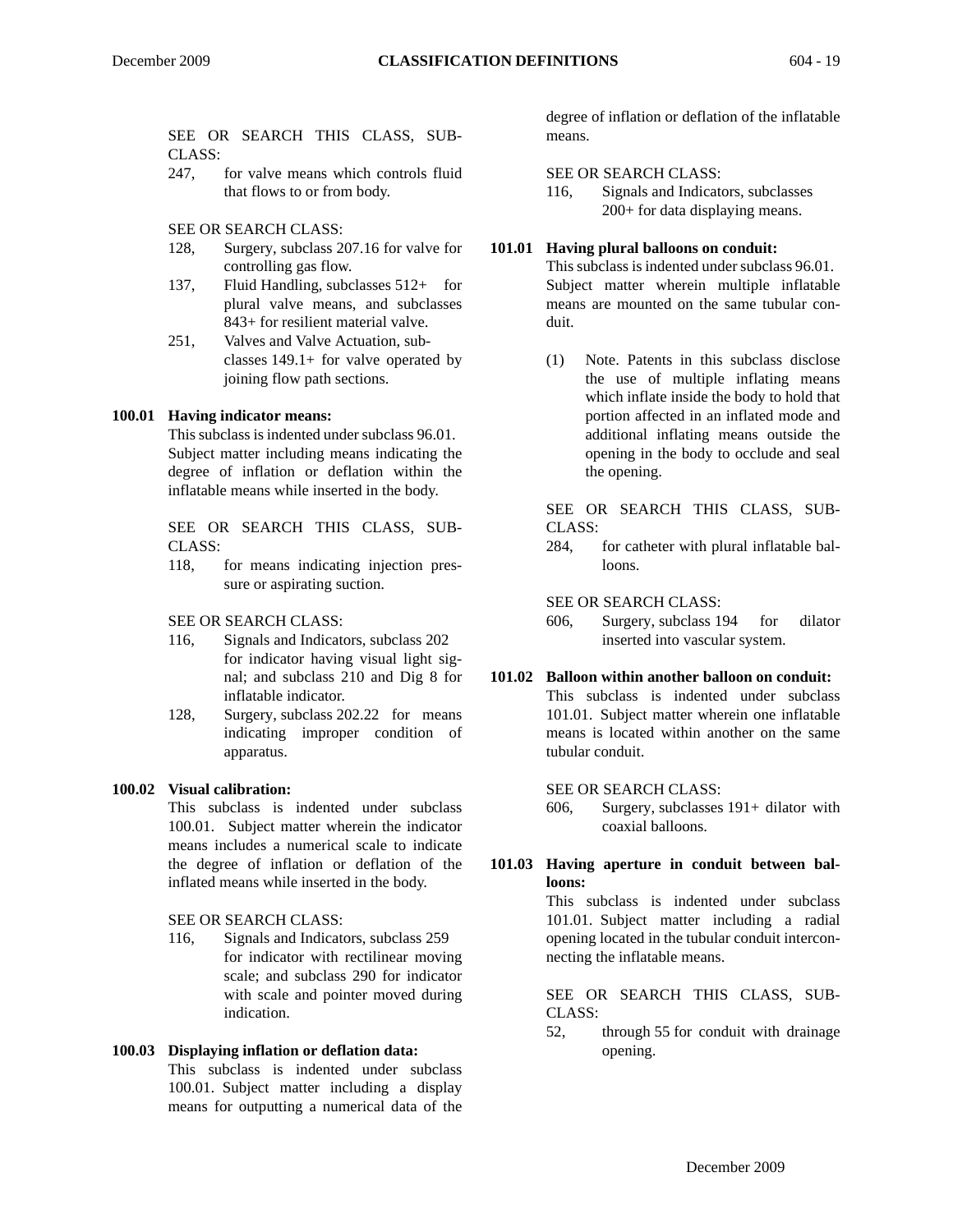#### **101.04 Balloon on different device:**

This subclass is indented under subclass 101.01. Subject matter wherein the balloon is carried on separate tubular conduit providing a space for delivery or removal of fluid or material.

#### **101.05 Axially spaced balloons:**

This subclass is indented under subclass 101.01. Subject matter wherein the balloons are longitudinally carried along the tubular conduit.

SEE OR SEARCH CLASS:

- 128, Surgery, subclass 658 for catheter structure with spaced balloons.
- **102.01 Having aperture in conduit proximal of inflated means:**

This subclass is indented under subclass 96.01. Subject matter wherein a drainage or material supplying orifice is located in proximity to the balloon means on the tubular conduit.

SEE OR SEARCH CLASS:

- 128, Surgery, subclasses 656+ for catheter structure with aperture proximal of inflatable means.
- 606, Surgery, subclasses 192+ for dilator inflated by fluid.

### **102.02 Lumen extending from aperture proximal of inflated means to distal end:**

This subclass is indented under subclass 102.01. Subject matter comprising a passageway longitudinally extending from the aperture proximate the balloon to the distal end.

SEE OR SEARCH CLASS:

- 128, Surgery, subclass 656 for flexible catheter having lumen extending therethrough.
- **102.03 Lumen extending from proximal end to aperture proximal of inflated means:**

This subclass is indented under subclass 102.01. Subject matter wherein the tubular conduit comprises a passageway extending from proximal end to the aperture proximate the balloon.

**103 With means bonding or mechanically securing balloon sleeve or connector member (e.g., coupling funnel, etc.) to conduit:**

This subclass is indented under subclass 96.01. Subject matter wherein specific connecting structure is provided for holding the inflatable means or a coupling funnel on the conduit by bonding or mechanically securing said ele to the body inserted conduit.

SEE OR SEARCH THIS CLASS, SUB-CLASS:

283, for body inserted conduits (e.g., catheters) with coupling or connector structure.

## **103.01 Delivering fluid or material through wall of inflated means:**

This subclass is indented under subclass 96.01. Subject matter wherein the inflatable balloon wall includes at least an opening extending therethrough to allow passage of fluid, material or medication from the inflatable balloon into the body conduit or opening.

SEE OR SEARCH THIS CLASS, SUB-CLASS:

- 53, for catheter having holes through which therapeutic material is delivered to the internal wall of blood vessel.
- 264+, for body inserted tubular conduit structure.
- 280+, for flexible catheter or means used therewith.

SEE OR SEARCH CLASS:

128, Surgery, subclass 207.15 for breathing passage occluder with opening for delivering medicated gas.

## **103.02 Delivering fluid or material from external surface of inflated means:**

This subclass is indented under subclass 96.01. Subject matter wherein the inflatable balloon wall includes a means on its outer surface for releasing fluid, material or medication into the body conduit or opening.

SEE OR SEARCH THIS CLASS, SUB-CLASS:

890.1+, for means which releases therapeutic material to body.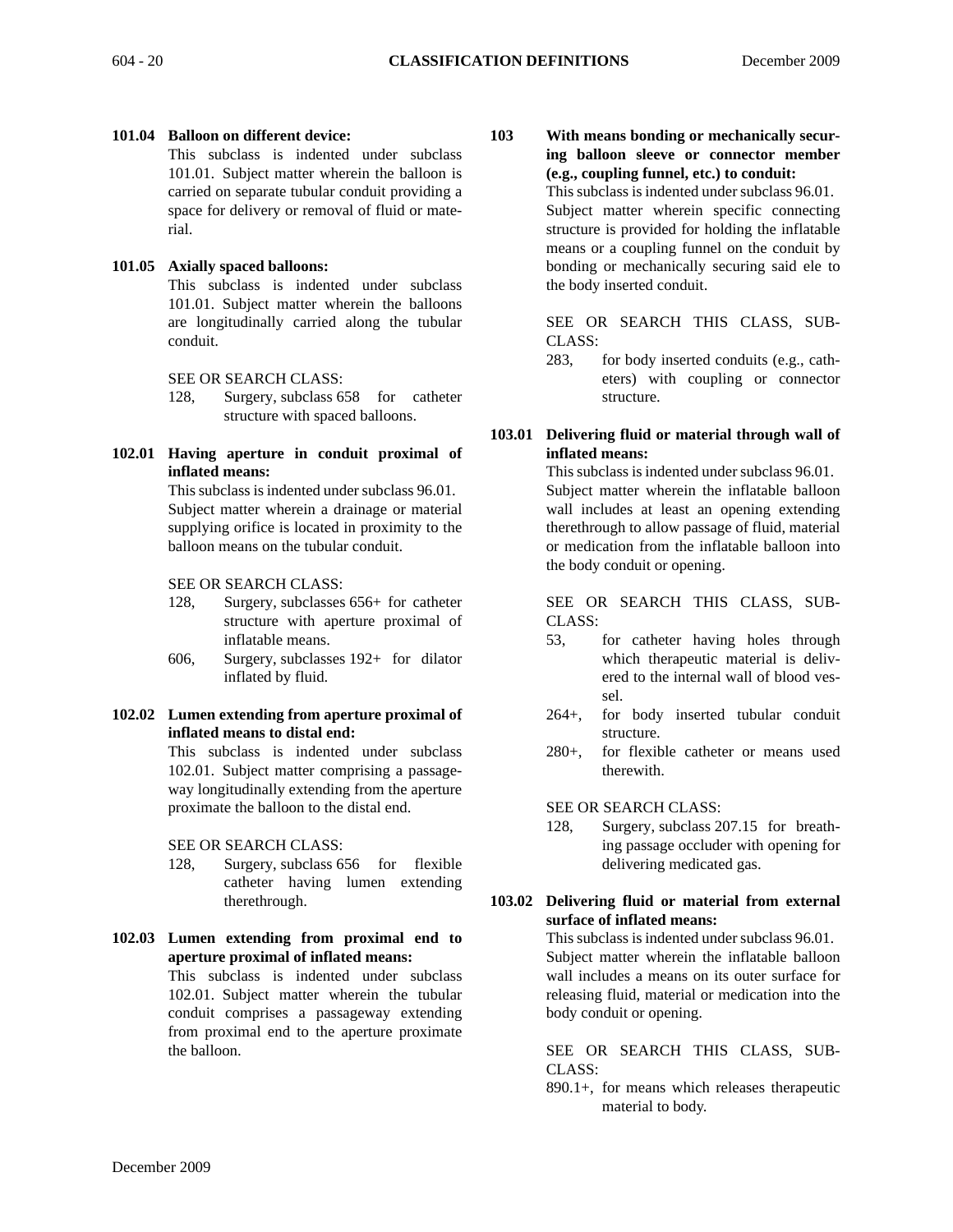**103.03 Having means to retain conduit or inflated means in position (e.g., depth control, external seal, etc.):**

> This subclass is indented under subclass 96.01. Subject matter including a structure on conduit that fixes or seals the device in a desired position within the body conduit, or opening.

SEE OR SEARCH THIS CLASS, SUB-CLASS:

- 278, for body piercing conduit having orifice sealing means.
- **103.04 Rapid exchange type (e.g., monorail, etc.):** This subclass is indented under subclass 96.01. Subject matter including a balloon catheter which allows fast exchange thereof (e.g., monorail type, etc.).

SEE OR SEARCH CLASS:

128, Surgery, subclass 772 for flexible catheter guide.

#### **103.05 Having sheath enclosing balloon:**

This subclass is indented under subclass 96.01. Subject matter including an enveloping structure surrounding the inflatable means.

SEE OR SEARCH THIS CLASS, SUB-CLASS:

263, for removable cover or protector over body inserted conduit.

**103.06 Particular wall structure of inflated means (e.g., varying wall thickness, multilayer, etc.):**

This subclass is indented under subclass 96.01. Subject matter wherein the wall of the inflatable means comprises multiple layers, or specific design structure.

SEE OR SEARCH THIS CLASS, SUB-CLASS:

284, for catheter having branched shape balloons.

SEE OR SEARCH CLASS:

606, Surgery, subclass 195 for detachable structure of inflation means.

**103.07 Specific balloon shape (e.g., doughnut, pear, hour glass, etc.):**

This subclass is indented under subclass 103.07. Subject matter wherein the balloon is constructed to take on a specific shape for an area of the body opening (e.g., pear shape, helical shape, lobe section, etc.).

SEE OR SEARCH CLASS:

- 606, Surgery, subclasses 194+ for dilator inserted into vascular system.
- **103.08 Particular surface characteristics (e.g., rib, groove, corrugation, etc.):**

This subclass is indented under subclass 103.07. Subject matter wherein the modification takes place on or to the outer or inner surface of the balloon (e.g., rib, groove, corrugation, surface treatment, roughened surface, etc.).

SEE OR SEARCH THIS CLASS, SUB-CLASS:

52+, for ribs or grooves on catheter inserted into blood vessel.

SEE OR SEARCH CLASS:

- 606, Surgery, subclasses 191+ for dilator having means inflated by fluid.
- **103.09 Having reinforcing means (e.g., reinforcing coil, etc.):**

This subclass is indented under subclass 96.01. Subject matter including means to provide more strength to the balloon or conduit for preventing from collapse of the balloon or conduit during the period of insertion into the body conduit, or opening.

SEE OR SEARCH THIS CLASS, SUB-CLASS:

282, for flexible catheter having rigidifying or anticollapsing means.

SEE OR SEARCH CLASS:

- 128, Surgery, subclasses 656+ for flexible catheter structure.
- **103.1 Having radiopaque characteristics (e.g., ring, marker, tip, etc.):**

This subclass is indented under subclass 96.01. Subject matter including means allowing the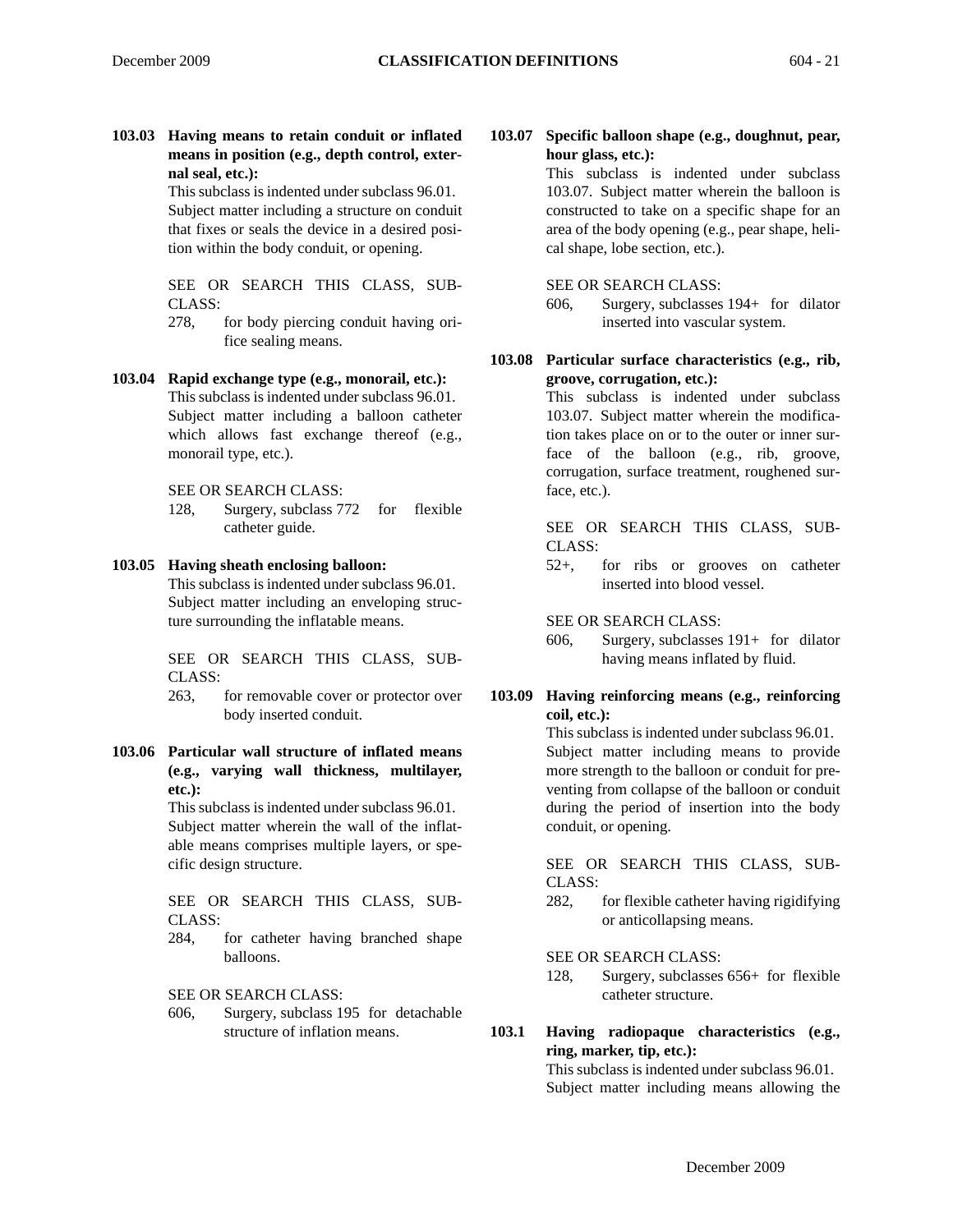device to be tracked by application of x-ray, gamma ray or other form of radiant energy.

SEE OR SEARCH THIS CLASS, SUB-CLASS:

264+, for body inserted tubular conduit.

SEE OR SEARCH CLASS:

128, Surgery, subclasses 656+ for flexible catheter structure.

## **103.11 Of elastic inflated material:**

This subclass is indented under subclass 96.01. Subject matter wherein the inflatable balloon is constructed from a material which allows it to return to its original shape after deformation (inflation or deflation).

SEE OR SEARCH THIS CLASS, SUB-CLASS:

281, for elastic wall of shape memory catheter.

SEE OR SEARCH CLASS:

128, Surgery, subclass 658 for catheter with elastic wall structure.

#### **103.12 Having inelastic portion:**

This subclass is indented under subclass 103.03. Subject matter wherein the elastic inflatable balloon is provided with a non stretchable portion.

SEE OR SEARCH THIS CLASS, SUB-CLASS:

282, for catheter having rigidifying means such as reinforcing coils.

SEE OR SEARCH CLASS:

606, Surgery, subclasses 192+ for inelastic inflatable means.

## **103.13 Of inelastic inflated material:**

This subclass is indented under subclass 96.01. Subject matter wherein the inflatable balloon is constructed from a non stretchable material.

SEE OR SEARCH THIS CLASS, SUB-CLASS:

103.11, for inflatable balloon having reinforcing member.

SEE OR SEARCH CLASS:

606, Surgery, subclasses 192+ for inelastic inflatable balloon.

## **103.14 Foldable:**

This subclass is indented under subclass 103.05. Subject matter wherein the inflatable balloon wraps upon itself in the deflated or evacuated condition before or after being inserted into the body conduit or opening.

#### SEE OR SEARCH CLASS:

- 606, Surgery, subclass 198 for expanding dilator having foldable arm.
- **104 Having means expanding body orifice or canal (e.g., dilator, retaining means, etc.):** This subclass is indented under subclass 93.01. Subject matter wherein specific structure is provided for distending or stretching a body opening or vessel.
	- (1) Note. Many devices inserted in a body orifice will enlarge it. However, a patent is classified as an original in this subclass only if it includes a recitation in the claimed subject matter of specific structure for dilating a body orifice, such as "ridges projecting outwardly from the surface of the nozzle for enlarging a body orifice". Conversely, use of terminology such as "a dilating nozzle" in claimed subject matter is not a recitation of structure which will include a patent herein.

#### SEE OR SEARCH CLASS:

606, Surgery, subclasses 191+ for dilators from the body.

## **105 Expanding bow:**

This subclass is indented under subclass 104. Subject matter wherein the means for expanding the body opening is one or more bowlike members carried upon the conduit which are secured at their ends and in which expansion is produced by causing the ends of said bowlike members to approach each other to dilate said body opening.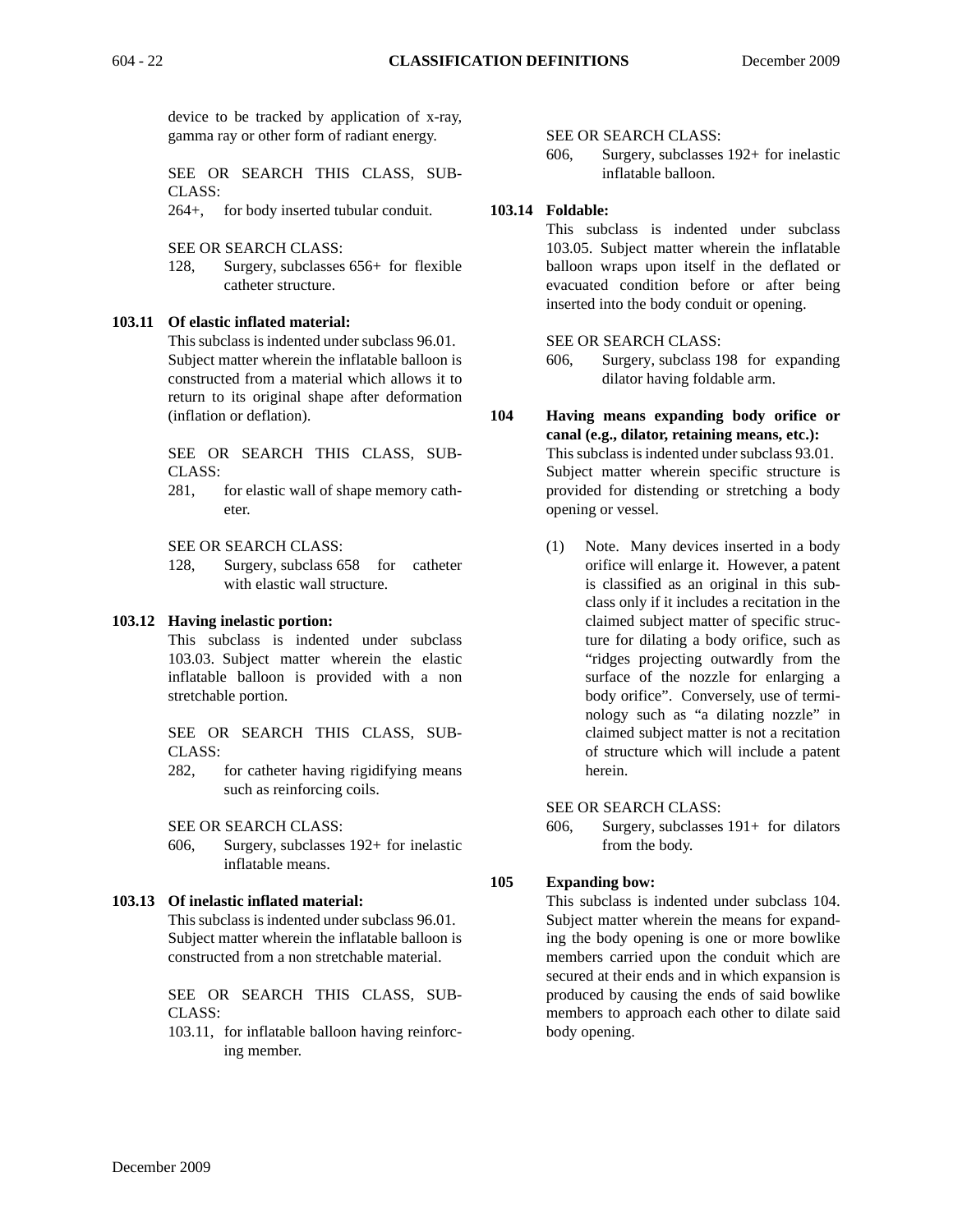## **106 Expanding arm or finger:**

This subclass is indented under subclass 104. Subject matter wherein the means for expanding the body opening are elongated elements which are inserted into a body opening with their longitudinal axis substantially parallel to the wall thereof and then pivoted about one end so that the other end expands radially and enlarges the opening.

**107 Expansion actuated by axially movable member:**

> This subclass is indented under subclass 106. Subject matter wherein arm or finger expansion is effected by means of a longitudinally movable member which spreads open the arms or fingers from a closed initial position.

**108 Rotatable means actuates axially movable member:**

This subclass is indented under subclass 107. Subject matter wherein the axially movable member is moved longitudinally by means of a rotatable member such as a threaded nut, etc.

**109 Expansion actuated by rotatable means (e.g., threaded or cammed member, etc.):**  This subclass is indented under subclass 106. Subject matter wherein arm or finger expansion is caused by rotating a threaded or cammed member to spread open the arms or fingers from an initial closed position.

> SEE OR SEARCH THIS CLASS, SUB-CLASS:

- 108, for patents disclosing rotating means moving an axially movable member to expand an arm or finger orifice expanding means.
- **110 Having means for preventing reuse of device:**

This subclass is indented under subclass 93.01. Subject matter provided with means which disables a device such that the device cannot be utilized for placing the body treating material in the body more than one time.

## **111 Having means for indicating device is defective, used, or tampered with:**

This subclass is indented under subclass 93.01. Subject matter provided with means to alert a person that an apparatus for placing a body

treating material in the body is faulty, previously used, or handled in some way such that it has become defective.

## **112 Having means for desensitizing skin:**

This subclass is indented under subclass 93.01. Subject matter including means for making the skin insensitive to pain before insertion of a hypodermic needle into body tissue.

**113 Having means for cooling or heating body, treating or collected material or device:** This subclass is indented under subclass 93.01. Subject matter providing means for increasing or decreasing the temperature of the material, the apparatus for placing or removing the material in the body, or the body itself.

## **114 Electric means:**

This subclass is indented under subclass 113. Subject matter wherein the means for heating or cooling consists of electric powered source.

**115 Having means for protruding skin to facilitate piercing it:**

> This subclass is indented under subclass 93.01. Subject matter provided with means for raising a portion of the skin if the area where a hypodermic needle is to be inserted, thereby facilitating such insertions.

**116 Having means for locating or identifying point where body is to be pierced (e.g., apertured body fitting template, etc.):**  This subclass is indented under subclass 93.01. Subject matter including a body marking means for indicating the location of a site

where needle will be inserted.

## **117 Having structure for controlling depth of insertion of body piercer:**

This subclass is indented under subclass 93.01. Subject matter including specific structure for regulating the extent of penetration of a needle, or body piercing element into the body.

(1) Note. Obviously the needle holding hub of a hypodermic syringe limits the depth of penetration of the needle into the body. However, to be classified as an original in this subclass, a patent must include in its claimed subject matter a recitation of structure specifically designed to control the depth of insertion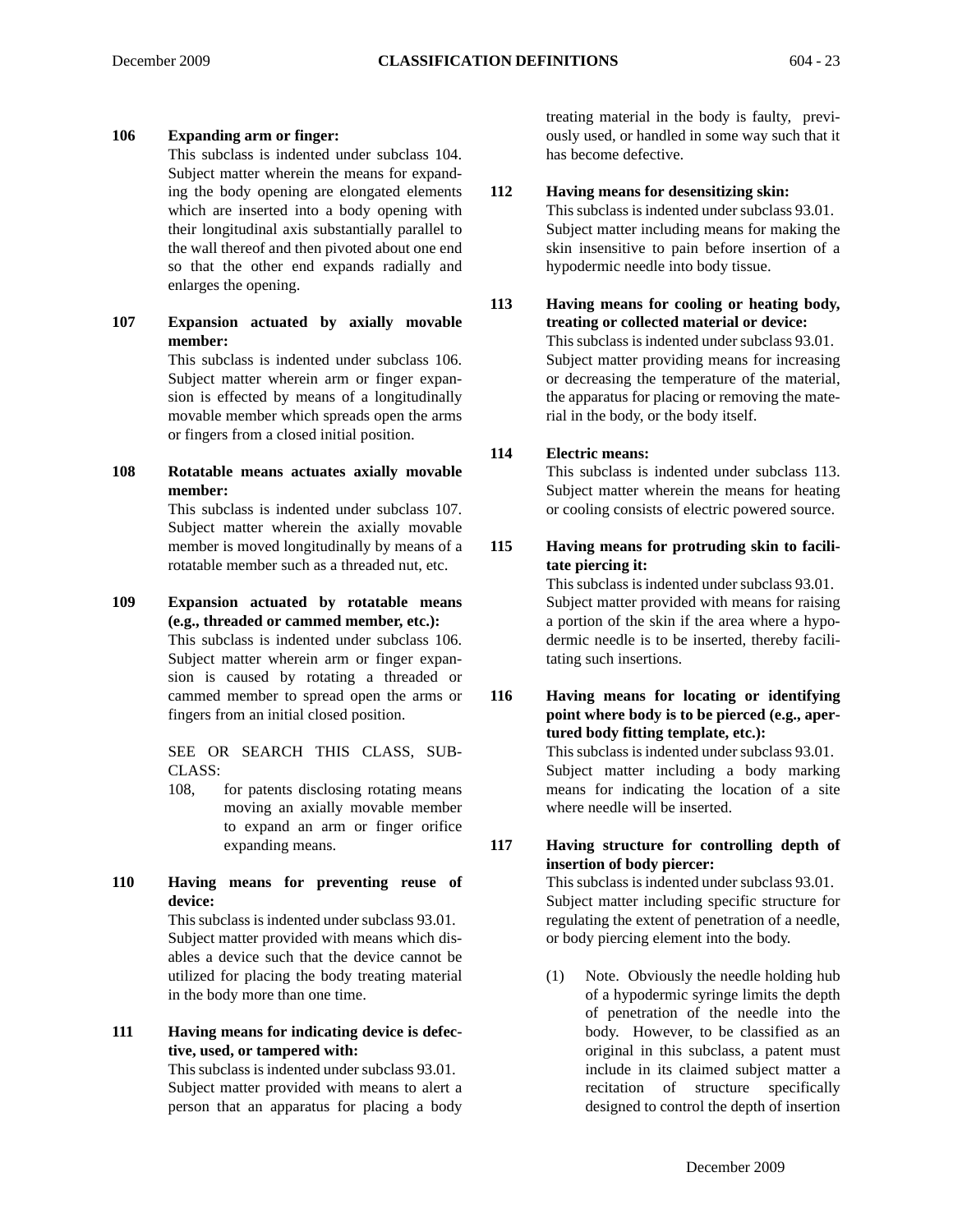of a piercing member into the body and not intended primarily for some other purpose, such as, for example, holding a needle.

**118 Having means for varying, regulating, indicating, or limiting injection pressure or aspirating suction:**

> This subclass is indented under subclass 93.01. Subject matter including apparatus for changing, controlling, signifying, or restricting the magnitude of the pressure or vacuum under which a body treating material is injected into or removed from the body.

**119 Means varying or regulating suction:**  This subclass is indented under subclass 118. Subject matter including means for changing, altering, or controlling the degree of suction within a body inserted conduit.

#### **120 With cyclic or timed regulation:**

This subclass is indented under subclass 119. Subject matter wherein the change or regulation of suction is accomplished in a recurring periodic sequence generally intermittant in nature.

**121 On piston type injector or aspirator:** 

This subclass is indented under subclass 118. Subject matter wherein the pressure or vacuum varying, regulating, indicating, or limiting means is in communication with a piston or ram type injector.

**122 Having means for eliminating and/or preventing injection of air into body:** 

> This subclass is indented under subclass 93.01. Subject matter including means for removing air from a body treating material or from the means for placing the material in the body for the purpose of preventing injection of the air into the body.

**123 From pump injection device:** This subclass is indented under subclass 122. Subject matter wherein the means from which air is eliminated is a pump type device.

## **124 From injection means moved by person to impel material into body:**

This subclass is indented under subclass 122. Subject matter wherein the air prevention or elimination means is provided in a manually operated injection means such as a syringe.

**125 From hand supported injection means:**  This subclass is indented under subclass 124. Subject matter wherein the manually operated injection means is handheld.

## **126 By hydrophilic or hydrophobic filter:**

This subclass is indented under subclass 122. Subject matter wherein the air prevention or elimination means consists of either a water attracting or water repelling filter mounted in an injection device.

## **127 By low level float cutoff:**

This subclass is indented under subclass 122. Subject matter wherein the air elimination or prevention means is a float valve which cuts off liquid flow from the injector reservoir when the liquid level reaches a predetermined level.

**128 Having siphon means for removing material from external source or body:**

> This subclass is indented under subclass 93.01. Subject matter including a U-shaped tube means for transferring a material from storage means or the body by means of atmospheric pressure acting on the material.

## SEE OR SEARCH CLASS:

137, Fluid Handling, subclasses 123+ for siphon structure of general utility.

## **129 With vacuum breaking means (e.g., vent, etc.):**

This subclass is indented under subclass 128. Subject matter including suction breaking means on the siphon to prevent the formation of tissue necrosis on body inserted conduits caused by an excess of liquid column suction in the conduit during siphoning of material from the body.

SEE OR SEARCH THIS CLASS, SUB-CLASS:

10, for antisiphon devices in body inserted shunts.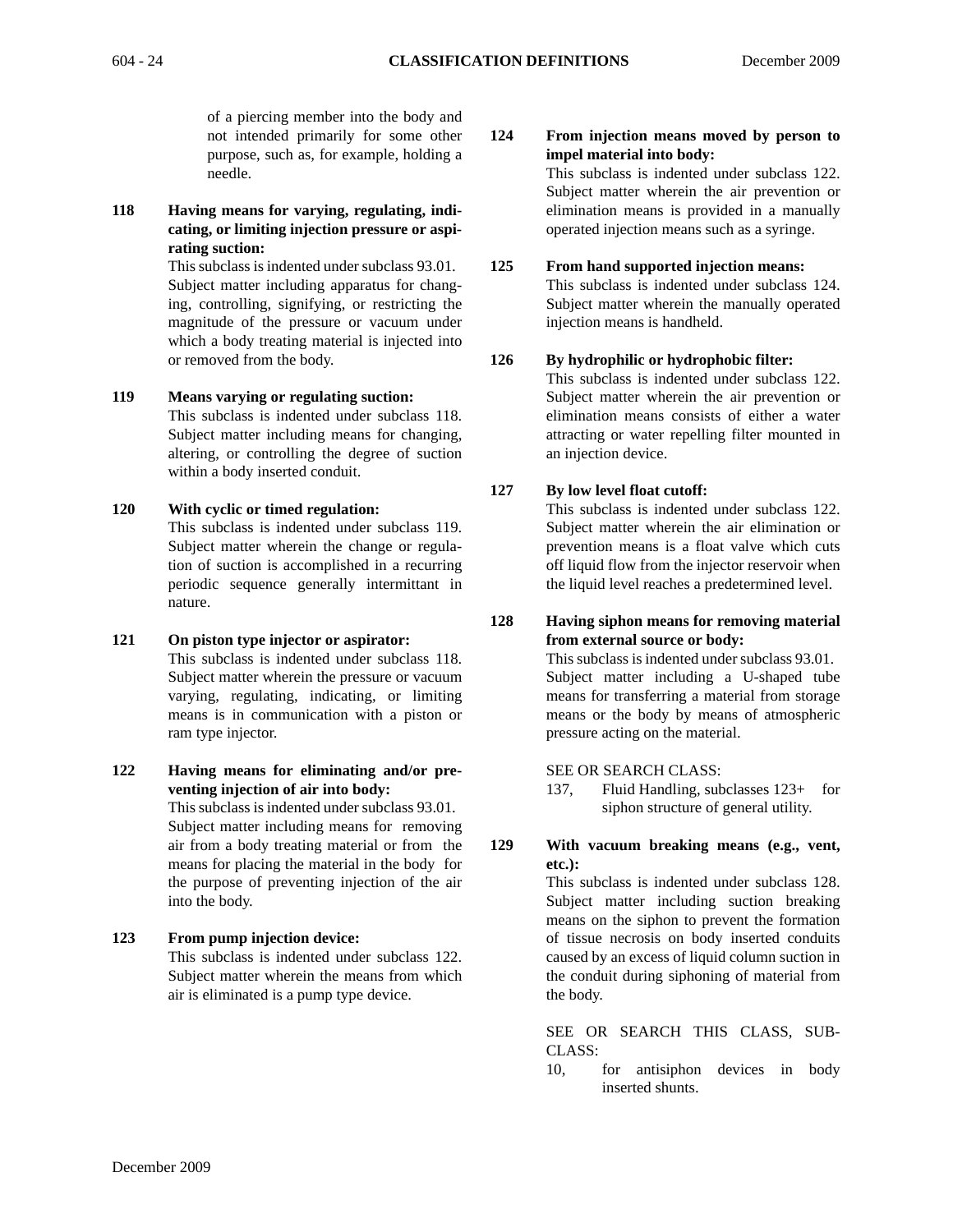SEE OR SEARCH CLASS:

- 137, Fluid Handling, subclasses 215+ for antisiphoning devices of general utility.
- **130 Having projectile injector operated upon impact with body:**

This subclass is indented under subclass 93.01. Subject matter wherein a body treating material reservoir is projected by an external force across an open space into contact with said body and which upon impact with said body injects the material thereinto by inertial motion.

SEE OR SEARCH CLASS:

- 124, Mechanical Guns and Projectors, appropriate subclasses for projectiles of general utility.
- **131 Treating material forced into or out of body by self-acting fluid pressure, motor-driven, or mechanical energy storing means (e.g., pressure infusion or aspiration, etc.):**

This subclass is indented under subclass 93.01. Subject matter wherein body treating material is thrust into or expelled from the body by (a) fluid pressure which does not require the application of force by a person during the injection, (b) an apparatus powered by a device which converts any form of energy into mechanical energy, or (c) a mechanical device capable of sorting energy.

- **132 Material impelled into body by contraction of expanded elastic material reservoir:**  This subclass is indented under subclass 131. Subject matter wherein a filled resilient reservoir chamber maintained in an overstressed condition returns to its original unstressed condition thereby forcing material out of the chamber during contraction of the chamber.
- **133 Material exhausted from body by expansion of contracted elastic receptacle or resilient means therein:**

This subclass is indented under subclass 131. Subject matter including a resilient chamber which under compression is allowed to expand, either from its own natural resiliency or from resilient means within the chamber, to draw or suck material into the chamber.

## **134 Material impelled by spring:**

This subclass is indented under subclass 131. Subject matter wherein the material is moved into or out of the body of force exerted by a elastic body which recovers its original shape when released after being distorted.

## **135 Spring drives piston:**

This subclass is indented under subclass 134. Subject matter wherein material is forced into or out of the body by means of a spring driven piston.

SEE OR SEARCH THIS CLASS, SUB-CLASS:

218+, for manually operated piston injectors.

**136 Material conduit forced into body by spring:** This subclass is indented under subclass 134. Subject matter wherein a conduit for introducing or withdrawing material into or from the body is driven into the body by a spring.

> SEE OR SEARCH THIS CLASS, SUB-CLASS:

> 157, for spring driven conduits wherein the material is withdrawn or introduced manually.

```
137 Spring triggered by skin contacting means:
This subclass is indented under subclass 136.
Subject matter wherein a spring releasing
mechanism is actuated by a means pressing
against the skin around the injection site.
```
**138 Portion of conduit stored in material supply means:**

> This subclass is indented under subclass 136. Subject matter wherein at least a part of the conduit is stored within the material supply reservoir before ejection therefrom by the spring driving means.

## SEE OR SEARCH THIS CLASS, SUB-CLASS:

195+, for conduits partly stored within the reservoir and manually ejectable therefrom.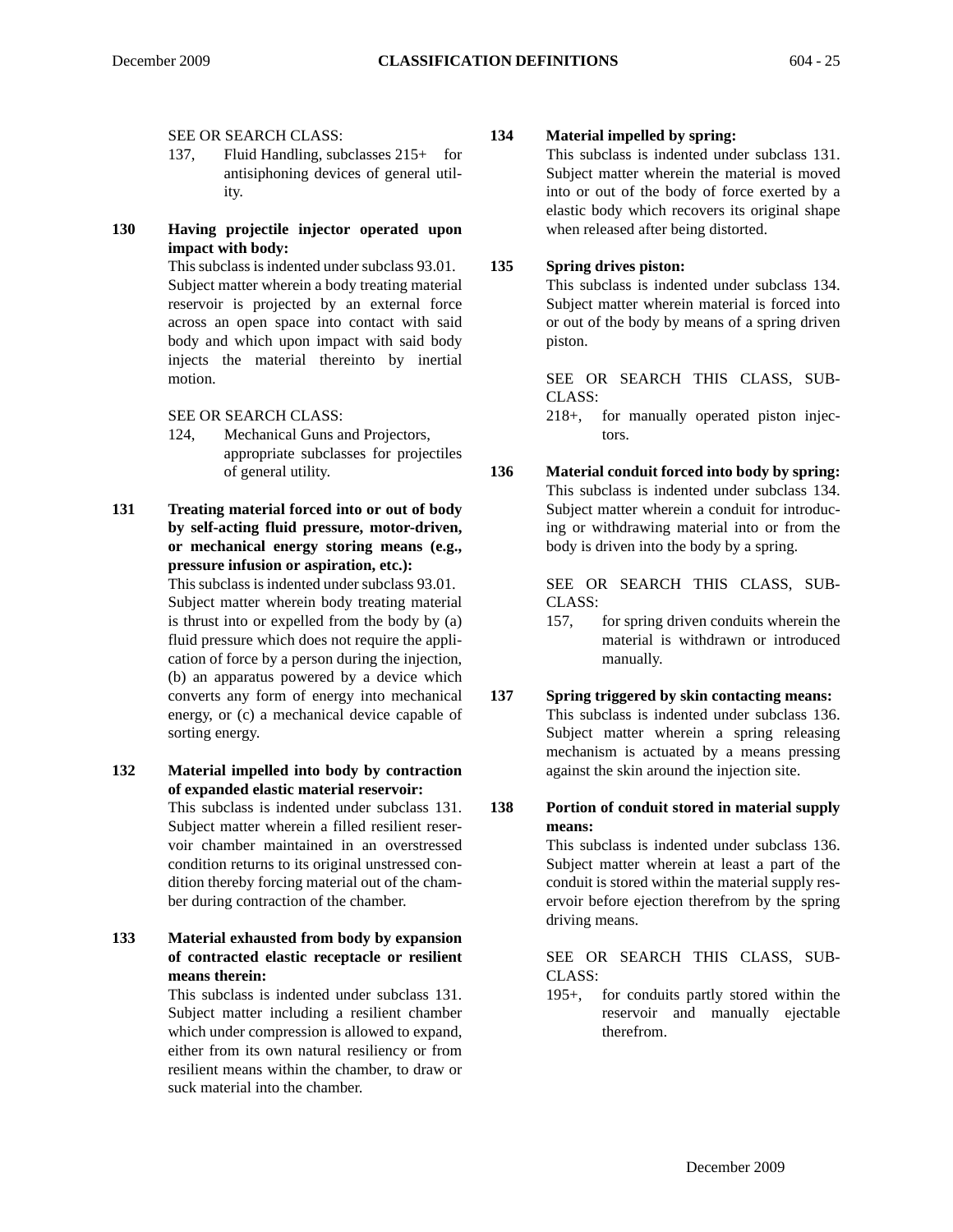**139 Material supply means pierced by conduit:** This subclass is indented under subclass 136. Subject matter wherein the material reservoir is punctured by the spring driven conduit to

> SEE OR SEARCH THIS CLASS, SUB-CLASS:

deliver the body treating material to the body.

201+, for feed conduits piercing the reservoir on manually operated injectors.

**140 Material impelled by pressurized charge of gas or vacuum:**

This subclass is indented under subclass 131. Subject matter wherein body treating material is forced into the body by means of a super atmospheric pressurized charge of gas or removed from the body by a releasable trapped charge of negative pressure.

**141 Material impelled by means (e.g., diaphragm, piston) moved by gas or vacuum pressure:**

> This subclass is indented under subclass 140. Subject matter wherein the pressurized charge of gas or vacuum moves an intermediate means which in turn forces the material into or out of the body.

**142 Reservoir prepressurized or exhausted by squeeze bulb:**

> This subclass is indented under subclass 141. Subject matter wherein a manually operated resilient bulb is utilized to initially charge or remove air from the reservoir thereby pressurizing or vacuumizing the intermediate means to impel the material.

> SEE OR SEARCH THIS CLASS, SUB-CLASS:

- 217, for continuous pressurization or exhaustion of handheld reservoirs by squeeze bulbs during injections.
- **143 Piston impelled by gas or vacuum pressure:** This subclass is indented under subclass 141. Subject matter wherein the intermediate means moved by gas or vacuum pressure is a piston or ram.

SEE OR SEARCH THIS CLASS, SUB-CLASS:

218+, for manually operated piston structure.

**144 And impelling material conduit into body:**

This subclass is indented under subclass 143. Subject matter wherein the material conduit is forced into the patient via the gas or vacuum pressurized piston.

SEE OR SEARCH THIS CLASS, SUB-CLASS:

- 156, for impelled conduits having manually operated material impelling means.
- **145 Pressurizing gas generated by chemical reaction:**

This subclass is indented under subclass 140. Subject matter wherein the gas pressure is caused by a chemical interaction between gas generating components which when released within a reservoir pressurizes the contents to expel said contents.

**146 Pressurizing gas or vacuum charge produced by mechanical actuator (e.g., air pump, etc.) associated with injector:** This subclass is indented under subclass 140. Subject matter wherein the material containing reservoir is pressurized by a manually operated means, such as a piston air pump, attached to or directly located on the injector reservoir.

- (1) Note. For a patent to be classified herein, the reservoir must be pressurized each time it is used by the actuator prior to the injection.
- **147 Pressurizing gas or vacuum charge supplied by external storage source:**

This subclass is indented under subclass 140. Subject matter wherein the material reservoir is pressurized by gas or vacuum delivered from a supply remote from the injector or aspirator, such as a tank or motor-driven pump, which is connected to the reservoir by a conduit.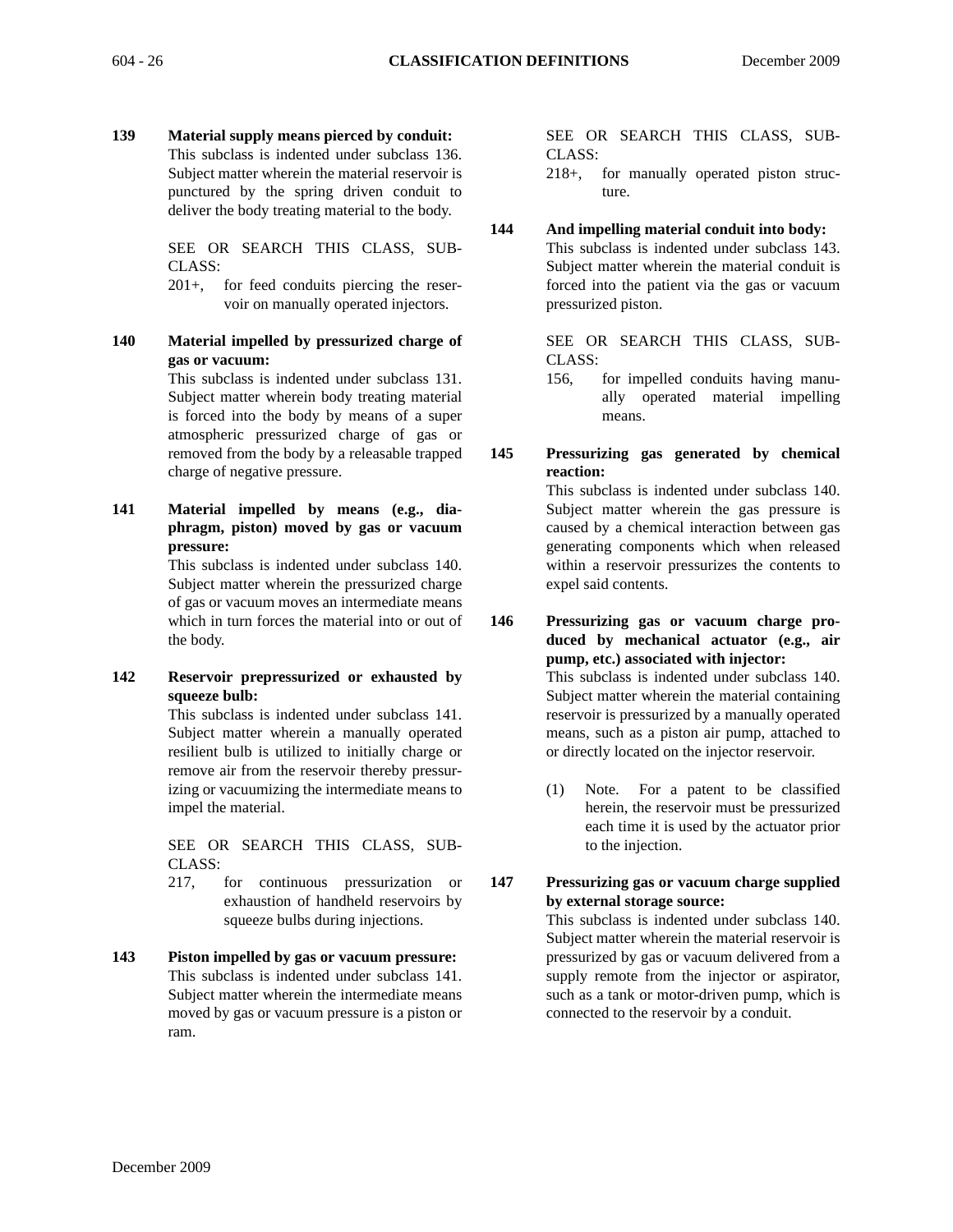**148 Means broken, cut, pierced, or torn to permit material flow:**

This subclass is indented under subclass 140. Subject matter wherein the pressurized source is provided with frangible, rupturable, or pierceable means which upon fracturing, cutting, puncturing, or tearing thereof enables material to be impelled into or out of the body.

SEE OR SEARCH THIS CLASS, SUB-CLASS:

- 3, 87, 200, 244, and 306, for other medical devices having means broken, cut, pierced, or torn to permit flow of a treating material to the body.
- **149 Material impelled by negative pressure created by a current of fluid (e.g., air entrainment, etc.):**

This subclass is indented under subclass 131. Subject matter wherein the material is entrained or carried into or out of the body by means of a vacuum created by a current of fluid produced in a separate location.

(1) Note. The current of fluid passes through a venturi type device which sets up a suction or pressure into which the material is drawn.

SEE OR SEARCH THIS CLASS, SUB-CLASS:

- 35, for devices having air entrainment suction produced in the discharge side of body inserted means.
- **150 Material impelled by hydraulic or water hydrant pressure:**

This subclass is indented under subclass 131. Subject matter wherein the material is either thrust into or removed from the body by force exerted by hydraulic pressure or consists of water flowing from a pressurized water source, such as a faucet.

(1) Note. This subclass is distinguished from subclass 149 in that the material is forced directly into the body by the hydrant pressure itself.

## **151 Material impelled by pump:**

This subclass is indented under subclass 131. Subject matter wherein the material is forced into or out of the body by means of a device which transfers the material from one place to another through tubes or similar conduits.

## **152 Reciprocating piston type:**

This subclass is indented under subclass 151. Subject matter wherein the pump is a piston or ram slidable in a chamber having inlet and outlet ports in the chamber.

## **153 Deformable resilient chamber type:**

This subclass is indented under subclass 151. Subject matter wherein the pump consists of an elastic chamber which when repetively deformed by actuator means forces material into or out of the patient.

## **154 Material impelled by nonreciprocating piston driven by motor:** This subclass is indented under subclass 131. Subject matter wherein the material is thrust into or out of the body by a ram slidably mounted in a cylinder and moved linearly in one direction only therein by a device which converts any form of energy into mechanical energy.

## **155 With threaded drive means:**

This subclass is indented under subclass 154. Subject matter wherein the piston is connected to the motor by threaded drive means.

**156 Conduit forced into body by self-acting fluid pressure, motor-driven, or mechanical energy storing means:**

> This subclass is indented under subclass 93.01. Subject matter wherein a material conductor or piercing conduit is thrust into by (a) fluid pressure which does not require the application of force by a person, (b) an apparatus powered by a device which converts any form of energy into mechanical energy, or (c) a mechanical device capable of storing energy.

## **157 Conduit impelled by spring:**

This subclass is indented under subclass 156. Subject matter wherein the conductor is thrust into the body by a force exerted by an elastic body which recovers its original shape when released after having been distorted.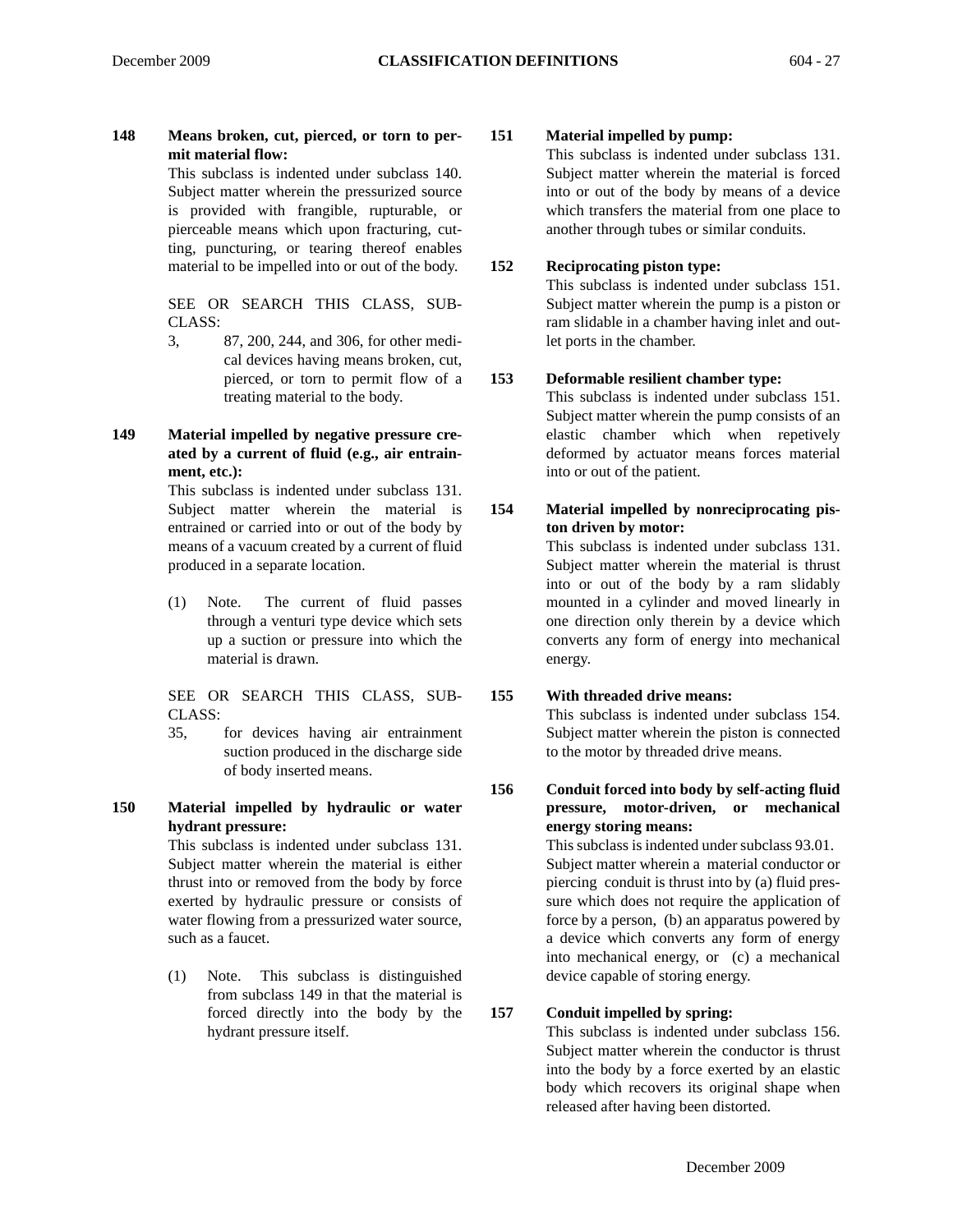**158 Body entering conduit axially movable within body piercing conduit while the former is disposed in the body:**

> This subclass is indented under subclass 93.01. Subject matter wherein a body inserted tube is placed below the skin surface by means of a hollow piercing cannula through which the tube moves, after which the piercing cannula is removed, leaving the tube in place in the tissue.

> SEE OR SEARCH THIS CLASS, SUB-CLASS:

523+, for body inserted catheters, per se.

## **159 Having mechanical means for feeding conduit through piercing conduit:**

This subclass is indented under subclass 158. Subject matter wherein the tube is impelled through the piercing conduit by a mechanical means such as a piston, pump, or reel.

**160 Having longitudinal groove or slot in piercing conduit to permit removal from body entering conduit:**

> This subclass is indented under subclass 158. Subject matter wherein the hollow piercing conduit is slotted throughout its entire length so that the body entering conduit can be laterally removed from the piercing conduit when the piercing conduit is removed from the body.

- **161 Piercing conduit longitudinally separable for removal from body entering conduit:**  This subclass is indented under subclass 158. Subject matter wherein the piercing conduit is longitudinally divisible by means of weakened wall portions or other means such that the piercing conduit can be easily removed and separated from around the body entering conduit.
- **162 Having guard on piercing conduit for protecting body entering conduit:**

This subclass is indented under subclass 158. Subject matter provided with means shielding or otherwise protecting the piercing conduit from damaging the body entering conduit or patient during use.

SEE OR SEARCH THIS CLASS, SUB-CLASS:

192+, and 263, for needle covers or protectors, per se.

**163 Having bag or sheath enclosing body entering conduit:**

This subclass is indented under subclass 158. Subject matter wherein a flexible enclosure, usually transparent, surrounds at least the major portion of the body entering conduit to protect the body entering conduit from contamination prior to insertion.

**164.01 Body piercer, obturator rod, or stylet axially movable within body entering conduit while latter is disposed in body:**

> This subclass is indented under subclass 93.01. Subject matter wherein the tubular conduit is mounted around a stiffening support element which is slidable removable from the conduit.

> (1) Note. The stiffening element may or may not be provided with a sharpened tip for piercing the body, e.g., the element may be employed as a plug to prevent flow through the conduit and may have blunt ends. See subclass 170.01 indented hereunder for devices with blunt ends.

> SEE OR SEARCH THIS CLASS, SUB-CLASS:

- 44, for body piercing means axially movable within one of the lumen conduits.
- 158, for body entering conduit axially movable within body piercing means.
- **164.02 Having portion cooperating with body entering conduit lumen to provide flow control means:**

This subclass is indented under subclass 164.01. Subject matter wherein the relative position between the stiffening support element and the conduit lumen provide a means to regulate the flow of material.

SEE OR SEARCH THIS CLASS, SUB-CLASS:

- 249, for longitudinally movable element whose linear movement controls flow of material.
- **164.03 Having means for expanding portion of body entering conduit:**

This subclass is indented under subclass 164.01. Subject matter wherein the body entering conduit comprises a dilating component defining therewith a longitudinally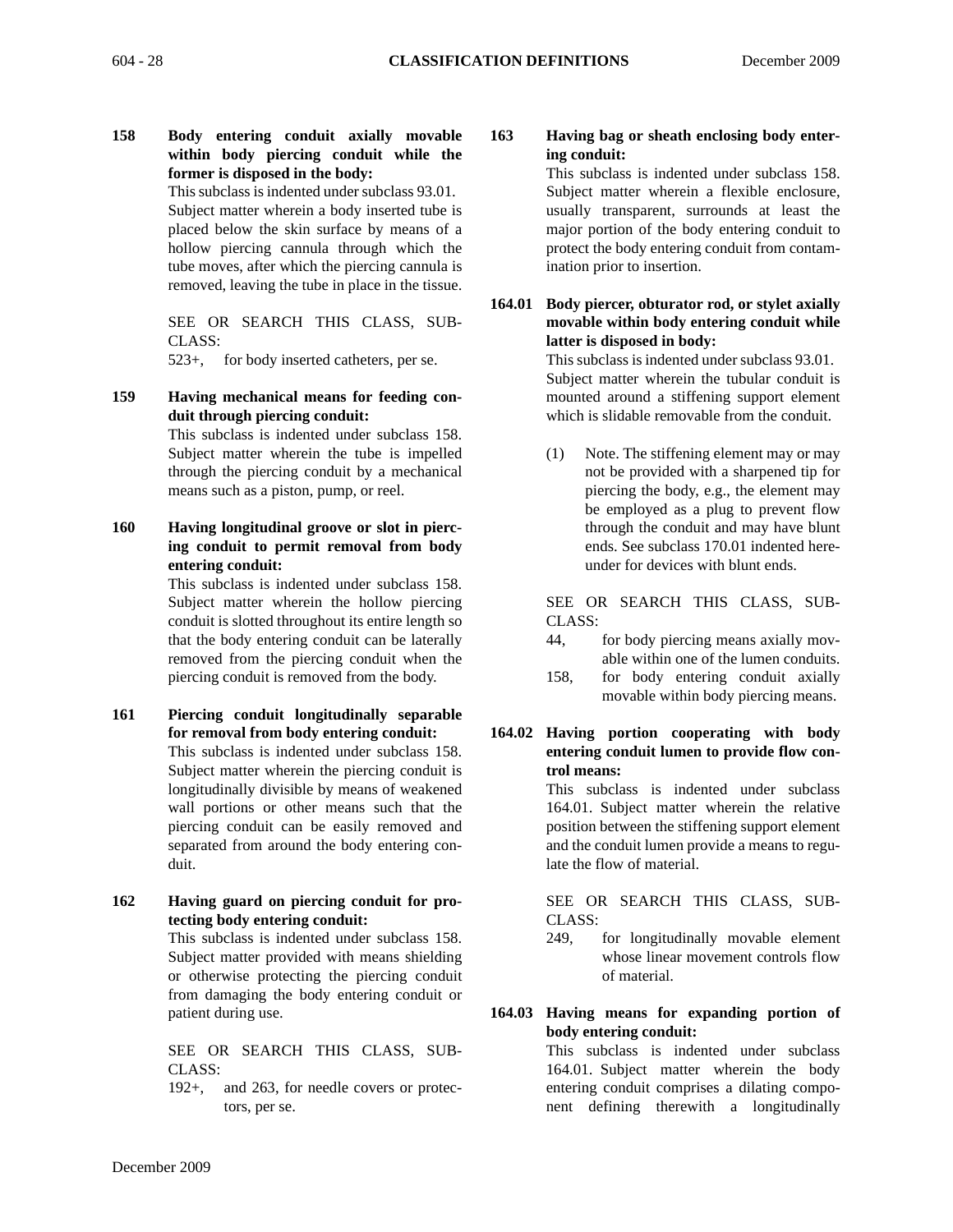extending transversely expandable channel for assisting in the insertion of the stiffening support element.

SEE OR SEARCH THIS CLASS, SUB-CLASS: 104, for dilator means.

**164.04 Having means on conduit or conduit hub for securing conduit to body:**

> This subclass is indented under subclass 164.01. Subject matter wherein the body entering conduit or conduit hub comprises fastening means to attach the device to the body.

SEE OR SEARCH CLASS:

- 128, Surgery, Dig 26, for cannula supporter.
- **164.05 Having means on body entering conduit to facilitate longitudinal tearing of conduit:**

This subclass is indented under subclass 164.01. Subject matter comprising a rupturing means formed in the body entering conduit to permit severing thereof along the longitudinal direction of the conduit.

SEE OR SEARCH THIS CLASS, SUB-CLASS:

- 160, for longitudinal groove or slot in piercing conduit to permit removal from body entering conduit.
- **164.06 Having tapered portion to provide cutting tip:**

This subclass is indented under subclass 164.01. Subject matter wherein the body piercer comprises a beveled surface at its distal end to form a puncturing tip.

SEE OR SEARCH THIS CLASS, SUB-CLASS:

- 239, for specific structure of body piercing conduit.
- **164.07 Having friction means on hub portion for frictionally engaging with hub portion of body entering conduit:**

This subclass is indented under subclass 164.01. Subject matter wherein the stiffening support comprises a hub portion frictionally engaging with a hub portion of the body entering conduit by means of a protrusion, depression, or mechanically operated means for

permitting a single handed removal of the conduit from axially inserted member.

SEE OR SEARCH THIS CLASS, SUB-CLASS:

243, for conduit removably attached to injector component by friction.

## **164.08 Having cover or protector for body entering conduit:**

This subclass is indented under subclass 164.01. Subject matter comprising a housing means for shielding or otherwise protecting a body penetrating conduit.

SEE OR SEARCH THIS CLASS, SUB-CLASS:

263, for removable cover or protector for body inserted conduit.

## **164.09 Having additional body entering conduit:**

This subclass is indented under subclass 164.01. Subject matter provided with a second longitudinal extending body entering conduit.

SEE OR SEARCH THIS CLASS, SUB-CLASS:

264, for body inserted tubular conduit structure.

## **164.1 Dilator:**

This subclass is indented under subclass 164.12. Subject matter wherein the second body entering conduit is a dilator.

## SEE OR SEARCH CLASS:

606, Surgery, subclass 198 for expanding dilator and 199 for nasal dilator.

## **164.11 Cannula:**

This subclass is indented under subclass 164.12. Subject matter wherein the second body entering conduit is a cannula.

SEE OR SEARCH THIS CLASS, SUB-CLASS:

280, for cannula or means used therewith.

## **164.12 Having biasing means for urging body piercer, obturator, or stylet:**

This subclass is indented under subclass 164.01. Subject matter wherein the device comprises a spring means for moving the piercer, obturator, or stylet tip in outwardly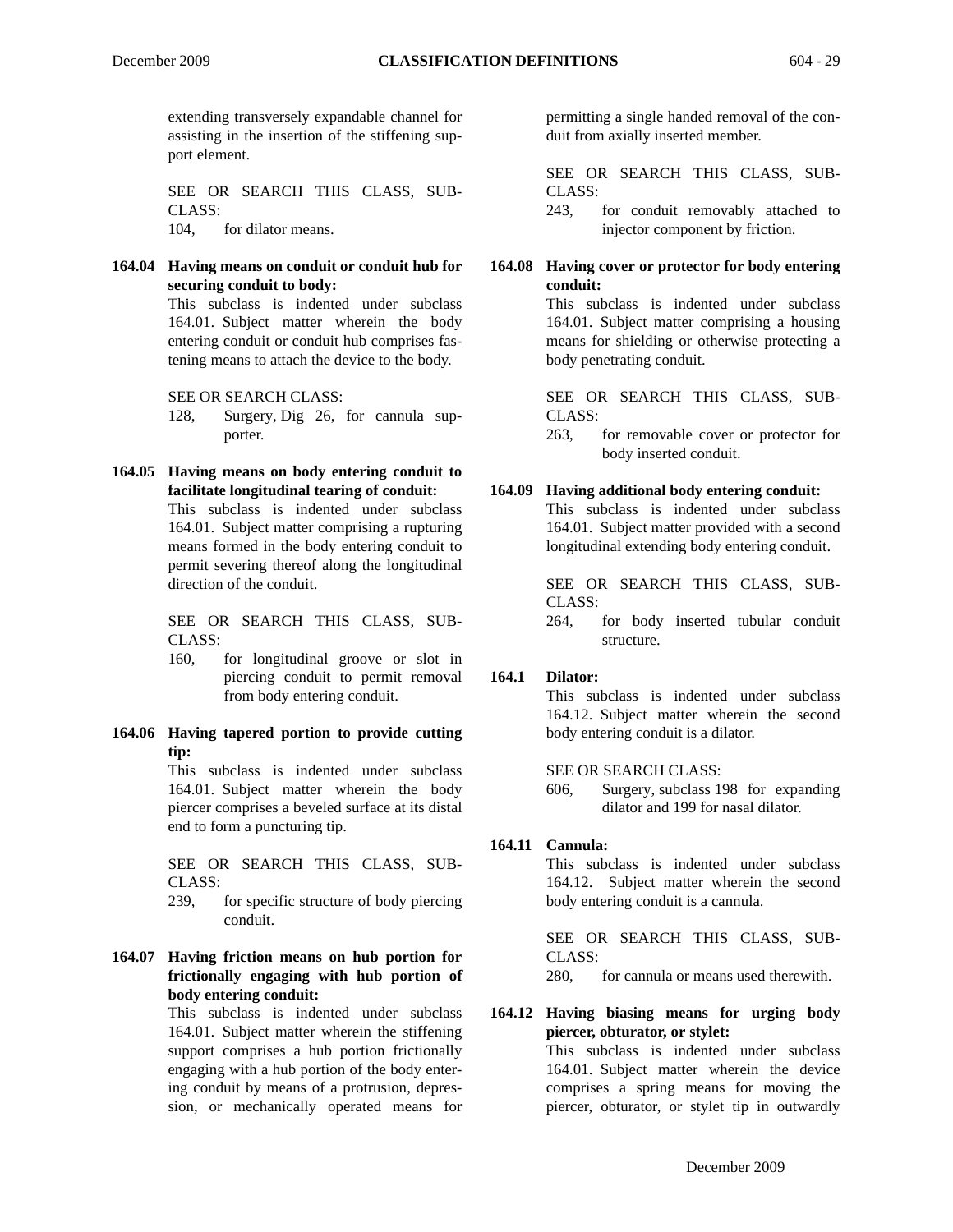extended or retracted position relative to the body entering conduit.

SEE OR SEARCH CLASS:

- 128, Surgery, subclass 754 for body piercing means with tubular cutter or rodtype punch.
- 606, Surgery, subclass 182 for spring driven or biased into cutting position.

## **164.13 Guidewire within flexible body entering conduit:**

This subclass is indented under subclass 164.01. Subject matter wherein the device comprises a flexible elongated member for guiding the flexible body entering conduit.

SEE OR SEARCH THIS CLASS, SUB-CLASS:

280, for flexible catheter or means used therewith.

SEE OR SEARCH CLASS:

- 128, Surgery, subclass 772 for flexible catheter guide.
- **165.01 Having means preventing relative movement between elements during insertion into body:**

This subclass is indented under subclass 164.01. Subject matter wherein a retaining or lock means prevents either longitudinal or rotational movement between the conduit and the stiffening support element during their insertion into the body.

SEE OR SEARCH THIS CLASS, SUB-CLASS:

240, for specific structure of means connecting body entering conduit to syringe, and 283 for coupling or connector structure.

SEE OR SEARCH CLASS:

24, Buckles, Buttons, Clasps, etc., subclass 543 for integral locking-means.

## **165.02 Longitudinal movement:**

This subclass is indented under subclass 165.01. Subject matter wherein the movement between the elements is a sliding movement along their longitudinal axis.

SEE OR SEARCH CLASS:

24, Buckles, Buttons, Clasps, etc., subclasses 593+ for position lockingmeans.

#### **165.03 By use of wings to pinch and hold elements together to allow insertion:**

This subclass is indented under subclass 165.02. Subject matter wherein wings are used to pinch the conduit and the stiffening support element to prevent longitudinal movement between each other during insertion into the body.

#### SEE OR SEARCH CLASS:

128, Surgery, Dig. 26 for cannula supporters.

#### **165.04 Rotational movement:**

This subclass is indented under subclass 165.01. Subject matter wherein the movement between the elements is a turning movement on an axis.

#### SEE OR SEARCH CLASS:

- 24, Buckles, Buttons, Clasps, etc., subclass 600.01 for locking-means pivotally connected.
- **166.01 Having groove or reduced portion on piercer, obturator rod, or stylet for receiving distal end of conduit:**

This subclass is indented under subclass 164.01. Subject matter wherein the stiffening element has a channel or recess, usually circumferential, for receiving the inserted end of the conduit to thereby facilitate the entry of the conduit into the body.

## **167.01 Having flow closure means for conduit:**

This subclass is indented under subclass 164.01. Subject matter wherein a means is provided in or on the conduit to prevent flow of material therethrough or leakage therefrom when the stiffening element is located within the conduit.

SEE OR SEARCH THIS CLASS, SUB-CLASS:

236, for material flow controlled by valve or movable closure.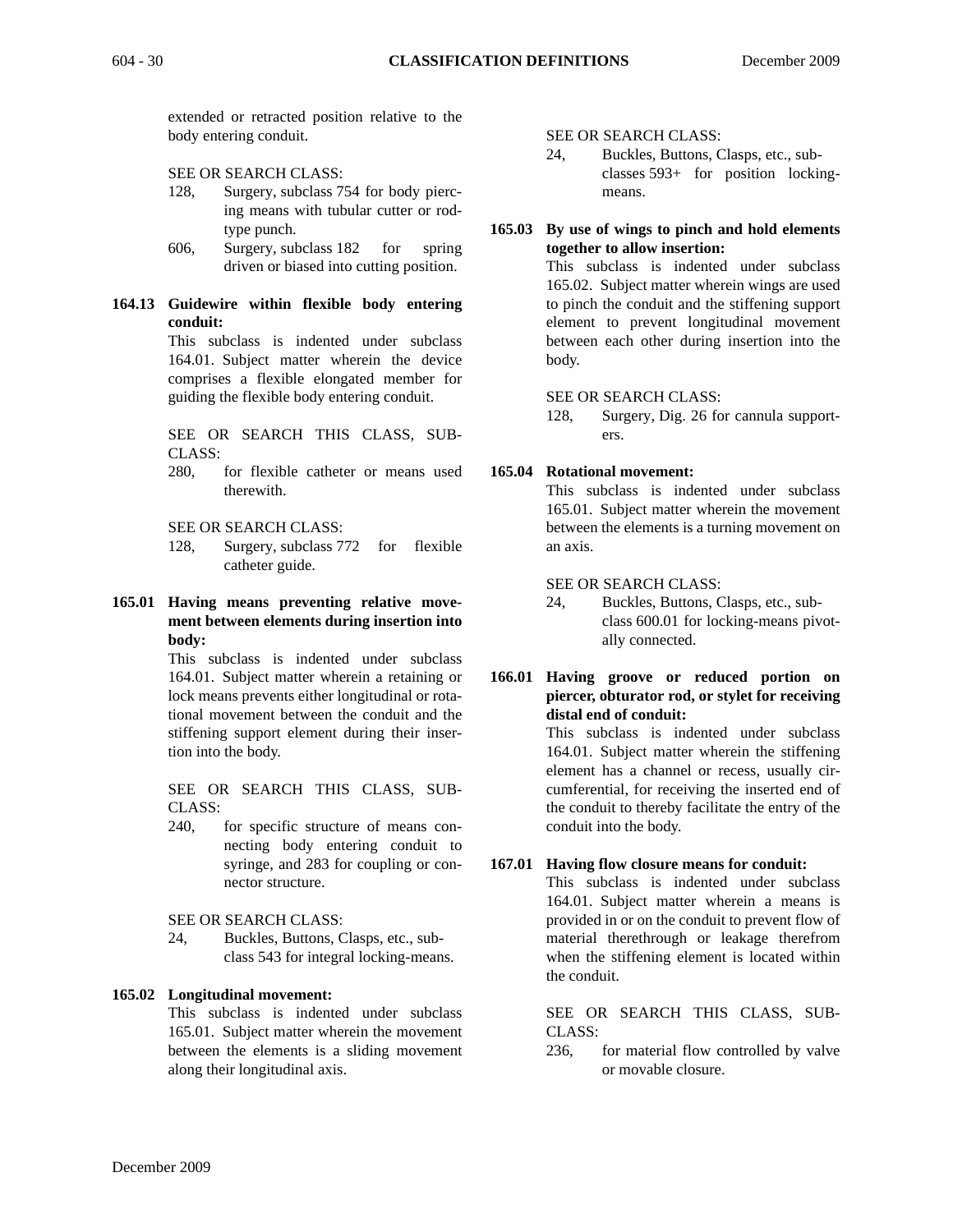#### **167.02 Resealable plug, septum or diaphragm:**

This subclass is indented under subclass 167.01. Subject matter wherein the flow closure means is a reclosable stopper that prevents flow of material through the conduit or leakage therefrom after the stiffening element is removed from the conduit.

## SEE OR SEARCH THIS CLASS, SUB-CLASS:

237, for diaphragm valve.

#### **167.03 Valve means:**

This subclass is indented under subclass 167.01. Subject matter wherein the flow closure means is a mechanical flow control means to prevent flow of material through the conduit or leakage therefrom after the stiffening element is removed from the conduit.

SEE OR SEARCH THIS CLASS, SUB-CLASS:

256, for flow closing or opening means.

#### **167.04 Slit valve:**

This subclass is indented under subclass 167.03. Subject matter wherein the valve means is a slit disc allowing the stiffening element to pass therethrough and resealing the conduit upon removal of the stiffening element.

#### SEE OR SEARCH CLASS:

137, Fluid Handling, subclass 846 for resilient material valve.

## **167.05 Rotatable type valve (e.g., stopcock etc.):**

This subclass is indented under subclass 167.03. Subject matter wherein the valve means includes a rotating valve body for controlling flow into and out of the conduit after the stiffening element is removed therefrom.

SEE OR SEARCH CLASS:

- 251, Valve and Valve Actuation, subclasses 304+ for rotary valve.
- **167.06 Means in conduit to produce fluid tight seal between conduit and element only when ele-**

#### **ment is located within conduit and passing through seal means:**

This subclass is indented under subclass 167.01. Subject matter wherein the flow closure includes a seal means providing a friction fit with the stiffening element to seal the conduit only when the element is located within the conduit and providing flow therethrough when the element is removed.

### **168.01 Having telltale for showing entry of blood into conduit:**

This subclass is indented under subclass 164.01. Subject matter including means for indicating the correct positioning of the conduit within a blood vessel by visual observation of blood therein, (e.g., a transparent portion on conduit external to body after piercing of blood vessel etc.).

SEE OR SEARCH THIS CLASS, SUB-CLASS:

900, for other devices having blood telltale indicators.

**170.01 Having blunt tip on stiffening element or elongated rod:**

> This subclass is indented under subclass 164.01. Subject matter wherein the insertion end of the stiffener or elongated rod is unsharpened or dull.

#### SEE OR SEARCH CLASS:

128, Surgery, subclass 657 for catheter guide means.

## **170.02 Obturator or stylet:**

This subclass is indented under subclass 170.01. Subject matter wherein the unsharpened or dull insertion end is on a closing device or surgical probe.

#### **170.03 Having curved portion:**

This subclass is indented under subclass 164.01. Subject matter wherein the tubular conduit or the stiffening support element is constructed with a bend to facilitate insertion of the device into the body.

SEE OR SEARCH THIS CLASS, SUB-CLASS:

272, for shape and size of body piercing means.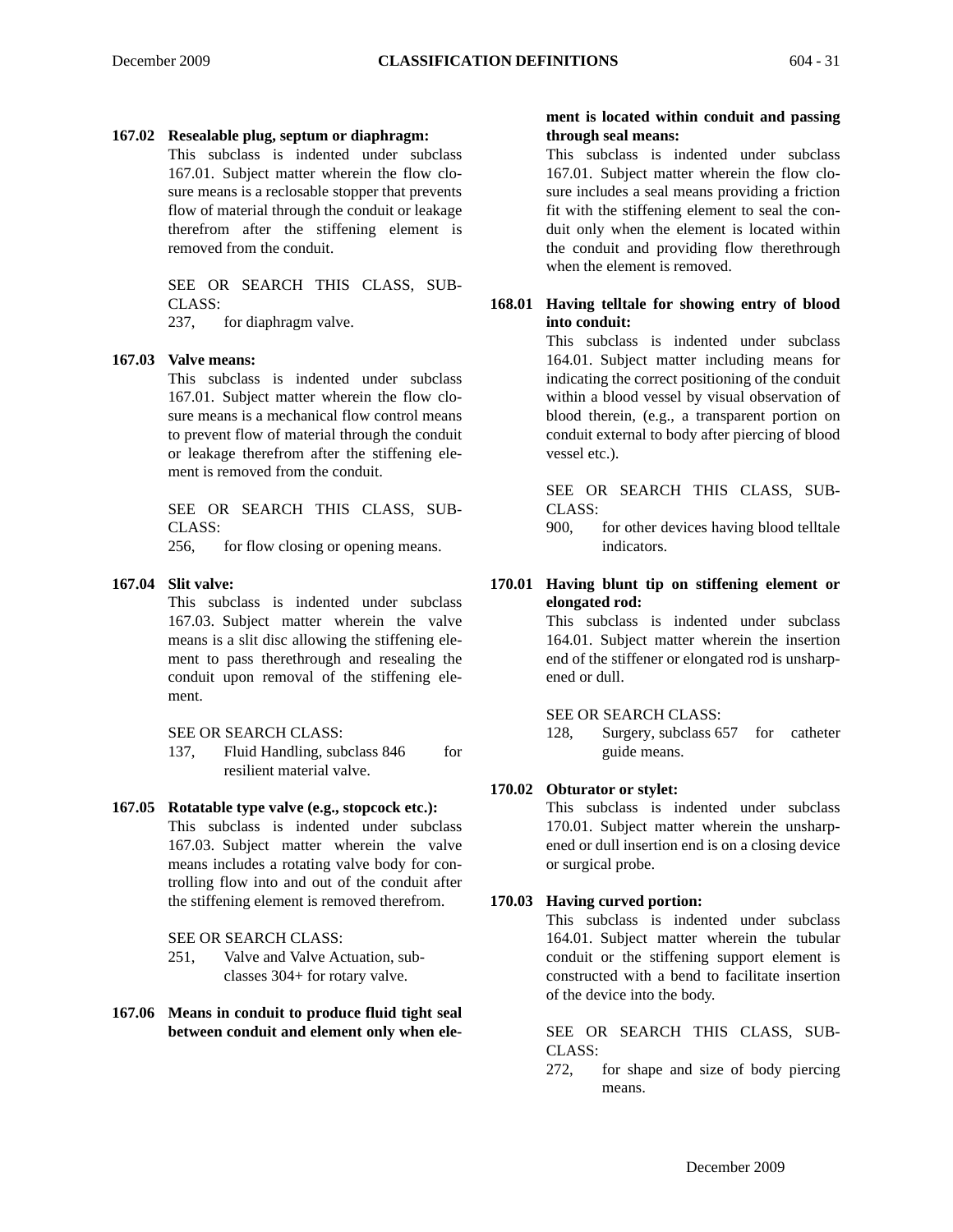**171 Body entering conduit axially movable within flexible protective sheath facilitating sterile insertion into body duct:**

This subclass is indented under subclass 93.01. Subject matter wherein a body insertible tube (e.g., catheter, etc.) is slidably mounted within a collapsible cylinder or envelope which are hand manipulated to feed the tube into a body cavity by repetitive axial movements thereof without contaminating the tube.

SEE OR SEARCH THIS CLASS, SUB-CLASS:

163, for other body inserted conduits within a protective axially collapsible sheath.

## **172 Having lubricating means:**

This subclass is indented under subclass 171. Subject matter including means on or within the protective sheath for facilitating insertion of the conduit into the body.

SEE OR SEARCH THIS CLASS, SUB-CLASS:

- 265, for lubricating means on the conduit, per se.
- **173 Injection or aspiration device having plural body entering conduits:**

This subclass is indented under subclass 93.01. Subject matter including multiple conduits placed in a body of bodies to operate individually or simultaneously to supply or remove material to or from the body.

## **174 Means for securing conduit to body:**

This subclass is indented under subclass 93.01. Subject matter including means for holding a conduit on the body or in the body in order to introduce or remove material from the body.

## **175 Implanted connecting means:**

This subclass is indented under subclass 174. Subject matter wherein the attaching component is surgically inserted within body tissue.

SEE OR SEARCH THIS CLASS, SUB-CLASS:

8+, for shunts which have been surgically implanted.

#### **176 Vacuum:**

This subclass is indented under subclass 174. Subject matter wherein the conduit is held on or in the body by a negative pressure applied to some means contacting the body.

**177 And used as conduit manipulator (e.g., foldable gripper wings, etc.):**

> This subclass is indented under subclass 174. Subject matter including element means carried by the conduit which permits manual manipulation of the conduit by the operator and which element means is utilized as the conduit securing means after having been manipulated.

> SEE OR SEARCH THIS CLASS, SUB-CLASS:

> 158+, and 164.01+ for winged intravenous feeding conduits.

## **178 Axially movable clamp means:**

This subclass is indented under subclass 174. Subject matter wherein the conduit securing means includes a longitudinally movable member mounted on the conduit which is axially moved into clamping engagement with the body after insertion of the conduit into the body.

## **179 Belt, strap, or band securing means:**

This subclass is indented under subclass 174. Subject matter wherein the conduit securing means consists either of an elongated strip of material with or without end securing means or in the form of a closed loop.

## **180 Adhesive securing means:**

This subclass is indented under subclass 174. Subject matter wherein the conduit securing means includes a cementlike substance.

**181 Means moved by person to inject or remove fluent material to or from body inserted conduit, holder, or reservoir:** This subclass is indented under subclass 93.01.

Subject matter wherein a component is move by an operator to eject flowable material to or from a conduit, holder, or container placed in the body.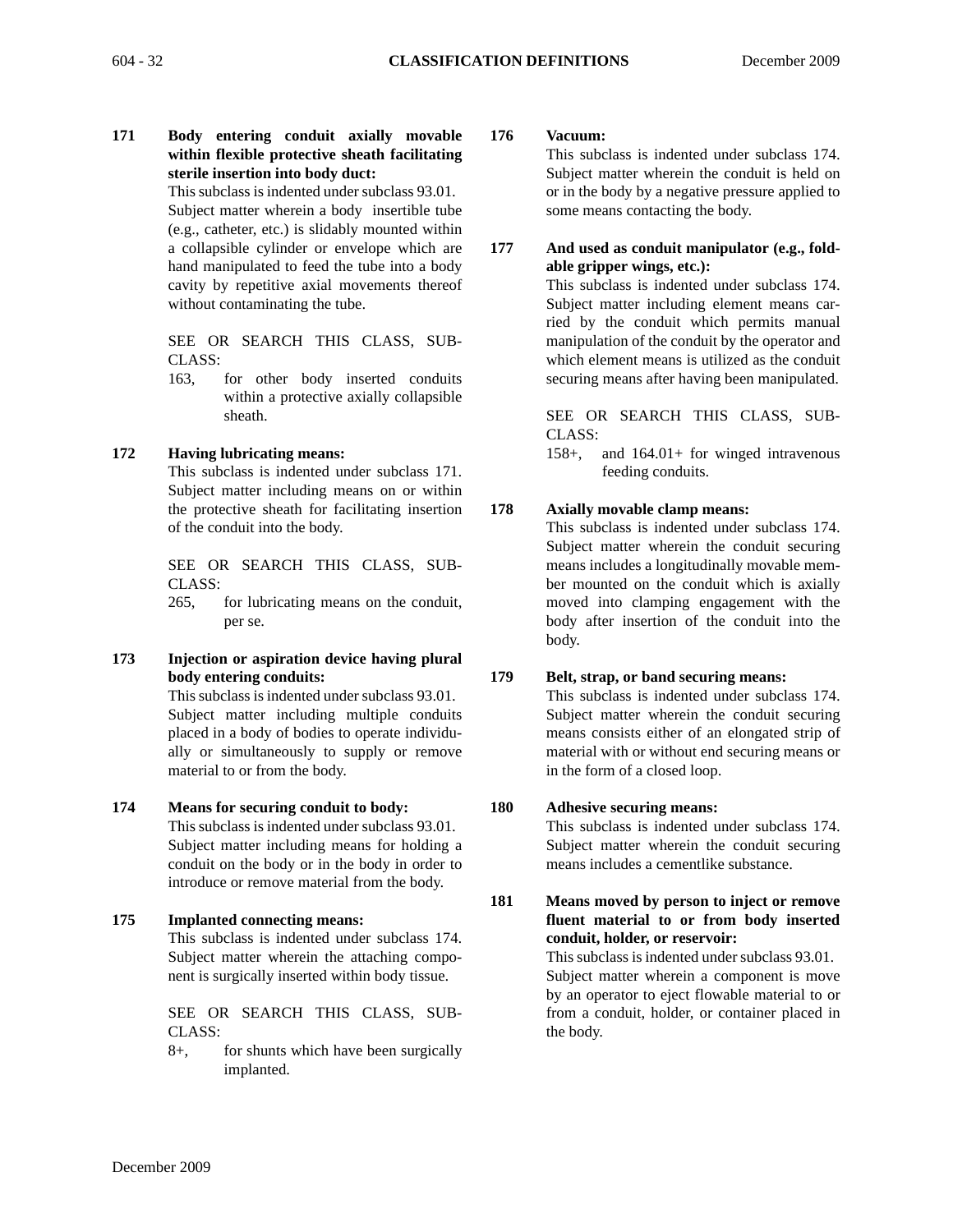**182 Means moved by weight of body placed thereon:** This subclass is indented under subclass 181.

Subject matter wherein the weight of a body is applied to a device to eject material therefrom.

**183 Material expelled from reservoir having separate external feed means and discharge outlet:**

> This subclass is indented under subclass 181. Subject matter wherein the material is introduced from a source into an external reservoir and is thereafter ejected from the reservoir through a separate outlet.

**184 Material fed to reservoir through hollow piston:**

This subclass is indented under subclass 183. Subject matter wherein the material is introduced into the reservoir through a passageway in a piston connected to the external material source.

**185 Reservoir squeezed to expel material therefrom:**

This subclass is indented under subclass 183. Subject matter wherein a resilient reservoir holding material is compressed to eject the material therefrom.

**186 Means for metering material flow to or from body:**

This subclass is indented under subclass 183. Subject matter including a means for supplying or removing a predetermined amount of material to or from the body.

SEE OR SEARCH THIS CLASS, SUB-CLASS:

- 207, for a body supported injector (e.g., handheld hypodermic syringe) having means for metering the amount of material injected or removed from the body.
- **187 Injector or aspirator syringe supported only by person during use (e.g., handheld hypodermic syringe, douche tube with forced injector, etc.):**

This subclass is indented under subclass 181. Subject matter wherein an injecting or aspirating syringe means for inserting or removing a body treating material into or from the body is

entirely supported by a person or persons during the injection or removal of said material from the body.

(1) Note. To be included here, an injector or aspirator syringe must be entirely supported by a person or persons during the injection or removal of material into or from the body. A syringe means which is partially supported by a person and partialy supported by other means, such as a handheld nozzle attached to a supply hose leading to a reservoir of body treating material which is not supported by a person (e.g., a gravity feed reservoir mounted on a stanchion), is not classifiable in this subclass or its indents. However, a hypodermic syringe having its needle inserted in the body of a patient (which thereby provides some support for the needle) and it barrel and other appurtenances supported by an attendant, is classifiable in this subclass or its indents, because the injector is entirely supported by persons.

SEE OR SEARCH CLASS:

- 216, Etching a Substrate: Processes, subclass 11 for the use of etching in the forming or treating of an article whose final configuration has a projection.
- **188 Having body piercing conduit mounted on syringe for rotation about its longitudinal axis:**

This subclass is indented under subclass 187. Subject matter wherein a conduit having a pointed end for puncturing the body (e.g., a hollow needle), said conduit being attached to a holding portion of the injecting or aspirating apparatus in such a manner that it can turn about its longitudinal axis to facilitate insertion.

**189 Having medical information (e.g., name of patient or medicament, etc.):**

This subclass is indented under subclass 187. Subject matter including a means for recording or indicating medical information, such as an etched surface on the barrel of a hypodermic syringe for receiving a pencilled notation.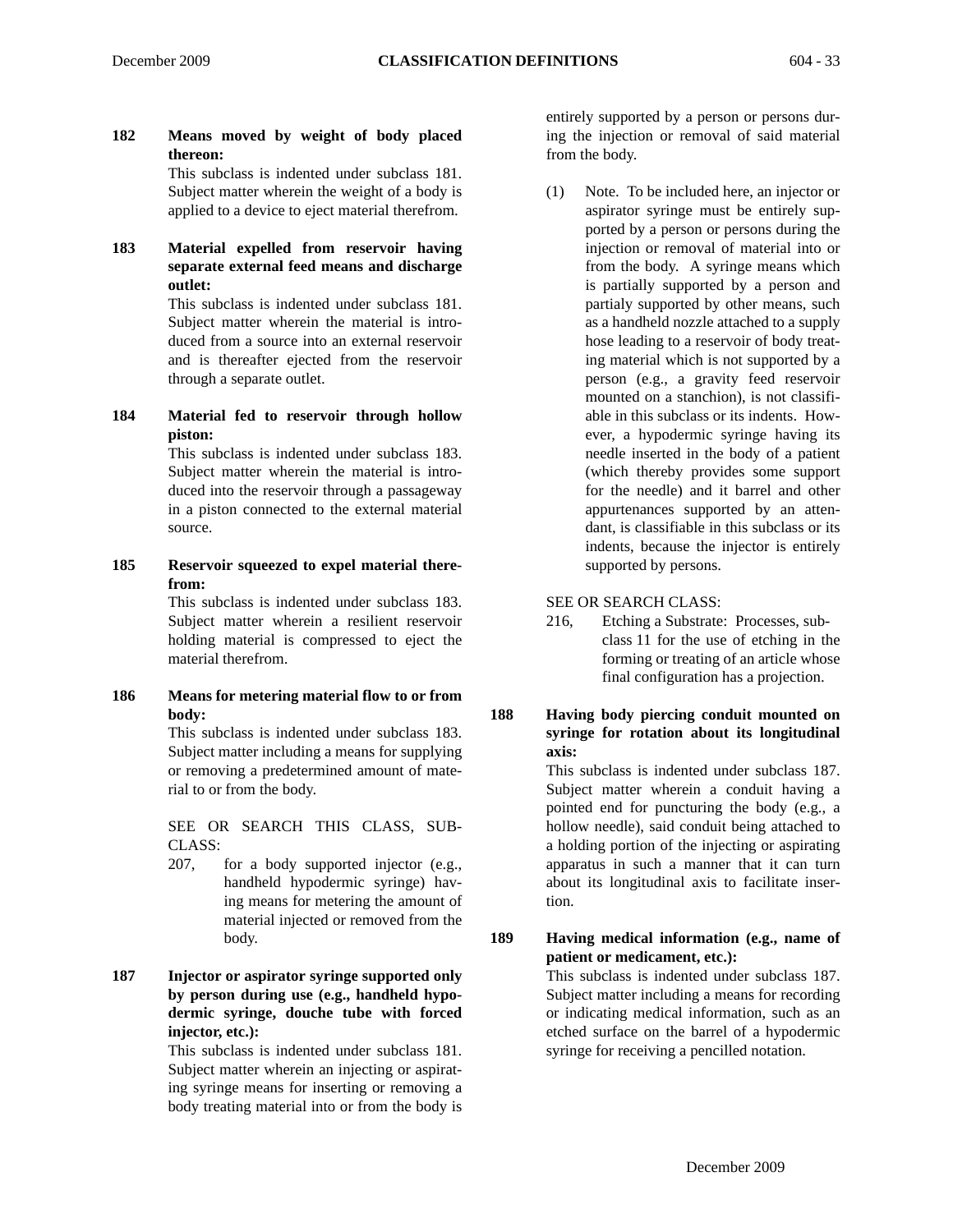**190 Having fluid filter:**

This subclass is indented under subclass 187. Subject matter including a porous article or mass through which material passes to separate some constituent therefrom.

## **191 Having plural material reservoirs:** This subclass is indented under subclass 187. Subject matter including multiple reservoirs for a body affecting agent or agents.

- (1) Note. Plural containers for mixing separate components are not classifiable herein in which case, see this class, subclasses 82+, for mixing containers.
- **192 Having cover or protector for body entering conduit:**

This subclass is indented under subclass 187. Subject matter including detachable means for shielding or otherwise protecting a conductor to be placed in the body.

**193 Used as a piston actuator after removal from conduit covering or protecting position on syringe:**

> This subclass is indented under subclass 192. Subject matter wherein the shielding or protecting means is used to move a piston in the material inserting or removing device, after being removed from the position in which it shields or otherwise protects the conductor.

**194 Entire body entering conduit stored in cavity in piston or piston actuator inside syringe prior to use:**

> This subclass is indented under subclass 192. Subject matter wherein a complete body insertible conductor is stowed within the syringe prior to use for injection in a space within a piston or the actuator means for moving a piston.

**195 Portion of entering conduit stored in material receiving syringe reservoir:** 

This subclass is indented under subclass 192. Subject matter wherein at least part of the body insertible conduit is stowed in the syringe reservoir in which the body treating material is held before inserting the material into the body. **196 And extended therefrom by piston when syringe is used:**

> This subclass is indented under subclass 195. Subject matter wherein a portion of the body insertible conduit is projected from the material holding reservoir by a ram or plunger when the conduit is to be placed in the body.

- **197 Common cover or protector for body entering conduit and material syringe reservoir:** This subclass is indented under subclass 192. Subject matter wherein the shield or other means for protecting the body inserted conductor also shields or otherwise protects the reservoir holding the material.
- **198 Cover or protector for body entering conduit movable axially relative to one another:** This subclass is indented under subclass 192. Subject matter wherein the conductor, shield, or protecting means is moved axially relative to the conduit or the conduit is moved axially relative to the shield or protecting means such that the conduit is exposed for use or repositioned in the shield or protector after use.
	- (1) Note. Patents in this subclass disclose the movement of the conduit, cover or protector against the action of a spring, or by movement of the conduit cover or protector against inertia or by movement of the conduit to pierce the end of the cover or protector.

SEE OR SEARCH THIS CLASS, SUB-CLASS:

- 171+, for a conductor axially movable within a flexible protective sheath.
- **199 Having structure for facilitating sterilization of syringe or preventing contamination of material therein:**

This subclass is indented under subclass 187. Subject matter including specific structure for making it convenient for the material inserting means to be maintained in a sterile condition, or preventing spoilage of the material by contact with undesirable substances.

(1) Note. A patent is classified as an original in this subclass only if it includes a recitation of structural details of a means which facilitates sterilizing a syringe or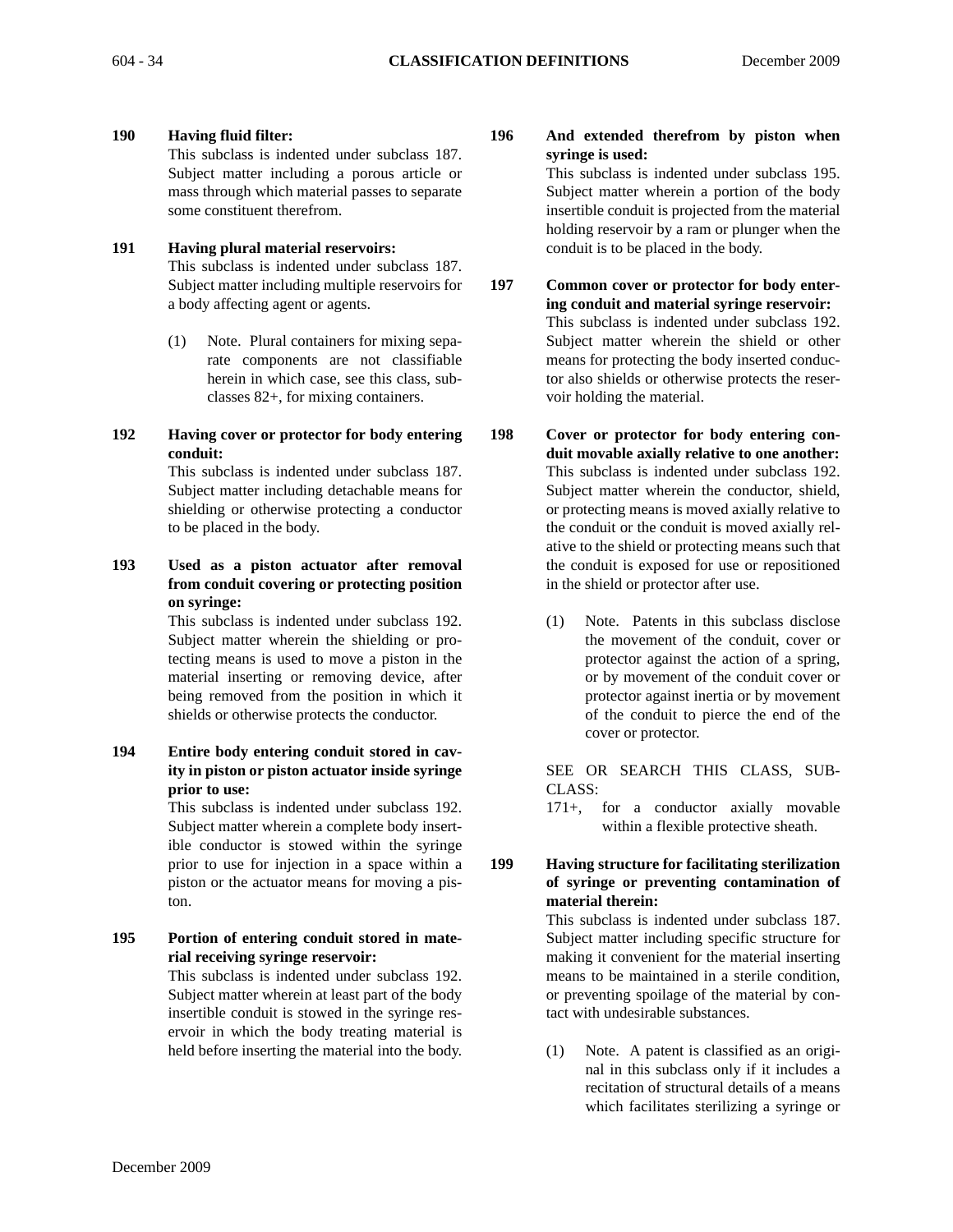which prevents contamination of the treating material held therein.

**200 Means broken, cut, pierced, or torn to permit material flow to or from body:**

> This subclass is indented under subclass 187. Subject matter including an element which is fractured, separated by an edged instrument, punctured by some means, or separated by having portions thereof rended by pulling apart for the purpose of allowing flow of material to or from the body.

SEE OR SEARCH THIS CLASS, SUB-CLASS:

- 87, and 148, for means broken, cut, pierced, or torn to permit mixing of materials.
- **201 Septum pierced by conduit to permit flow:** This subclass is indented under subclass 200. Subject matter wherein a dividing wall is punctured by a conduit such as a hollow needle.

SEE OR SEARCH THIS CLASS, SUB-CLASS:

88, for a septum pierced by a conduit to permit mixing of materials.

## **202 Septum flexed toward conduit to force conduit therethrough:**

This subclass is indented under subclass 201. Subject matter wherein the dividing wall is deflected toward the conduit so that the wall is punctured.

## **203 Septum pierced is piston head:**

This subclass is indented under subclass 201. Subject matter wherein a piston in a housing for the body treating material is punctured to permit flow of the material.

SEE OR SEARCH THIS CLASS, SUB-CLASS:

231, for structure of a piston having a discharge passage therethrough.

## **204 Septum within collapsible material reservoir:**

This subclass is indented under subclass 201. Subject matter wherein the material holder comprises a resilient squeeze bulb or like collapsible holder having a dividing wall.

SEE OR SEARCH THIS CLASS, SUB-CLASS:

212+, for squeeze bulb devices for injecting or withdrawing material into or from body.

## **205 Septum piercing conduit separate from body entering conduit:**

This subclass is indented under subclass 201. Subject matter wherein the material enters or leaves the body through one conduit and the dividing wall is punctured by another conduit.

**206 Septum piercing conduit attached to injector by turning one component relative to another (e.g., thread, bayonet type connectors, etc.):**

This subclass is indented under subclass 201. Subject matter wherein the conduit which punctures the dividing wall is secured to the syringe means by elements which are rotatable relative to each other.

**207 Having means for metering material flow to or from body:**

This subclass is indented under subclass 187. Subject matter including a means for supplying or removing a predetermined amount of material to or from the body.

SEE OR SEARCH THIS CLASS, SUB-CLASS:

186, for an injector/aspirator having a material supply reservoir with an inlet and an outlet, and a means for metering the amount of material injected into or removed from the body.

## **208 Including means for controlling piston stroke length:**

This subclass is indented under subclass 207. Subject matter comprising a piston for forcing material into or out of the body and a means for regulating the distance of travel of the piston.

## **209 By ratchet and pawl:**

This subclass is indented under subclass 208. Subject matter wherein the piston moving means comprises a bar or wheel having teeth engaged by a propelling pawl.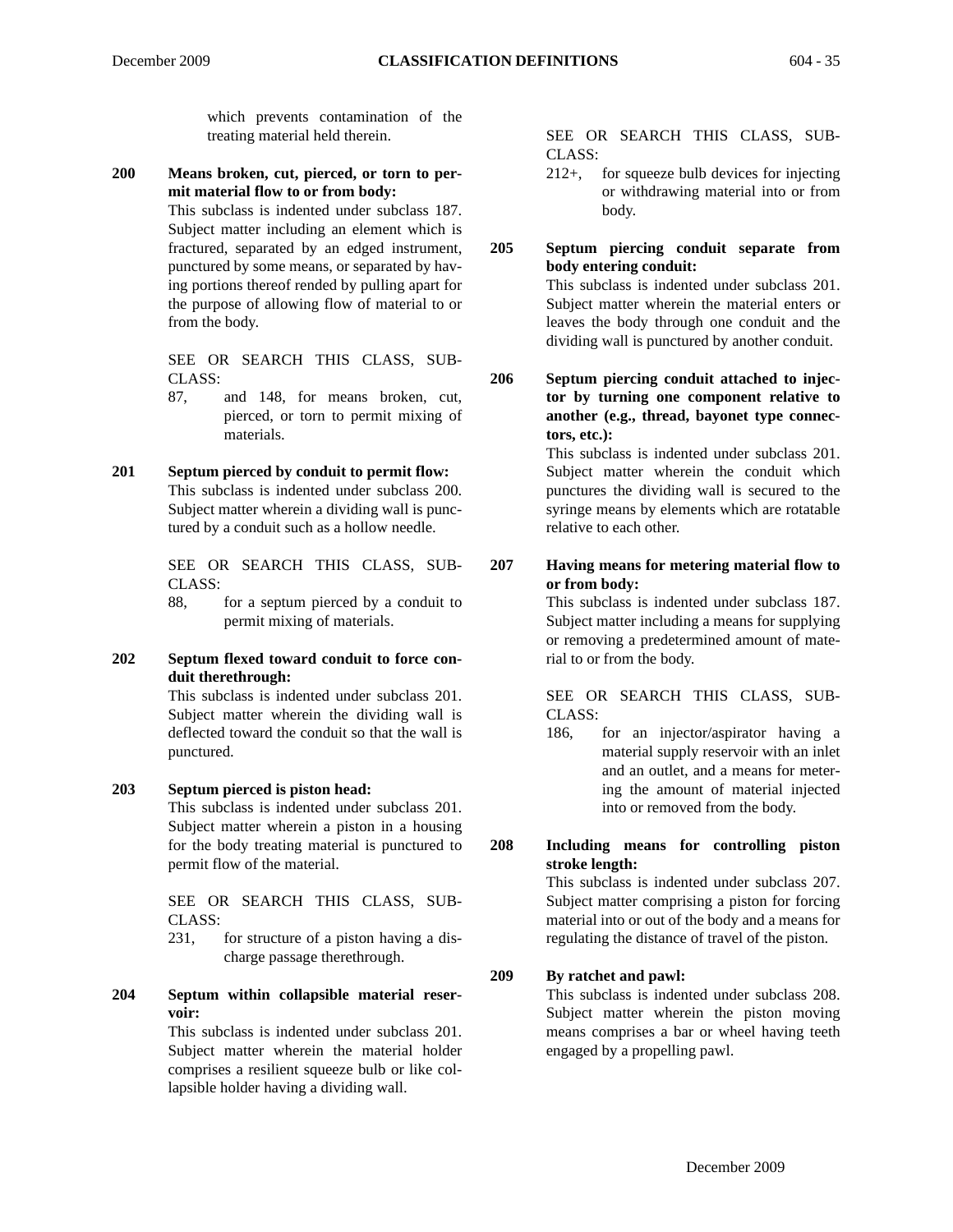- **210 By detent:** This subclass is indented under subclass 208. Subject matter in which a device, for temporarily keeping one part in a fixed position relative to another part, is released by the application of force to one of the parts to regulate the travel of the piston.
- **211 By rotatable means (e.g., micrometer, etc.):** This subclass is indented under subclass 208. Subject matter comprising a means which rotates to regulate the length of piston stroke.
- **212 Having collapsible material reservoir (e.g., squeeze bulb, etc.):**

This subclass is indented under subclass 187. Subject matter wherein the material is impelled to or from a resilient squeeze bulb or like collapsible material holder through a body inserted conduit.

**213 Having means to prevent fluid return to reservoir:**

This subclass is indented under subclass 212. Subject matter including means, such as a one way valve, for preventing reentry of the material to the collapsible holder.

**214 Mechanical means (e.g., piston, clamp, etc.) moved to collapse reservoir:**

> This subclass is indented under subclass 212. Subject matter including a mechanism operated by a person to collapse the material reservoir.

> (1) Note. Included in this subclass is a squeeze bulb which forces air in a chamber to compress a resilient material container disposed in the chamber, or a pliers-type clamp for squeezing a resilient material container.

## **215 Having orifice occluding means:**

This subclass is indented under subclass 212. Subject matter wherein the body inserted conduit has a sealing member carried thereon to close the orifice in order to retain the body treating material in said orifice until the occluding means is removed.

SEE OR SEARCH THIS CLASS, SUB-CLASS:

256, for flow closing means on conduits, per se.

## **216 Bellows-type reservoir:**

This subclass is indented under subclass 212. Subject matter wherein the treating material holder has a corrugated or pleated wall.

**217 Reservoir pressurized or exhausted by squeeze bulb:**

> This subclass is indented under subclass 187. Subject matter having a resilient bulb member which is compressed to continuously pressurize or exhaust a self-supporting container for the purpose of forcing material from the treating material reservoir to the body, or from the body into the reservoir.

> SEE OR SEARCH THIS CLASS, SUB-CLASS:

> 146, for similar devices wherein the container has a stored positive or negative pressure.

#### **218 With piston or plunger for expelling material from body or injector reservoir:**

This subclass is indented under subclass 187. Subject matter having a piston or ram which is actuated by a person to force a body treating material from a material container into the body or to draw material from the body into the container.

SEE OR SEARCH THIS CLASS, SUB-CLASS:

- 152, and 154, for piston devices employing power means to move piston.
- 208, for metering devices employing piston drive means.

# **219 Diameter or piston selectively adjustable:** This subclass is indented under subclass 218.

Subject matter including means for selectively varying the diameter of the piston.

**220 Means for preventing accidental displacement of piston:**

This subclass is indented under subclass 218. Subject matter including means located on either the piston or the syringe which acts to limit or prevent accidental movement of the piston relative to its housing.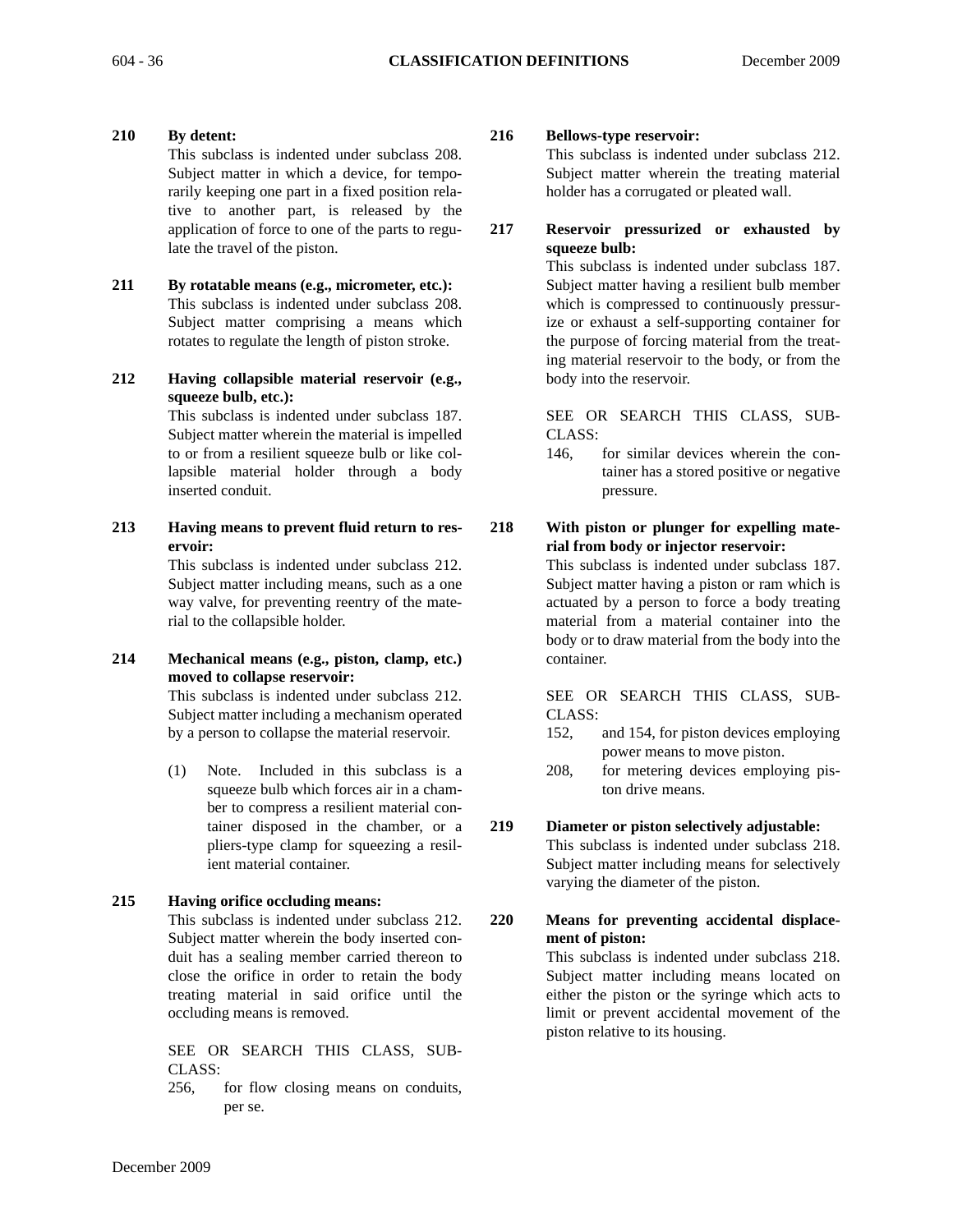- **221 Piston or piston actuator slidable in or against seal ring mounted on reservoir:** This subclass is indented under subclass 218. Subject matter wherein the agent material container is provided with a sealing means through which the piston or its actuating means slides or contact.
	- (1) Note. The seal ring may be a packing (e.g., stuffing box type, etc.) or an O-ring type to prevent leakage of material around the piston.

#### **222 Seal ring mounted on piston:**

This subclass is indented under subclass 218. Subject matter wherein the piston has a sealing means, usually deformable, circumferentially mounted thereon for engagement with the inside surface of the material container to prevent material leakage when the piston is moved therethrough.

**223 Injector components pivoted relative to each other to move piston:**

> This subclass is indented under subclass 218. Subject matter wherein movement of the piston is caused by movement of trigger or triggerlike elements or components relative to one another.

**224 Piston moved by screw or rack:**

This subclass is indented under subclass 218. Subject matter wherein movement of the piston is effected by means of a threaded mechanism or a rack and pinion type mechanism.

SEE OR SEARCH THIS CLASS, SUB-CLASS:

- 209, for metering syringes employing ratchet and pawl means.
- 211, for metering syringes using rotatable (e.g., screw threaded, etc.) means.

# **225 Means for preventing destructive piston impact on end of material reservoir:**

This subclass is indented under subclass 218. Subject matter including a means to prevent damage to an end of the material container or holder caused by the piston striking thereon.

**226 Closable storage cavity included in piston or piston actuator:**

> This subclass is indented under subclass 218. Subject matter wherein a resealable chamber within the piston or piston actuator is provided for the purpose of storing various medical accessories such as tablets, medicine, thermometers, etc.

> SEE OR SEARCH THIS CLASS, SUB-CLASS:

- 194, for pistons or actuators therefor having needles stored therein to protect the needles.
- **227 Specific structure of finger grip for moving piston:**

This subclass is indented under subclass 218. Subject matter wherein significance is attributed to specific finger grip structure for gripping by the operator to facilitate manipulation of the piston.

- (1) Note. It is well known that most all handheld injectors or aspirators have finger engaging means of some sort; however, for a patent to be classified in this subclass, the specific finger grip structure must be claimed.
- **228 Specific structure of means coupling piston to piston actuator:**

This subclass is indented under subclass 218. Subject matter wherein significance is attributed to the means for connecting an initially separated piston and piston actuator, whereafter the actuator can be operated to impel material to or from the reservoir.

(1) Note. For patents to be classified herein, the specific structure of the connecting or coupling structure must be claimed.

**229 Piston actuator contacting resilient retractable portion on piston:**

> This subclass is indented under subclass 218. Subject matter wherein the piston includes an elastic portion with shape retaining memory which when depressed by the piston actuator will deform and thereafter regain its initial shape when the actuator is removed.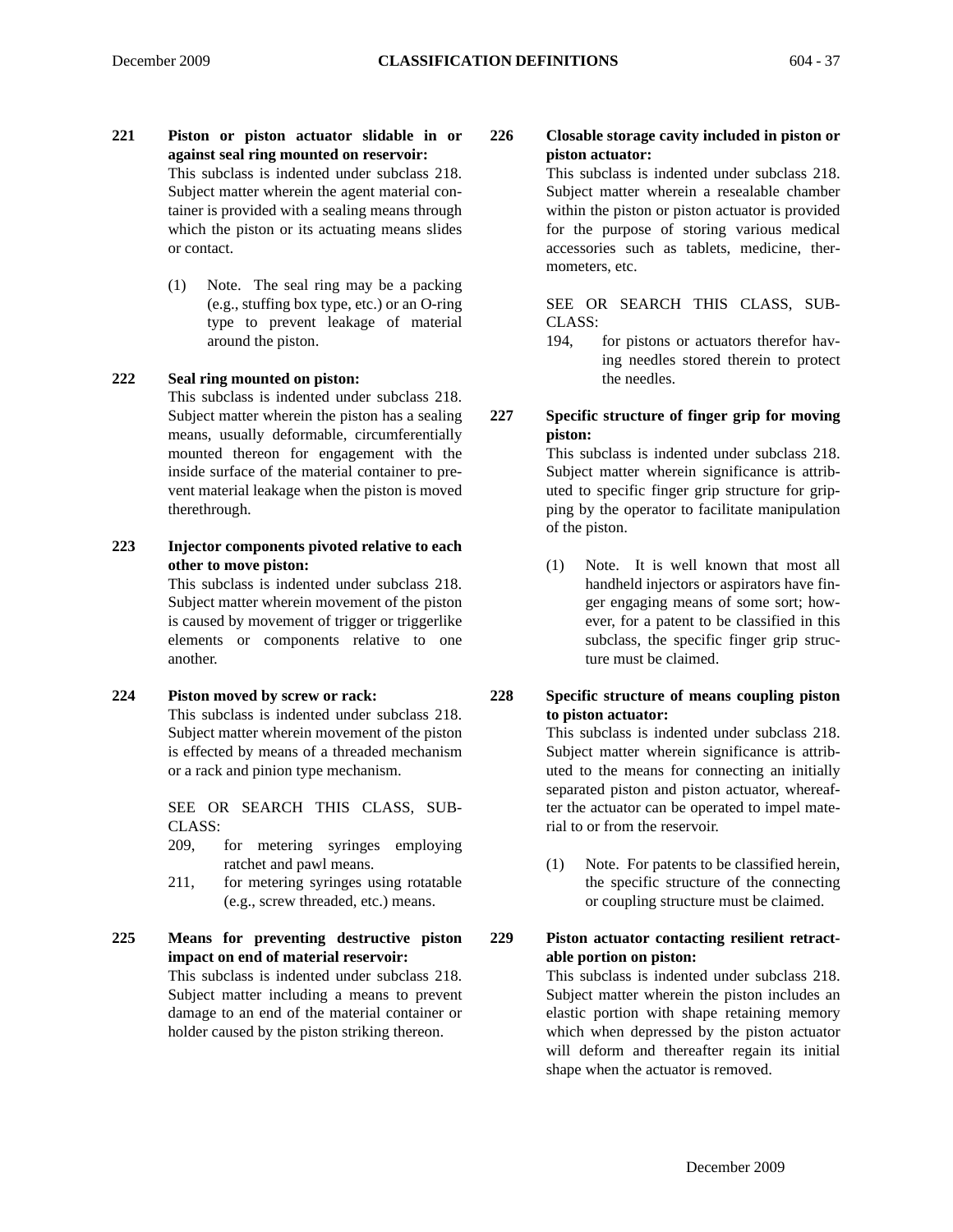SEE OR SEARCH THIS CLASS, SUB-CLASS:

160, and 900, for other blood "telltale" devices.

**230 Means for reducing piston sliding friction (e.g., oil applicator, use of low friction material, etc.):**

> This subclass is indented under subclass 218. Subject matter including means for decreasing friction between piston and its barrel reservoir.

> (1) Note. The means for decreasing friction may include lubrication of feed chambers and nonfriction materials, etc.

#### **231 Material passed to or from body through aperture in piston:**

This subclass is indented under subclass 218. Subject matter wherein the material is forced into or out of the body by passing through a passageway in the piston or ram.

SEE OR SEARCH THIS CLASS, SUB-CLASS:

- 203, for devices wherein the material is forced through a passageway in the piston or plunger formed by a piercing element.
- **232 Material reservoir (e.g., cartridge, etc.) removably mounted in syringe:**

This subclass is indented under subclass 218. Subject matter wherein the syringe means has a material holding cartridge detachably located therein so that the cartridge can be removed and replaced after the material has been dispensed from or filled into the cartridge.

**233 Piston actuator mounted in means (e.g., yoke, etc.) pivoted to syringe:**

This subclass is indented under subclass 232. Subject matter wherein the piston actuator is pivotally attached to a portion of the syringe means so that the cartridge can be loaded by pivoting the actuator out of alignment with an adjacent component.

# **234 Material reservoir centered or clamped in syringe by slidable component:**

This subclass is indented under subclass 232. Subject matter wherein the reservoir or cartridge is centrally located or locked in the syringe means by a slidable element, usually sleevelike, so that misalignment of the piston with the replaceable cartridge is avoided.

**235 Means for ejecting or facilitating ejection of material reservoir from syringe:** This subclass is indented under subclass 232. Subject matter including means for (a) removing the cartridge from the syringe means, or (b) making it convenient for a person to remove the cartridge from the syringe.

**236 Material flow controlled by valve or movable closure (e.g., plug in orifice, etc.):** This subclass is indented under subclass 218. Subject matter including a valve or movable closure which is positioned in the syringe and which either controls the rate of flow of material to or from the body or prevents any flow until desired.

# **237 Diaphragm valve:**

This subclass is indented under subclass 236. Subject matter including a resilient deformable member which under pressure deforms to permit flow of material but whose elastic memory prevents flow when the pressure is removed.

(1) Note. Rubber valve members having slitted openings which reseal after force is removed therefrom are classified herein.

#### **238 Removable plug:**

This subclass is indented under subclass 236. Subject matter including a detachably mounted blocking bead or plug which prevents any flow until detached or removed.

SEE OR SEARCH THIS CLASS, SUB-CLASS:

89+, for closure means between mixing compartments which is moved to permit flow therebetween.

# **239 Specific structure of body entering or piercing conduit:**

This subclass is indented under subclass 187. Subject matter wherein significance is attributed to structure of a material conduit which is capable of piercing the body to introduce or remove material.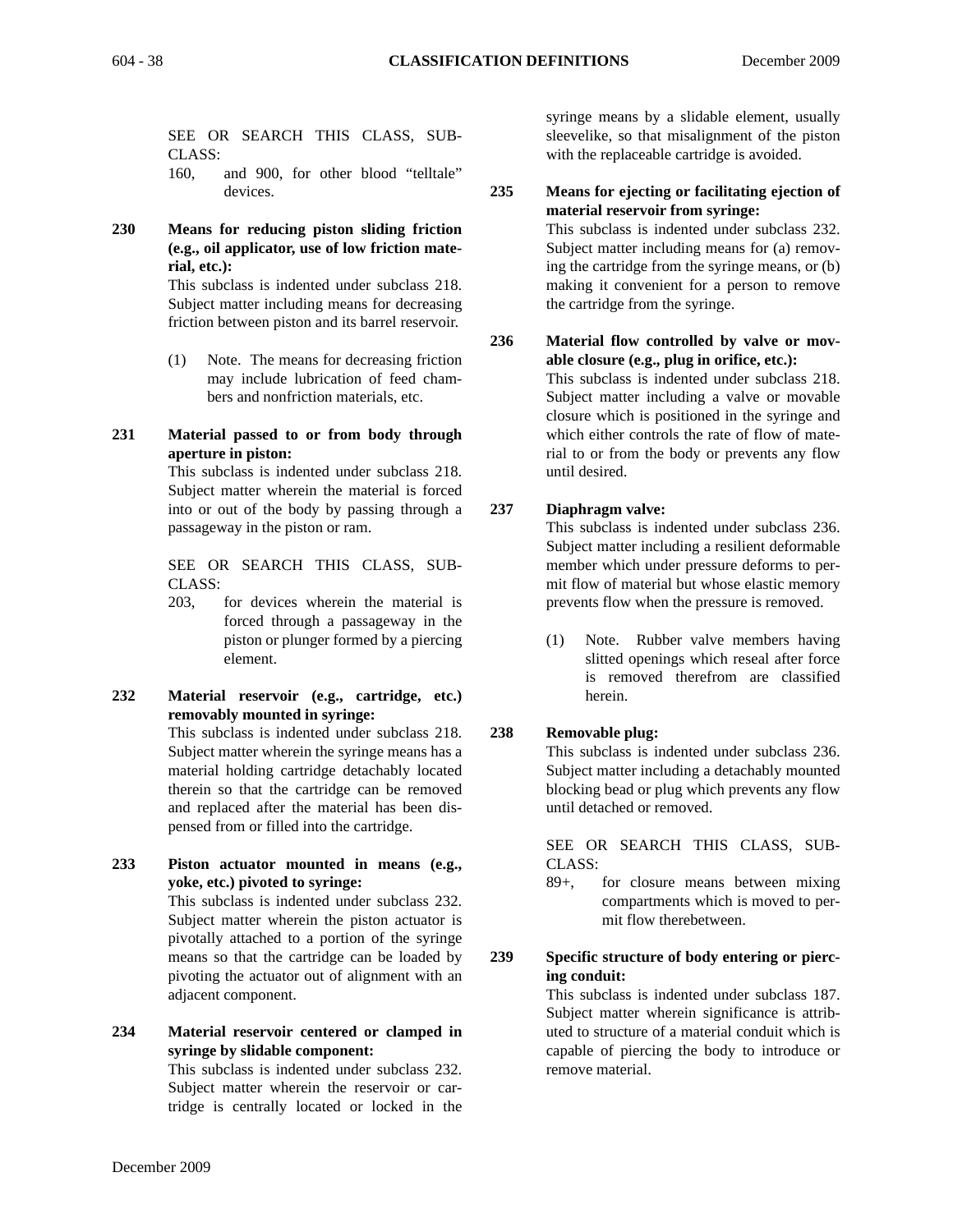(1) Note. A patent is classified as an original in this subclass only if it includes a recitation of structural details of a body piercing conduit as part of the claimed subject matter, e.g., the shape of the point of a hollow needle.

SEE OR SEARCH THIS CLASS, SUB-CLASS:

264+, for body entering conduit structures, per se.

**240 Specific structure of means connecting body entering conduit to syringe:**

This subclass is indented under subclass 187. Subject matter wherein significance is attributed to a means which couples the body piercing conduit or a holder for the piercing conduit to the remainder of the syringe device.

(1) Note. A patent is classified as an original in this subclass only if it includes a recitation of structural details of a means for coupling a body piercing conduit, e.g., a hollow needle, to the syringe assembly associated therewith.

#### **241 Conduit holder attached to another syringe component by thread means:**

This subclass is indented under subclass 240. Subject matter wherein the coupling means comprises a screw type connection between the piercing holder and the syringe.

SEE OR SEARCH THIS CLASS, SUB-CLASS:

206, for a hollow needle which pierces both the body and a treating material reservoir, and which is attached to a syringe by means of a threaded holder.

#### **242 Conduit holder attached to another injector component by cam:**

This subclass is indented under subclass 240. Subject matter wherein the coupling between the piercing holder and the syringe is a camming surface.

SEE OR SEARCH THIS CLASS, SUB-CLASS:

206+, for a hollow needle which pierces both the body and a treating material

reservoir, and which is attached to a syringe by means of a holder having a cam-type connection means such as a bayonet connector.

**243 Conduit holder therefor removably attached to another injector component by friction:** This subclass is indented under subclass 240. Subject matter wherein the body piercing conduit itself, or a holder therefor, is detachably mounted on the syringe by means of a friction fit.

**244 Means broken, cut, pierced, or torn to permit material flow to body:**

> This subclass is indented under subclass 93.01. Subject matter including an element that is fractured, separated by an edged instrument, punctured by some means, or separated by having portions thereof rended apart by pulling for the purpose of allowing flow of the body treating material to the body.

> SEE OR SEARCH THIS CLASS, SUB-CLASS:

- 87, for means broken, cut, pierced, or torn to permit mixing of materials.
- 148, for means associated with self-acting devices for injecting or removing material into or out of the body and handled as aforesaid.
- 200, for means associated with hand or body supported devices and handled as aforesaid.

#### **245 Material flow to or from body terminated by self-acting means:**

This subclass is indented under subclass 93.01. Subject matter wherein the flow of material to or from the body is stopped by a means without requiring intervention by a person.

SEE OR SEARCH THIS CLASS, SUB-CLASS:

31, for self-acting devices wherein flow both into and out of body is claimed.

#### **246 Means for controlling material flow to or from body, or metering a predetermined dose or amount:**

This subclass is indented under subclass 93. Subject matter having means for regulating flow of material to or from body, or supplying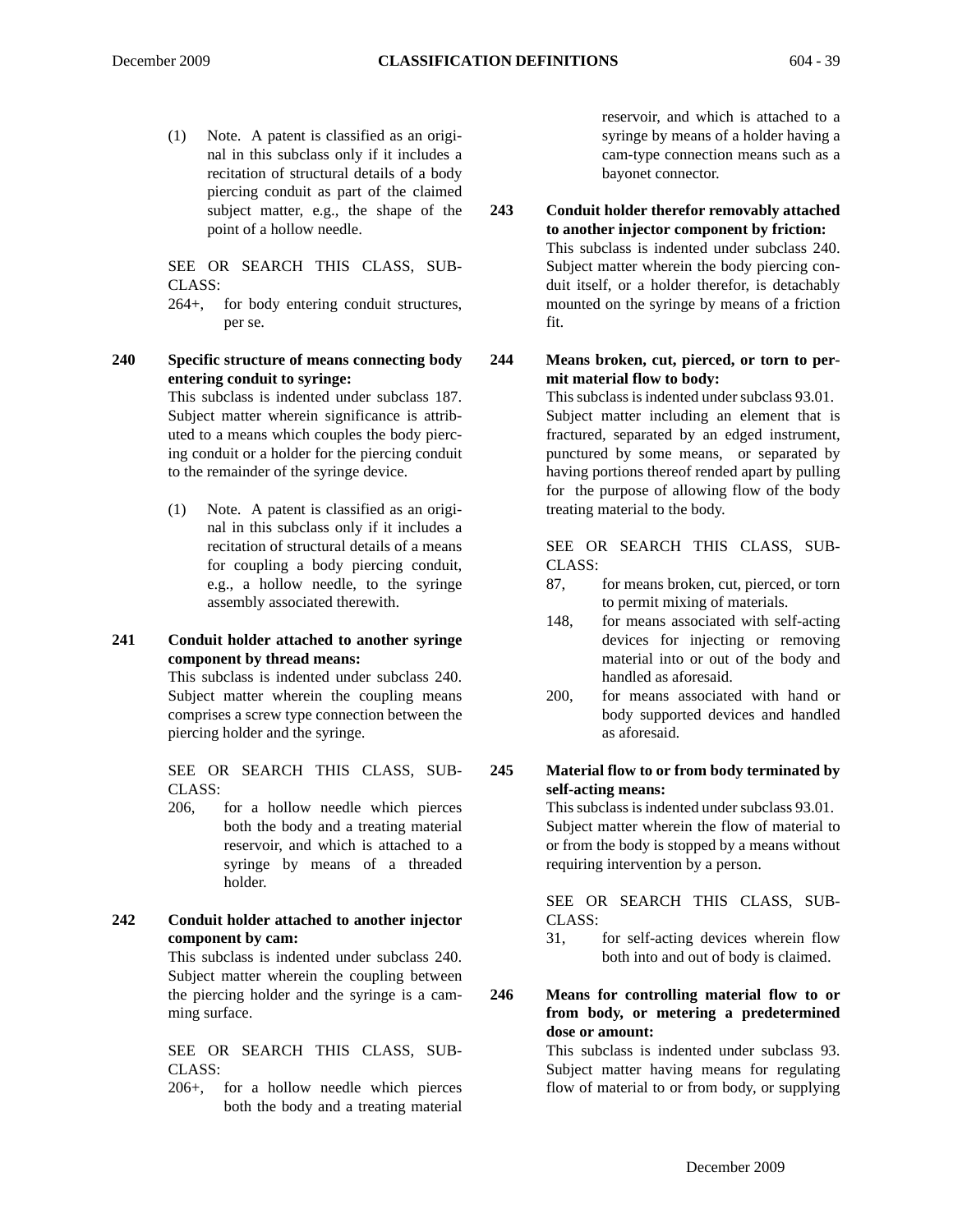or removing a predetermined amount of material to or from body.

SEE OR SEARCH THIS CLASS, SUB-CLASS:

207+, for handheld devices for metering flow to or from body.

**247 Having fluid responsive means (e.g., check valve, etc.):**

> This subclass is indented under subclass 246. Subject matter including means responsive to fluid pressure to control flow or meter amounts of material to or from body.

SEE OR SEARCH THIS CLASS, SUB-CLASS:

9, and 30, for other fluid responsive control means on body inserted means.

# **248 Rotatable-type valve:**

This subclass is indented under subclass 246. Subject matter including a rotating valve for controlling flow into and out of the body.

SEE OR SEARCH THIS CLASS, SUB-CLASS:

32, for rotatable valves on devices having ingress and egress passages.

#### **249 Slide or reciprocating valve:**

This subclass is indented under subclass 246. Subject matter including either a longitudinally movable element or an element which moves back and forth alternately whose linear movement controls flow of material to or from the body.

SEE OR SEARCH THIS CLASS, SUB-CLASS:

33, for slide or reciprocating valves on refluent devices.

# **250 Conduit deforming clamp:**

This subclass is indented under subclass 246. Subject matter including pinch-type tube valves which deformably occlude resilient passage walls to control flow of a material to or from the body.

SEE OR SEARCH THIS CLASS, SUB-CLASS:

34, for occluder-type pinch valves for controlling flow into and out of the body.

# **251 Drip meter:**

This subclass is indented under subclass 246. Subject matter including a light permeable chamber having an inlet tube which extends below its top wall and delivers a drop-by-drop of material into the chamber so that the rate of flow to or from the body can be measured by observing the drop rate.

# **252 Having fluid filter:**

This subclass is indented under subclass 251. Subject matter wherein the light permeable chamber includes a porous article or mass through which the material passes to separate some constituent therefrom.

# **253 Having drip sensor:**

This subclass is indented under subclass 251. Subject matter wherein a sensing mean detects a condition or state of the flow material within the light permeable chamber.

# **254 Having float controlling or indicating material flow from chamber:**

This subclass is indented under subclass 251. Subject matter wherein a float in the light permeable chamber either controls flow from the chamber or indicates the material flow rate.

(1) Note. The float can act as a flow cutoff once the material level has passed below the outlet seat.

SEE OR SEARCH THIS CLASS, SUB-CLASS:

127, for devices preventing air injection into the body by means of a low level cutoff float.

# **255 Mounted in material reservoir:**

This subclass is indented under subclass 251. Subject matter wherein the chamber is located within a container holding the body affecting agent.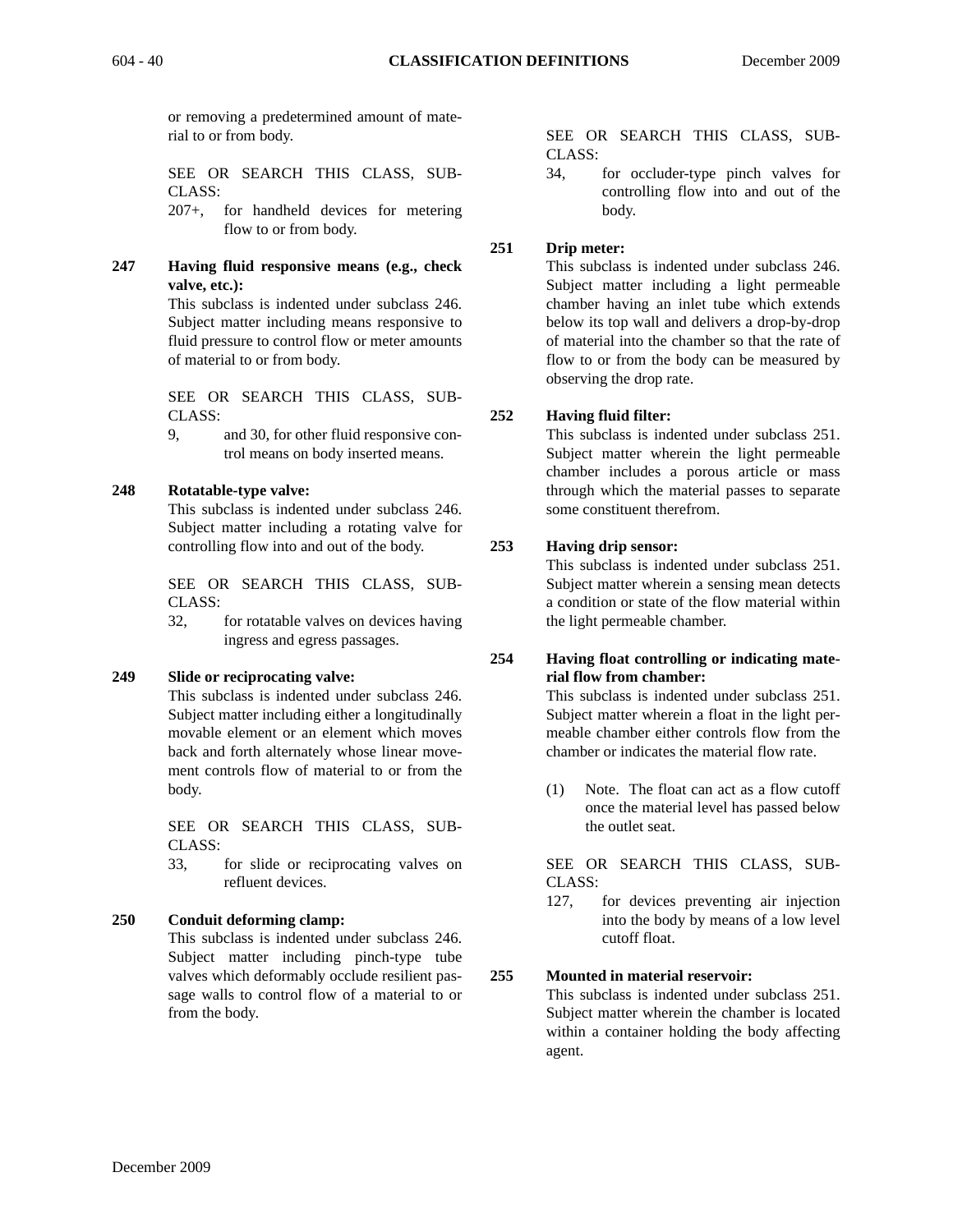**256 Having flow closing or opening means (e.g., plug, cap, seal, etc.):**

This subclass is indented under subclass 246. Subject matter including closure or seal means on the conduit which prevents flow to or from the body until the closure or seal is opened, or conversely, which stops flow when the closure or seal is closed.

(1) Note. The closure or seal usually is a plug, cap, or a resealable closure member.

**257 Liquid reservoir with body inserted nozzle or feed conduit connected therewith:** 

> This subclass is indented under subclass 93.01. Subject matter including a container for holding a liquid body treating material and a projecting spout having a terminal shaped outlet or a conduit connected to the container for feeding the material to the body.

#### **258 Having plural feed conduits:**

This subclass is indented under subclass 257. Subject matter wherein multiple feed supply conduits are connected to the container for feeding material to a body or bodies.

SEE OR SEARCH THIS CLASS, SUB-CLASS:

173, for multiple feed conduits insertable into body.

- **259 With storage means (e.g., cabinet, etc.) for reservoir and material feed conduit:**  This subclass is indented under subclass 257. Subject matter wherein a housing or casing is provided for storing the material holding container and a conduit for the material when the apparatus is not in use.
- **260 Having liquid level indicator:** This subclass is indented under subclass 257. Subject matter wherein the material holding container is provided with means for indicating the level of agent therein.
- **261 Having means for supporting body inserted nozzle tip or free end of feed conduit after use:**

This subclass is indented under subclass 257. Subject matter wherein the material holding container includes a means such as a clip or

bracket for supporting a body inserted nozzle, or the end of the feed conduit not connected to the material container, when the apparatus is not is use.

#### **262 Bag type:**

This subclass is indented under subclass 257. Subject matter wherein the material holding container is constructed of flexible material in the form of a sack or pouch.

SEE OR SEARCH THIS CLASS, SUB-CLASS:

- 339+, for colostomy bags.
- 408+, for bag containers for blood or other body treating material.

#### SEE OR SEARCH CLASS:

- 128, Surgery, Digest 24 for medical bags.
- 150, Purses, Wallets, and Protective Covers, appropriate subclasses for bags of general utility.
- 222, Dispensing, subclasses 92+ and 206+ for flexible walled bag dispensers.

#### **263 Removable cover or protector for body inserted conduit:**

This subclass is indented under subclass 93.01. Subject matter including detachable means for shielding or otherwise protectings conductor placed in the body.

SEE OR SEARCH THIS CLASS, SUB-CLASS:

192+, for conduit covers on handheld syringes.

**264 Body inserted tubular conduit structure (e.g., needles cannulas nozzles, trocars, catheters, etc.):**

> This subclass is indented under subclass 93.01. Subject matter wherein significance is attributed to the structure of an elongated , hollow tube, per se, which inserted within the body and is utilized solely to introduce body treating material into or remove material from the body during surgical procedures.

> (1) Note. Combinations of body inserted tubes with containers or receptacles not classifiable higher in the schedule will be classified herein. Patents claiming a nonbody inserted conduit in combination with a container/receptacle will be clas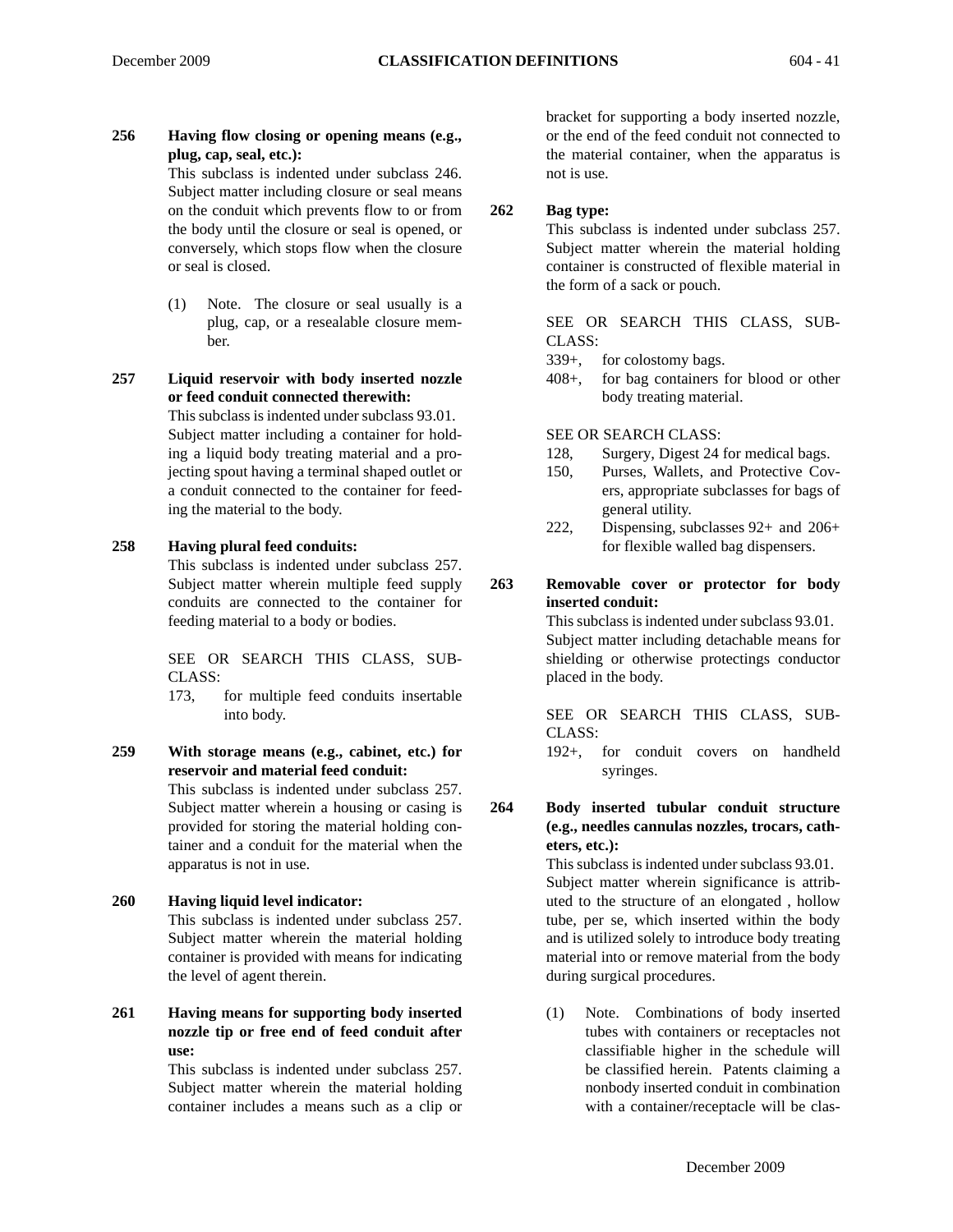sified in the appropriate container/receptacle subclass. To be classified herein otherwise, the tube structure must be claimed as inserted into the body.

#### **265 With body soluble, antibactericidal or lubricating materials on conduit:**

This subclass is indented under subclass 264. Subject matter including treating materials which treat the area of body to which it is inserted by dissolving or melting in said area to medicate, disinfect, or lubricate said area.

**266 With anticlogging means on conduit (e.g., anticlotting, decalcification, tissue occulusion, etc.):**

> This subclass is indented under subclass 264. Subject matter including means for preventing the accumulation of debris in conduit lumens by thrombosis, calcification, or mechanical blockage of tissue, etc.

#### **267 Mechanical cleaning means:**

This subclass is indented under subclass 266. Subject matter wherein the anticlogging means is a mechanical structure operable to scrape or ream out the conduit lumen to prevent blockage.

**268 With barrier shield, or suction relief means adjacent tissue contacting orifice:** 

> This subclass is indented under subclass 266. Subject matter wherein the insertion end of the conduit is provided with a guard, cover, or vacuum vent means adjacent the lumen to prevent clogging of the opening by tissue drawn thereagainst during withdrawal of material from the body.

> (1) Note. Patents classified herein must claim that the venting is within the conduit only. Patents claiming gas being drawn into the body cavity through a vent means are classified in this class, subclass 45.

# **269 With anticoagulant supply means:**

This subclass is indented under subclass 266. Subject matter including a source of blood thinning material which is fed to the conduit to prevent blockage therein by clotting of the blood.

#### **270 Having weighted tip means on conduit promoting advance thereof through alimentary tract:**

This subclass is indented under subclass 264. Subject matter including a relatively heavy mass mounted on the insertion end of a body inserted conduit for aiding the conduit by the use of increased gravitational attraction in advancing the conduit downward into the stomach or small intestine.

**271 Having evaginating or invaginating capability:**

This subclass is indented under subclass 264. Subject matter wherein the body inserted conduit, or a portion thereof, has the potential to be everted or inverted during insertion into the body.

#### **272 Body piercing conduit (e.g., needle, etc.):** This subclass is indented under subclass 264. Subject matter relating to a hollow needle used to puncture the body.

SEE OR SEARCH THIS CLASS, SUB-CLASS:

117, for piercing conduits with penetration limit means.

**273 Specific structure for preventing or minimizing inconvenience caused by breakage during insertion of conduit into body:** This subclass is indented under subclass 272. Subject matter wherein significance is attributed to the structure of the conduit, or a component associated with the conduit, prevents breakage of the conduit or reduces the inconvenience resulting from such breakage.

> (1) Note. A patent is classified as an original in this subclass only if it includes as part of its claimed subject matter a recitation of structural details of a body piercing conduit, or details relating to a component associated with the conduit, which prevent breakage of the conduit or minimize inconvenience resulting from such breakage.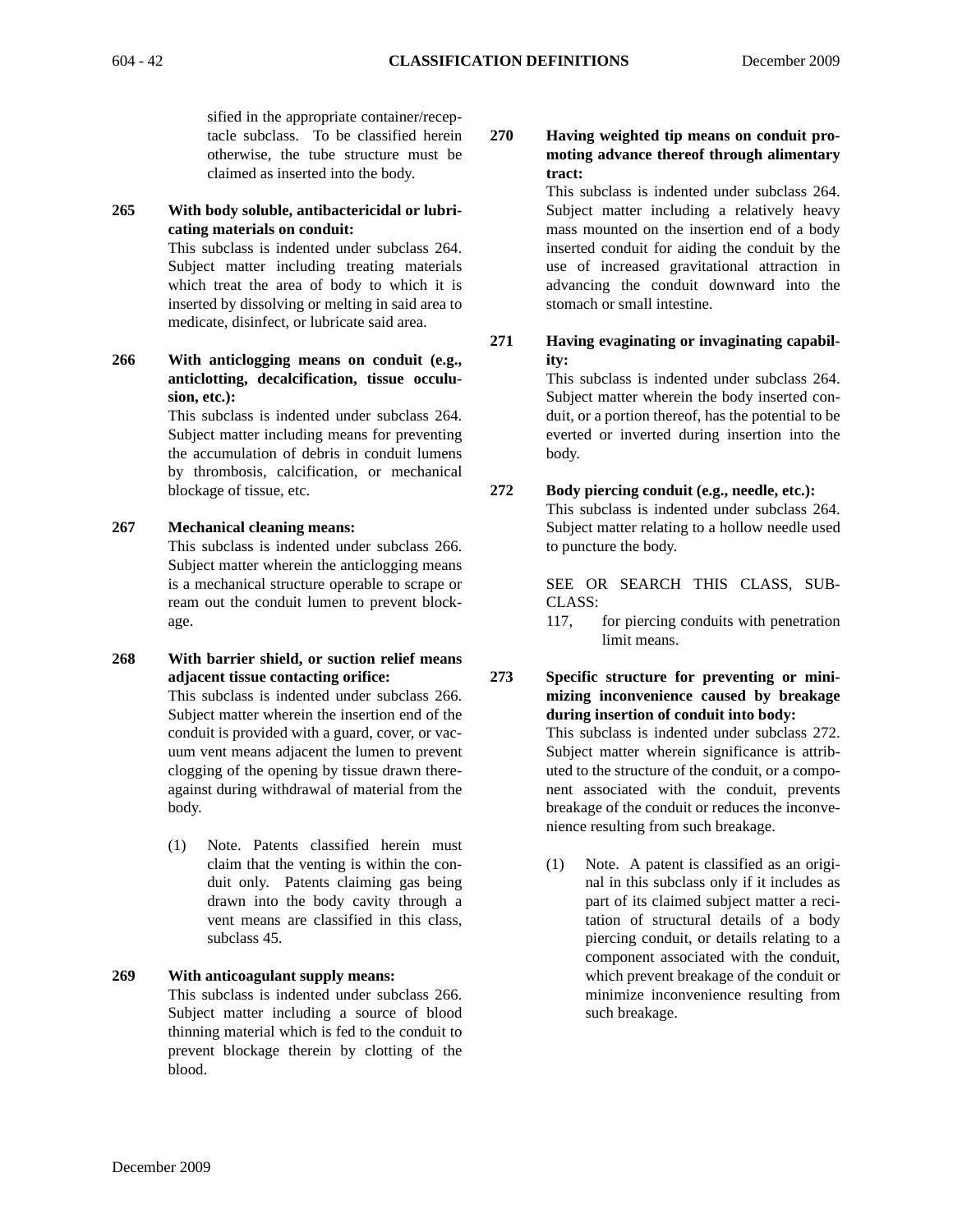**274 Specific structure for preventing coring of body tissue:**

This subclass is indented under subclass 272. Subject matter wherein significance is attributed to the structure of the conduit such that the conduit enters body tissue without cutting a plug of tissue that enters the bore of the conduit.

(1) Note. A patent is classified as an original in this subclass only if it includes as part of its claimed subject matter a recitation of structural details of a conduit which prevents coring during insertion of the conduit into body tissue, usually a recitation of the shape of the point of the conduit.

SEE OR SEARCH THIS CLASS, SUB-CLASS:

403, for hollow needles designed to pierce a closure element of a container without cutting a core plug therefrom.

#### **275 Nozzle insertable into body orifice:**

This subclass is indented under subclass 264. Subject matter including a tubular tip or spout member designed to enter an opening in the body to inject or remove a body treating material.

- (1) Note. Tubular nozzles on syringes, etc., that are not recited as being inserted into the body are not classifiable herein. See appropriate subclasses under treating external surface of body for such devices.
- **276 Having external means for receiving material discharged from body orifice:**

This subclass is indented under subclass 275. Subject matter including means outside the body for catching effluent from an opening in the body, usually the opening into which a body treating material is injected.

SEE OR SEARCH THIS CLASS, SUB-CLASS:

327+, for receptors into which body effluents are discharged.

# **277 Colostomy apparatus:**

This subclass is indented under subclass 276. Subject matter including means inserted into a surgically constructed artificial opening in the body.

SEE OR SEARCH THIS CLASS, SUB-CLASS:

334, for colostomy receptacles having port means for permitting irrigating nozzle or tube insertion.

# **278 Having orifice sealing means:**

This subclass is indented under subclass 275. Subject matter including an arrangement of the nozzle, or a separate element associated with the nozzle which seals or otherwise prevents flow of effluent from the body around the nozzle.

# **279 Vaginal or douche type:**

This subclass is indented under subclass 275. Subject matter wherein the nozzle structure is specifically designed for insertion into the vaginal or rectal cavities.

SEE OR SEARCH THIS CLASS, SUB-CLASS:

- 39+, for douche type nozzle having both ingress and egress passages claimed therein.
- 212+, for douche type structure associated with a collapsible reservoir.
- **284 Having branched shapes (e.g., T or Y drains, etc.):**

This subclass is indented under subclass 280. Subject matter wherein the tube shape is one of diverging conduits extending from a common center or joint such as T or Y tubes.

**285 Treating material insert retained in body orifice:**

This subclass is indented under subclass 93. Subject matter relating to an insertable means held in a body cavity for a period of time for the application of body treating material to said body cavity.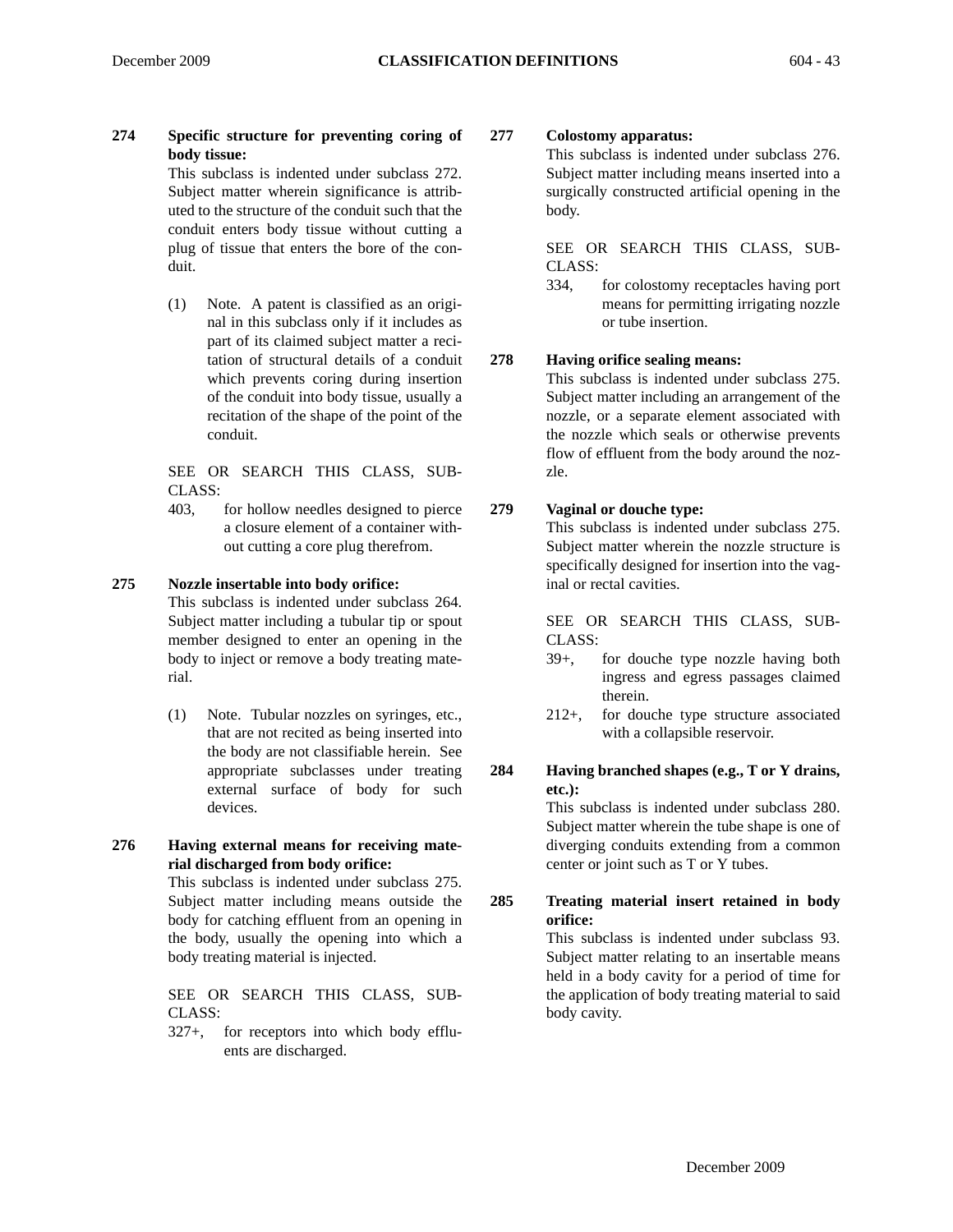SEE OR SEARCH THIS CLASS, SUB-CLASS:

- 890.1+, for controlled release therapeutic devices and see the search notes thereunder for additional fields of search.
- **286 Including foraminous material (e.g., sponge, etc.) or fibrous element other than withdrawal cord:**

This subclass is indented under subclass 285. Subject matter including either a material containing fissures, holes, pores, or a component formed of fibers, other than a cord used to pull a medicating means from the body opening in which it is inserted.

SEE OR SEARCH THIS CLASS, SUB-CLASS:

369, for absorbent pads having foam or cellular materials.

#### **287 With soluble cover means:**

This subclass is indented under subclass 286. Subject matter wherein the insert is provided with a body soluble or biodegradable coating or shield which dissolves under body heat after insertion into the body.

SEE OR SEARCH THIS CLASS, SUB-CLASS:

- 288, for body inserts which are soluble en toto within the body.
- 364, for heat soluble material contained on an absorbent pad.
- **288 Soluble in body (e.g., suppository, etc.):** This subclass is indented under subclass 285. Subject matter wherein the insert, per se, is melted in the body by exposure to body heat.

SEE OR SEARCH CLASS:

- 424, Drug, Bio-Affecting and Body Treating Compositions, subclasses 428+ for biodegradable medicating means contained in a controlled release means.
- **288.01 Implantable reservoir having access port implanted under skin:**

This subclass is indented under subclass 93.01. Subject matter wherein the storage container surgically implanted in the body includes a means surgically implanted under the skin for

providing repeated introduction of the body treating material or removal of the body fluid.

SEE OR SEARCH THIS CLASS, SUB-CLASS:

891.1, for therapeutic device surgically implanted within the living body.

#### **288.02 Port having resealable septum:**

This subclass is indented under subclass 288.02. Subject matter wherein the access port includes a needle penetrable seal member which is substantially self-sealing upon removal of a hypodermic needle therefrom.

SEE OR SEARCH THIS CLASS, SUB-CLASS:

167.02, for flow closure means such as resealable plug, septum or diaphragm of tubular conduit.

#### **288.03 Port having valve means:**

This subclass is indented under subclass 288.02. Subject matter wherein the access port includes a flow control means positioned within a passageway to prevent the flow of fluid while permitting passage of external filament (e.g., catheter, guidewire etc.) therethrough.

SEE OR SEARCH THIS CLASS, SUB-CLASS:

167.03+,for flow closure means of tubular conduit having valve means.

**288.04 Implantable reservoir having inlet or outlet:**

This subclass is indented under subclass 93.01. Subject matter wherein the storage container surgically implanted in the body includes a means surgically implanted under the skin for providing repeated introduction of the body treating material or removal of the body fluid.

SEE OR SEARCH THIS CLASS, SUB-CLASS:

891.1, for therapeutic device surgically implanted within the living body.

**289 Treating material applied to or removed from external surface of body, or cutaneous**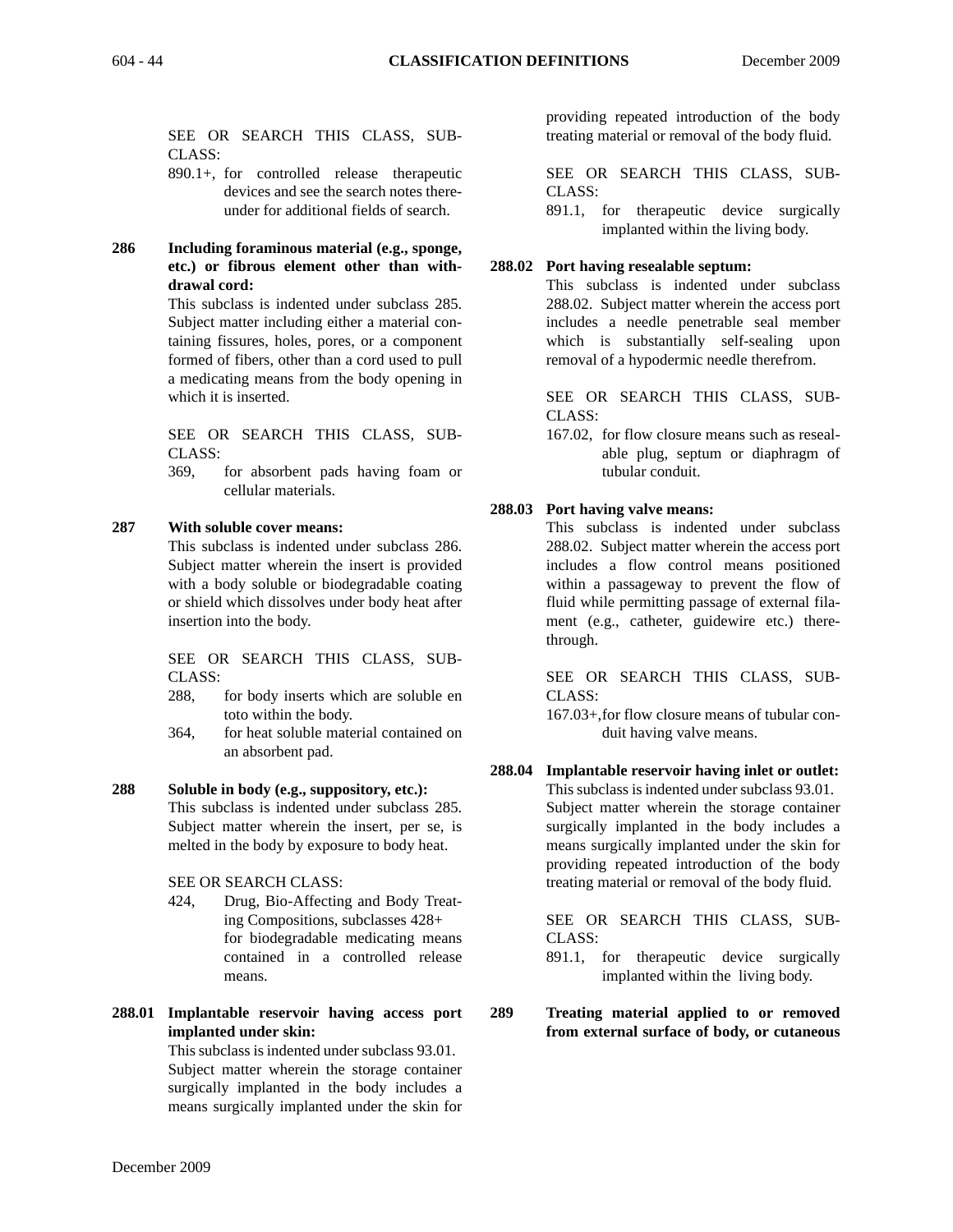# **layer of skin (e.g., eye treatment, removal of skin impurities, etc.):**

This subclass is indented under subclass 19. Subject matter relating to the application of or removal of a body treating material to or from an outer surface of the body.

**290 Method of applying or removing material to or from body:**

> This subclass is indented under subclass 289. Subject matter relating to a process for applying body treating material or removing material from the body surface.

> SEE OR SEARCH THIS CLASS, SUB-CLASS:

- 48+, for introduction into or removal from within the body of therapeutic material.
- 500+, for methods for material introduction into or removal from within the body.

# **291 Means for cooling or heating material:**

This subclass is indented under subclass 289. Subject matter including apparatus for increasing or decreasing the temperature of the material.

SEE OR SEARCH THIS CLASS, SUB-CLASS:

- 113+, for means heating or cooling material that is to be inserted into or removed from the body.
- **292 Glove for applying or removing material to or from wearer"s hand:**

This subclass is indented under subclass 289. Subject matter including a glove worn by a person to apply or remove material from his own hand.

**293 Specific structure for applying or removing material to or from foot or leg:**

> This subclass is indented under subclass 289. Subject matter wherein significance is attributed to structure for applying or removing the material to a person"s foot or leg.

> (1) Note. A patent is classified as an original in this subclass only if it includes the recitation of structural details of a means for applying and/or removing a treating material to a patient"s foot or leg, e.g.,

the shape of a pad which conforms with a person"s foot or leg.

#### **294 Means for treating eye or surface of ocular cavity:**

This subclass is indented under subclass 289. Subject matter wherein the body treating material is applied to an organ of sight or a semiclosed orifice outlined by the eye socket and the eyelids.

- (1) Note. The ocular cavity is not a natural orifice since it supplies no entrance to the internal body cavity such as the nose, ear, mouth, etc.
- **295 Dropper, douche, or eyecup for applying liquid to eye:**

This subclass is indented under subclass 294. Subject matter whereby the body treating material is a liquid applied to the other surface of the organ of sight by mean of (a) a device specifically shaped or designed to drip the body treating material on the said outer surface, (b) a device specifically shaped or designed to apply comparatively large quantities of the body treating material on the said outer surface, or (c) a device specifically shaped to fit the contour of the organ of sight to apply comparatively large quantities of the body treating material to the organ of sight.

# **296 Having means for aerating liquid:**

This subclass is indented under subclass 295. Subject matter whereby the body treating material is exposed to, treated, supplied, or charged with air or other gas.

**297 Having means for scavenging liquid after contact with eye:**

> This subclass is indented under subclass 295. Subject matter provided with means to remove or to permit the removal of the body treating material from the organ of sight to the supply source or to another location independent of the supply source.

> (1) Note. The subject matter of this subclass admits to the return of a liquid to the supply source for treating the eye; the return of a liquid to a compartment within the supply source but independent and separate of the supply source; or the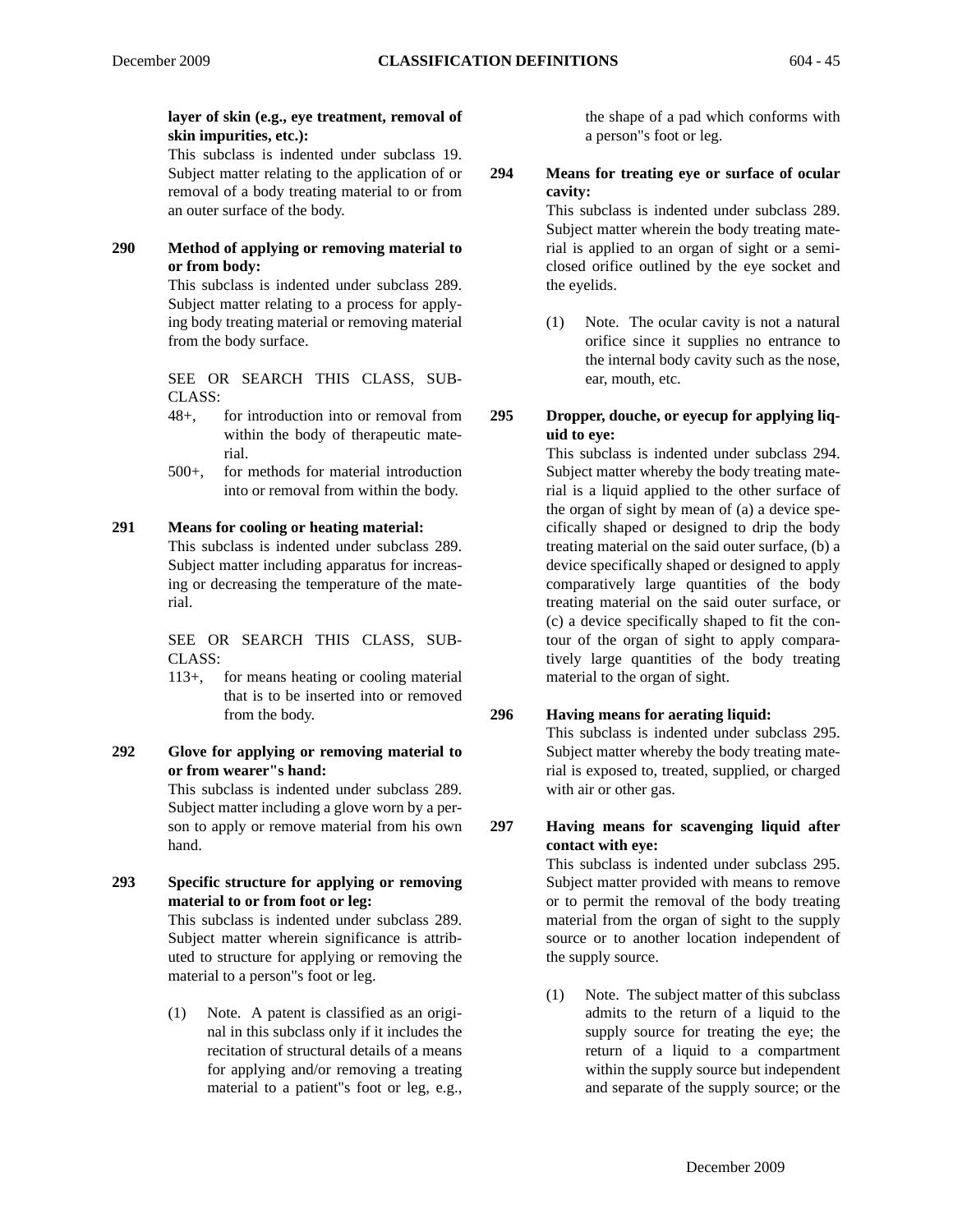return of a liquid to a means external of the supply source.

**298 Having means for metering liquid flow to eye:**

> This subclass is indented under subclass 295. Subject matter provided with means to permit a measured or predetermined quantity of the body treating material to be presented to the organ of sight.

# **299 Having means for preventing contact of liquid with syringe bulb:**

This subclass is indented under subclass 295. Subject matter provided with specific structure which ensures against the return of the treating material to a resilient collapsible bulb in order to avoid contamination or deterioration of said bulb by said material.

SEE OR SEARCH THIS CLASS, SUB-CLASS:

- 199, for devices preventing contamination of body treating material.
- **300 Having means for positioning liquid dispenser relative to eye:**

This subclass is indented under subclass 295. Subject matter wherein significance is attributed to the structure to locate or place a liquid body treating material containing means relative to the organ of sight to ensure proper contact therewith.

#### **301 Eye cup:**

This subclass is indented under subclass 300. Subject matter wherein the means to locate or place the body affecting agent comprises a generally closed elliptical or ovoid shaped device having an organ of sight receiving opening at one side for the purpose of facilitating the application of the body treating material to said organ of sight.

#### **302 Guard or guide:**

This subclass is indented under subclass 300. Subject matter wherein the body treating material containing means is provided with additional structure for the purpose of preventing damage to the organ of sight or to constrain or limit the path of movement of the said containing means relative to the organ of sight.

# **303 Mask for applying or removing material to or from wearer"s face:**

This subclass is indented under subclass 289. Subject matter drawn to a cover placed on a person"s face to apply or remove material therefrom.

**304 Bandage, pad, or shield placed on body for sustained treatment thereof:**

This subclass is indented under subclass 289. Subject matter relating to a static appliance which protects the body and applies a body treating material thereto for continuous treatment over a period of time.

(1) Note. A static appliance includes any material in the form of a bandage, pad, or shield placed upon the body for treatment of said body.

#### SEE OR SEARCH CLASS:

- 424, Drug, Bio-Affecting and Body Treating Compositions, subclasses 447+ for bandages which are control release type for applying treating material to the body.
- **305 Treating material supplied to bandage, pad, or shield through conduit connected to remote supply:**

This subclass is indented under subclass 304. Subject matter wherein the body treating material is supplied to the static appliance through a tube connected to a source, spaced from the appliance, which supplies the body treating material.

**306 Treating material reservoir broken, cut pierced, or torn to apply treating material to body:**

> This subclass is indented under subclass 304. Subject matter including a container for the body treating material which is fractured, separated by an edged instrument, punctured by some means, or separated by having portions thereof rended apart by pulling for the purpose of releasing the material so that it can contact the body.

> SEE OR SEARCH THIS CLASS, SUB-CLASS:

> 3, 87, 148, 200, and 244, for other devices permitting flow of body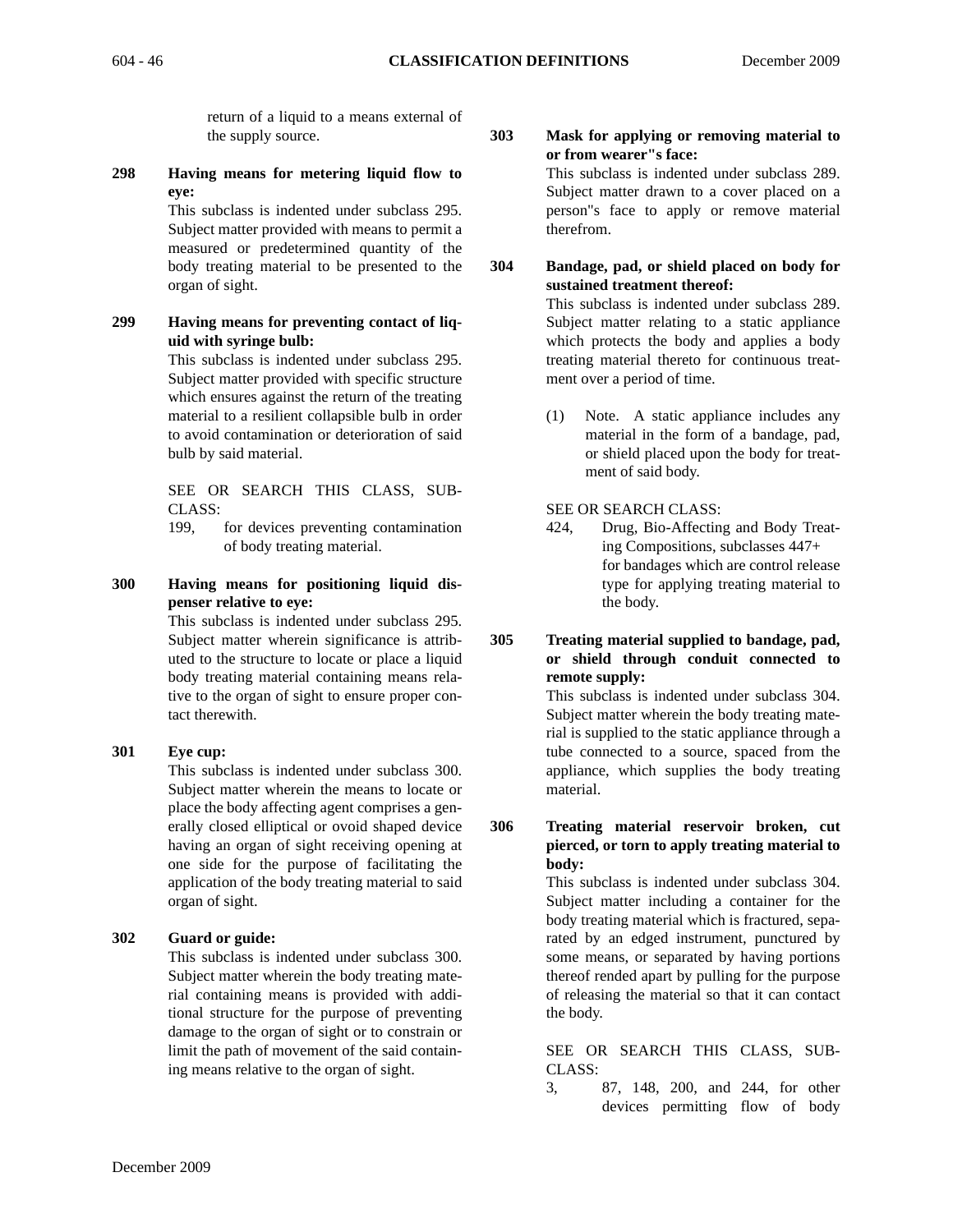affecting agent by breaking, cutting, piercing, or tearing of the agent reservoir.

#### **307 Adhesively attachable to body:**

This subclass is indented under subclass 304. Subject matter including a cement-like substance which secures the appliance to the body.

SEE OR SEARCH THIS CLASS, SUB-CLASS:

386, 389 and 390, for adhesive used to attach an absorbent pad during use.

**308 Bandage, pad, shield, or attaching means extendable around body portion:**

> This subclass is indented under subclass 304. Subject matter wherein the static appliance, or a means separate from the appliance extends around a part of the body to secure the appliance thereto.

SEE OR SEARCH THIS CLASS, SUB-CLASS:

392, for strap or belt means to support an absorbent pad on the body during use.

#### **309 Solid treating material (e.g., styptic pencil, etc.) application:**

This subclass is indented under subclass 289. Subject matter wherein a solid body treating material is designed to be applied to the body through direct contact therewith.

SEE OR SEARCH THIS CLASS, SUB-CLASS:

58, for powder dispensers used in placing material into the body through a body orifice.

# **310 Fluent treating material held in reservoir in hand-supported applicator:**

This subclass is indented under subclass 289. Subject matter wherein a flowable body treating material to be applied to the body is stored in a container associated with a device which is supported by a person"s hand when the body treating material is being applied to.

SEE OR SEARCH THIS CLASS, SUB-CLASS:

187+, for details of handheld syringes for injecting or withdrawing material to or from body.

# **311 With piston or plunger for expelling material therefrom:**

This subclass is indented under subclass 310. Subject matter wherein a ram or a ram actuator ejects the body treating material from the container or reservoir during application.

SEE OR SEARCH THIS CLASS, SUB-CLASS:

208+, and 218+, for details of piston operated syringes for injecting or withdrawing material to or from body.

#### **312 Sudatory devices (e.g., removing sweat, etc.):**

This subclass is indented under subclass 289. Subject matter including means to be worn on the body which causes a continuous sweating of the body surface covered thereby and either serves to clean the skin pores of material therein or absorb the sweat from the skin surface.

# **313 Means for removing material from surface by suction:**

This subclass is indented under subclass 289. Subject matter wherein material is removed from the skin by the drawing action of a suction producing device which creates a negative pressure thereupon.

SEE OR SEARCH THIS CLASS, SUB-CLASS:

73+, for devices introducing and removing (by suction) fluids into and from within the body.

# **314 Venom extractor:**

This subclass is indented under subclass 313. Subject matter wherein the material removed from the skin or cutaneous layer, by the suction means, is a poisonous or toxic material which has been injected by a reptile or insect into the skin or cutaneous layer.

**315 Suction generated by self-acting fluid pressure, motor-driven or mechanical energy storing means (e.g., spring, etc.);**

This subclass is indented under subclass 313. Subject matter wherein the negative pressure is produced by either fluid pressure means which does not require the application of force, or by a device which converts any form of energy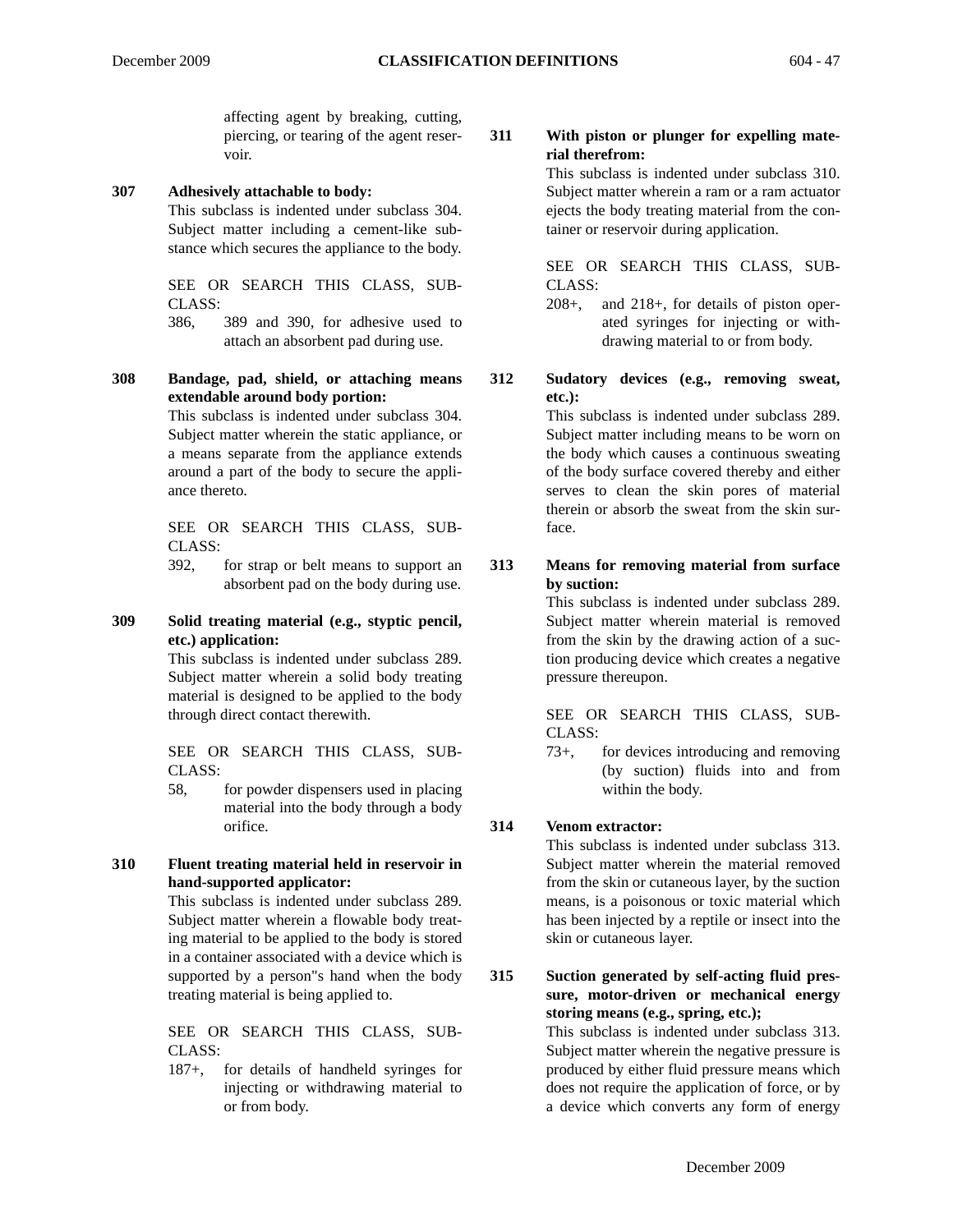into mechanical energy, or by a mechanical device capable of storing energy.

SEE OR SEARCH THIS CLASS, SUB-CLASS:

131+, for devices placing material into or out of the body by similar structures.

**316 Means moved by person to produce suction (e.g., squeeze bulb, piston, etc.):**

This subclass is indented under subclass 313. Subject matter wherein the negative pressure is generated by manually operated means to remove material from the external body surface.

SEE OR SEARCH THIS CLASS, SUB-CLASS:

- 181+, for devices moved by persons to expel material from within reservoirs or body.
- **317 MEANS AND METHODS FOR COL-LECTING BODY FLUIDS OR WASTE MATERIAL (E.G., RECEPTACLES, ETC.):**

This subclass is indented under the class definition. Methods and apparatus comprising portable receptor or material collecting means not elsewhere classifiable used to receive material discharge from the body and treatment of the body by employing material collectors or receptors of this type.

(1) Note. For patents to be classifiable herein, either exclusive claiming of the function of receiving discharge from the body during surgical procedures or attachment means connecting the appliance to the body in some manner must be claimed.

SEE OR SEARCH THIS CLASS, SUB-CLASS:

358+, for absorbent pads which receive body discharge.

SEE OR SEARCH CLASS:

4, Baths, Closets, Sinks, and Spittoon, appropriate subclasses for urinals and bedpans not connected to body.

# **318 Material collector with condition indicator:**

This subclass is indented under subclass 317. Subject matter including an indicator means associated with the material receptor to produce a visual manifestation of a condition or status within the receptor to alert an attendant or patient to an existing condition.

SEE OR SEARCH THIS CLASS, SUB-CLASS:

- 361, for indicators which signal that the absorbent pad has become wet.
- 404, for containers with contents indicator.

**319 Aspiration collection container or trap (e.g., canister, etc.):**

> This subclass is indented under subclass 317. Subject matter wherein the receptor or appliance is provided with both an operating material receiving port and a suction inlet port which suction inlet port causes the aspirated material to enter collection receptacle or cannister.

#### SEE OR SEARCH CLASS:

- 137, Fluid Handling, subclass 205 for filling container by evacuating same.
- 433, Dentistry, subclasses 91+ for removal of dental debris or saliva into receiver by suction.

#### **320 Having vacuum shutoff means (e.g., float valve, etc.):**

This subclass is indented under subclass 319. Subject matter including means to prevent overflow of fluid material into a negative pressure system from the container or cannister comprising a self-acting vacuum port blocking means such as a float valve which when actuated shuts off the vacuum.

#### **321 Having liquid seal means:**

This subclass is indented under subclass 319. Subject matter wherein the vacuum container is provided with a liquid seal means about the suction inlet port to prevent a backflow return to the body of effluent and air from the collecting means.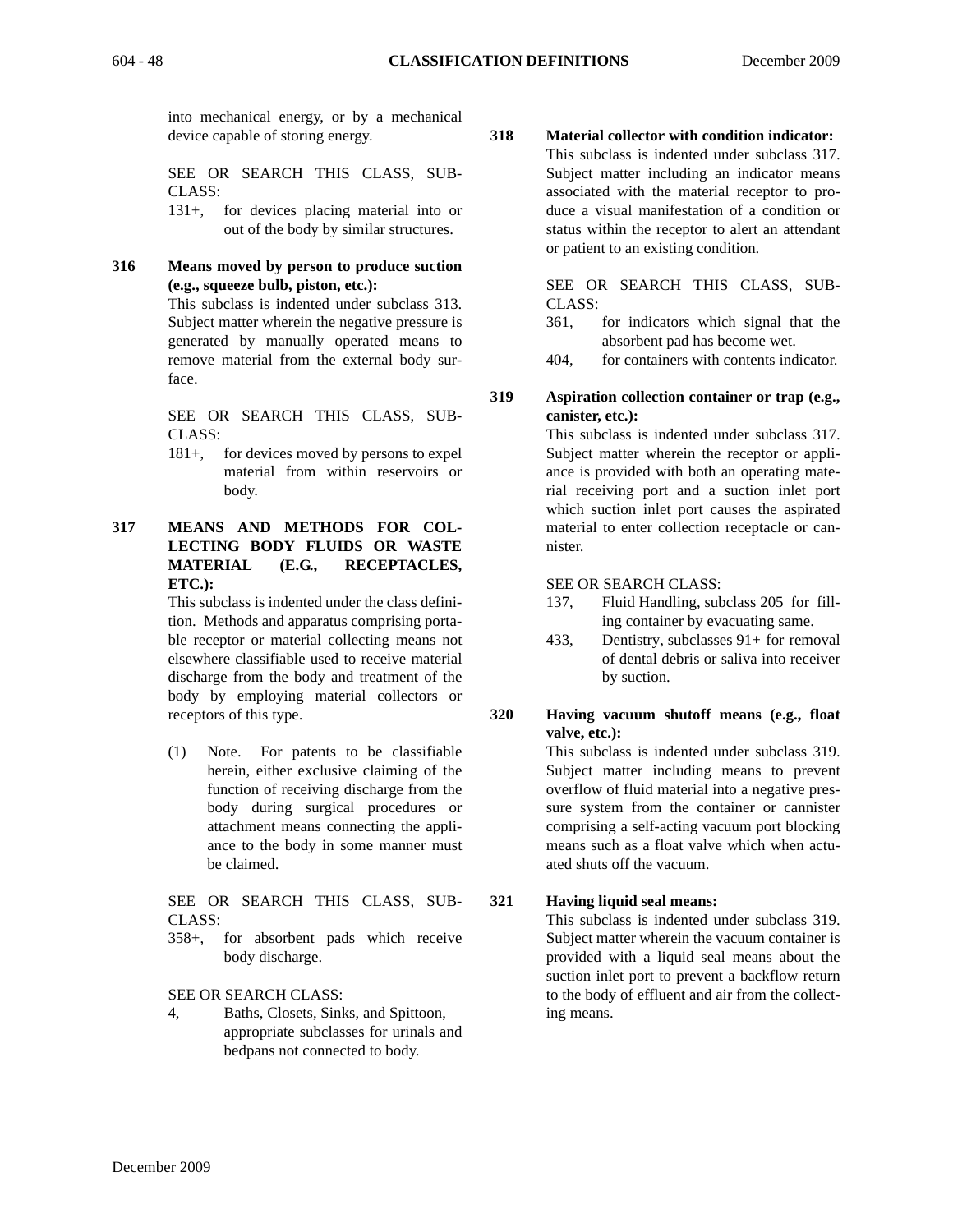# **322 Material collector or receptacle having attaching means to static support independent of body:**

This subclass is indented under subclass 317. Subject matter wherein a portable receptor or collecting means is designed specifically to receive discharge from the body by means of a tube and which receptor is supported by a remote static means unattached to the patients body.

**323 With flow control means (e.g., antiback flow valve, etc.):**

This subclass is indented under subclass 322. Subject matter wherein the receptor is provided with means regulating or restricting flow into and out of the receptor.

SEE OR SEARCH THIS CLASS, SUB-CLASS:

335, and 350, for other receptors attachable to body having flow control means thereon.

#### **324 With vent or overflow opening:**

This subclass is indented under subclass 322. Subject matter wherein the receptor is provided with pressure or equalizing means to prevent a return flow of the collected material to the patient.

#### **325 With drip meter:**

This subclass is indented under subclass 322. Subject matter including a light permeable chamber for visually determining the flow rate of the discharge from the body into the receptor or container.

SEE OR SEARCH THIS CLASS, SUB-CLASS:

255, for drip meters mounted in reservoirs for dispensing material into the body.

# **326 Conduit or connector for material collector/ receptor:**

This subclass is indented under subclass 322. Subject matter including a nonbody inserted tube or coupling attached to the receptor or collecting means for conducting material into said receptor or collecting means.

**327 Receptacle attached to or inserted within body to receive discharge therefrom:**

This subclass is indented under subclass 317. Subject matter wherein the portable receptor or appliance is constructed of nonfibrous material and is capable of being connected to, worn on, or inserted bodily within the body to receive discharge therefrom.

(1) Note. Patents claiming only solid walled, nonabsorbent material construction are classified herein. Receptors claiming fibrous absorbent material construction are classified in this class, subclasses 358+.

#### SEE OR SEARCH CLASS:

- 4, Baths, Closets, Sinks, and Spittoons, particularly subclasses 144.1+ for a urinal which is intended for the convenience of the user and is not disclosed for collecting a specimen for a diagnostic purpose nor attached to or worn on the body. A urinal which contacts, conforms to or penetrates the body, e.g., a device permitting a female to urinate while standing up, is included, provided it is for the convenience of the user.
- 119, Animal Husbandry, subclasses 867+ for a manure pouch receptacle for a domestic animal.
- 600, Surgery, subclasses 573+ for a liquid collecting device disclosed for use in collecting a specimen for a diagnostic pupose and subclass 582, in particular, for diagnostic containers placed within body to receive fluid samples.
- **328 Receptacle or portion thereof inserted within body cavity:**

This subclass is indented under subclass 327. Subject matter wherein the receptor, or a significant part thereof, is placed within the body to receive material therein.

#### **329 Receptacle structured for collecting urine from human female:**

This subclass is indented under subclass 328. Subject matter including means adapted or specifically designed to receive the liquid and dissolved material secreted by a kidney of a human female.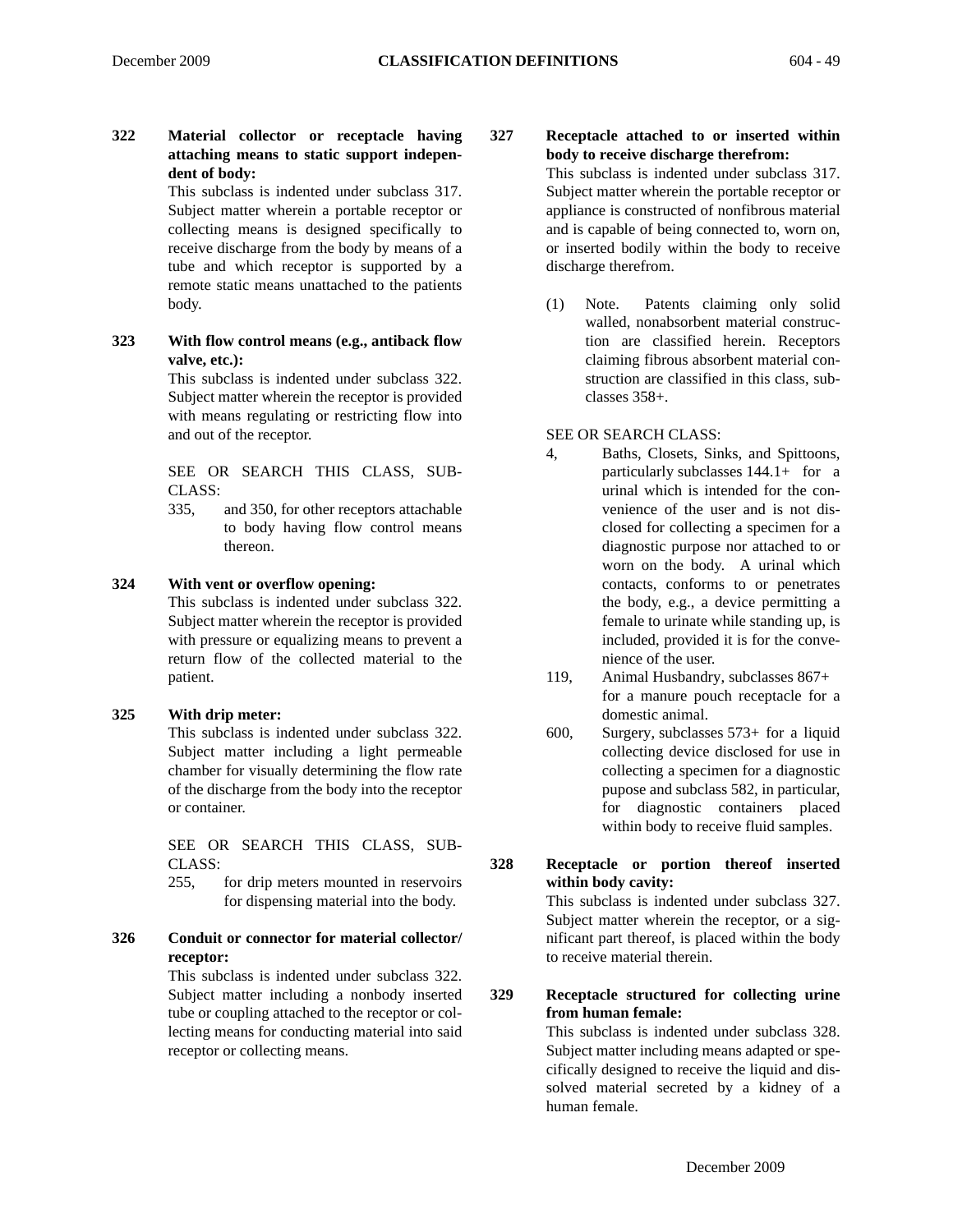#### SEE OR SEARCH CLASS:

600, Surgery, subclass 574 for diagnostic urine sample containers structured for use on females.

#### **330 Intravaginal:**

This subclass is indented under subclass 328. Subject matter wherein the receptor means is inserted intravaginally to receive discharge therefrom, usually menstrual fluid from the uterus.

**331 With external collector or support means:** This subclass is indented under subclass 330. Subject matter including means to be located outside a vagina for either collecting or transporting fluid from the receptor, or for supporting the receptor in place.

**332 Receptacle engaging around permanent surgically constructed body opening (e.g., colostomy, etc.):**

> This subclass is indented under subclass 327. Subject matter wherein the receptor is secured onto the body around a surgically created stoma for the purpose of receiving involuntary discharge of effluent therefrom.

**333 Having deodorant means (e.g., filter, etc.):** This subclass is indented under subclass 332. Subject matter wherein a substance situated in the receptacle minimizes or eliminates the odor of the involuntary discharge emanating from the receptacle.

> SEE OR SEARCH THIS CLASS, SUB-CLASS:

> 359, for absorbent receptors containing deodorants.

**334 Having additional irrigation port or means:** This subclass is indented under subclass 332. Subject matter wherein the receptacle is provided with a port or opening for entry of an irrigation conduit into the stoma, or is provided with irrigating means for flushing out the receptacle, per se.

> SEE OR SEARCH THIS CLASS, SUB-CLASS:

277, for colostomy devices wherein the flushing conduit is included in the combination.

**335 With flow control means (e.g., valve, etc.):** This subclass is indented under subclass 332. Subject matter including means for regulating or restricting material flow into and out of the receptor.

> SEE OR SEARCH THIS CLASS, SUB-CLASS:

- 323, and 350, for other receptors having flow control means.
- **336 With hydrocolloid type seal (e.g., gel, starch, karaya gum, etc.):**

This subclass is indented under subclass 332. Subject matter wherein a seal means for engaging around the stoma comprises a gelatinous, gummy, or starchlike material from the hydrocolloid family.

- (1) Note. Hydrocolloids are employed as sealing elements because they are nonirritating to the sensitive tissue around the stoma.
- **337 Means for covering stoma or body opening:** This subclass is indented under subclass 332. Subject matter wherein the receptor structure is in the form of a cup, guard, or cover generally of semirigid construction to seal the stoma.
- **338 Mounting ring or annulus around body opening:** This subclass is indented under subclass 332. Subject matter including a receptacle mounting circular element, ferrule, or hollow flange which engages the body around the stoma and upon which the receptor is adapted to be secured.

# **339 Bag attached to seal ring:**

This subclass is indented under subclass 338. Subject matter including a flexible sack or pouch secured to the mounting ring.

#### **340 With bag anticollapse feature:**

This subclass is indented under subclass 339. Subject matter including structure on the mounting ring or seal to prevent the bag from collapsing.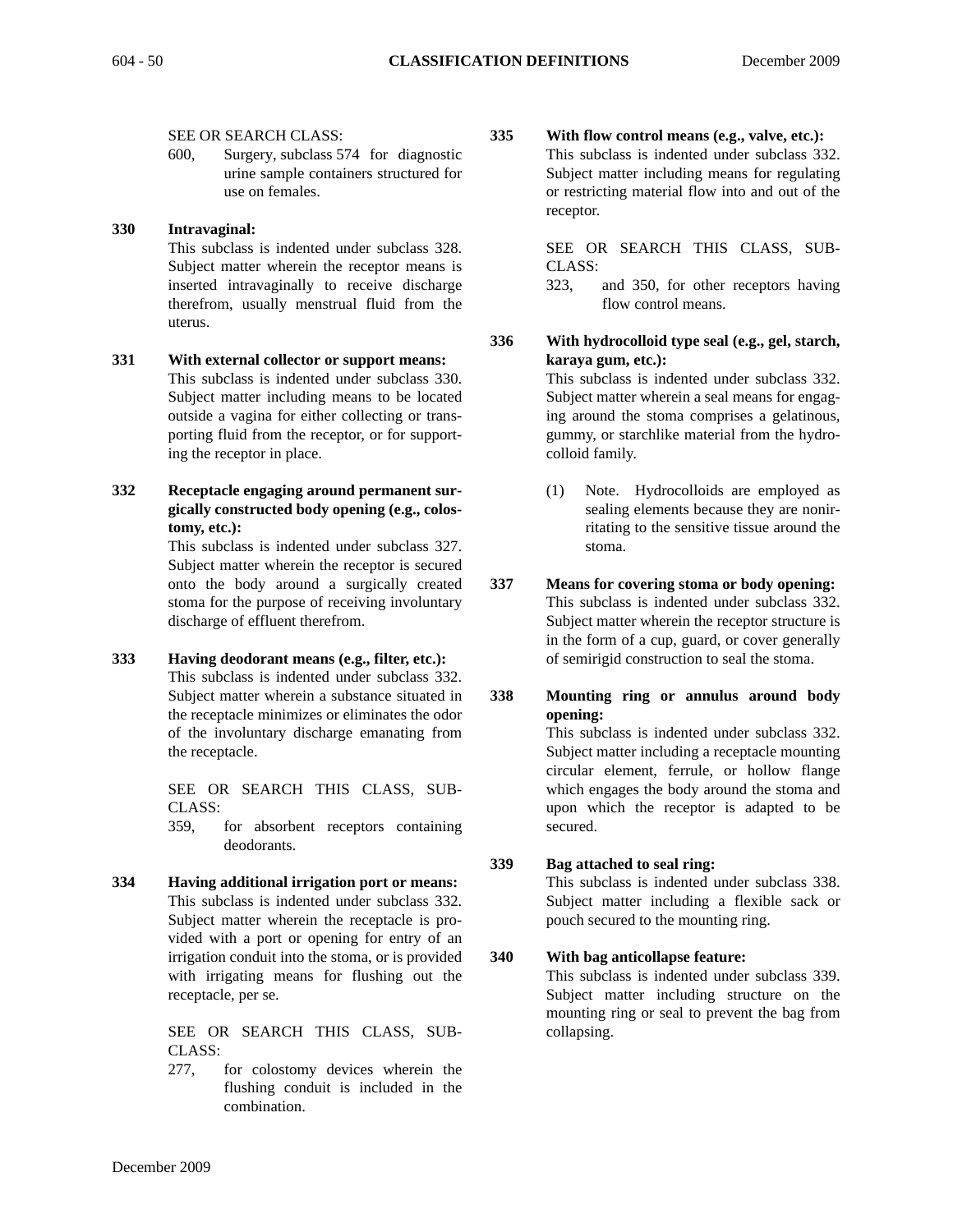**341 Body engaging surface of seal ring covered by bag wall or portion thereof:** This subclass is indented under subclass 339. Subject matter wherein the bag is folded

around the mounting ring so that the folded area engages the body around the stoma and forms part of the seal.

**342 Means attaching bag to seal ring:**

This subclass is indented under subclass 339. Subject Matter including means for connecting the bag onto the mounting ring.

# **343 Including body support means:**

This subclass is indented under subclass 339. Subject matter including means for holding or securing the mounting ring to the body.

(1) Note. The securing means may include, among other, straps, snap-type fastener elements, belts, etc.

SEE OR SEARCH THIS CLASS, SUB-CLASS:

345, for other body support means on colostomy devices.

#### **344 Adhesive:**

This subclass is indented under subclass 343. Subject matter wherein the support means for the mounting ring or seal is a sticky, cementlike material.

**345 With body support means (e.g., belt, garment, etc.):**

This subclass is indented under subclass 332. Subject matter including means to secure the receptor to the body.

**346 Receptacles receiving protruding body member (e.g., ears, genitals, breasts, etc.):** This subclass is indented under subclass 327. Subject matter wherein the receptor is specifically designed and structured to receive a body part or organ, other than limbs.

> SEE OR SEARCH THIS CLASS, SUB-CLASS:

> 73+, for receptors including means for forcibly introducing or removing fluids to or from the body.

**347 Genital receptacle:**

This subclass is indented under subclass 346. Subject matter wherein the receptor is designed to receive the genitals of either sexes.

- **348 With separate fecal receiving compartment:** This subclass is indented under subclass 347. Subject matter including a second chamber for receiving solid excrement from the body.
- **349 Receptacle structured for collecting urine or discharge from male member (e.g., external catheter, etc.):**

This subclass is indented under subclass 347. Subject matter wherein the receptor is shaped and designed so as to fit around the male organ to receive the liquid and dissolved material secreted by a kidney or an emission or discharge therefrom.

# **350 With antibackflow means:**

This subclass is indented under subclass 349. Subject matter including means to prevent the collected discharge from returning back to the body member to avoid contamination.

SEE OR SEARCH THIS CLASS, SUB-CLASS:

323, and 335, for other receptacles having flow control means thereon.

#### **351 With separate body securing means:**

This subclass is indented under subclass 349. Subject matter including means for anchoring the receptacle to the body or male organ.

SEE OR SEARCH THIS CLASS, SUB-CLASS:

343, and 345, for body securing means on other receptacles.

# **352 Adherent or inflatable type:**

This subclass is indented under subclass 351. Subject matter wherein the securing means comprises an adhesive, textile fabric strip device comprising cooperating means carried by opposed foundation fabric members, one of said foundation members composed of a cluster of loops which engage with hooked shaped members of the opposing foundation and which members, upon being touched together, engage to effect a connection between the opposed foundation members, said connection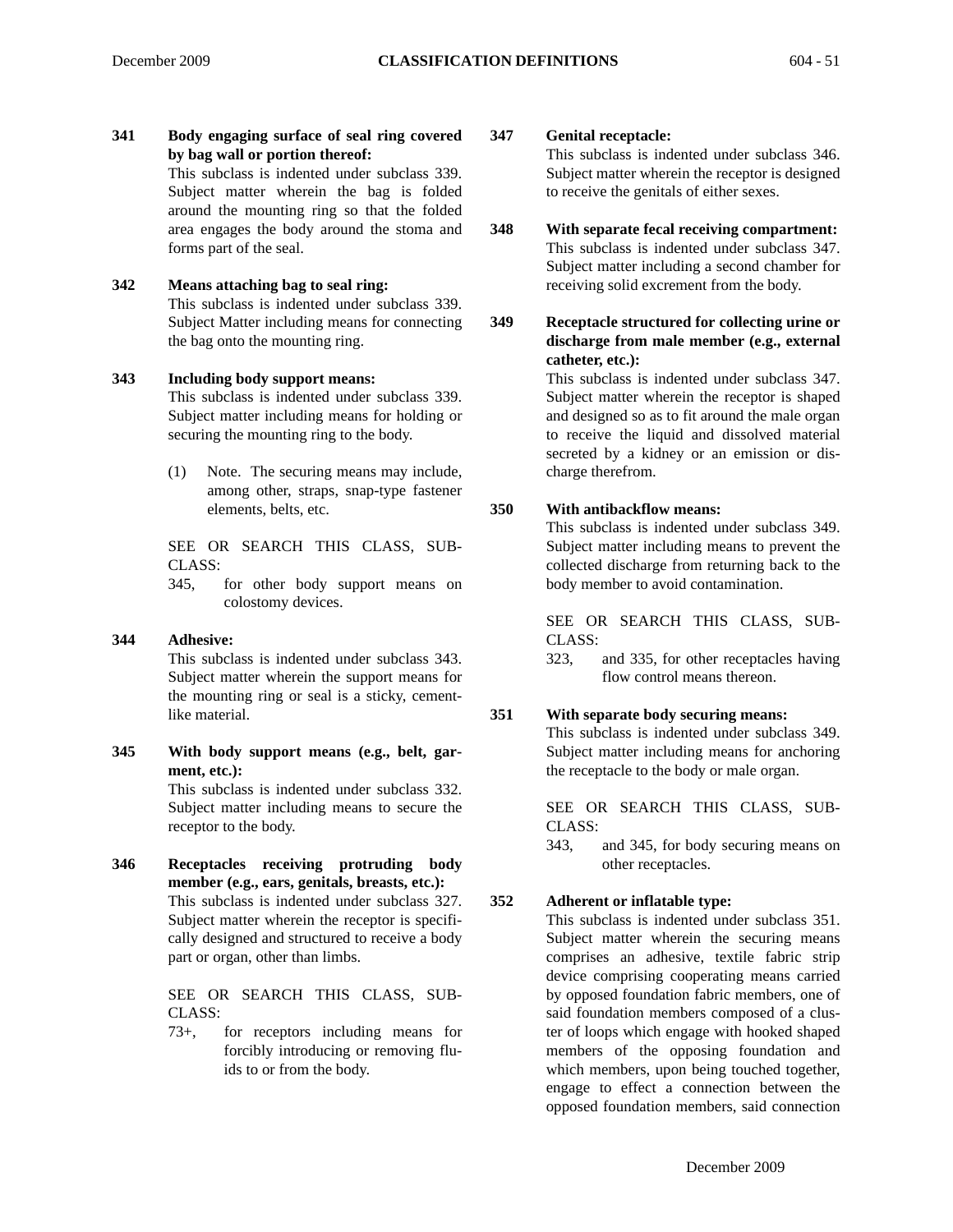being capable of separation upon pulling apart of the fabric strips, or a sleeve which is capable of being expanded.

SEE OR SEARCH THIS CLASS, SUB-CLASS:

- 391, for fabric hook and loop type fastener elements.
- SEE OR SEARCH CLASS:
- 24, Buttons, Buckles, Clasps, etc., subclass 306 for fabric hook and loop type fasteners.
- 128, Surgery, Digest 15 for medical devices employing fabric hook and loop type fastener.
- **353 Body or body member encircling belt, strap, or harness:**

This subclass is indented under subclass 351. Subject matter including either an elongated strip of material with or without securing means or a rigging means for holding a receptor on the body or the body member.

#### **354 Catamenial receptacle:**

This subclass is indented under subclass 347. Subject matter wherein the receptor is designated and structured to receive female genitalia for the purpose of receiving menstrual fluids.

**355 Receptacle externally sealing around body opening to receive natural or surgical discharge:**

> This subclass is indented under subclass 327. Subject matter wherein a receptacle or bag is sealed flushed against a body opening to receive natural or surgical discharge therefrom.

> SEE OR SEARCH THIS CLASS, SUB-CLASS:

> 332+, for colostomy receptacles which engage around a surgically constructed body opening.

**356 Receptacle placed under or against body to collect discharge during surgical or obstetrical operations:**

> This subclass is indented under subclass 327. Subject matter including a receptor specifically designed and structured to be placed under or in contact with a patient during surgical or parturition procedures to collect the drainage

therefrom and to prevent soilage of the operating area by the discharge.

#### **357 Flexible apron type:**

This subclass is indented under subclass 356. Subject matter wherein the receptor or portion thereof is constructed in the form of a bib or apron of flexible material.

**358 Absorbent pad for external or internal application and supports therefor (e.g., catamenial devices, diapers, etc.):**

This subclass is indented under subclass 317. Subject matter wherein the collecting means comprises a fibrous layer of material capable of absorbing body fluids or waste which is designed to be applied to the outer surface of the body or placed into a natural body orifice and means to support said material.

- (1) Note. Patents classified in this subclass and its indented subclasses contain absorbent bandages, catamenial pads, diapers, as well as tampons which are considered to be absorbent pads.
- (2) Note. Patents specific to the material composition of bandages, catamenial pads, diapers, and tampons are classified in this subclass and its indented subclasses for the purpose of collecting body fluids or excreta.
- (3) Note. "Body fluids" include any body fluid in body tissue as well as blood or liquid in the body cavity or any body fluid resulting from a wound or incision. Devices for collecting external body moisture (e.g., sweat) are classified elsewhere in this class.
- (4) Note. Patents specific to the means for supporting or attaching bandages, catamenial devices, diapers, and tampons to the body are classified in this subclass and the indented subclasses thereunder if disclosed in combination with one of the aforementioned devices or nominally recited in combination with means in the form of clothing, supports, or holders to hold or support the pad during use.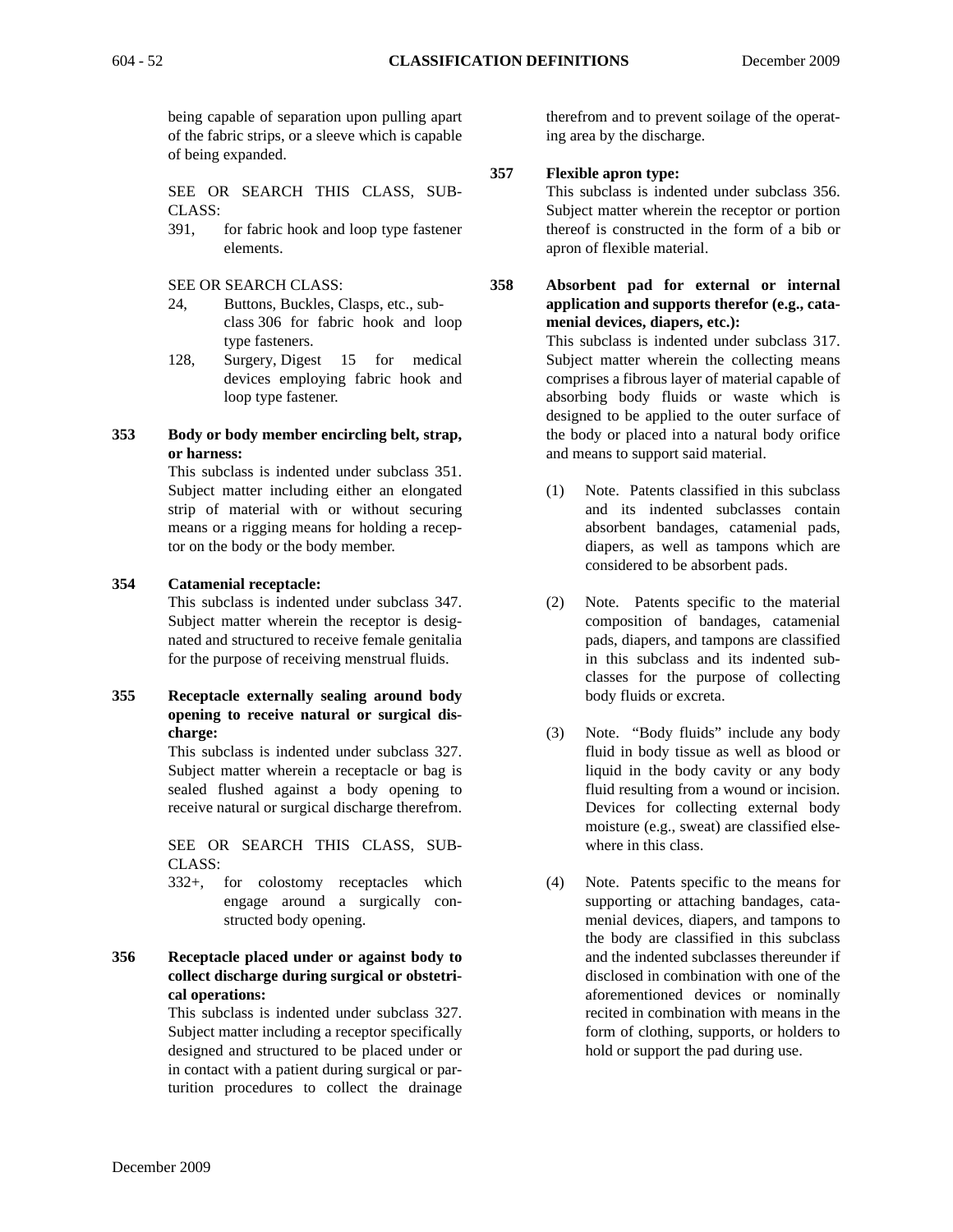# SEE OR SEARCH THIS CLASS, SUB-

- CLASS: 11+, for inserting fibrous packing means into a body orifice.
- 15+, for means for ejecting a fibrous mass from a conduit into a body orifice.
- 304+, for bandages, and their attaching means, for sustained body treatment.
- 312, for sudatory devices removing sweat from the external body surface.
- 327+, for non-absorbent receptacles attached to or inserted into a body orifice to collect discharge therefrom.
- 347+, for receptacles for receiving the genitals and collecting fluids therefrom.
- 354, for nonabsorbent catamenial pouches or receptacles.
- 393+, for nominally recited pads carried, held, or supported by clothing, holders, or supports.
- SEE OR SEARCH CLASS:
- 28, Textiles: Manufacturing, subclasses 118+ for methods of an apparatus for making tampons.
- 428, Stock Material or Miscellaneous Articles, for single or plural layers of stock material, and particularly subclasses 175+, 190, 193, and 196+ for single or plural layered material products comprising mechanical interengaged strands.
- 442, Fabric (Woven, Knitted, or Nonwoven Textile or Cloth, etc.), subclasses 181+ and 304+ for a woven or knit fabric.
- 520, Synthetic Resins or Natural Rubbers, appropriate subclasses for adhesives, particularly class 523, subclasses 105+ for synthetic resin or natural rubber compositions intended for contact with living tissue.
- 602, Surgery: Splint, Brace, or Bandage, subclasses 41+ for nonabsorbent or shield type bandages, materials therefor, and subclass 900 for bandage making not classified elsewhere.

# **359 Deodorant containing:**

This subclass is indented under subclass 358. Subject matter wherein a substance has been applied to the absorbent material to minimize

the odor of body fluids or excrete absorbed by the material.

#### SEE OR SEARCH CLASS:

- 422, Chemical Apparatus and Process Disinfecting, Deodorizing, Preserving, or Sterilizing, subclass 5 for processes of deodorizing.
- **360 Containing inhibitor to ammonia or bacteria formation:** This subclass is indented under subclass 358.

Subject matter wherein a substance has been applied to the absorbent material to impede or eliminate the formation of ammonia compounds or bacterial growth in the absorbent material.

#### SEE OR SEARCH CLASS:

424, Drug, Bio-Affecting and Body Treating Compositions, appropriate subclasses for compounds affecting ammonia and bacterial formation.

#### **361 With wetness indicator or alarm:**

This subclass is indented under subclass 358. Subject matter including means to produce a perceptible visual or audible manifestation of a dampness condition of the absorbent material.

SEE OR SEARCH CLASS:

- 116, Signals and Indicators, appropriate subclasses for nonelectrical indicators.
- 128, Surgery, subclass 886 for bedwetting detection devices on body attached shields.

**362 With radio-opaque material or signaling means for residual material:**

> This subclass is indented under subclass 358. Subject matter wherein the absorbent material contains a substance which is impenetratable to X-rays or means which generates an audible signal for externally detecting unwanted absorbent material accidentally left in a surgical wound or incision made in the body during a surgical operation.

SEE OR SEARCH CLASS:

424, Drug, Bio-Affecting and Body Treating Compositions, subclasses 9.4+ for X-ray contrast compositions.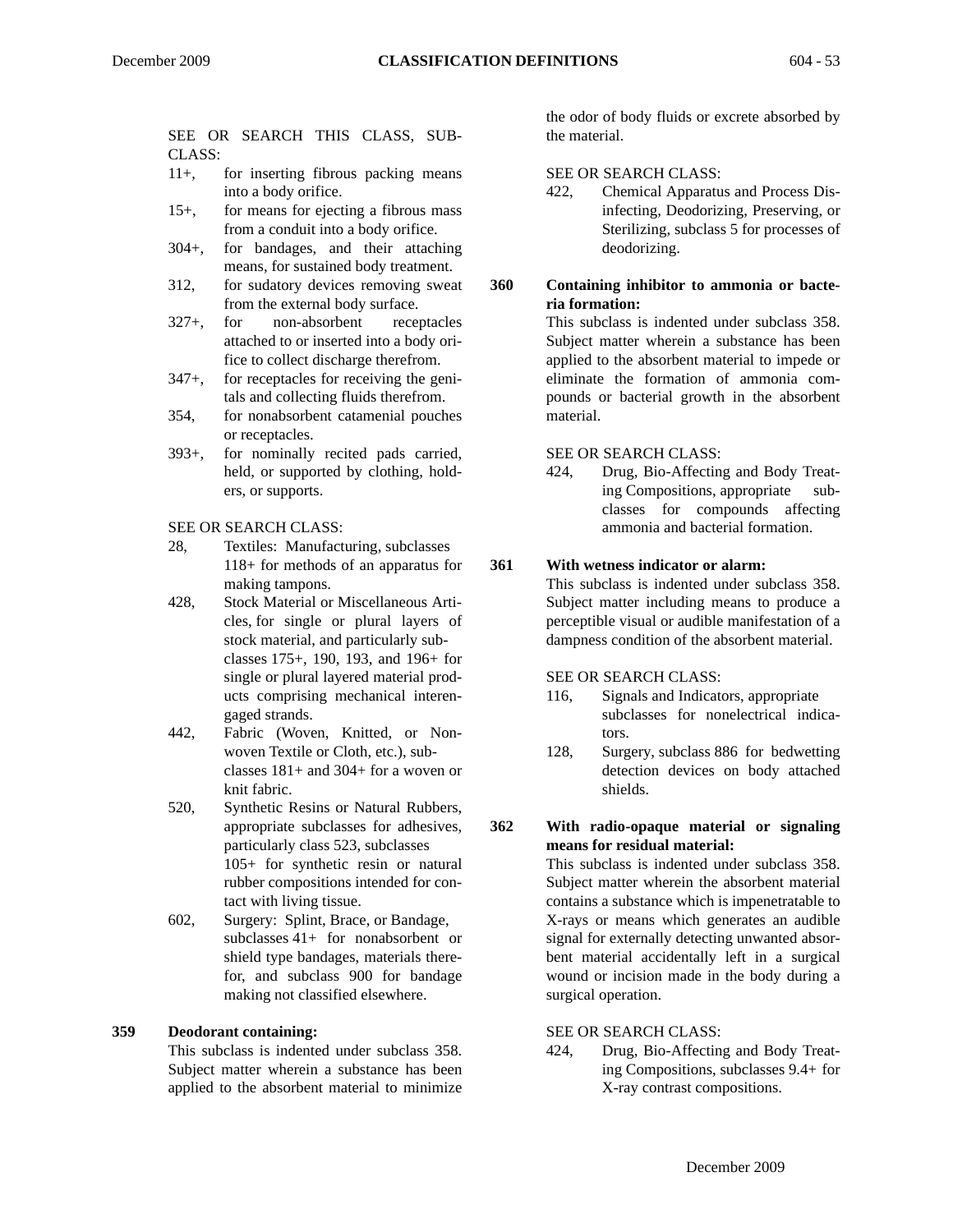- - 600, Surgery, subclass 431 for the placement of radio-opaque material in the body; and subclasses 433+ for the injection and detection of radioopaque material placed in the body.

# **363 With lubricating means to facilitate insertion:**

This subclass is indented under subclass 358. Subject matter wherein the absorbent material has been treated with a lubricant to permit easy entry of said absorbent material into a body orifice.

SEE OR SEARCH THIS CLASS, SUB-CLASS:

12, 172 and 265, for surgical inserters or conduits having lubricating means thereon.

# **364 Containing hydrosoluble, hydrodegradable, or body heat soluble material:**

This subclass is indented under subclass 358. Subject matter wherein either (a) an absorbent material layer is soluble or disintegratable in water or (b) an absorbent layer has been treated with a composition designed to melt when placed in a body orifice or cavity.

SEE OR SEARCH THIS CLASS, SUB-CLASS:

- 265, 287 and 288, for other medical devices insertable into the body containing body degradable or soluble composition.
- **365 Containing fiber or material bonding substance:**

This subclass is indented under subclass 358. Subject matter wherein a fibrous, or a nonwoven or an extruded component of the collecting means is bound to itself or another component by (a) the application of heat or pressure or the combination of both which because of the intrinsic nature of the material component causes a bonding of the said material to itself or another component; or (b) by the application of a resin compound under heat or pressure or the combination of both to effect a bonding of the material component to itself or another component; or (c) the application of a cementlike compound with or without the use of heat or pressure or the combination of both the effect a bonding of the material to itself or another component to provide mechanical strength or to insure uniform consistency, solidification or adhesion of the material component or components.

- (1) Note. Patents in this subclass disclose the use of inorganic and organic compounds to bind fibers or materials together and include the use of adhesives, such as natural starch, cellulose materials and thermosetting resins as binders or glues. Thermosetting resins require the use of heat and pressure and which can not be remelted without destroying its original characteristics. Examples, which are nonexhaustive, include melamines, phenolics, and ureas.
- (2) Note. Patents in this subclass usually disclose (a) the application of adhesives to adhere several layers of woven or nonwoven fibers together; (b) the application of adhesive to bind the edges of a cover wrapper of woven material in overlapping relationship in order to enclose the absorbent layers; or (c) the mechanical bonding of one or more layers of the absorbent pad either by the application of heat or pressure, or the combination of both, to the fibers which because of their chemical composition are bonded together by fusion of at least one layer to itself or another layer.

#### SEE OR SEARCH THIS CLASS, SUB-CLASS:

- 370, for thermoplastic resin materials, per se.
- 371, for nylon materials, per se.
- 372, for synthetic resins.
- 373, for natural or synthetic rubber used as an adhesive or binder.
- 389+, for adhesive fastener elements.

SEE OR SEARCH CLASS:

- 106, Compositions: Coating or Plastic, for compositions used to bond fibers or layers.
- 156, Adhesive Bonding and Miscellaneous Chemical Manufacture, appropriate digests for adhesive bonding.
- 424, Drugs, Bio-Affecting and Body Treating Compositions, appropriate subclass for adhesive compositions.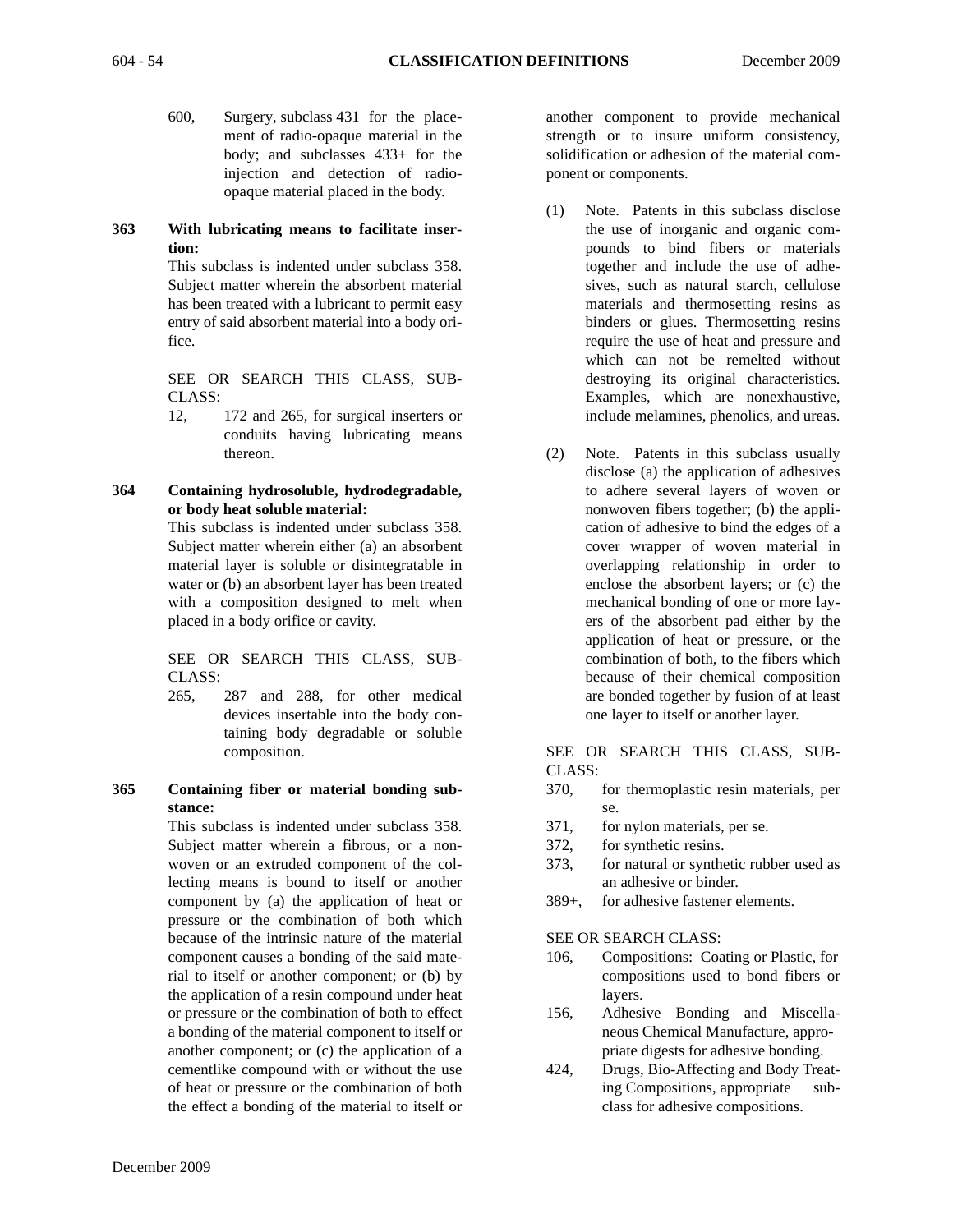520, Synthetic Resins or Natural Rubbers, appropriate subclasses for adhesives, particularly Class 523, subclasses 105+ for synthetic resin or natural rubber compositions intended for contact with living tissue.

#### **366 Thermoplastic:**

This subclass is indented under subclass 365. Subject matter in which the resin compound is a linear macromolecular structural compound in the form of fibers, sheets, or cementlike material which will repeatedly soften when heated and harden when cooled.

- (1) Note. Examples, though not exhaustive, of thermoplastic bonding compounds or extended sheet material includes, acrylics, cellulosics, fluorocarbons, nylons, polyethylenes, styrene, and vinyl compounds.
- (2) Note. Patents in this subclass disclose the use of thermoplastic binders for the purpose of making the absorbent pad conform to the shape of the body portion to which it is applied.

SEE OR SEARCH THIS CLASS, SUB-CLASS:

- 370, for thermoplastic resin materials, per se.
- 371, for nylon materials, per se.
- 372, for synthetic resins.
- 373, for natural or synthetic rubber used as an adhesive or binder.
- 389+, for adhesive fastener elements.

SEE OR SEARCH CLASS:

- 260, Chemistry of Carbon Compounds, for natural resins.
- 520, Synthetic Resins or Natural Rubbers, appropriate subclasses for adhesives, particularly Class 523, subclasses 105+ for synthetic resin or natural rubber compositions intended for contact with living tissue.

# **367 Containing particular materials, fibers, or particles:**

This subclass is indented under subclass 358. Subject matter wherein significance is attributed to a component material of the collecting means which is a woven material, or natural or synthetic threads, or smaller subdivisions of said natural or synthetic threads adapted for the purpose of forming particular component layers either solely or in combination with one another.

(1) Note. Patent in this subclass and the subclasses indented thereunder disclose catamenial pads made of either one or more layers of woven material; or one layer or woven material acting as an envelope to enclose a layer of natural or synthetic fibers or particles; or one or more layers of natural or synthetic fibers or particles held together by inter fiber bonding to form an absorbent pad.

SEE OR SEARCH THIS CLASS, SUB-CLASS:

384, for features of a woven material having particular warp and woof orientation or other particular weave characteristics.

# **368 Collagen or gelling material:**

This subclass is indented under subclass 367. Subject matter wherein the collecting means contains a component derived from fibrous protein found in animal connective tissue or a chemical composition which is a natural or synthetic hydrocolloid, both of which are capable of absorbing and retaining water or body fluids in chemical combination and which swells to form a gel-like mass.

- (1) Note. Patents in this subclass disclose collagen or hydrocolloids in powder or granulated form disposed either in an envelopelike container with a liquid pervious cover sheet which is a layer of the absorbent pad or as a powder mixer in with a fiber layer or secured to the fiber layer by an adhesive.
- (2) Note. Hydrocolloid compounds do not release the absorbent water but maintain it in chemical balance in the gel which is formed. Examples, though not exhaustive, of natural hydrocolloids are:

agar agar gum karaya algin gum tragacanth casein polysaccaharides dextran proteins (albumen) gelatin starches guar gums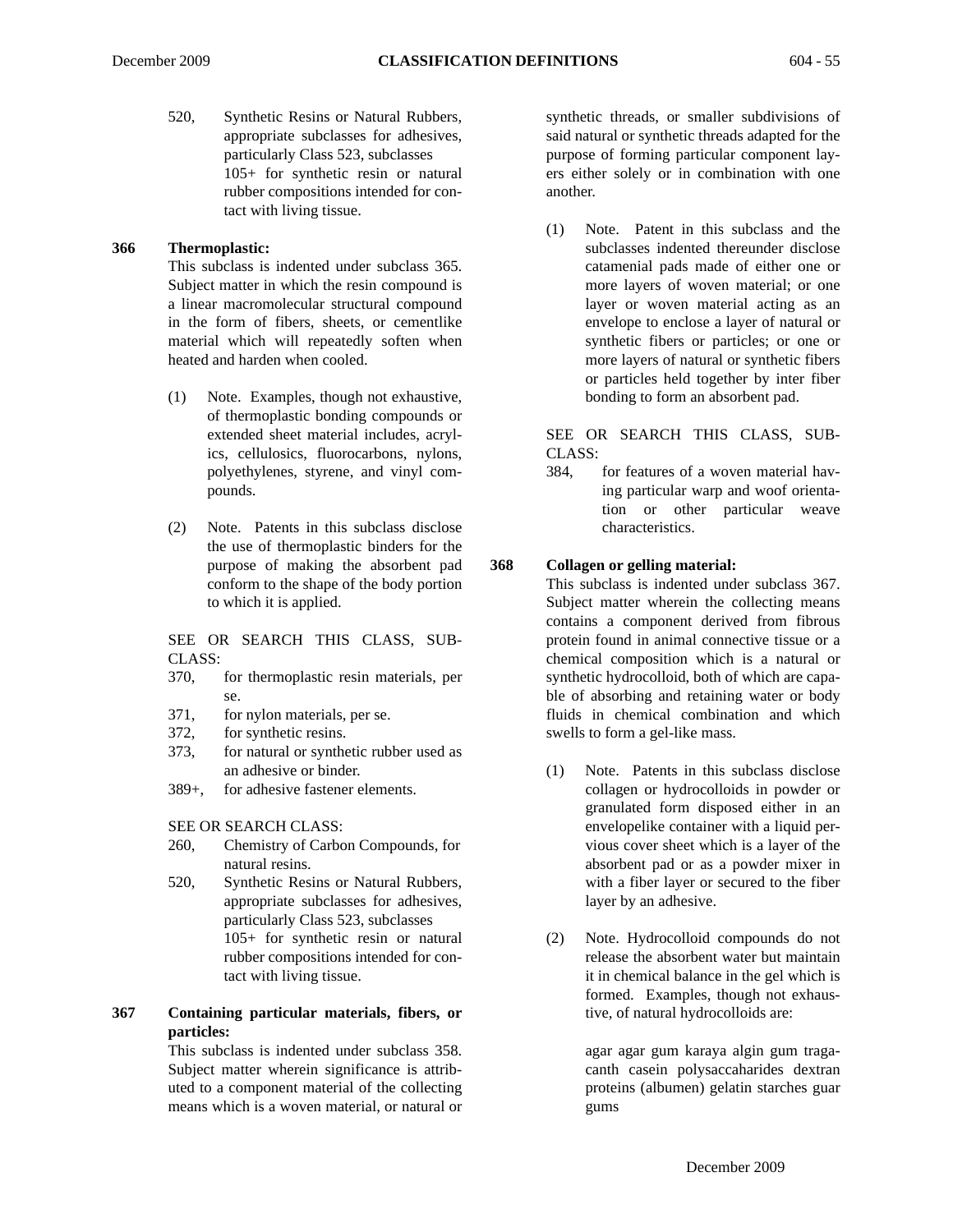Illustrative polymers which can be employed as hydrogels include, amoung others:

Ammonium polyacrylates Anionic polyacrylamide Carboxymethyl cellulose Ethylene-maleic anhydride copolymers Hydroxyalkoxalkyl acrylates Hydroxyalkoxalkyl methacrylates Hydroxyalkyl acrylates Hydroxyalkyl methacrylates Hydroxyethyl-carboxymethyl cellulose Hydroxyethyl cellulose Hydroxy propyl cellulose Maleic anyhydride-vinylether copolymers Methyl cellulose Polyacrylamide Polyacrylic acid Polyethylene glycol Polyethyleneimine Poly(ethylene oxide) Polymethacrylic acid Polystyrene sulfonic acid Polyvinylalcohol Polyvinylamine Polyvinylethers Polyvinyl pyrrolidone Polyvinylsulfonic acid Propyleneglycol alginate Sodium alginate

SEE OR SEARCH THIS CLASS, SUB-CLASS:

376, for sodium carboxymethyl cellulose which has gel-like properties.

#### SEE OR SEARCH CLASS:

- 516, Colloid Systems and Wetting Agents; Subcombinations Thereof; Processes of Making, Stabilizing, Breaking, or Inhibiting, subclasses 98+ for colloid systems of continuous or semicontinuous solid phase with discontinuous liquid phase (gels, pastes, flocs, coagulates) or agents for such systems or making or stabilizing such systems or agents, when generically claimed or when there is hierarchically superior provision in the USPC for the specifically claimed art.
- 536, Organic Compounds, subclass 102 for starch compositions.

# **369 Foam or cellular structure material:**

This subclass is indented under subclass 367. Subject matter wherein the collecting means contains a component which is in the form of a cellular or foamed product which contains pores, cavities, voids, intersticies, or fissures therein.

(1) Note. Patents for natural or synthetic sponges as well as products made from synthetic chemical foams (e.g., polyurethane, etc.) are classifiable in this subclass.

#### SEE OR SEARCH CLASS:

521, Synthetic Resins or Natural Rubbers, subclasses 50+ for synthetic resin or natural rubber cellular material and the process of making said cellular material.

# **370 Thermoplastic:**

This subclass is indented under subclass 367. Subject matter wherein the collecting means contains a component which is a linear macromolecular resinous material in the form of fibers, particles, or sheets which will repeatedly soften when heated and harden when cooled.

(1) Note. Examples, though not exhaustive, of thermoplastic bonding compounds or extended sheet material includes, acrylics, cellulosics, fluorocarbons, nylons, polyethylenes, styrene, and vinyl compounds.

SEE OR SEARCH THIS CLASS, SUB-CLASS:

- 366, for thermoplastic materials used to bond one or more components of an absorbent pad to one another.
- 369, for polyurethane foam which is a thermoplastic material.

#### SEE OR SEARCH CLASS:

- 260, Chemistry of Carbon Compounds, for natural resins.
- 520, Synthetic Resins or Natural Rubbers, appropriate subclasses, particularly Class 523, subclasses 105+ for synthetic resin or natural rubber compositions intented for contact with living tissue.

# **371 Nylon:**

This subclass is indented under subclass 370. Subject matter in which the linear macromolecular resin fiber or sheet is a long chain polymeric amide molecule.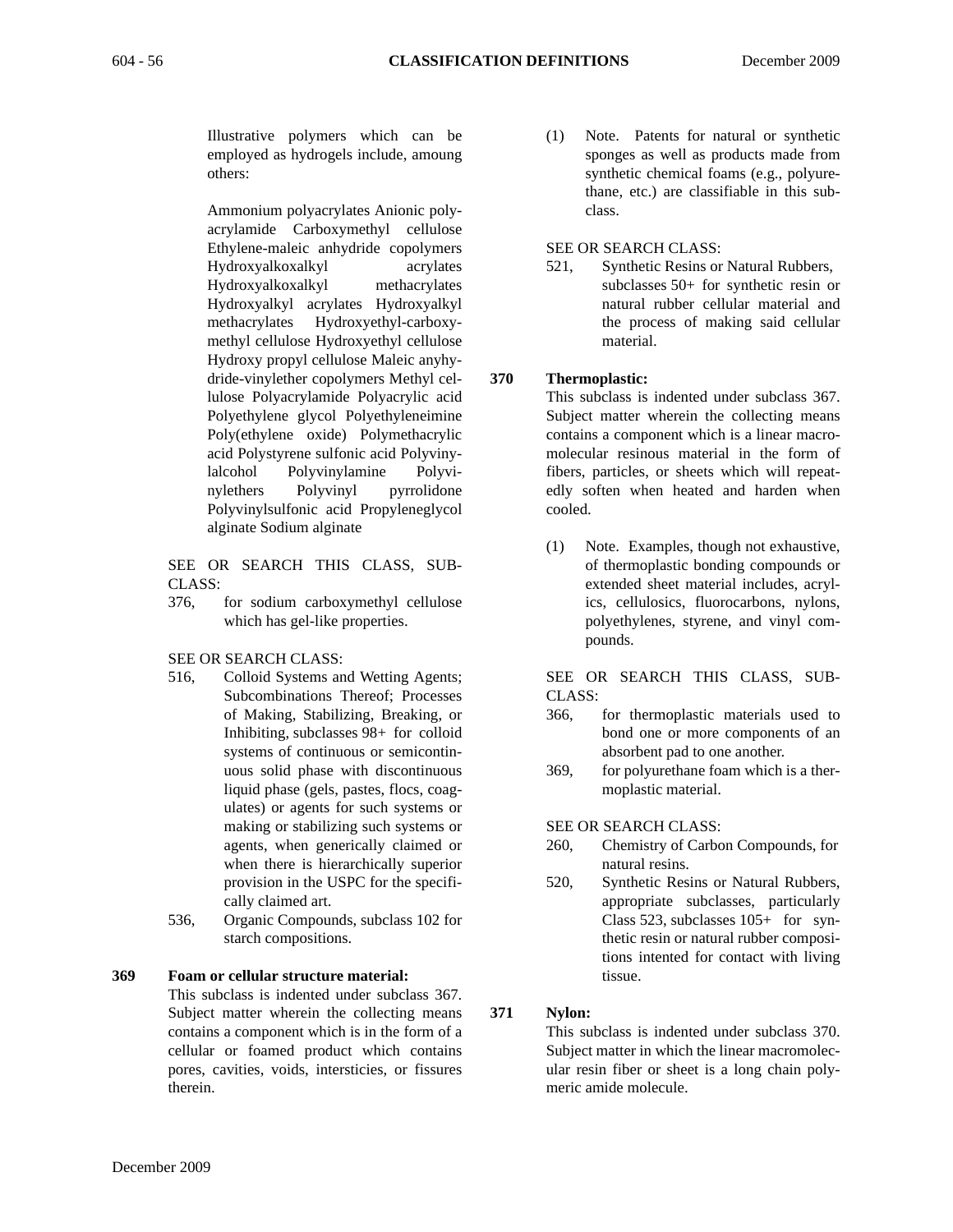SEE OR SEARCH CLASS:

528, Synthetic Resins or Natural Rubbers, subclasses 310 and 332 for nylon.

#### **372 Synthetic resin:**

This subclass is indented under subclass 367. Subject matter wherein a component of the collecting means is any of a class of solid or semisolid high molecular weight organic products of synthetic resin.

- (1) Note. This subclass provides for resin material not classified in the subclasses above based upon particular use or function.
- (2) Note. Most resins are polymers with no particular melting point.

SEE OR SEARCH THIS CLASS, SUB-CLASS:

- 365, for resin compounds used as adhesive or binders.
- 366, for resins in fibrous, sheetlike or cementlike state use as adhesives, fiber, or layer binders.
- 370, for thermoplastic resin compounds.

SEE OR SEARCH CLASS:

520, Synthetic Resins or Natural Rubbers, appropriate subclasses, particularly Class 523, subclasses 105+ for synthetic resin or natural rubber compositions intended for contact with living tissue.

#### **373 Natural or synthetic rubber:**

This subclass is indented under subclass 367. Subject matter wherein the collecting means contains a component which is a natural or synthetic elastomer derived by the polymerization or copolymerization of petroleum-derived olefinic or other unsaturated compounds.

SEE OR SEARCH THIS CLASS, SUB-CLASS:

- 367, for natural or synthetic rubber adhesives used to bind layers of an absorbent pad.
- 389+, for natural or synthetic rubber used as adhesives to hold absorbent pads on the body.

SEE OR SEARCH CLASS:

520, Synthetic Resins or Natural Rubbers, appropriate subclasses, particularly Class 523, subclasses 105+ for synthetic resin or natural rubber compositions intended for contact with living tissue.

#### **374 Cellulose or cellulosic material:**

This subclass is indented under subclass 367. Subject matter wherein significance is attributed to a layer of collecting means which is composed of material derived from living plants in the form of polysaccharides.

(1) Note. Patents in this subclass disclose wood pulp fibers or sheets. For the purpose of this subclass wood pulp is considered to be mechanically prepared wood pulp unless specifically claimed or disclosed as having additional chemical processing such as sulfite treatment, etc., in which case the patent would be classified in subclasses 375+.

SEE OR SEARCH CLASS:

- 162, Paper Making and Fiber Liberation, subclasses 1+ for processes of liberating natural cellulosic fibers.
- 241, Solid Material Communition or Disintegration, subclass 21 for processes of making wood pulp.

# **375 With additional chemical modification (e.g., paper, chemical pulp, rayon, etc.):**

This subclass is indented under subclass 374. Subject matter in which the polysaccharide material has undergone chemical treatment to produce a chemical compound of cellulose having characteristics different than natural cellulose.

SEE OR SEARCH CLASS:

- 106, Compositions: Coating or Plastics, subclasses 163.01+ for compositions containing cellulose or derivative thereof.
- 162, Paper Making and Fiber Liberation, subclasses 1+ for processes for the liberation of natural cellulose.
- 536, Organic Compounds, subclasses 30+ for cellulose derivatives.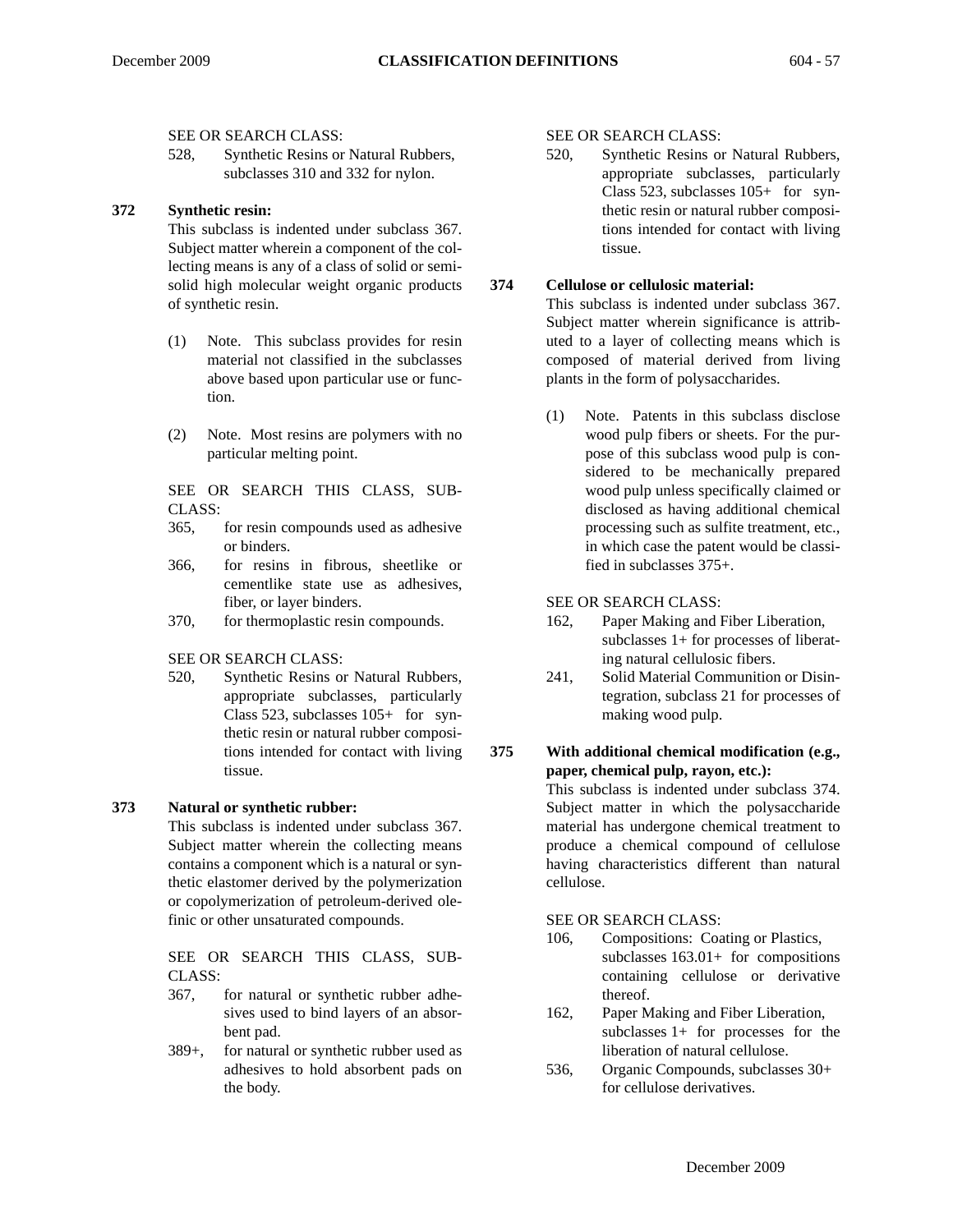# **376 Carboxy radical containing:**

This subclass is indented under subclass 375. Subject matter wherein the chemically modified cellulose or cellullose material contains a carboxyl radical.

(1) Note. Patents in this subclass disclose the modified chemical cellulose as carboxymethyl or carboxyethyl cellulose or a sodium salt of either or other carboxy derivations of cellulose material (e.g., cellulose gum, sodium cellulose glycolate).

SEE OR SEARCH THIS CLASS, SUB-CLASS:

368, for gel-like materials containing carboxy radical cellulose compounds.

# **377 Cotton or derivative thereof:**

This subclass is indented under subclass 374. Subject matter in which a layer of the collecting means contains threads, fibers, or woven material derived from or manufactured from the soft white fibers attached to the seeds of a cotton plant.

**378 Containing layers having differing absorption characteristics (e.g., flow control, wicking, etc.):**

This subclass is indented under subclass 358. Subject matter wherein significance is attributed to a layer or the collecting means which is characterized by specific structure or composition which, by the nature of the material provides capillary action and allows the movement of the absorbed body liquids from one component of the collecting means or the movement of the absorbed body liquids from one portion of the component to another portion thereof in order to maintain that portion of the collecting means next to the body or body orifice as dry as possible.

- (1) Note. This subclass takes any patent which contains at least two components of a different fiber or woven material wherein the very nature of the different materials some capillary action (wicking) takes place between the layers.
- (2) Note. Patents are included in this subclass which disclose the movement of

body liquids by capillary action (wicking) from one component layer to another component layer, as for example, the movement of menstrual fluid from the cover of a sanitary napkin by capillary action (wicking) by a underlying absorbent layer wherein the fluid is retained.

SEE OR SEARCH THIS CLASS, SUB-CLASS:

- 368, wherein collogen or gel forming materials are used for flow control or wicking.
- 369, wherein foam or cellular materials are used for flow control or wicking.

# **379 Compressed layer:**

This subclass is indented under subclass 378. Subject matter wherein a layer of the collecting means has been subjected to a reduction in volume or thickness due to the application of pressure to said layer.

- (1) Note. Patents in this subclass disclose layers of material of the absorbent pad which have been compressed in order to reduce the thickness or over all volume of the absorbent pad particularly when such pads are composed of multiple layers of materials or composed of one or more layers of bulky materials.
- **380 Having discontinuous areas of compression:** This subclass is indented under subclass 379. Subject matter wherein the pressure applied to the surface of the layer has been applied either to only separate portions of the surface of the layer in a continuous manner or the pressure has been applied in an intermittent manner to the surface of the layer such that breaks or gaps are formed on its surface alternating between compressed and uncompressed portions.
- **381 Layer coated or treated to decrease absorbency:**

This subclass is indented under subclass 378. Subject matter wherein a surface of the layer of the collecting means has been treated with a composition or has been subjected to some process or action such that the surface area of the collecting means so affected will diminish in its ability to absorb body fluids.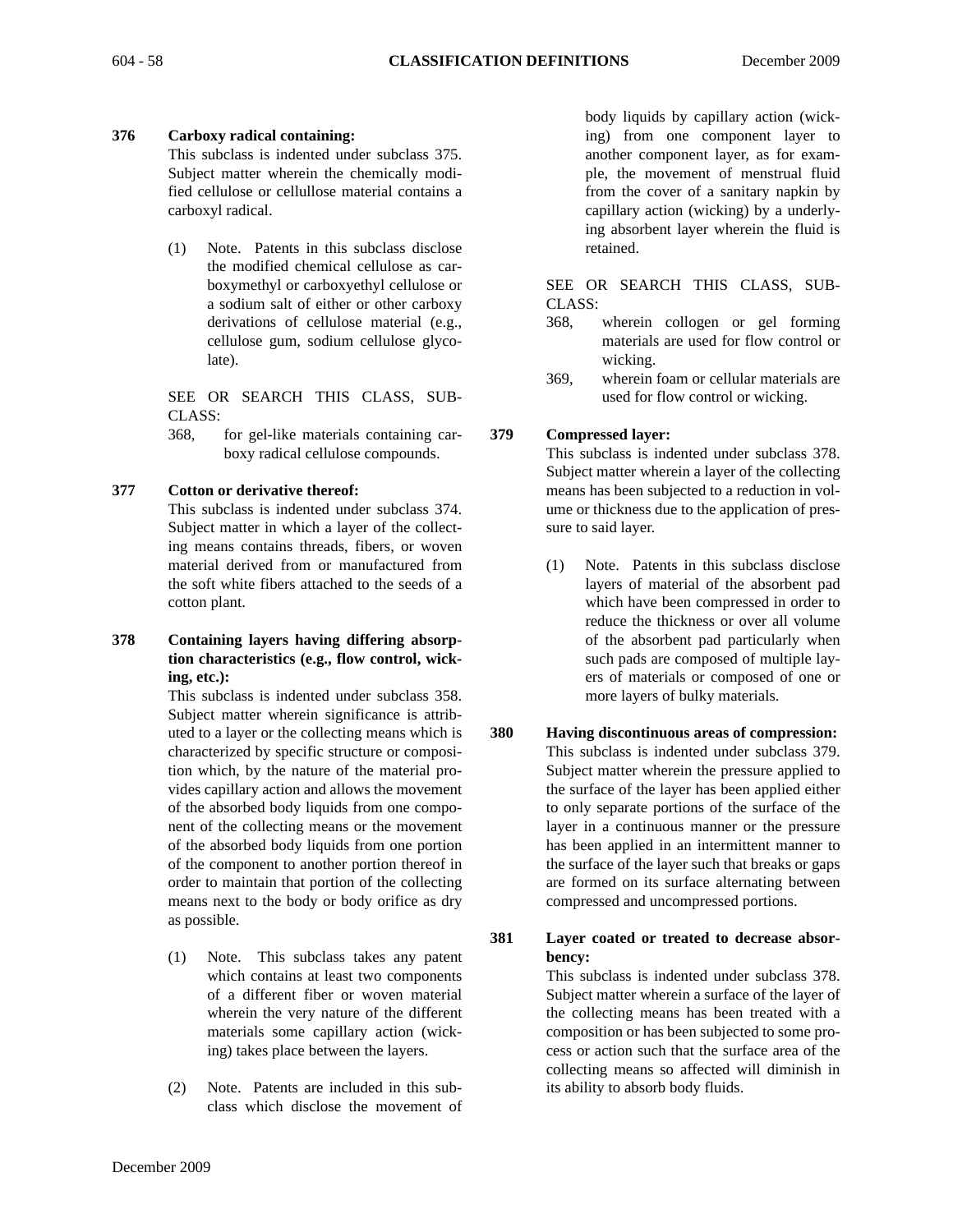**382 Discontinuous coating or treatment of layer:** This subclass is indented under subclass 381. Subject matter wherein the composition applied to the surface or the process or action applied to the surface has been applied such that only portions of the surface so effected will diminish in its ability to absorb body fluids and other portions will continue to readily absorb said body fluids.

#### **383 Needled or punched layer:**

This subclass is indented under subclass 378. Subject matter wherein a layer of the collecting means has been subject to the piercing action of a plurality of slender pointed rods, which do not remove material, or to the action of a pointed or hollow circular cutting tool, which removes material, for the purpose of either forming a channel or openings in said layer for the purpose of permitting speedier flow of body fluids between the various component layers.

- (1) Note. Patents in this subclass disclose needling to facilitate interfiber connections between layers to permit wicking between the layers or the punching of holes on the component layer surface to ensure the speedy removal of body fluids from the punched surface to permit rapid absorbency in a more absorbent layer.
- **384 Having specific fiber orientation or weave:** This subclass is indented under subclass 358. Subject matter wherein significance is attributed to either the alignment or direction of the fibers in a layer or to entwining of the warp and woof threads of a woven fibrous material.

#### **385.101 With means to direct body fluid:**

This subclass is indented under subclass 385.01. Subject matter provided with means for channeling or wicking body fluid along the longitudinal axis of the collecting means.

SEE OR SEARCH THIS CLASS, SUB-CLASS:

378, for flow control or wicking means.

# **385.01 Having specific design, shape, or structural feature:**

This subclass is indented under subclass 358. Subject matter wherein significance is attributed to the overall style, appearance, form, or configuration of the collecting means.

(1) Note. Patents in this subclass claim the significance of the form, design, shape or structural features of pads or diapers. Examples of such are "hourglass" diapers, shape of the edges of diapers, shapes and designs of absorbent pads, and form and disposition of layers of diapers to form square or triangular shapes.

SEE OR SEARCH THIS CLASS, SUB-CLASS:

393, for specific garment, holder, or support for absorbent pad.

#### **385.02 Individual wrapper:**

This subclass is indented under subclass 385.01. Subject matter wherein an outer package or wrapper is provided for individually wrapping the collecting means for cleanliness prior to use.

#### SEE OR SEARCH CLASS:

206, Special Receptacle or Package, subclasses 438 through 441 for special package for body treatment article or material.

#### **385.03 With means for securing pad to garment or person:**

This subclass is indented under subclass 385.01. Subject matter wherein the collecting means is attached either to clothing or directly on the body.

SEE OR SEARCH THIS CLASS, SUB-CLASS:

386, for means for securing pad during use.

#### **385.04 Side flap:**

This subclass is indented under subclass 385.03. Subject matter wherein the collecting means comprises a wing extending from longitudinal side edge with attachment means for affixing the wing to the underside of the wearer"s undergarment.

SEE OR SEARCH THIS CLASS, SUB-CLASS:

391, for fabric strip fastener element.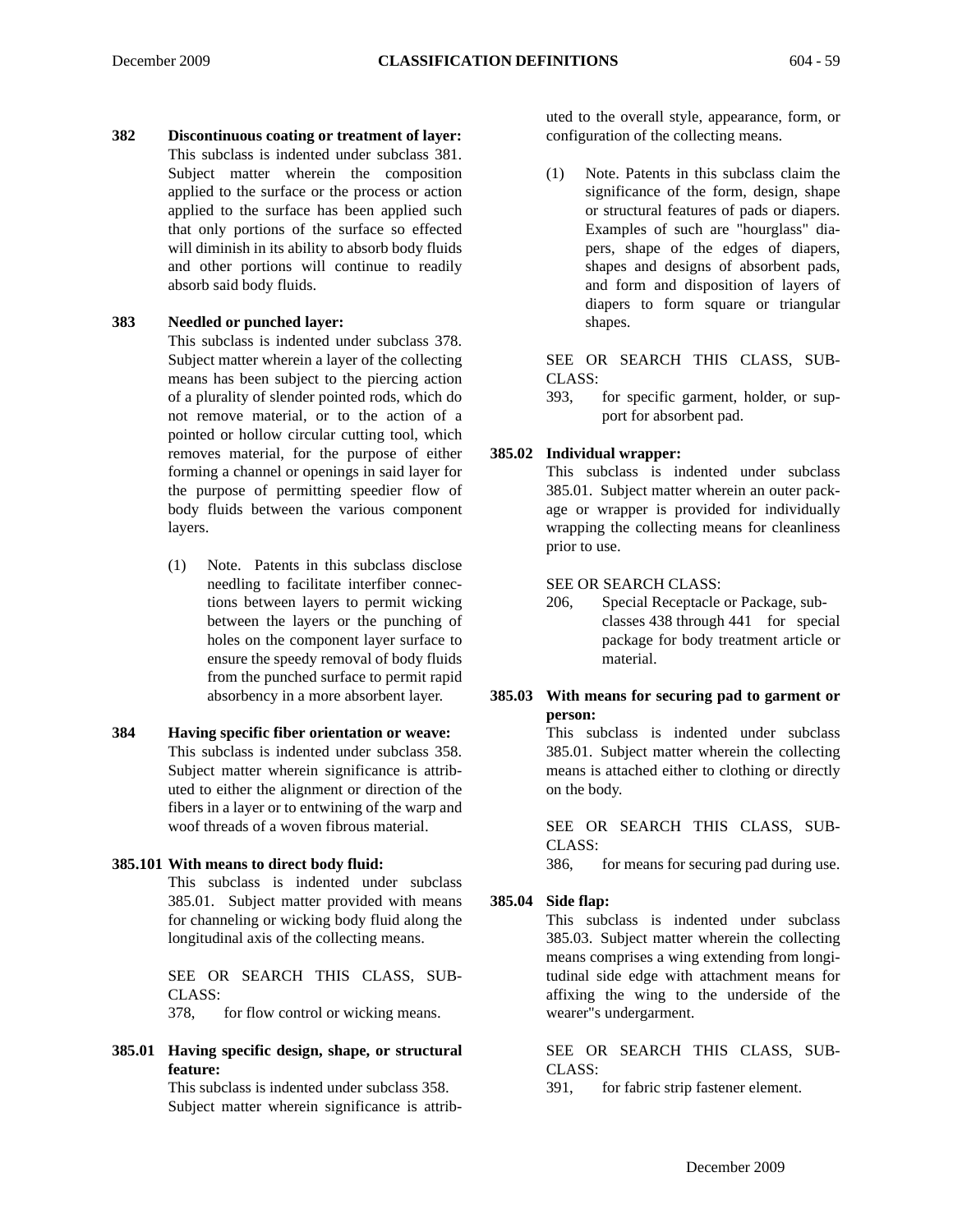#### **385.05 Release sheet:**

This subclass is indented under subclass 385.03. Subject matter wherein the collecting means comprises a release liner designed to prevent adhesive attachment means from drying out and to prevent sticking to extraneous surfaces prior to use.

#### SEE OR SEARCH CLASS:

- 602, Splint, Brace, or Bandage, subclass 57 for release sheet.
- **385.06 With means to retain accessory (e.g., towelette or lotion):**

This subclass is indented under subclass 385.01. Subject matter comprising a means for holding wet or dry towelettes for use in clean up the wearer"s body upon removal of a soiled collecting means, or lotion for external application to the body.

#### SEE OR SEARCH CLASS:

206, Special Receptacle or Package, subclass 440 for package containing bandage or dressing.

#### **385.07 For nursing brassiere:**

This subclass is indented under subclass 385.01. Subject matter wherein the collecting means is designed to have the shape proportioned to the shape of the breast and to be capable of absorbing discharged milk coming from the glands of the breast.

#### SEE OR SEARCH CLASS:

450, Foundation Garments, subclass 56 for brassieres of the nursing type having closable apertures permitting access to the breast.

#### **385.08 Impermeable topsheet:**

This subclass is indented under subclass 385.01. Subject matter wherein the collecting means includes an upper layer of liquid impervious material to provide a dry surface feel to the wearer.

SEE OR SEARCH THIS CLASS, SUB-CLASS:

371, for the linear macromolecular resin sheet.

#### SEE OR SEARCH CLASS:

- 528, Synthetic Resins or Natural Rubbers, subclasses 310 and 332 for nylon.
- **385.09 Opening for exposing umbilical cord, penis, or tail:**

This subclass is indented under subclass 385.01. Subject matter provided with an aperture to allow an umbilical cord of newborn infant, a male sexual organ, or a tail of an animal to project therethrough.

#### SEE OR SEARCH CLASS:

2, Apparel, subclass 405 for underwear with particular fly structure.

#### **385.11 With break-away means:**

This subclass is indented under subclass 385.01. Subject matter provided with one or more strips of manually tearable material which allows the supporting undergarment to be torn open and removed without sliding the undergarment down the length of both legs.

#### SEE OR SEARCH CLASS:

383, Flexible Bags, subclasses 200 through 209 for tearing means to facilitate severing bag part.

#### **385.12 Inflatable component:**

This subclass is indented under subclass 385.01. Subject matter comprising an element carried by the collecting means which is expanded by a fluid such as air for the purpose of contacting the collecting means with the wearer"s body.

#### SEE OR SEARCH CLASS:

2, Apparel, Digest 3 for inflatable garment.

#### **385.13 Disposable means:**

This subclass is indented under subclass 385.01. Subject matter comprising a storage means such as bag adapted to store a soiled collecting means after removal from the wearer"s body.

#### SEE OR SEARCH CLASS:

229, Envelopes, Wrappers, and Paperboard Boxes, subclass 87.15 for wrapper for apparel.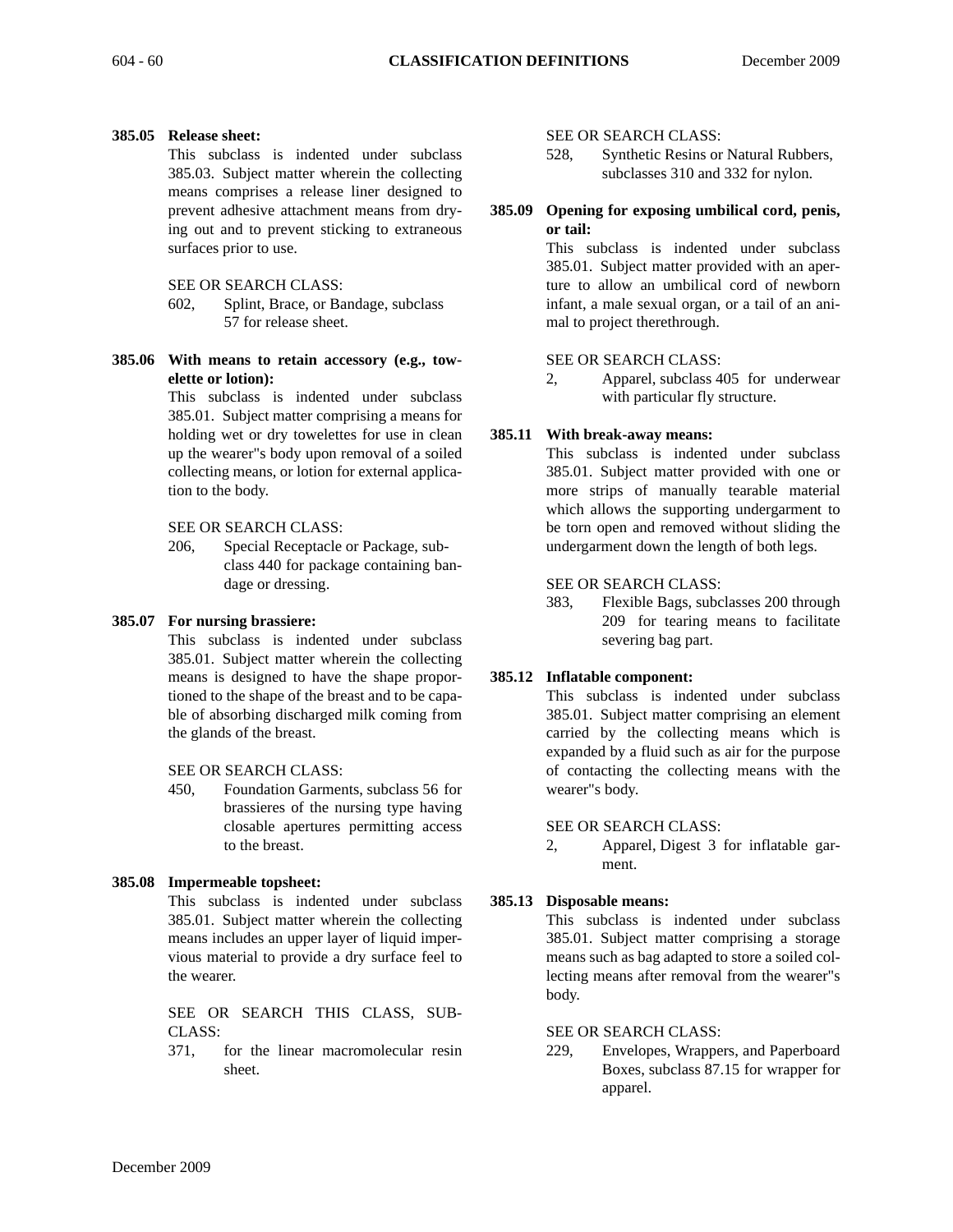#### **385.14 Removable pad:**

This subclass is indented under subclass 385.01. Subject matter wherein the collecting means comprises a pad which is detachably secured to the undergarment to allow replacement of said pad when needed.

SEE OR SEARCH THIS CLASS, SUB-CLASS: 402, for pad holding means.

#### **385.15 Washable type:**

This subclass is indented under subclass 385.01. Subject matter wherein the collecting means material is capable of being washed for reuse.

#### **385.16 Extendable pad:**

This subclass is indented under subclass 385.01. Subject matter wherein the collecting means comprises a component which is capable of stretching in the longitudinal direction and/or in the transverse direction.

#### **385.17 Intravaginal:**

This subclass is indented under subclass 385.01. Subject matter wherein the collecting means is specially adapted to be inserted into the vaginal canal.

(1) Note. Patent claiming feminine hygienic pad for insertion into the interlabial space to absorb uncontrolled discharges such as urine or the like is classified herein this subclass.

SEE OR SEARCH THIS CLASS, SUB-CLASS:

12, 172, and 265 for surgical inserters or conduits having lubricating means thereon, and subclass 363 for absorbent material having lubricating means to facilitate insertion.

#### **385.18 Pulling string:**

This subclass is indented under subclass 385.17. Subject matter wherein the collecting means has a withdrawal cord attached to one end thereof and having extending end for pulling the collecting means from the vaginal canal after use.

#### **385.19 Pouch means:**

This subclass is indented under subclass 385.01. Subject matter provided with a pouchlike structure adapted to receive fecal material both solid or semi-solid to be retained away from the body.

SEE OR SEARCH THIS CLASS, SUB-CLASS:

346, for receptacles receiving protruding body member such as ears, genitalia or breast.

#### **385.201 Foldable:**

This subclass is indented under subclass 385.01. Subject matter wherein the collecting means comprises a plurality of folds including infolds and outfolds to permit folding over on itself prior to actual usage.

#### **385.21 Hourglass shape:**

This subclass is indented under subclass 385.01. Subject matter comprising first and second longitudinal spaced end regions and an intermediate narrowed portion integrally formed therebetween.

SEE OR SEARCH THIS CLASS, SUB-CLASS:

38.01, for absorbent pad having specific shape.

#### **385.22 Stretchable outer cover:**

This subclass is indented under subclass 385.21. Subject matter wherein the collecting means has an outer layer having elastic features to provide a sustained dynamic fit about the wearer"s body.

SEE OR SEARCH THIS CLASS, SUB-CLASS:

385.28, for absorbent means having elastic type edge.

#### **385.23 Absorbent means interposed between pervious topsheet and impervious backsheet:**

This subclass is indented under subclass 385.21. Subject matter wherein the collecting means comprises a liquid permeable topsheet layer, a liquid impermeable backsheet layer positioned in facing relation with the topsheet layer, and an absorbent body located between them.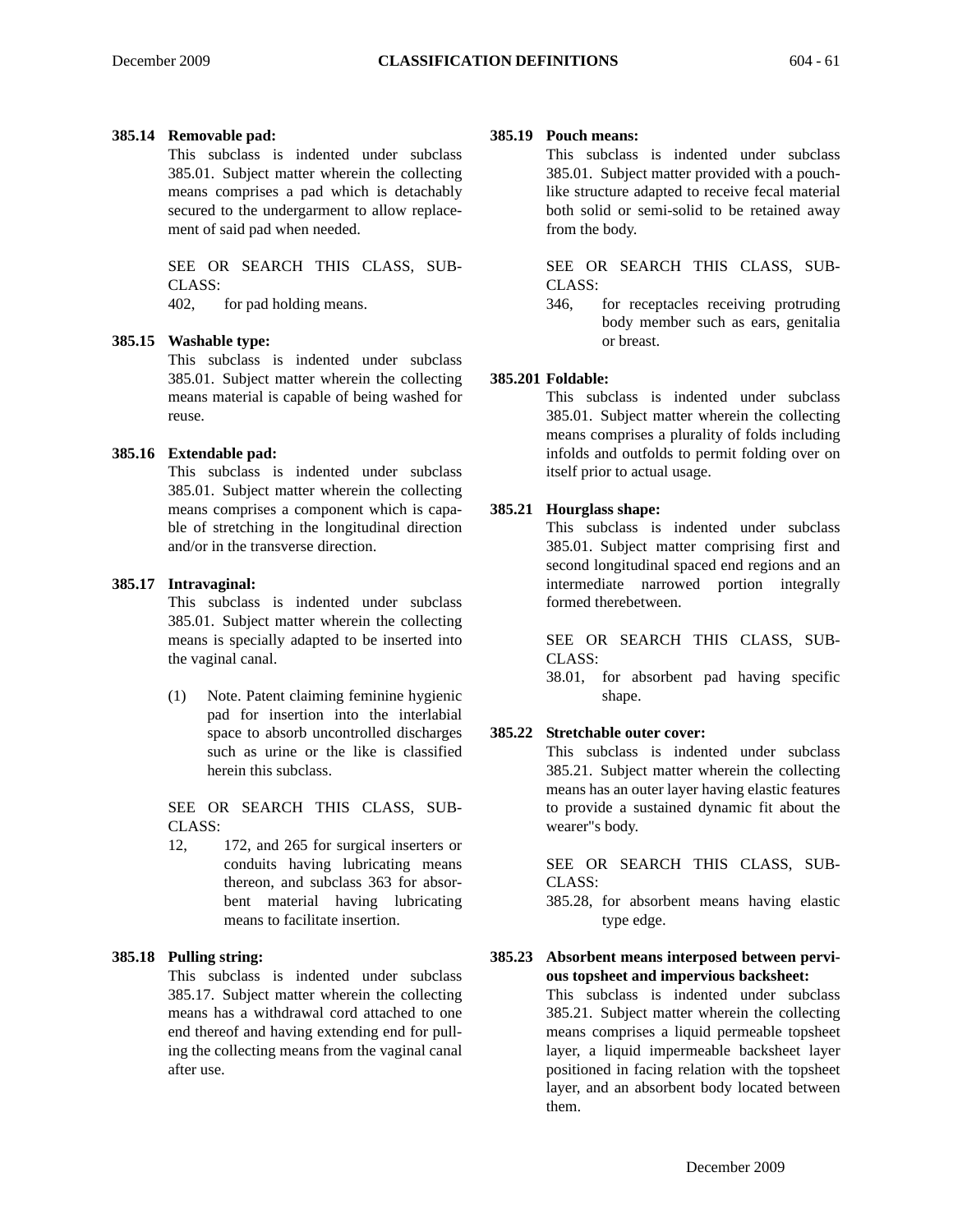SEE OR SEARCH THIS CLASS, SUB-CLASS:

378, for absorbent pad containing layers having different absorption characteristics.

# **385.24 Elastic-type edge:**

This subclass is indented under subclass 385.01. Subject matter wherein a border of the fibrous layer of material of the collecting means is formed by or uses a resilient material or approximates a resilient material in its function to help affect the style, appearance, form or configuration of the collecting means.

SEE OR SEARCH CLASS:

2, Apparel, subclasses 220 and 221 for garment having elastic waistband.

# **385.25 Leg opening:**

This subclass is indented under subclass 385.24. Subject matter wherein the collecting means comprises a means which is constructed from resilient material to provide an elastic portion to fit around the wearer"s leg.

#### SEE OR SEARCH CLASS:

2, Apparel, subclass 404 for underwear for men with leg portions, and subclass 407 for underwear for women with leg portions.

#### **385.26 Gathered portion:**

This subclass is indented under subclass 385.25. Subject matter wherein the collecting means comprises a gathered portion at the leg opening to flex and close when the elastic member forms a seal around the wearer"s leg.

#### **385.27 Plural elastic elements:**

This subclass is indented under subclass 385.26. Subject matter wherein the gathering means comprises at least two separate and distinct elastic elements to provide more than one line of gasketing.

#### **385.28 Upstanding side flap:**

This subclass is indented under subclass 385.25. Subject matter wherein the collecting means comprises an upstanding side edge portion extending along the longitudinal direction of the crotch portion of the collecting means to provide a barrier cuff.

#### **385.29 And waist opening:**

This subclass is indented under subclass 385.25. Subject matter wherein the collecting means includes a waist portion which is constructed from resilient material to provide an elastic portion to fit around the wearer"s waist.

#### SEE OR SEARCH CLASS:

2, Apparel, subclasses 220 and 221 for garment having elastic waistband.

# **385.3 Waist opening:**

This subclass is indented under subclass 385.24. Subject matter wherein the collecting means comprises a waist portion which is constructed from resilient material to provide an elastic portion to fit around the wearer"s waist.

#### SEE OR SEARCH CLASS:

2, Apparel, subclasses 220 and 221 for garment having elastic waistband.

# **385.31 Reinforcing means:**

This subclass is indented under subclass 385.01. Subject matter wherein the collecting means includes a strengthening feature.

SEE OR SEARCH THIS CLASS, SUB-CLASS:

379 through 380, for compressed layer.

#### **386 Pad having means for securing pad during use:**

This subclass is indented under subclass 358. Subject matter wherein means are provided on the collecting means to attach the collecting means either to itself to hold it in contact with the body of the user or the collecting means is attached to some means other than itself to hold it in contact with the body during use.

SEE OR SEARCH THIS CLASS, SUB-CLASS:

- 393+, for support means, per se, for absorbent pads.
- 401+, for pad supporting means having body attaching means.
- 402, for means to hold or suspend a pad.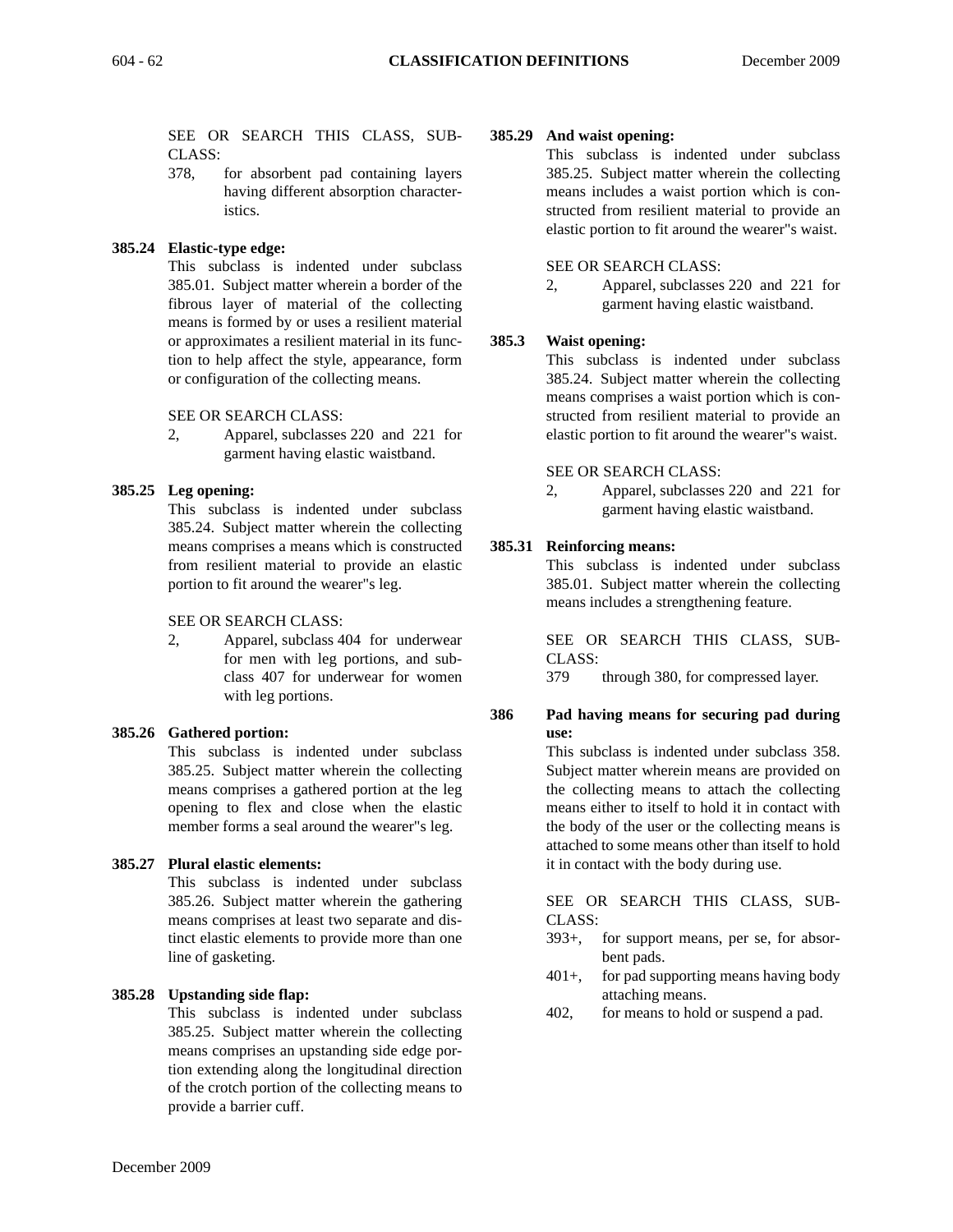#### **387 By securing to garment or person:**

This subclass is indented under subclass 386. Subject matter wherein the collecting means is attached either to another garment or directly on the person.

- (1) Note. Patents in this subclass usually disclose an absorbent pad having an adhesive strip with a peelable cover which is removed to permit the adhesive surface to be applied to an undergarment (e.g., panties) or to the skin of the user.
- (2) Note. Diapers which are secured by and adhesive tab fastner element are not considered to be attached to "another garment" or to a "person". Adhesive tab fastener elements attach one portion of the diaper to another portion of the same diaper.

#### **388 Shoulder-supported garment:**

This subclass is indented under subclass 387. Subject matter wherein the collecting means is attached to a garment which encloses the torso of the body.

(1) Note. Patent in this subclass disclose the attachment of diapers to an infants undershirt or pajama top.

#### **389 Adhesive tab fastener element:**

This subclass is indented under subclass 386. Subject matter wherein the attaching means is a short strip of material or a flap coated with tacky cement-like material formed as an integral portion of the collecting means to facilitate attachment of said collecting means about the body of the user during use.

SEE OR SEARCH CLASS:

- 24, Buckles, Buttons, Clasps, etc., subclass 304 for adhesive fastener elements.
- **390 With release means associated with tab fastener:**

This subclass is indented under subclass 389. Subject matter wherein the attaching means is provided with a protective coating or covering for the cement-like portion thereof to prevent premature contact of said cementlike portion with the collecting means, said covering or

coating being removable from contact with said cementlike portion before said collecting means is attached about the body of the user.

(1) Note. Release cover or coating may be either tear off strips which are peeled from the adhesive surface of the fastener and discarded, peeled from the adhesive surface and remain attached to a portion of the adhesive tape or peeled from a portion of the pad itself (the backing sheet) which has been treated with a release coating on its outer surface, in which case the release coating is maintained in place upon the outer surface of the absorbent pad.

SEE OR SEARCH CLASS:

24, Buckles, Buttons, Clasps, etc., subclass 304 for adhesive fastener elements.

**391 By fabric strip fastener element (e.g., hook and loop type fastener, etc.):**

> This subclass is indented under subclass 386. Subject matter wherein the collecting means is attached by a textile fabric strip device comprising cooperating means carried by opposed foundation fabric members, one of said foundation members composed of a cluster of loops which engages with the hook shaped members of the opposing foundation fabric and which members upon being touched together engage to effect a connection between the opposed foundation members, said connection being capable of separation upon apart of the fabric strips.

#### SEE OR SEARCH CLASS:

- 24, Buckles, Buttons, Clasps, etc., subclasses 442+ for fabric hook and loop type fasteners, per se.
- 128, Surgery, Digest 15, for hook and loop type fastener devices used on medical equipment.
- **392 By strap, belt, tying, or endless band means:** This subclass is indented under subclass 386. Subject matter wherein the collecting means is secured by a means which consists either of an elongated strip of material with or without end securing means or means which can be gathered at its end and knotted or a band, usually elastic in nature, in the form of a closed loop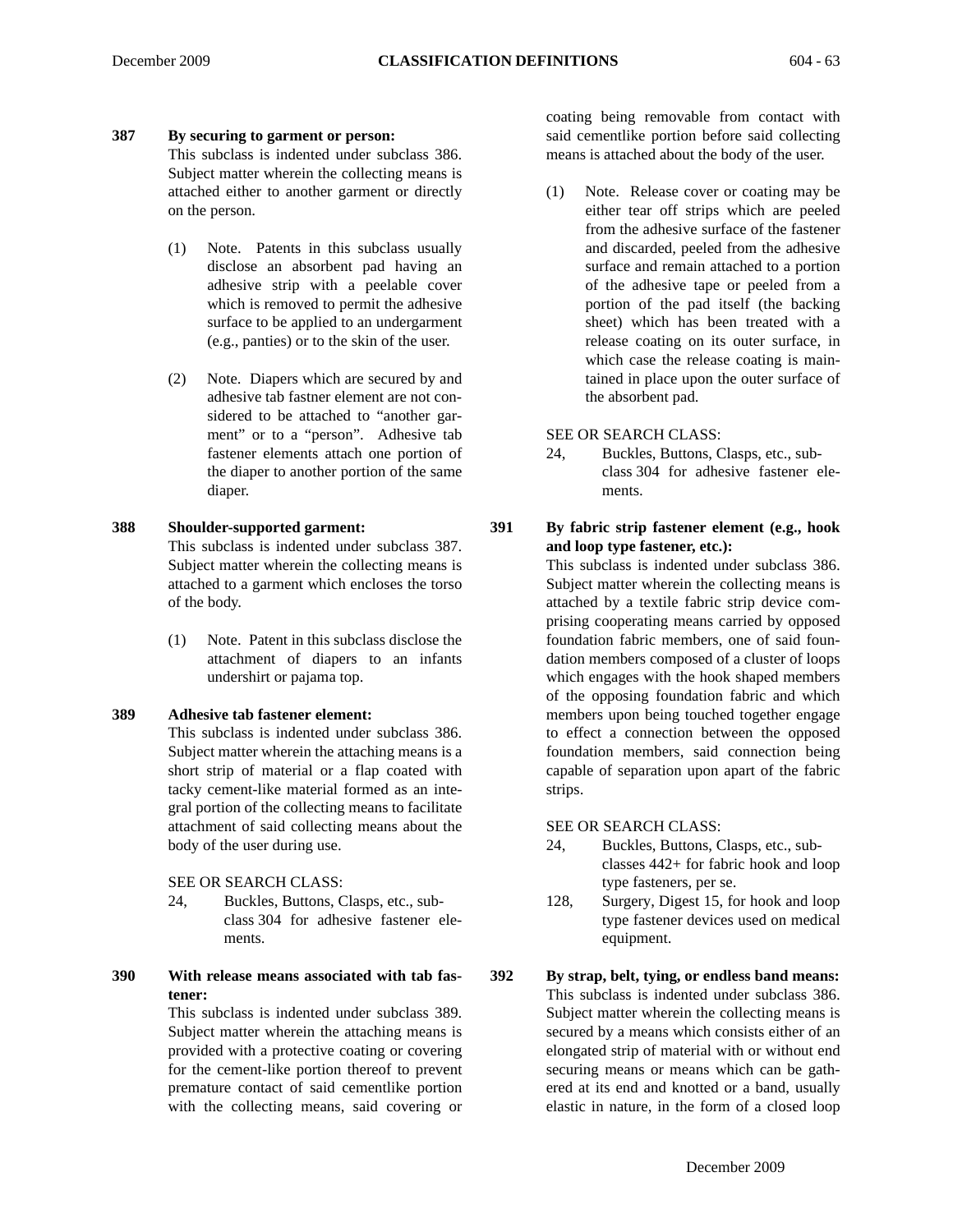which secures the collecting means to the user by being mounted about the waist of the user.

SEE OR SEARCH THIS CLASS, SUB-CLASS:

- 394, for panties having endless waist bands.
- 401, for means for attaching a pad support to the body or waist of the user.
- **393 Specific garment, holder, or support for absorbent pad:**

This subclass is indented under subclass 358. Subject matter wherein significance is attributed to structure of the securing means, per se, provided to hold or support the collecting means on the body of the user, said means being in the form of clothing, suspending means for the collecting means or means underlying the collecting means to support the said collecting means.

- (1) Note. Patents classified in this subclass and the subclasses indented thereunder provide for the nominal recitation of an absorbent pad combined with means to support such pad during use. If structure of the pad or its component layers is claimed, the pad is classified in subclasses 358+ above and its indented subclasses with a cross-reference into this subclass and its indented subclasses for the holder or support structure.
- (2) Note. For the purpose of this subclass and its indented subclasses, the term "holder" is defined as any means which suspends the absorbent pad from its opposite ends without any intermediate underlying support for the body of the absorbent pad. Holders are usually referred to as "sanitary belts" in the art.
- (3) Note. For the purpose of this subclass and the indented subclasses, the term "support" is defined as any means which engages an absorbent pad along the underside of the body of the absorbent pad to sustain or uphold the absorbent pad. Supports may be suspended from holders or attached to garments (panties) during use.

(4) Note. For the purpose of this subclass and those indented thereunder, a plastic or rubber appliance holding a detachable diaper is considered to be a garment, holder, or support for the diaper. If the plastic or rubber is integral with the diaper (woven or nonwoven textile material), it is considered as an multilayered absorbent pad and as such is classified in subclasses 358+.

#### **394 Abdominal enclosing type:**

This subclass is indented under subclass 393. Subject matter wherein the clothing encloses the lower portion of the body by either surrounding the waist and hips or in additional enclose the crotch portion of the body.

- (1) Note. Subject matter in this subclass and its indent disclose includes skirts, panties, and other garments for holding an absorbent pad.
- **395 With openable or removable crotch portion:** This subclass is indented under subclass 394. Subject matter wherein that portion of clothing covering the genital area is capable of being unfastened or detached completely to permit access to the genital area.
- **396 With endless waist encircling band (e.g., panty type):** This subclass is indented under subclass 394. Subject matter wherein the clothing is supported about the waist of the wearer by an elastic element which is in the form of a closed

loop.

SEE OR SEARCH THIS CLASS, SUB-CLASS:

392, for endless band means for securing an absorbent pad on the body of the user.

**397 Pad support having means to restrain absorbent pad:**

This subclass is indented under subclass 393. Subject matter wherein the underlying support which engages the collecting means has securing means carried thereon or associated therewith to hold said collecting means thereon during use.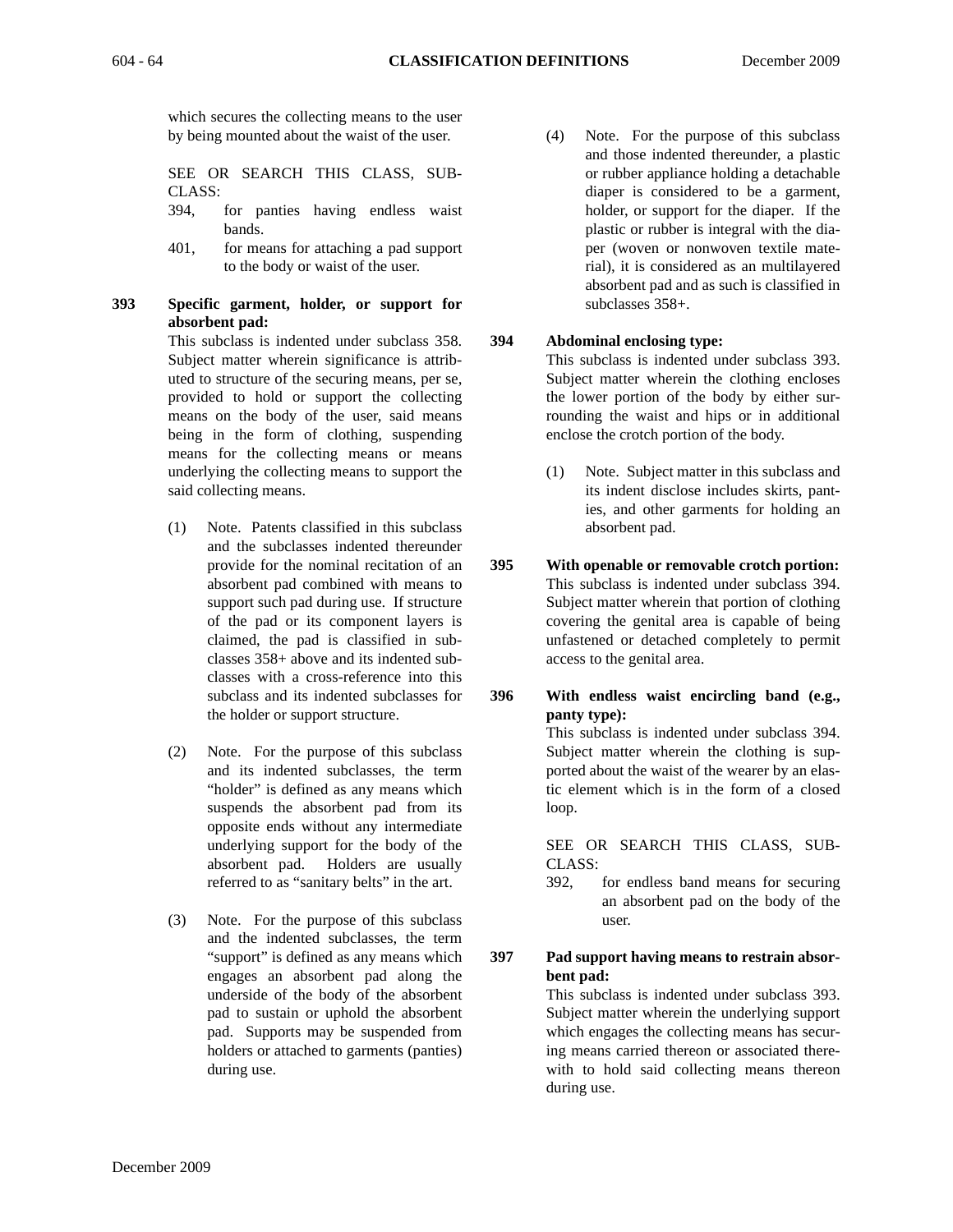# **398 Pad restrained by means transverse to width of pad or fastener element (e.g., strap, end flap, or tuck):**

This subclass is indented under subclass 397. Subject matter wherein the securing means carried by or associated with the means to support the collecting means includes (a) one or more elements on the support crosswise of the length of the collecting means under which the body of the collecting means is inserted; or (b) means at the opposite ends of the support under which the ends of the collecting means are secured; or (c) joining means to restrain the pad on the pad support.

(1) Note. The securing means here usually consists of elastic straps running crosswise to the length of the pad support under which the pad body is slipped and held or folded flap or tuck areas at opposite ends of the pad holder into which the pad ends are placed and held to secure the pad on the pad holder. The flaps or folds are closed at their ends and the end portions of the aborbent pad does not pass through the flap or fold whereas the transverse strap crosses over the body portion of the pad underneath the strap and extend beyond the strap. Pads secured to the pad support by safety pins are classified here.

# **399 Button or snap fastener element:**

This subclass is indented under subclass 398. Subject matter in which the collecting means is attached by a disklike fastener element used to join the support and the collecting means by fitting through and engaging a slit or loop in the collecting means or a fastening device in two pieces having a projecting element in one piece which snap fits into a concave portion or hole on the other piece for the purpose of securing collecting means on the support.

(1) Note. Illustrative of some of the snap fasteners found in this subclass are (a) one type engages a premade hole in the absorbent pad through which the projection portion of the fastener passes to secure the pad when snapped into the other portion of the fastener element, and (b) devices in which one element of the fastener device carried by the pad and

the other by the pad support which are snapped into engagement to restrain the pad on the pad support.

SEE OR SEARCH CLASS:

- 24, Buckles, Buttons, Clasps, etc., appropriate subclasses for snap fasteners, per se.
- **400 Pad support or holder adjustable relative to body crotch area:** This subclass is indented under subclass 393. Support matter wherein means are provided either on the support or holder or on a means attaching the support or holder to the body to permit movement of the support pad holder into or out of engagement with the genital portion of the body of the user.
- **401 With body attaching means for pad support:** This subclass is indented under subclass 393. Subject matter wherein the support is provided with means to secure it to the body of the user.
	- (1) Note. Patents in this subclass disclose various means such as waist belts or straps having dependent straps attached to the pad support or a pad support having loops through which a belt or strap passes to support the pad support about the users waist.

SEE OR SEARCH THIS CLASS, SUB-CLASS:

- 386+, for means for securing an absorbent pad on the body of the user.
- 402, where the pad, per se, is held on straps or other means connected to a belt or strap about the users waist during use.

# **402 Pad holding or suspending devices:**

This subclass is indented under subclass 393. Subject matter wherein suspender elements in the form of belts or straps provide the only means to maintain the collecting means in place upon the body of the user.

(1) Note. Patents in this subclass are usually referred to as "sanitary beltsand provide means by which the absorbent pad is held in the crotch area of the user. These devices sole function is hold the pad, per se, against the body.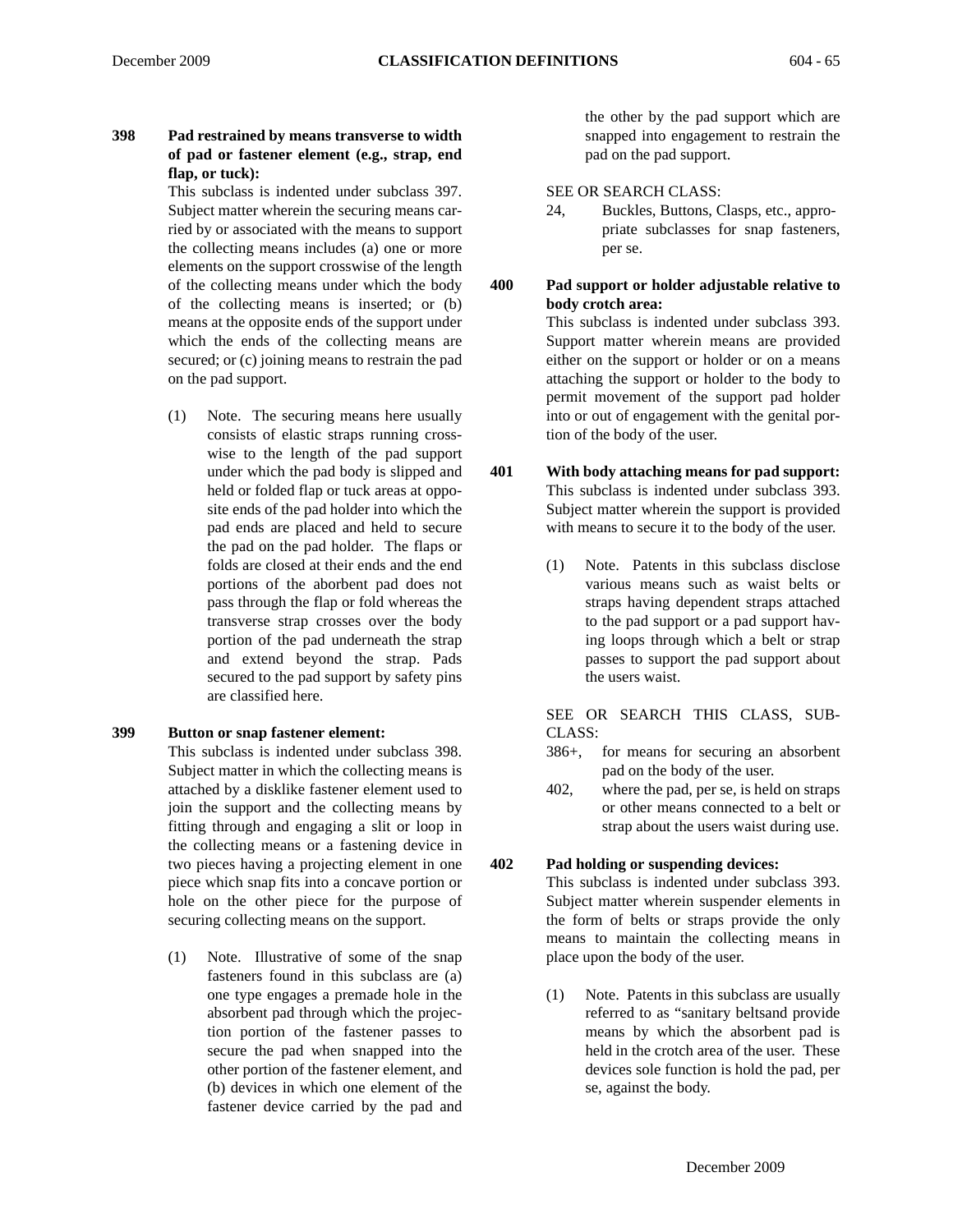- (2) Note. Absorbent pads are usually held on the holders by the woven material at the opposite ends of the pad which are hooked, looped, tied, or secured by other means on the holder.
- **403 CONTAINER FOR BLOOD OR BODY TREATING MATERIAL, OR MEANS USED THEREWITH (E.G., NEEDLE FOR PIERCING CONTAINER CLOSURE, ETC.):**

This subclass is indented under the class definition. Subject matter including a receptacle adapted for dispensing, holding or storing blood or a body treating material, or devices used therewith.

SEE OR SEARCH CLASS:

- 206, Special Receptacle or Package, for containers or receptacles of special utility.
- 215, Bottles and Jars, for baby bottles and nipples therefor.
- 220, Receptacles, for containers or receptacles, or general utility.

# **404 Means for indicating condition of container content:**

This subclass is indented under subclass 403. Subject matter wherein means are provided for recording volume or use or an undesirable condition affecting the contents of the container.

**405 Filter for purifying or washing air entering container:**

This subclass is indented under subclass 403. Subject matter including a solid filter or liquid trap for removing impurities in air entering a receptacle by entrapment in either a filter or a liquid.

**406 Filter or series thereof for liquid entering or leaving container:**

This subclass is indented under subclass 403. Subject matter including a filter or a series of filters for separating impurities for liquid coming into or dispensed from the receptacle.

**407 Means for metering amount of content drawn from container:**

> This subclass is indented under subclass 403. Subject matter including means for measuring the rate of flow from the receptacle during dispensing of the contents therefrom.

> SEE OR SEARCH THIS CLASS, SUB-CLASS:

> 186, 207+, and 246+, for metering from other medicating devices.

# **408 Bag type:**

This subclass is indented under subclass 403. Subject matter wherein the receptacle is a flexible, collapsible pouch or sack.

SEE OR SEARCH THIS CLASS, SUB-CLASS:

262, for bags having dispensing nozzles or conduits attached thereto.

# **409 With means for holding sample of content:**

This subclass is indented under subclass 408. Subject matter which includes additional means for holding or supporting a pilot sample of the material held in the container for the purpose of verifying the contents of the sack or pouch.

# **410 Plural compartments or bags:**

This subclass is indented under subclass 408. Subject matter wherein plural receptacles are provided, or wherein a single receptacle has plural separated chambers.

#### **411 Having hollow needle or spike for piercing container or container closure:**

This subclass is indented under subclass 403. Subject matter including a hollow member having a pointed end or an elongated cylinder having a piercing end for puncturing receptacles or closures therefor, whereby fluent material can be passed to or from the receptacle.

(1) Note. Fluent material includes air.

#### **412 Conduit with hollow needle or spike at each end thereof:**

This subclass is indented under subclass 411. Subject matter comprising a tube having a hollow member with a pointed end mounted at each of a its ends, one of the pointed members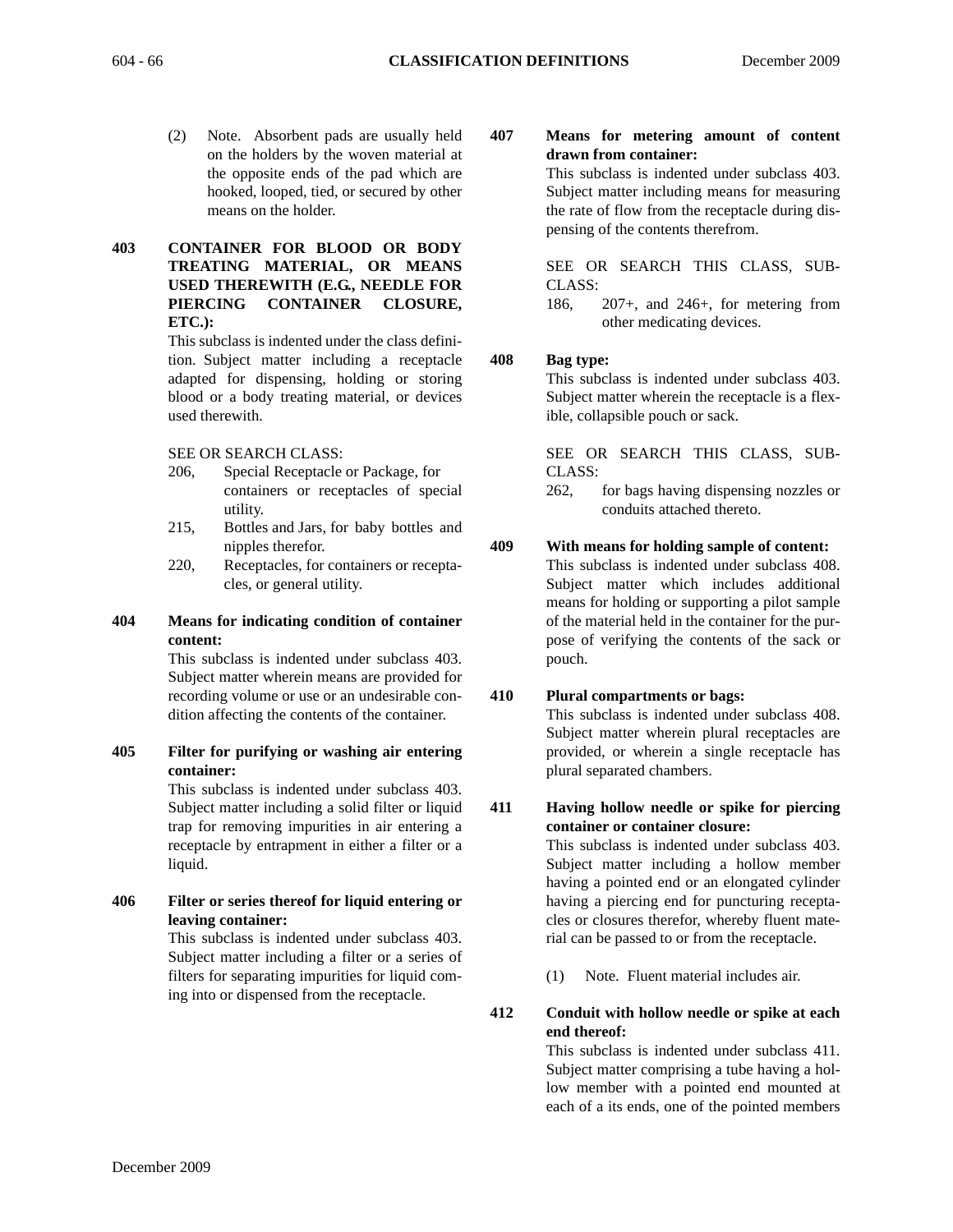generally being inserted into a blood vessel and the other pointed member being inserted into a container, or closure associated with a container, in which blood is collected.

#### **413 Pointed at both ends:**

This subclass is indented under subclass 411. Subject matter wherein the hollow member is pointed at opposite ends thereof.

**414 Mounted on one container and used to pierce another container or closure:** This subclass is indented under subclass 411. Subject matter wherein the hollow member is mounted on and extends outwardly from a receptacle, the pointed end of the hollow member being thrust into the wall of a second receptacle, or into a closure for a second receptacle, to transfer the fluent material between the receptacles.

#### **415 Container with pierceable closure:**

This subclass is indented under subclass 403. Subject matter wherein the receptacle is provided with a closure capable of being pierced by a pointed member.

#### **416 Materials mixed within container:**

This subclass is indented under subclass 403. Subject matter provided with means to permit mixing between separate compartments or receptacles within a container.

SEE OR SEARCH THIS CLASS, SUB-CLASS:

82+, for injectors having mixing means.

#### **500 Method:**

This subclass is indented under subclass 48. Subject matter for a process to place therapeutic material into the body or removing it therefrom.

- (1) Note. A prerequisite for placement in this class is that the material is used exclusively to treat a body condition, thus excluding the removal of body concretments using irrigation procedures.
- (2) Note. Methods of diffusing materials through the epidermis is not appropriate subject matter for this subclass, however; diffusion at the cellular level via implanted osmotic devices is.
- (3) Note. Angioplasty procedures often require the injection of an oxygenating substance to the myocardium during removal of the occlusion and therefore may be included in this and subsequent subclasses if claimed in conjunction with the application of an oxygenating agent or other therapeutic material.
- (4) Note. Patents disclosing dye injection for exploratory procedures are inappropriate subject matter for this subclass. See accompanying search note.

SEE OR SEARCH THIS CLASS, SUB-CLASS:

- 290, for methods for applying or removing material to or from an external surface of the body.
- 358+, for methods of using swabs for the application of therapeutic substances.
- 501, for iontophoretic treatment of endothelial cells or internal organs.
- 892.1, for therapeutic delivery devices, which forcibly dispense body treating material by pressure created by osmosis or diffusion of fluid through the skin.
- 540+, for methods and means for removing nontherapeutic material from the body, including aspiration procedures.

SEE OR SEARCH CLASS:

600, Surgery, subclasses 407+ for methods of diagnosis relying on nuclear, electromagnetic or ultrasonic radiation;. subclasses 420 for disclosing the use of dye injection for exploratory procedures in association with an MRI device; subclasses 431+ disclosing the use of dye injection for exploratory procedures; and subclasses 101+ for endoscopes.

**501 Enhanced absorption of therapeutic material internally using iontophoretic treatment:**

> This subclass is indented under subclass 500. Subject matter for a process of subjecting the patient to an in-situ electromagnetic field to facilitate the transfer of a body treating composition to endothelial cells cellular membranes,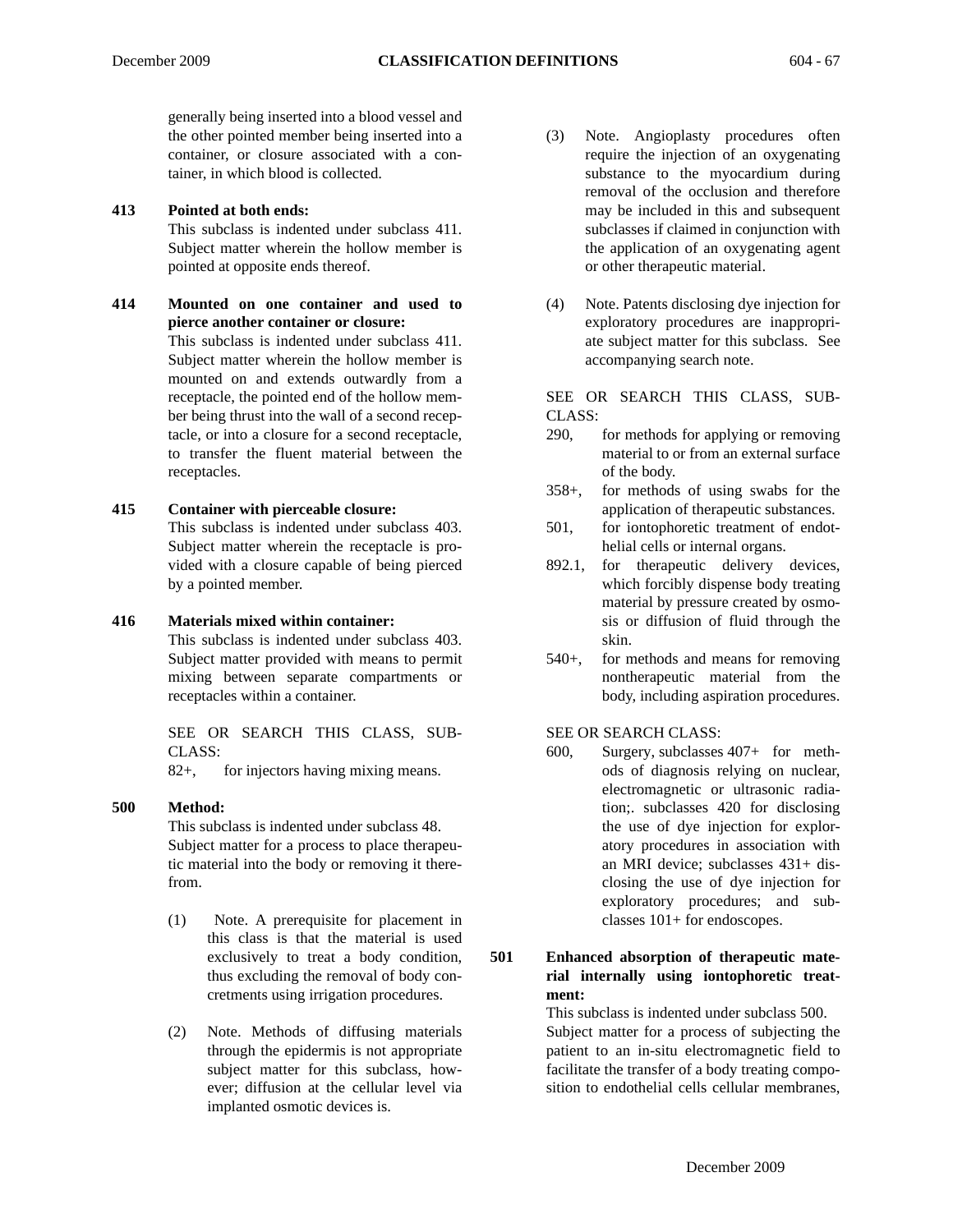body tissue, internal organs or benign and malignant tissue growths.

- (1) Note. Endothelial cells are those cells, which line the insides of blood or lymph vessels and some other closed cavities.
- (2) Note. Methods disclosing the injection of contrast mediums are not treating materials as such and should be placed with the appropriate diagnostic device.
- (3) Note. Electroporation therapies are appropriate subject matter for this subclass.

SEE OR SEARCH THIS CLASS, SUB-CLASS:

- 20, for iontophoretic devices.
- 502, for peritoneal access devices (PADs).
- 892.1, for therapeutic delivery devices, which forcibly dispense body treating material by pressure created by osmosis or diffusion of fluid through the epidermis.

SEE OR SEARCH CLASS:

- 424, Drug, Bio-Affecting and Body Treating Composition, subclasses 424+ for preparations characterized by special physical form including a membrane across which osmosis or diffusion may occur in which the osmosis or diffusion bring fluid into direct contact with the medicinal composition.
- **502 Therapeutic material introduced by subcutaneous implant (e.g., peritoneal injectors):**

This subclass is indented under subclass 500. Subject matter for a process to provide therapeutic material to the patient"s body using a mechanical or electromechanical control means implanted beneath the epidermis and then periodically dispensing the material.

SEE OR SEARCH THIS CLASS, SUB-CLASS:

- 503+, for application of therapeutic material in response to a sensed body condition.
- 891.1, for therapeutic delivery devices or systems surgically placed into a living body.

SEE OR SEARCH CLASS:

- 424, Drug, Bio-Affecting and Body Treating Composition, subclasses 422+ for preparations characterized by special physical form including a membrane across which osmosis or diffusion may occur in which the osmosis or diffusion bring fluid into direct contact with the medicinal composition.
- **503 Therapeutic material introduced or removed in response to a sensed body condition:**

This subclass is indented under subclass 500. Subject matter for a process wherein the material"s introduction into or withdrawal from the body is in response to specific detected condition of the body.

(1) Note. Patents in this subclass disclose methods where the condition governs the application or withdrawal of material to or from body. For example, an irregular heartbeat can be sensed by an EKG machine, which in turn actuates an infusion syringe to supply a drug, which corrects the irregularity.

SEE OR SEARCH THIS CLASS, SUB-CLASS:

- 66, for appropriate apparatus responsive to sensed body condition.
- 504, for sensing metabolite concentrations.
- 505, for sensing pressure differentials.

#### **504 By measurement of a metabolite concentration, (i.e., glucose):**

This subclass is indented under subclass 503. Subject matter for a process relying on the measurement of a fluid constituent, such as glucose, to control the rate of infusion.

SEE OR SEARCH THIS CLASS, SUB-CLASS:

- 66, for appropriate apparatus responsive to sensed body condition.
- 503, for sensing condition of body.
- 505, for sensing pressure differential.

# **505 By measurement of a pressure differential:**

This subclass is indented under subclass 503. Subject matter for a process to determine the pressure drop across the equipment line or in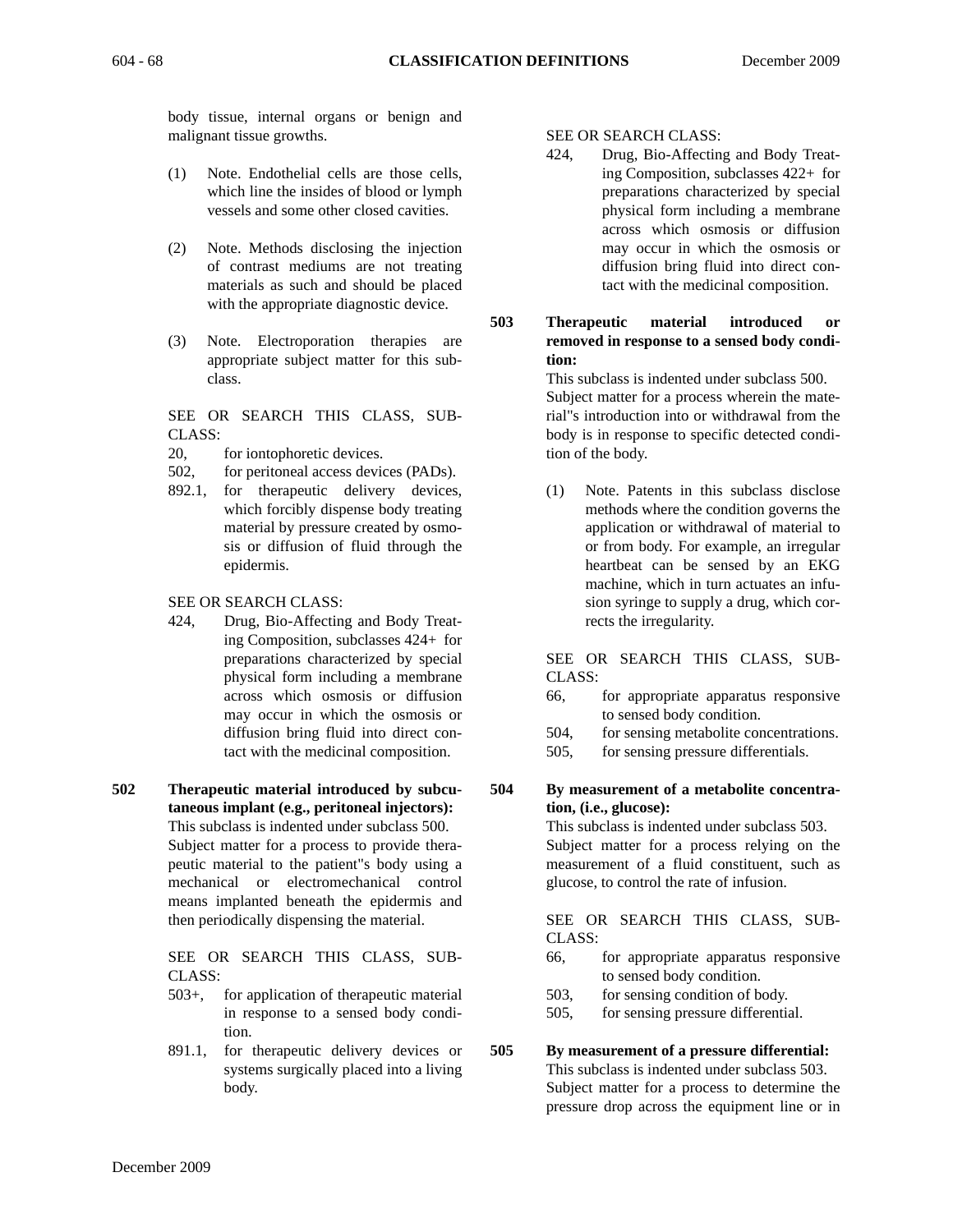the patient as a means of controlling the rate of infusion.

(1) Note. The pressure differential across the equipment line is indicative of a normal, phlebitic, or occluded condition in the blood vessel or patient.

SEE OR SEARCH THIS CLASS, SUB-CLASS:

- 66, for appropriate apparatus responsive to sensed body condition.
- 503, for sensing condition of body.
- 504, for sensing metabolite concentration.

# **506 Therapeutic material introduced or removed through a piercing conduit (e.g., trocar) inserted into body:**

This subclass is indented under subclass 500. Subject matter for a process wherein the material is injected or removed from the body through a cannula with a tissue-puncturing end.

- (1) Note. Patents disclosing the making of an incision before the insertion of the needle are not appropriate subject matter for this subclass.
- (2) Note. The injection of contrast mediums are not treating materials as such and should be placed with the appropriate diagnostic device.

#### **507 Therapeutic material introduced into or removed from vasculature:**

This subclass is indented under subclass 506. Subject matter for a process wherein the material is injected into or removed from a blood vessel, vein, or an artery.

SEE OR SEARCH THIS CLASS, SUB-CLASS:

- 4+, for patents disclosing the treatment of blood and its return to the body.
- 511, for patents disclosing the introduction of medication into muscles.

SEE OR SEARCH CLASS:

- 210, Liquid Purification or Separation, subclasses 321.6+ for dialysis of blood.
- 494, Imperforate Bowl: Centrifugal Separators, subclasses 16+ for a separator of that class which includes a plurality

of miniature bowls (e.g., test tubes) distributed about a rotatable carrier and readily removable therefrom; prominent in the art of that area (subclasses 16+) are blood centrifuges.

# **508 By catheter:**

This subclass is indented under subclass 507. Subject matter for a process wherein a piercing element facilitates the insertion of a flexible tube into the vein or artery.

SEE OR SEARCH THIS CLASS, SUB-CLASS:

- 158+, for body entering conduit axially movable within body piercing while former is disposed in the body.
- 164+, for body piercer, obturator rod, or stylet axially movable within body while latter is disposed in body.
- 523+, for a catheter used to inject material into the body, or same.

# **509 With an expanding member (i.e., balloon):**

This subclass is indented under subclass 508. Subject matter for a process to radially expand a member to facilitate perfusion of the therapeutic material to adjacent tissue.

(1) Note. For placement in this subclass the patent must disclose the process of applying medication along with the use of the expanding member (i.e., the application of an oxygenating agent to the myocardium during angioplasty procedures).

SEE OR SEARCH THIS CLASS, SUB-CLASS:

- 96.01+, for remote controlled inflatable means.
- 159, for blood vessel, duct, test cutters, scraper, or abrader.
- 200, for mechanical embolic traps or filters in general.

SEE OR SEARCH CLASS:

606, Surgery, subclasses 192+ for expandable devices and subclasses 194+ for devices to alleviate the buildup of arterial plaque.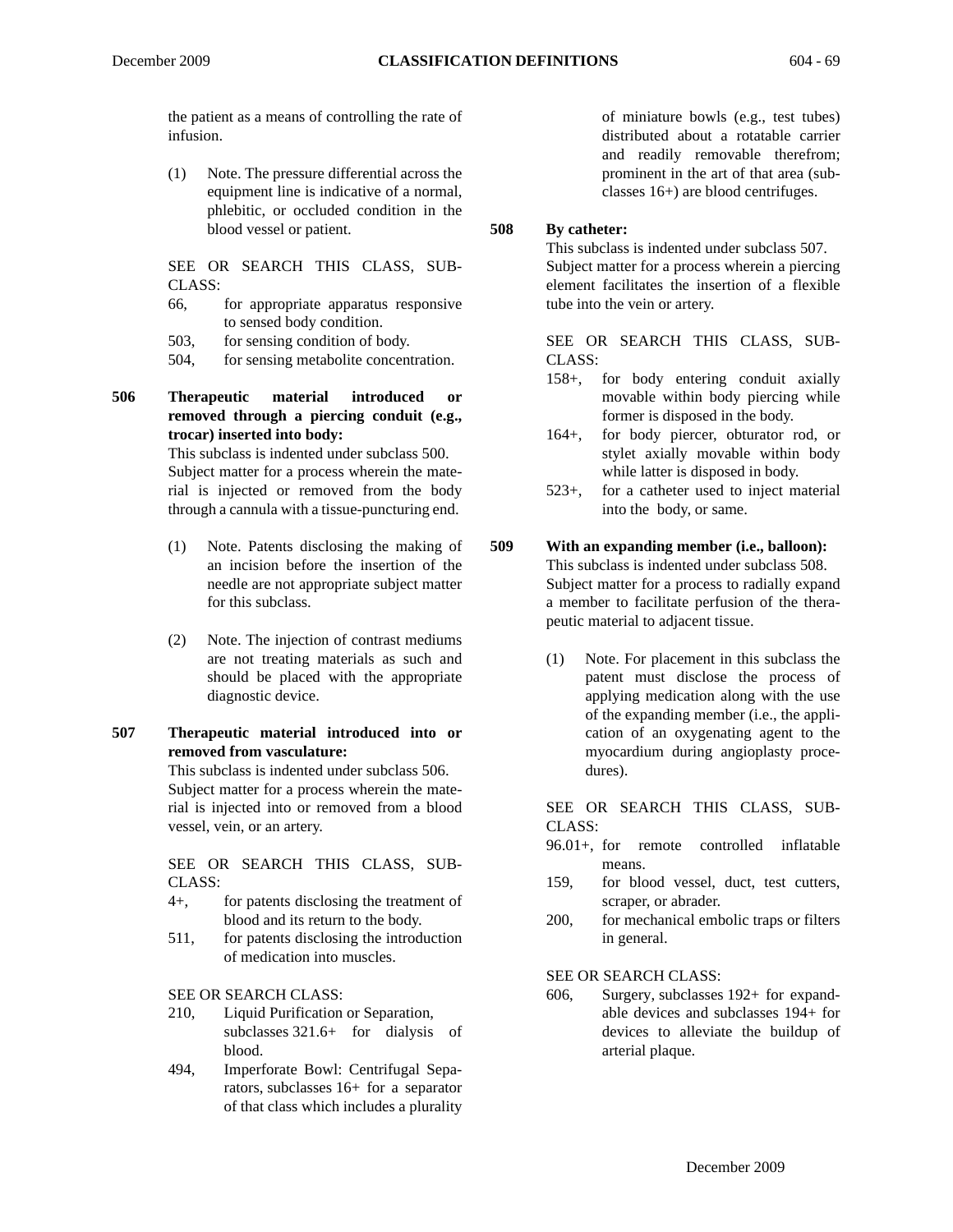**510 With associated advancing or guiding means:**

This subclass is indented under subclass 508. Subject matter for a process with directing means to assist in the placement of the cannula.

SEE OR SEARCH THIS CLASS, SUB-CLASS:

- 270, for weighted tips to assist in the advancement of the device through the body passage.
- 528+, for means to advance or guide a flexible catheter.

#### **511 Therapeutic material introduced into or removed from musculature:**

This subclass is indented under subclass 506. Subject matter for a process wherein the material is injected into or removed from any of the body organs consisting of bundles of cells or fibers that can be contracted or expanded to produce bodily movements, including striated, smooth, or cardiac.

SEE OR SEARCH THIS CLASS, SUB-CLASS:

- 4+, for patents disclosing the treatment of blood and its return to the body.
- 507+, for patents disclosing the introduction of medication into the vasculature system.

#### **512 For anesthetizing patient:**

This subclass is indented under subclass 506. Subject matter for a process of introducing material into the patient to numb a nerve, groups of nerves, or superficial nerve endings, to temporarily alleviate sensations of pain, temperature, or touch.

- (1) Note. Nerve blocks, Epidural, caudal, and spinal anesthesia are all appropriate subject matter for this subclass.
- (2) Note. Topical anesthesia procedures are not appropriate subject matter for this subclass.

SEE OR SEARCH CLASS:

- 128, Surgery, subclass 735 for locating acupuncture points.
- 600, Surgery, subclass 26 for devices, systems, and techniques for influencing

or causing a natural state of rest (e.g., sleep), characterized by relative physical and nervous inactivity, unconsciousness, and lessened response to physical stimuli upon a subject body or to put the body at ease or in a state of tranquility.

- 606, Surgery, subclass 189 for acupuncture means, subclasses 41+ for electrical applicators, subclass 129 for electrode placement devices and subclass 204 for acupuncture devices.
- **513 Including docking element, port or sealing means:**

This subclass is indented under subclass 500. Subject matter for a process of providing a connecting element positioned at the distal end of the catheter and adjacent to the body to facilitate transfer of the therapeutic compound.

(1) Note. Included herein are methods of applying antimicrobial agents at the site to reduce the risk of infections.

SEE OR SEARCH THIS CLASS, SUB-CLASS:

- 502, for methods pertaining to subcutaneous implants.
- 539, for docking elements, ports, or seals.

#### **514 Therapeutic material introduced or removed from natural body orifice:** This subclass is indented under subclass 500. Subject matter for a process wherein the body treating material is delivered or removed from a body opening without requiring invasive procedures.

- (1) Note. Constructed body openings are not appropriate subject matter for this subclass.
- (2) Note. Appropriate subject matter for this subclass pertains to naturally occurring body openings, which allow access to internal structures or cavities. For instance, access to the gastrointestinal tract via the nasal passages.

SEE OR SEARCH THIS CLASS, SUB-CLASS:

506+, for introducing or removing material through a piercing conduit.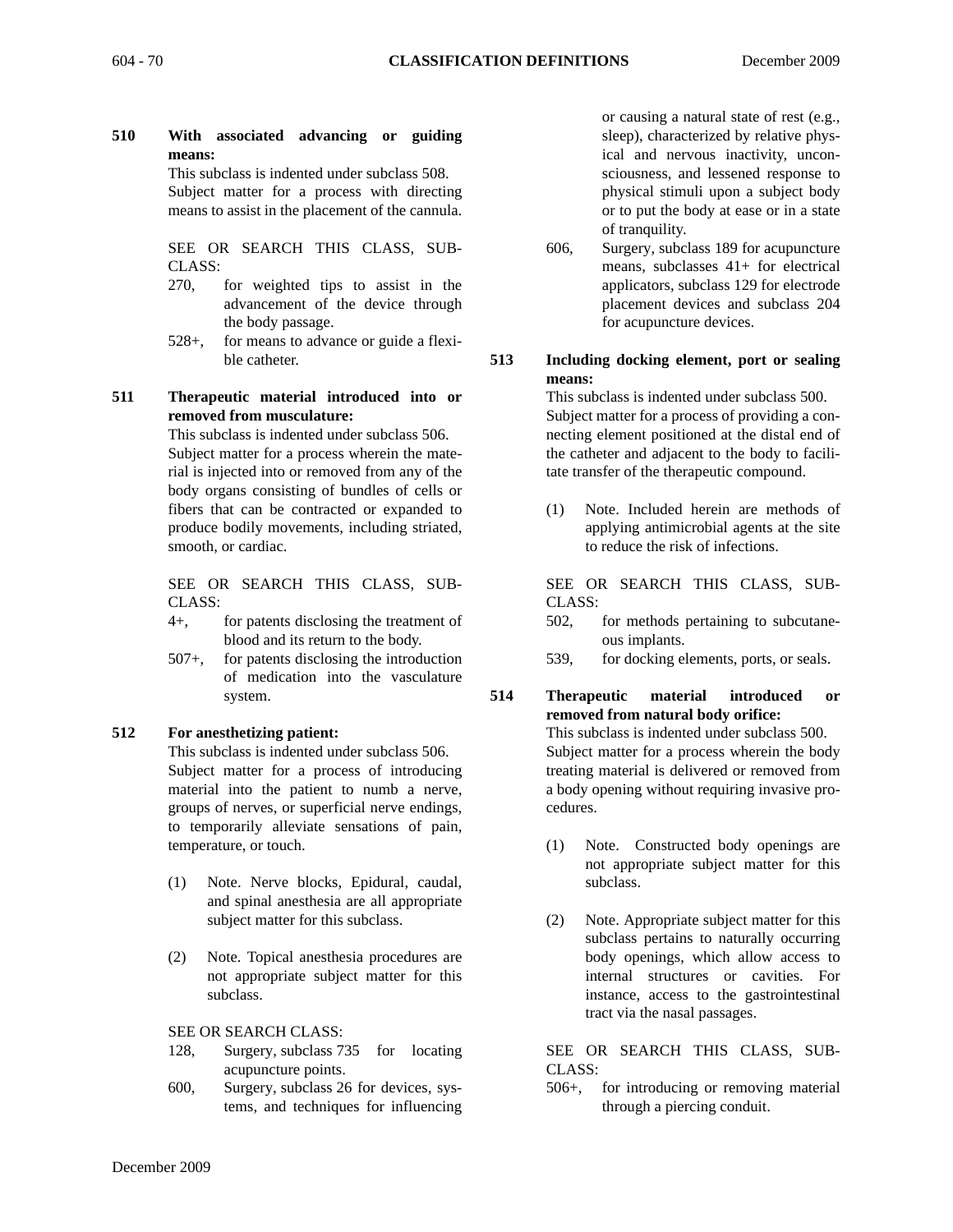- 515+, for methods of introducing materials to or removing them from the female reproductory tract.
- 516, for methods of introducing materials to or removing them from the gastrointestinal tract without performing invasive procedures.
- 517, for methods of introducing materials to or removing them from the urogenital system.

#### SEE OR SEARCH CLASS:

600, Surgery, subclasses 185+ wherein a specula, used to examine the interior of naturally occurring orifices of the body, also comprises means to allow imaging of a portion of the mouth, pharynx, and larynx; subclass 201 wherein a specula, used to examine the interior of naturally occurring orifices of the body, also comprises means to hold tissues or organs out of the field of view of the observer during the diagnosis; and subclasses 211+ for wherein a specula, used to examine the interior of naturally occurring orifices of the body, also comprises a skeletal like structure.

# **515 To or from the female reproductory tract:**

This subclass is indented under subclass 514. Subject matter wherein the material is introduced into or removed from the female uterine cavity without requiring invasive procedures.

SEE OR SEARCH THIS CLASS, SUB-CLASS:

- 516, for introduction or removal of material from the gastrointestinal tract.
- 517, for introduction or removal of material from the urogenital system.

SEE OR SEARCH CLASS:

604, Surgery, subclass 19 for means for introducing or removing material from body; subclass 27 for means for introducing or removing material from body; subclass 48 for means for introducing or removing material from body; subclass 93 for means for introducing or removing material from body; subclass 289 for devices or methods for material introduction into the body through passages in the

device, and subclasses 890.1+ which provides for a device or system comprising a reservoir and control, pump, or controllable valve means for dispensing a drug to a living body which device is implanted in the body.

606, Surgery, subclasses 119+ for instruments specifically for childbirth or for treatment of a female"s reproductive organs.

#### **516 To or from the intestines through nasal or esophageal conduit:**

This subclass is indented under subclass 514. Subject matter for a process of introducing material to or removing material from the gastrointestinal tract without requiring invasive procedures.

(1) Note. Appropriate subject matter for this subclass includes patents disclosing introducing material to or removing material from the gastrointestinal tract by means of a flexible tube inserted through the nasal passages or mouth.

SEE OR SEARCH THIS CLASS, SUB-CLASS:

- 515, for introduction or removal of material from the female reproductory tract.
- 517, for introduction or removal of material from the urogenital.
- 158+, body entering conduit axially movable within body piercing while former is disposed in the body.
- 164+, body piercer, obturator rod, or stylet axially movable with in body while latter is disposed in body.
- 523+, for a catheter used to inject material into the body, or removed from the same.

#### **517 To or from the urogenital system:**

This subclass is indented under subclass 514. Subject matter for a process to introduce material or remove material from the male or female urinary systems and the male external and internal reproductive structures without requiring invasive procedures.

(1) Note. Appropriate subject matter for this subclass includes methods of gaining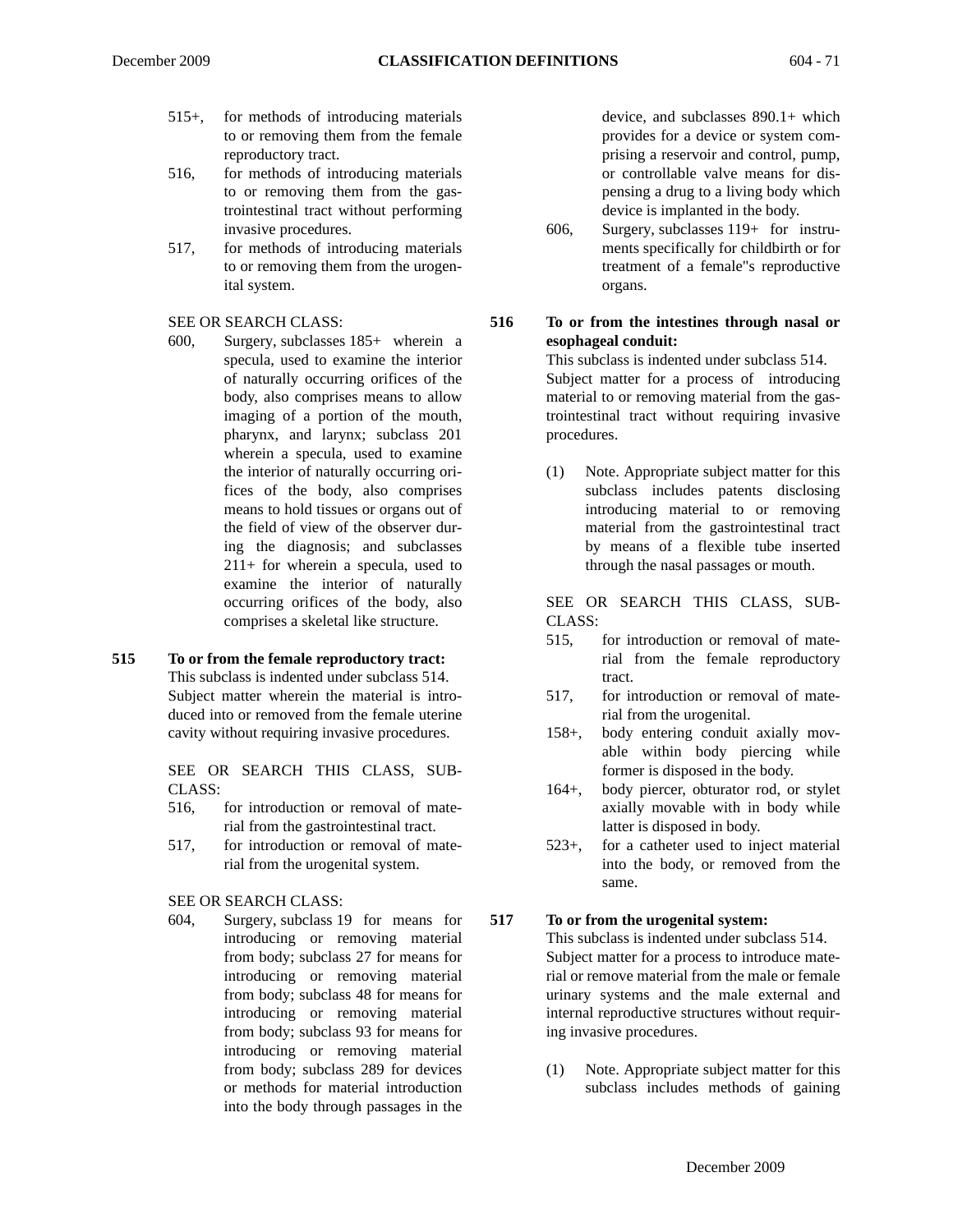access to the urogenital system through a naturally occurring orifice.

- (2) Note. The urinary system includes the kidneys, adrenal glands, ureter, urinary bladder, and urethra.
- (3) Note. The external male reproductive organs include the scrotum, testicles, and the penis and the internal organs include the prostate glands, bulbourethral glands, vas deferens, seminal vesicles, and the ejaculatory duct.

SEE OR SEARCH THIS CLASS, SUB-CLASS:

- 158+, body entering conduit axially movable within body piercing while former is disposed in the body.
- 164+, body piercer, obturator rod, or stylet axially movable within body while latter is disposed in body.
- 516, for gastrointestinal cannulae.
- 517, for urethra cannulae.
- 523+, for a catheter used to inject material into the body or removing it from the same and especially subclass 544 for means and methods of removing nontherapeutic material from the urinary system.
- **518 Liquid therapeutic material administered with solid or second liquid:**

This subclass is indented under subclass 500. Subject matter for a process blending a therapeutic liquid with a solid material or another liquid.

SEE OR SEARCH THIS CLASS, SUB-CLASS:

82+, for means for mixing a liquid with a solid material or another liquid.

#### **519 Delivered via in-line cartridge:**

This subclass is indented under subclass 518. Subject matter for a process to place the therapeutic material or secondary substance in a container between a fluid container and the patient, so that when the liquid passes through the container the medicine is delivered to the patient in the desired ratios.

- **520 Requiring puncture of medicant package:** This subclass is indented under subclass 518. Subject matter for a process to place the medication into a rupturable unit, which must be broken to deliver medication to a patient.
	- (1) Note. Subject matter disclosing sterilization of the needle is not appropriate subject matter for this subclass.
	- (2) Note. A patent disclosing an isolated rupturable unit to fill a syringe with but not the puncturing delivery system (i.e., syringe) is appropriate subject matter for this subclass.
- **521 Therapeutic material to facilitate ocular treatment:**

This subclass is indented under subclass 500. Subject matter for a process to introduce a beneficial substance to the external and internal features of the eye, including the bony orbit, eyelid, conjunctiva, or lacrimal apparatus.

**522 Introduction of biologically derived compounds (i.e., growth hormones or blood products) including cells:**

> This subclass is indented under subclass 500. Subject matter for a process of introducing or removing compounds beneficial to the body derived from human substances (i.e., placenta).

> (1) Note. Autoinfusion, blood recycling or filtration procedures are not appropriate material for this subclass, unless disclosed in conjunction with the administration of medicine.

#### SEE OR SEARCH CLASS:

935, Genetic Engineering: Recombinant DNA Technology, Hybrid or Fused Cell Technology, and Related Manipulations of Nucleic Acids, which provides a search collection for processes of altering the genetic structure of microorganisms; genes and methods of modifying genes and their expression; vectors and methods of modifying vectors; methods of introducing DNA into a cell; microorganisms, per se, which have had their genetic sequence altered by recombinant DNA techniques or by cell fusion or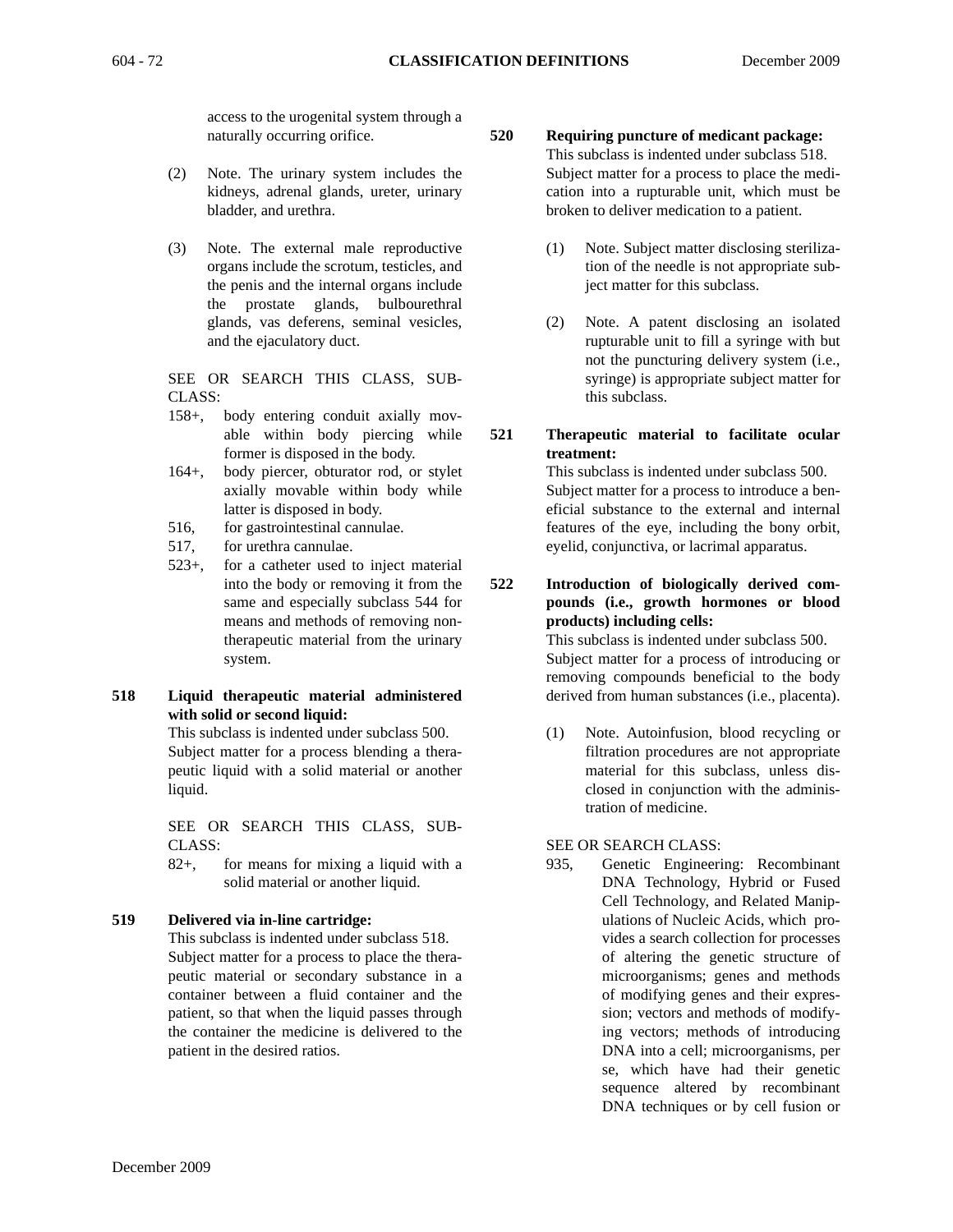by uptake of DNA; testing; separation techniques; apparatus; and methods of use of vectors or of the genetically engineered microorganisms; methods of gene therapy or genetic modification of living organisms.

### **523 Flexible catheter or means (e.g., coupling) used therewith:**

This subclass is indented under subclass 264. Subject matter relating to a pliant conduit to be inserted within a body passage, vessel, or cavity to feed a body treating material, position a medical device, or remove some of the material.

- (1) Note. Cannulas and trocar are appropriate subject matter for this subclass.
- (2) Note. For a patent to be classified herein, means for the introduction or removal of body affecting material must be claimed. Patents disclosing only tubular structure for other purposes are classified elsewhere.

SEE OR SEARCH THIS CLASS, SUB-CLASS:

- 95.01+, for means to manipulate the cannula remotely.
- 524+, for lumen reinforcing structure.
- 528+, for means to steer or guide the catheter.
- 530+, for catheters able to retain their shape.
- 532, for catheters shaped for the cardiovascular system.
- 533+, for coupling or connector structure.

#### **524 With reinforcing structure:**

This subclass is indented under subclass 523. Subject matter including wall fortifying means to prevent collapse of the conduit during or after insertion into the body.

- (1) Note. The reinforcing structure should assist in retaining the desired shape of the catheter lumen, per se.
- (2) Note. Means to retain cannula to the body are not included herein.

# **525 Providing varying degrees of flexibility along its longitudinal axis:**

This subclass is indented under subclass 524. Subject matter wherein either (a) the material is treated such that the physical properties of a cannula differ along the entire length of the lumen or (b) a plurality of materials with differing physical properties are used so that the hardness is not uniform along the length of the lumen.

**526 Lumen enforced by embedded or coiling strands:**

This subclass is indented under subclass 524. Subject matter providing filaments either dispersed throughout the internal structure of the conduit, enclosing the lumen or encircling it.

- (1) Note. For placement in this subclass the strand should provide strength in the axial direction to prevent the lumen from collapsing.
- **527 Braided or woven strands surrounding lumen:**

This subclass is indented under subclass 526. Subject matter providing at least two filaments intertwined.

SEE OR SEARCH THIS CLASS, SUB-CLASS:

526, for patents disclosing plural layers of single coils encircling the lumen.

**528 With means to advance or steer catheter, excluding remotely controlled devices:**

> This subclass is indented under subclass 523. Subject matter for means to guide the catheter as it is advanced into a body passage, vessel, or cavity thereby preventing any damage to internal organs and tissue.

- (1) Note. Mechanically remote control devices are not appropriate subject matter for this subclass.
- (2) Note. The guidewire is usually made of a material and/or in such a manner (e.g., coils) as to be more pliant than the catheters and/or any tool, which accompanies the catheter. It may occupy the same lumen as the work tool, in single bore catheters or as in plural bore catheters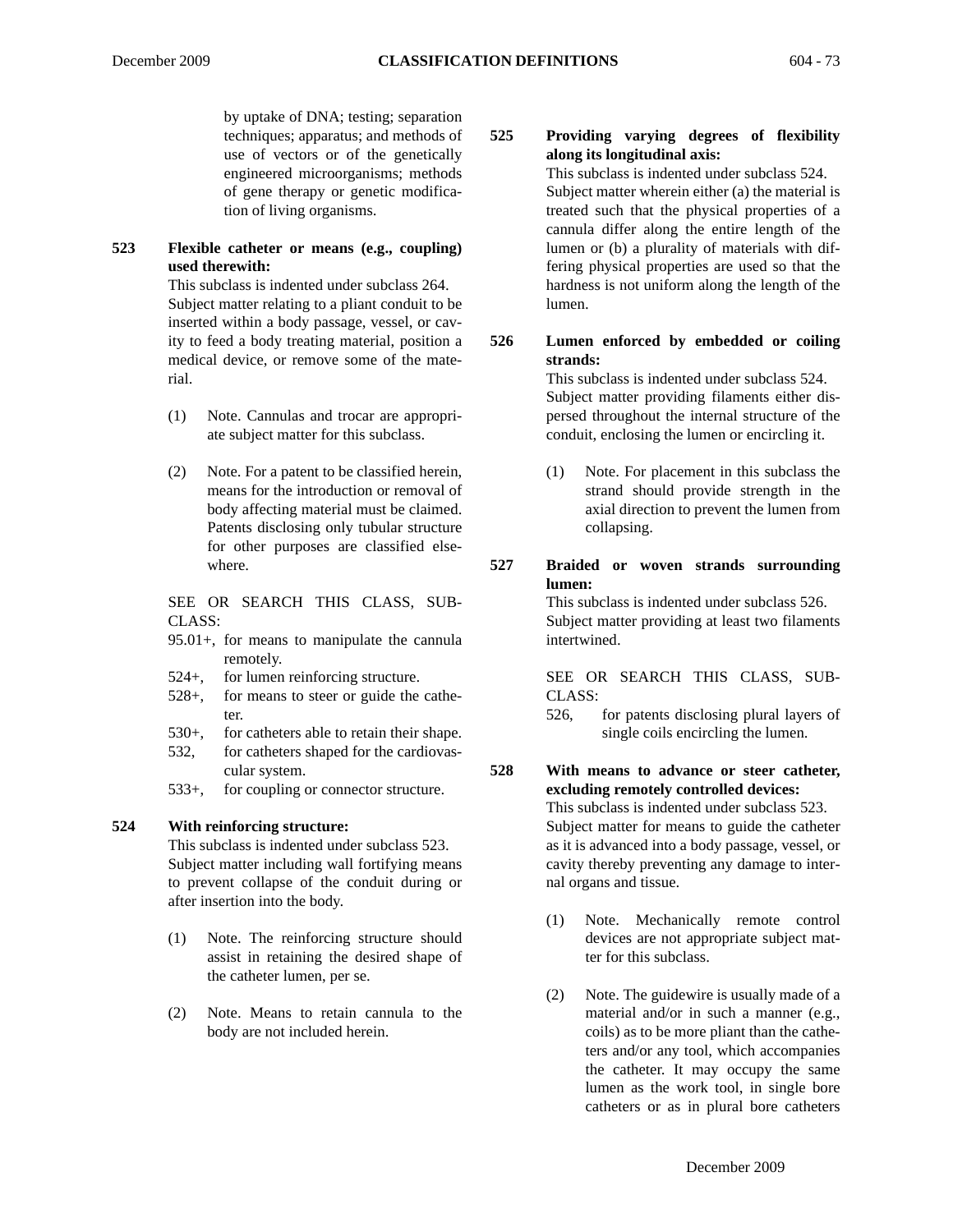the guidewire and work tool may occupy different spaces.

SEE OR SEARCH THIS CLASS, SUB-CLASS:

95.05, for patents disclosing a remote controlled means to guide the cannula.

- 510, for methods of advancing a cannula.
- **529 Including radiopaque or electromagnetic marker:**

This subclass is indented under subclass 528. Subject matter providing material incorporated into or attached to the catheter so that its movement within the body cavity or vessel may be accurately monitored through the use of electromagnetic wave detection devices.

(1) Note. Included herein are devices to detect all frequencies of electromagnetic waves, such as IR, UV, gamma, and xray.

## **530 With shape retaining memory:**

This subclass is indented under subclass 523. Subject matter wherein the conduit is constructed of a material, which allows the conduit, remains nonlinear in its unstressed state or to be axially altered and then return to its original shape after deformation.

(1) Note. For placement in this subclass the cannulae must have shape-retaining capability, patents disclosing strain gages placed along the lumen"s interior wall to alter the form of the lumen are not appropriate subject matter for this subclass.

SEE OR SEARCH THIS CLASS, SUB-CLASS:

- 95.05, for patents disclosing a remote controlled means to alter the conduit s shape.
- 528, for linear catheters which become curvilinear due to the manipulation of an internal element, including curved guidewires.

### **531 Temperature activated:**

This subclass is indented under subclass 530. Subject matter for a special material incorporated into the catheter, which allows it to alter its shape in response to a change in temperatures.

### **532 Shaped for the cardiovascular system:**

This subclass is indented under subclass 530. Subject matter for a catheter shaped similarly to the vessel or artery it will occupy to facilitate its passage.

### **533 Coupling or connector structure:**

This subclass is indented under subclass 523. Subject matter for specific structure of the adapter or connector means located at the proximal end of the conduit for attachment to other fluid source or collection device.

SEE OR SEARCH THIS CLASS, SUB-CLASS:

- 30+, for flow control means in conjunction with removal or introduction of treating material to body.
- 103, for other coupling connectors on inflatable conduits.
- 236+, flow control means used in conjunction with injecting or aspiration of treating material using a valve or movable closure such as a stopper.
- 247+, flow control means used in conjunction with a conduit.

### **534 Multiple sections:**

This subclass is indented under subclass 533. Subject matter for a fastening means with two or more parts capable of being joined together.

### **535 Interfitting members:**

This subclass is indented under subclass 534. Subject matter for a fastener with mating fastening elements to join the plurality of parts.

## **536 With expansible internal elements:**

This subclass is indented under subclass 535. Subject matter for a flexible, axially, expansible means on one of the mating members with helps to secure the elements together.

**537 With incorporated simple flow control means:**

> This subclass is indented under subclass 533. Subject matter for a bifurcated membrane perpendicular to the longitudinal axis of the lumen or other structural means as a manner of nonsubstantive fluid control.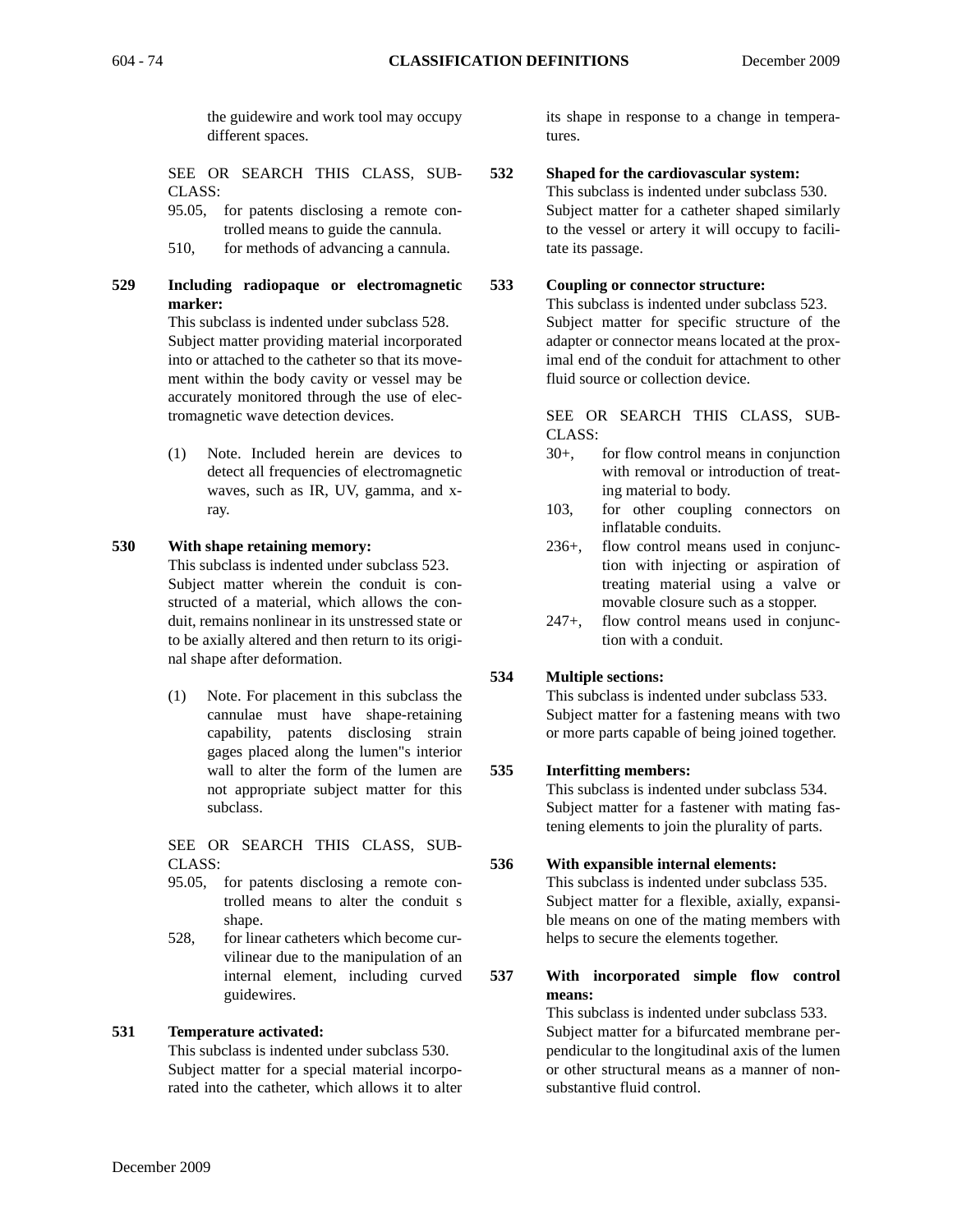- 9, for valves claimed in conjunction with flow control devices.
- 30+, for flow control means in conjunction with removal or introduction of treating material to body.
- 99.01, for dilating catheters with valves.
- 99.04, for dilating catheters with valves.
- 118+, flow control means for regulating or indicating the flow of material introduced into or removed from body orifice.
- 236+, flow control means used in conjunction with injecting or aspiration of treating material using a valve or movable closure such as a stopper.
- 247+, flow control means used in conjunction with a conduit.
- 310, fluent control for hand-held aspirators.
- 323+, flow control means used in conjunction with body fluid or waste collectors.

### **538 Diverse connecting means on either end:**

- This subclass is indented under subclass 533. Subject matter for a fastener formed of a unitary member with different means of connecting to a catheter at either end.
- **539 Providing docking element, port or seal:** This subclass is indented under subclass 533. Subject matter for structure to maintain a connection between the body and the catheter.
	- (1) Note. For placement in this subclass the docking element must be positioned between the catheter and the body portion.

SEE OR SEARCH THIS CLASS, SUB-CLASS:

513, for methods of using docking elements and ports.

# **540 MEANS OR METHOD FOR FACILITAT-ING REMOVING NONTHERAPEUTIC MATERIAL FROM BODY:**

This subclass is indented under the class definition. Subject matter for either the structure or process for removing material from the body.

(1) Note. Aspirated therapeutic fluids are inappropriate subject matter for this subclass.

SEE OR SEARCH THIS CLASS, SUB-CLASS:

- 318, for a means of providing a receptacle to collect the waste material.
- 319+, for collection means for aspirated fluids.
- 500+, for placing therapeutic material into or removing it from the body.

### **541 Surgical drain:**

This subclass is indented under subclass 540. Subject matter for a method or means to remove those fluids generated during the general course of surgery.

### **542 Liposuction:**

This subclass is indented under subclass 540. Subject matter for a method or means to remove triglycerides from adipose tissue.

### **543 Wound or abscess:**

This subclass is indented under subclass 540. Subject matter for a method or means to drain pus from either a swollen inflamed area or an injured site, excluding those sites formed during surgical procedures.

### **544 Urinary catheter:**

This subclass is indented under subclass 540. Subject matter for a cannula to drain blood or urine.

SEE OR SEARCH THIS CLASS, SUB-CLASS:

8, for shunts directing urine from the kidney to the ureter.

### **890.1 CONTROLLED RELEASE THERAPEU-TIC DEVICE OR SYSTEM:**

This subclass is indented under the class definition. Subject matter in which the body is treated by a therapeutic delivery device or system which has dynamic structural means therein to controllably dispense a body treating material to the body over a prolonged period of time by the slow release of the said body treating material.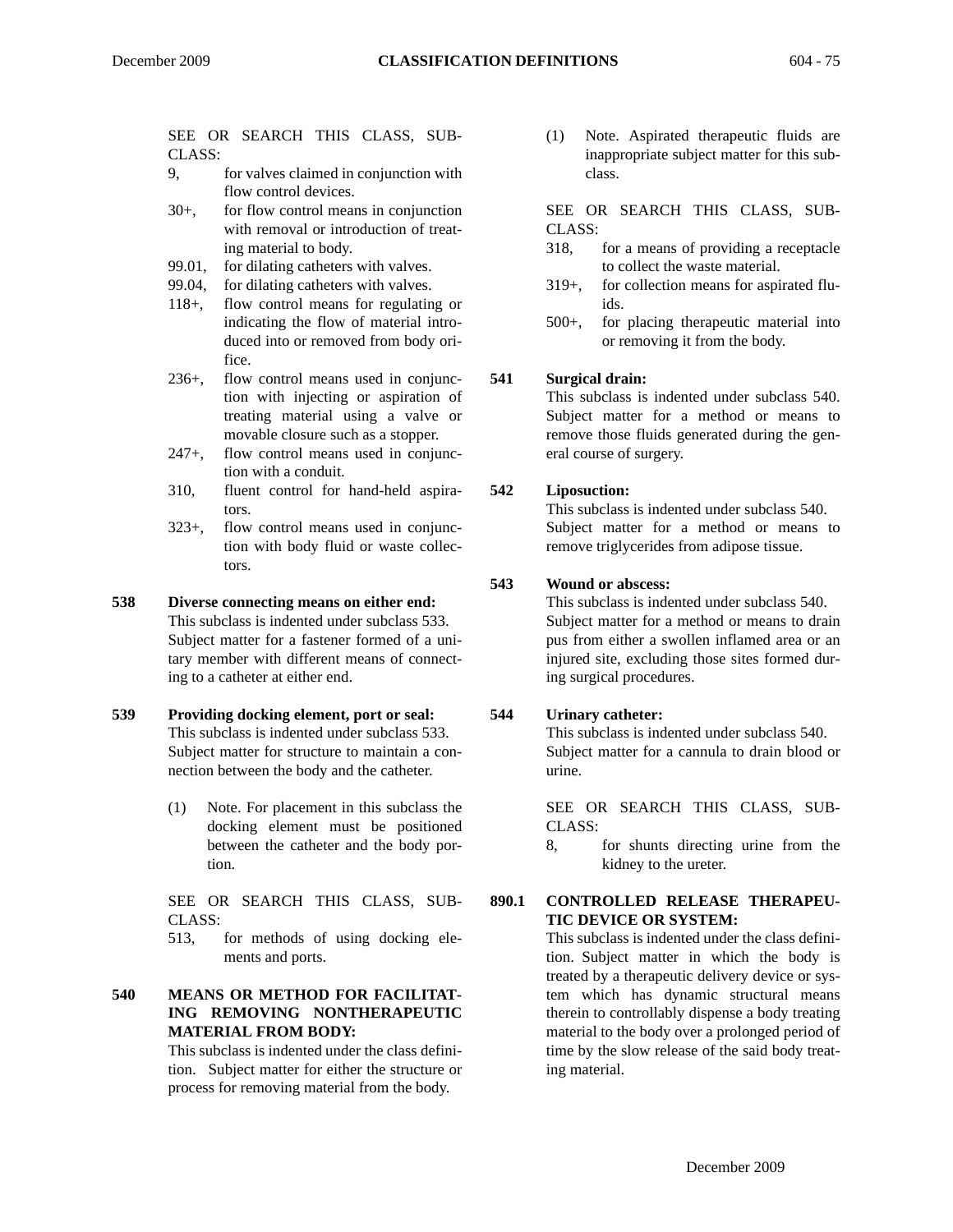- (1) Note. The delivery device may act to dispense the therapeutic means either continuously or discontinuously.
- (2) Note. This and the indented subclass 890.1 provides for a device or system comprising a reservoir and control, pump or controllable valve means for dispensing a drug to a living body, in other words, a device which is more than a passive reservoir that is implanted or attached to the living body.
- (3) Note. The devices of this and the indented subclasses contain moving mechanical parts which effect the release of drugs in a controlled manner.

#### SEE OR SEARCH CLASS:

424, Drug, Bio-Affecting and Body Treating Composition, subclasses 422+ for preparations characterized by special physical form which release medication at a controlled rate where the inserted or implanted article is no more than (a) a single or multilayered assembly impregnated with or (b) a reservoir from which medicament is released by diffusion or osmosis; subclass 448 for a bandage or transdermal or medicator held in place by a claimed pressure sensitive adhesive; subclass 449 for a transdemal or percutaneons device for the controlled release or medicament through the unbroken skin. Subclass 473 for a tablet with a porous perforated apertured or sieved layer for the controlled release of medicament; subclass 484 for an elutable or dissolvable matrix.

### **891.1 Implanted dynamic device or system:**

- This subclass is indented under subclass 890.1. Subject matter in which the therapeutic delivery device or system is surgically placed into the living body and the device has a plurality or relatively moving mechanical parts.
- (1) Note. These devices are typically implanted reservoir with mechanical or electromechanical control means actuated by sensing same body condition or by patient actuation.

# **892.1 Osmotic or diffusion pumped device or system:**

This subclass is indented under subclass 890.1. Subject matter in which the therapeutic delivery device forcably dispenses the body treating material by pressure created by osmosis or diffusion of fluid into a material or bladder which expands and compresses the body treating material to be dispensed.

(1) Note. In most of the devices osmosis occurs at least into a single physically isolated part of the device which serves as an osmotic pump.

#### SEE OR SEARCH CLASS:

424, Drug, Bio-Affecting and Body Treating Composition, subclasses 422+ for preparations characterized by special physical form including a membrane across which osmosis or diffusion may occur in which the osmosis or diffusion bring fluid into direct contact with the medicinal composition.

# CROSS-REFERENCE ART COLLECTIONS

Electronic Cross Reference Art Collections 907-921 are located in the schedule for Class 604 and have no definitions associated with them.

A search in Class 604 Cross-Reference Art Collections 907-921 is an optional search. As patents from the U.S. and other countries are published, the examiners in the European Patent Office (EPO) receive them for placement in their search file, the European Classification (ECLA) system, which is an expansion of the International Patent Classification (IPC) system. EPO examiners do not depend on the IPC printed on the issued documents for placement into their system; they reclassify each document again. All of the patents contained in these cross-reference art collections have been classified by EPO personnel.

These collections are available in electronic form only and have no definitions associated with them. The most available disclosure as to the types of documents contained in these collections is given in any notes associated with the titles.

As was previously mentioned, ECLA is an expansion of the IPC. A number of classification areas have been added to the IPC as a way of providing additional search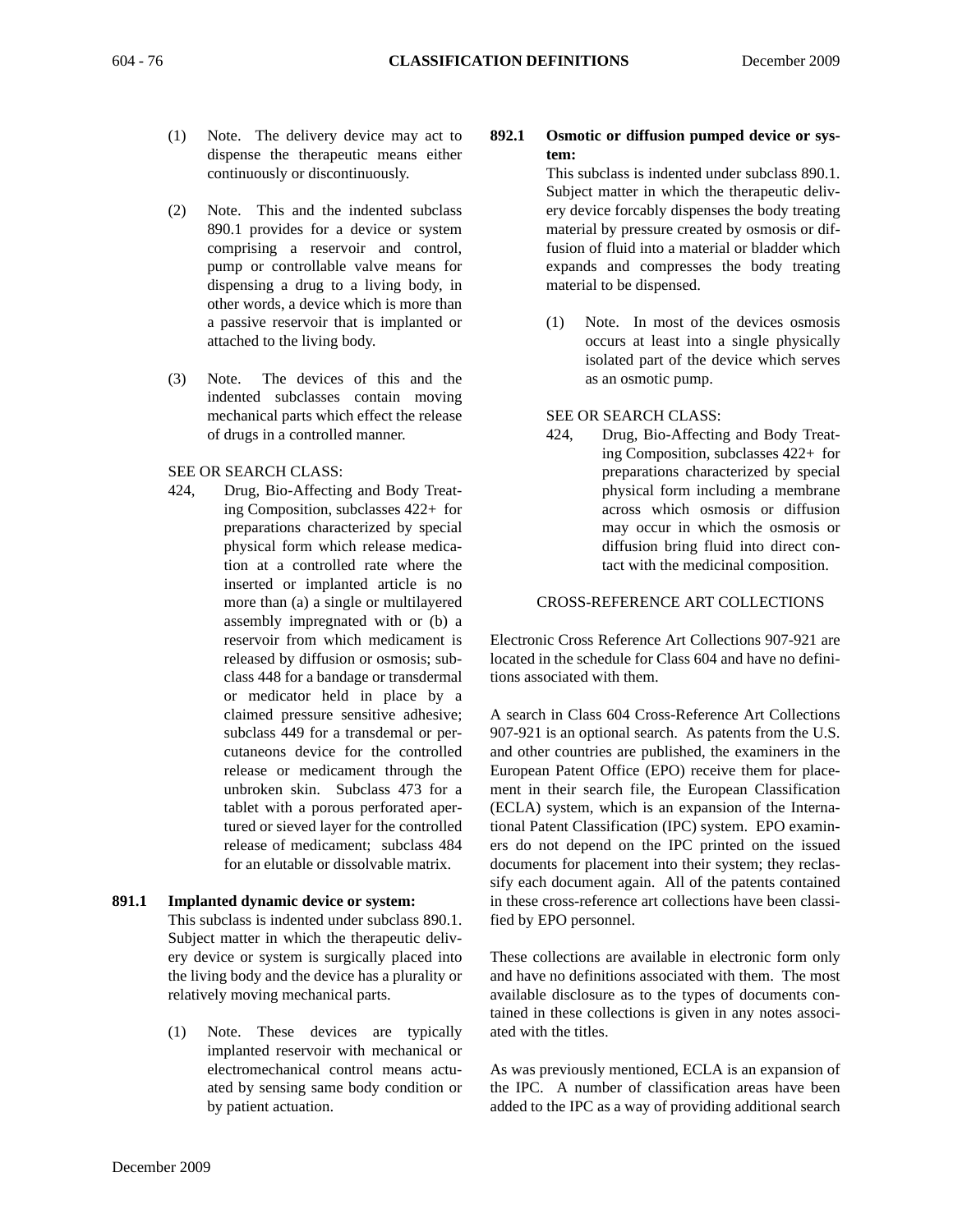areas to meet the needs of the EPO examiners. These additional areas in the ECLA schedule have alpha or alphanumeric characters added to the traditional IPC notations.

Cross-Reference Art Collections 907-921 are, in general a replication of subclasses in the A61 area of ECLA. At the end of each cross-reference art collection, enclosed in brackets, is the corresponding ECLA classification.

Patents (Cross-references only) can be added to these newly created collections in the traditional manner, (i.e., blue slips, miscellaneous transfer, or 14B). They can also be deleted by submitting a copy of the document along with a request to Classification.

**900 TELLTALE SHOWING ENTRY OF BLOOD INTO BODY INSERTED CON-DUIT:**

> Device for observing the flow of blood into a conduit placed in the body.

> SEE OR SEARCH THIS CLASS, SUB-CLASS:

> 168, for a catheter having body piercing needle, closure rod, or stylet axially movable therein and also having a telltale for showing entry of blood into the catheter.

# **901 INJECTION DEVICE WITH THERMOM-ETER:**

A means for inserting a treating material into the body which is also provided with a temperature indicating means.

### **902 SUCTION WANDS:**

Handheld nozzles, usually provided with suction control means, for removing blood, debris, or other fluids from the body.

# **903 MEDICAL CONTAINER WITH MATE-RIAL AGITATION MEANS:**

Medical containers having means therein to stir, mix, or otherwise agitate the contents thereof.

### **904 TAMPONS:**

Devices for catamenial use or the application of medicating material for use intravaginally.

**905 ASEPTIC CONNECTORS OR COU-PLINGS (E.G., FRANGIBLE, PIERCE-ABLE, ETC.):**

> Medical connectors or couplings adapted to connect medical containers and/or conduits for the purpose of sterile transfer of fluids to or from said containers and/or conduits.

#### **906 ARTIFICIAL INSEMINATION:**

Subject matter related to the collection of semen from a male and its introduction into a female reproductive tract in a noncoital manner.

#### FOREIGN ART COLLECTIONS

The definitions below correspond to abolished subclasses from which these collections were formed. See the Foreign Art Collection Schedule of this Class for specific correspondences. [Note: the titles and definitions for indented art collections include all the details of the one(s) that are hierarchically superior.]

#### **FOR 100 blood DRAWN and REPLACED OR TREATED AND returned to body:**

Foreign art collections including subject matter wherein relating to a means for removing blood from a person's body and either returning the same blood, or a constituent thereof, to the body after it has been handled for some purpose, or replacing the drawn blood with new blood or constituent.

SEE OR SEARCH CLASS:

- 210, Liquid Purification or Separation, subclasses 321.6+ for dialysis of blood.
- 422, Chemical Apparatus and Process Disinfecting, Deodorizing, Preserving, or Sterilizing, subclasses 44+ for blood treating or transfusible devices, (e.g., oxygenators, etc.).
- 494, Imperforate Bowl: Centrifugal Separators, subclasses 16+ for a separator of that class which includes a plurality of miniature bowls (e.g., test tubes) distributed about a rotatable carrier and readily removable therefrom; prominent in the art of the area (16+) are blood centrifuges.

**FOR 101 Constituent removed from blood and remainder returned to body:**